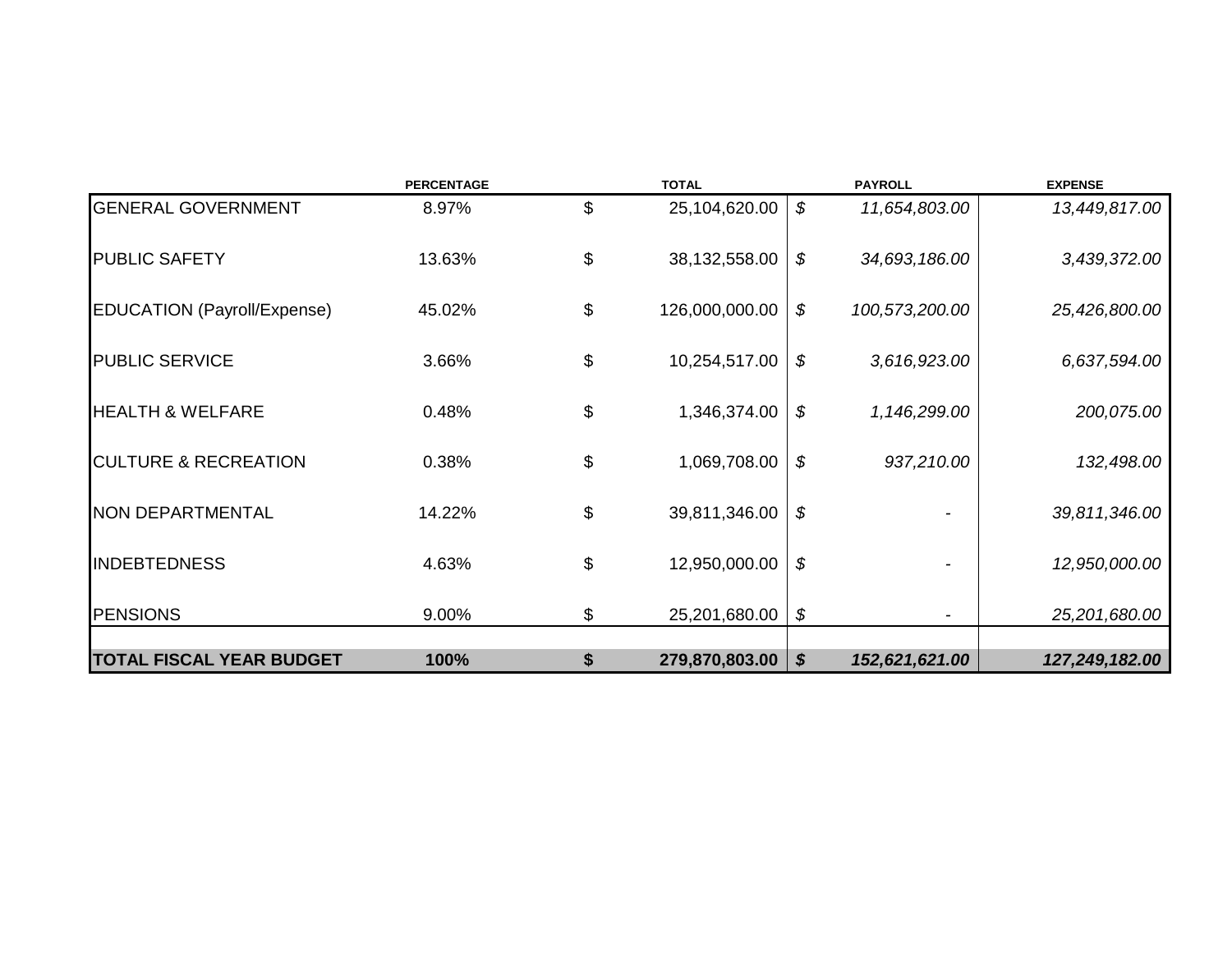|              | <b>GENERAL GOVERNMENT</b>      |                                | <b>PAGE</b> | <b>Totals</b>                        |
|--------------|--------------------------------|--------------------------------|-------------|--------------------------------------|
| $\mathbf{I}$ | Mayor & Incidental             | 2 Expense                      |             | 375,000.00<br>220,826.00             |
| $\mathbf{H}$ | Administrative Aide to Council | 2 Expense                      |             | 407,215.00<br>54,032.00              |
| Ш            | <b>Clerk of Council</b>        |                                |             | 3,000.00                             |
| IV           | Comptroller                    | 2 Expense<br>2 Expense         |             | 8,700.00<br>309,286.00<br>111,920.00 |
| V            | Treasurer                      | 2 Expense                      |             | 345,192.00<br>294,200.00             |
| VI           | Collector                      | 2 Expense                      |             | 326,704.00<br>33,846.00              |
| VII          | Assessor                       | 2 Expense                      |             | 556,338.00<br>75,250.00              |
| VIII         | <b>City Clerk</b>              | 2 Expense                      |             | 526,100.00<br>54,820.00              |
| IX           | License Commission             | 2 Expense                      |             | 23,500.00<br>12,155.00               |
| X            | <b>Precinct Officers</b>       | 1 Precinct Officers Payroll 18 |             | 70,000.00                            |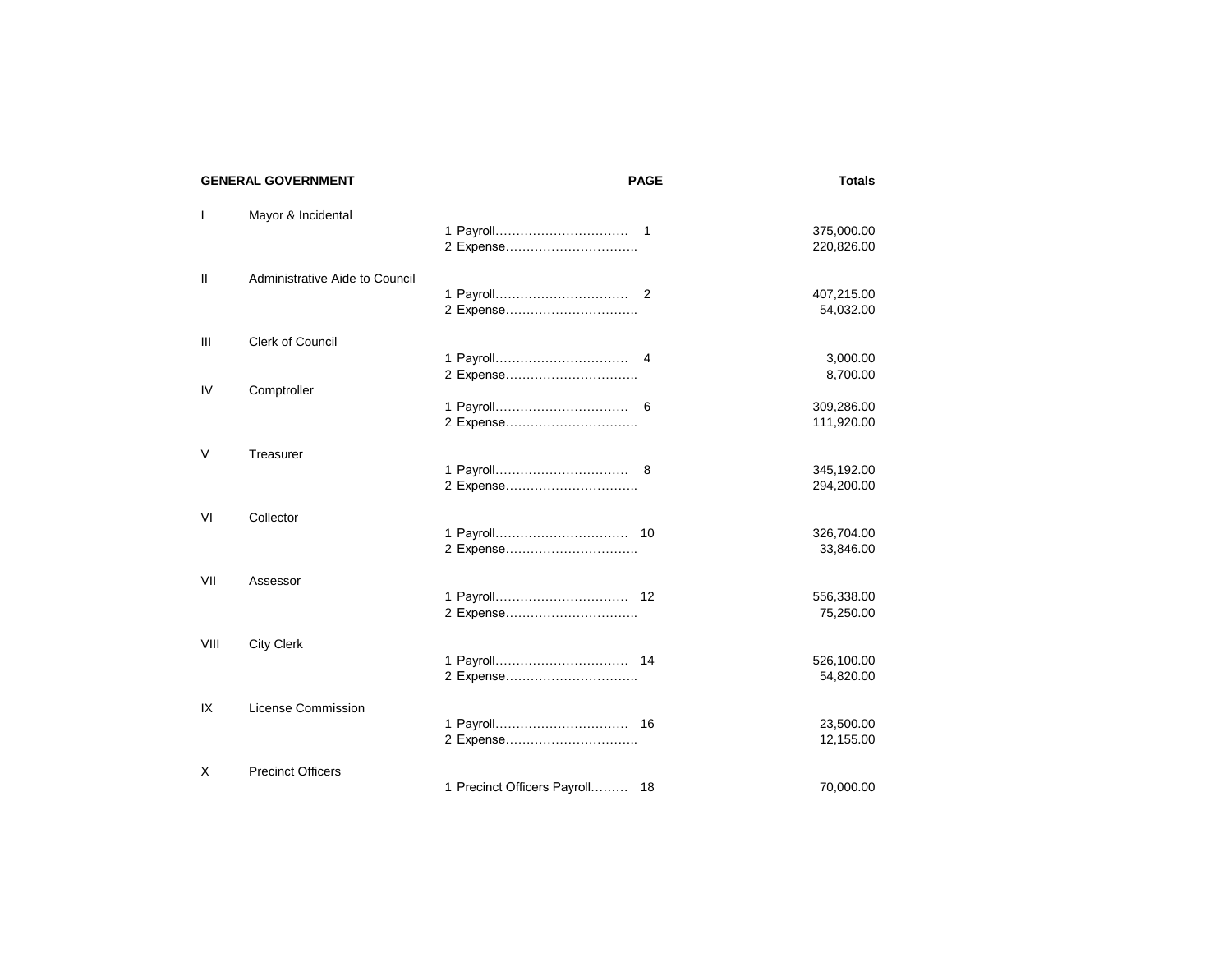| XI   | Purchasing                              |           |    |                                       |               |
|------|-----------------------------------------|-----------|----|---------------------------------------|---------------|
|      |                                         |           |    | 361,063.00<br>35,855.00               |               |
| XII  | Information Technology                  | 2 Expense |    | 163,221.00<br>440,190.00              |               |
| XIII | Unemployment Compensation               |           | 23 | 181,300.00                            |               |
| XIV  | Workers' Compensation                   |           | 24 | 2,050,000.00                          |               |
| XV   | Personnel Department                    |           |    | 235,611.00<br>14,769.00               |               |
| XVI  | <b>City Solicitor</b>                   | 2 Expense |    | 485,867.00<br>211,704.00<br>19,447.00 |               |
| XVII | <b>Inspectional Services Department</b> |           |    | 7,466,706.00<br>9,630,803.00          |               |
|      | TOTAL GENERAL GOVERNMENT                |           |    |                                       | 25,104,620.00 |
|      | <b>PUBLIC SAFETY</b>                    |           |    |                                       |               |
|      | <b>Police Department</b>                |           |    |                                       |               |

|                 | 18,532,167.00<br>921,298.00 |
|-----------------|-----------------------------|
| Fire Department |                             |
|                 | 16,014,228.00               |
|                 | 1.447.750.00                |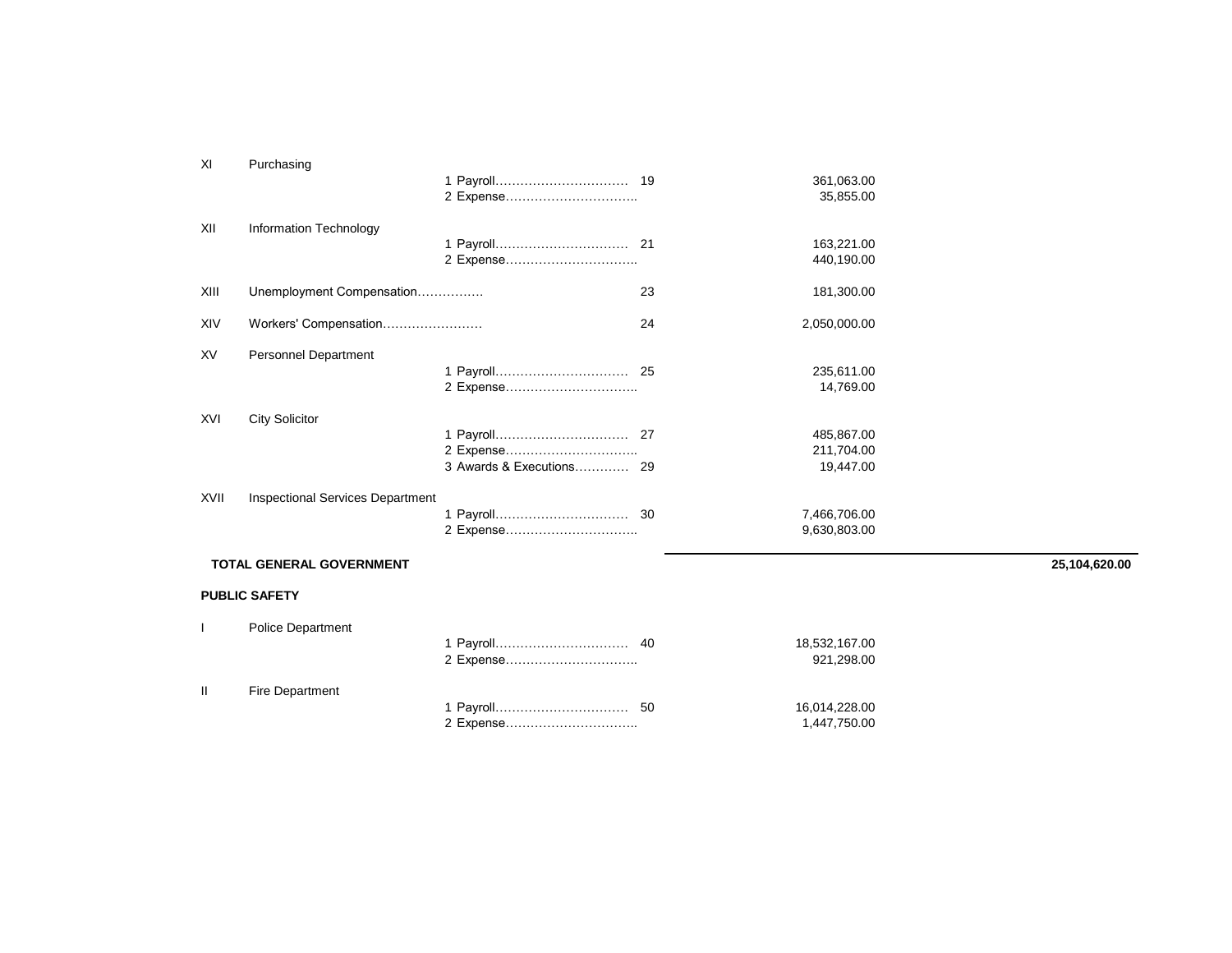| Ш                |                                         |                   | 62 | 1,000,000.00           |                |
|------------------|-----------------------------------------|-------------------|----|------------------------|----------------|
| IV               | <b>Emergency Management</b>             |                   |    | 80,384.00              |                |
|                  |                                         |                   |    | 4,500.00               |                |
| V                | Harbormaster                            |                   |    |                        |                |
|                  |                                         |                   |    | 3,900.00<br>8,214.00   |                |
| VI               | Office of Animal Control                |                   |    |                        |                |
|                  |                                         |                   |    | 62,507.00<br>57,610.00 |                |
|                  |                                         |                   |    |                        |                |
|                  | <b>TOTAL PUBLIC SAFETY</b>              |                   |    |                        | 38,132,558.00  |
| <b>Education</b> |                                         |                   |    |                        |                |
|                  | School                                  |                   |    |                        |                |
|                  |                                         | 1 Payroll/Expense | 69 | 126,000,000.00         |                |
|                  | <b>TOTAL EDUCATION</b>                  |                   |    |                        | 126,000,000.00 |
|                  | <b>PUBLIC SERVICE</b>                   |                   |    |                        |                |
| $\mathbf{I}$     | Department of Public Works              |                   |    |                        |                |
|                  |                                         |                   |    | 2,799,714.00           |                |
|                  |                                         |                   |    | 5,864,730.00           |                |
| Ш                | Department of Public Works - Snow & Ice |                   |    |                        |                |
|                  |                                         |                   |    | 160,000.00             |                |
|                  |                                         | 2 Expense         |    | 625,162.00             |                |
| Ш                | Parking Abandoned Vehicles              |                   |    |                        |                |
|                  |                                         |                   |    | 36,746.00              |                |
|                  |                                         | 2 Expense         |    | 6,152.00               |                |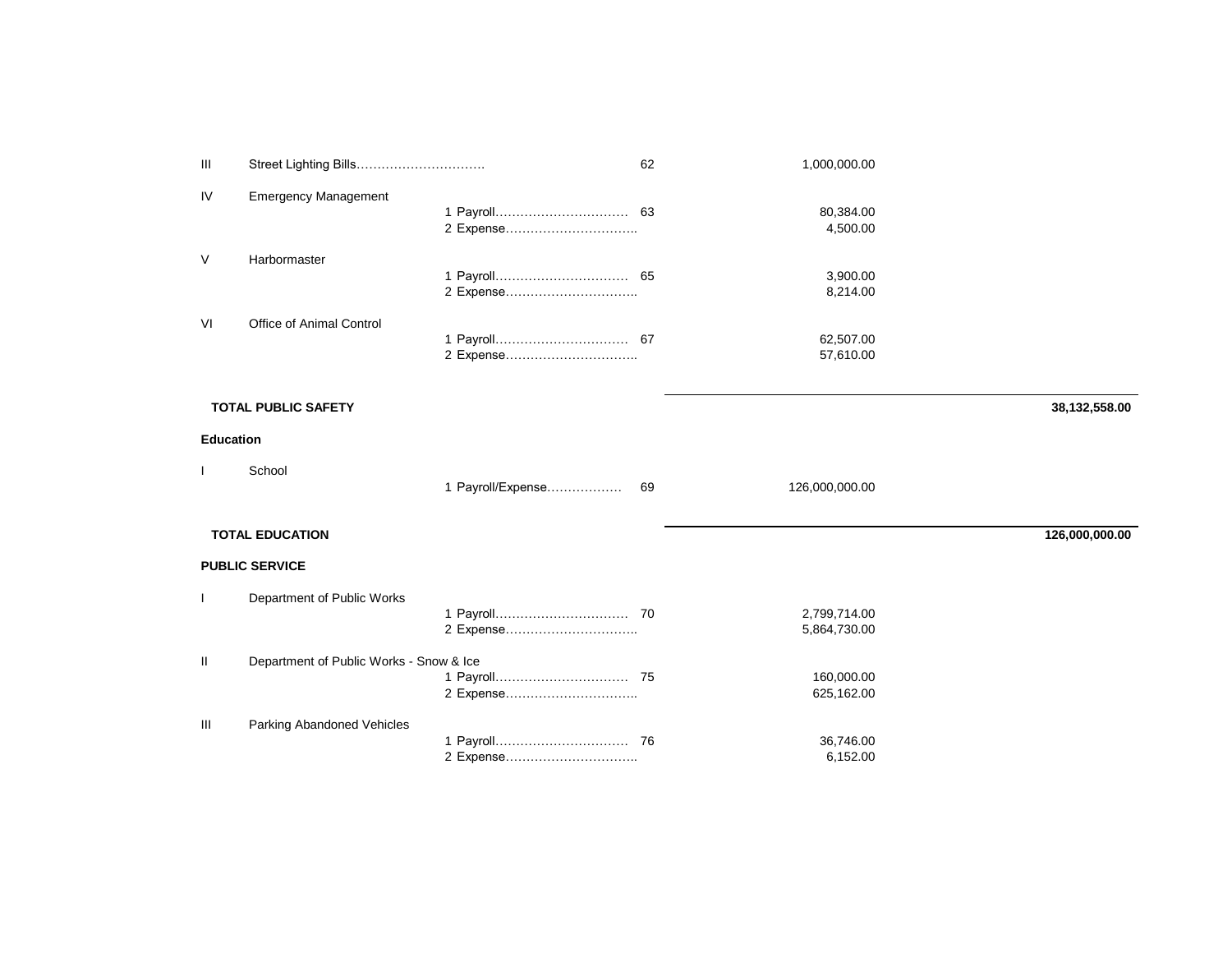| IV | <b>Parking Department</b>             |                                  |    | 620,463.00<br>141,550.00              |               |
|----|---------------------------------------|----------------------------------|----|---------------------------------------|---------------|
|    | <b>TOTAL PUBLIC SERVICE</b>           |                                  |    |                                       | 10,254,517.00 |
|    | <b>HEALTH &amp; WELFARE</b>           |                                  |    |                                       |               |
|    | Council for the Aged                  | 1 Payroll<br>1 Expense           | 81 | 171,500.00                            |               |
| Ш  | Office of Veterans                    | 2 Expense<br>3 Veterans Benefits |    | 205,043.00<br>28,575.00<br>941,256.00 |               |
|    | <b>TOTAL HEALTH &amp; WELFARE</b>     |                                  |    |                                       | 1,346,374.00  |
|    | <b>CULTURE &amp; RECREATION</b>       |                                  |    |                                       |               |
|    | Library                               | 2 Expense                        |    | 873,610.00<br>104,651.00              |               |
| Ш  | Celebrations                          |                                  |    | 10,500.00                             |               |
| Ш  | Grand Army of the Republic            | .<br>2 Expense                   |    | 63,600.00<br>17,347.00                |               |
|    | <b>TOTAL CULTURE &amp; RECREATION</b> |                                  |    |                                       | 1,069,708.00  |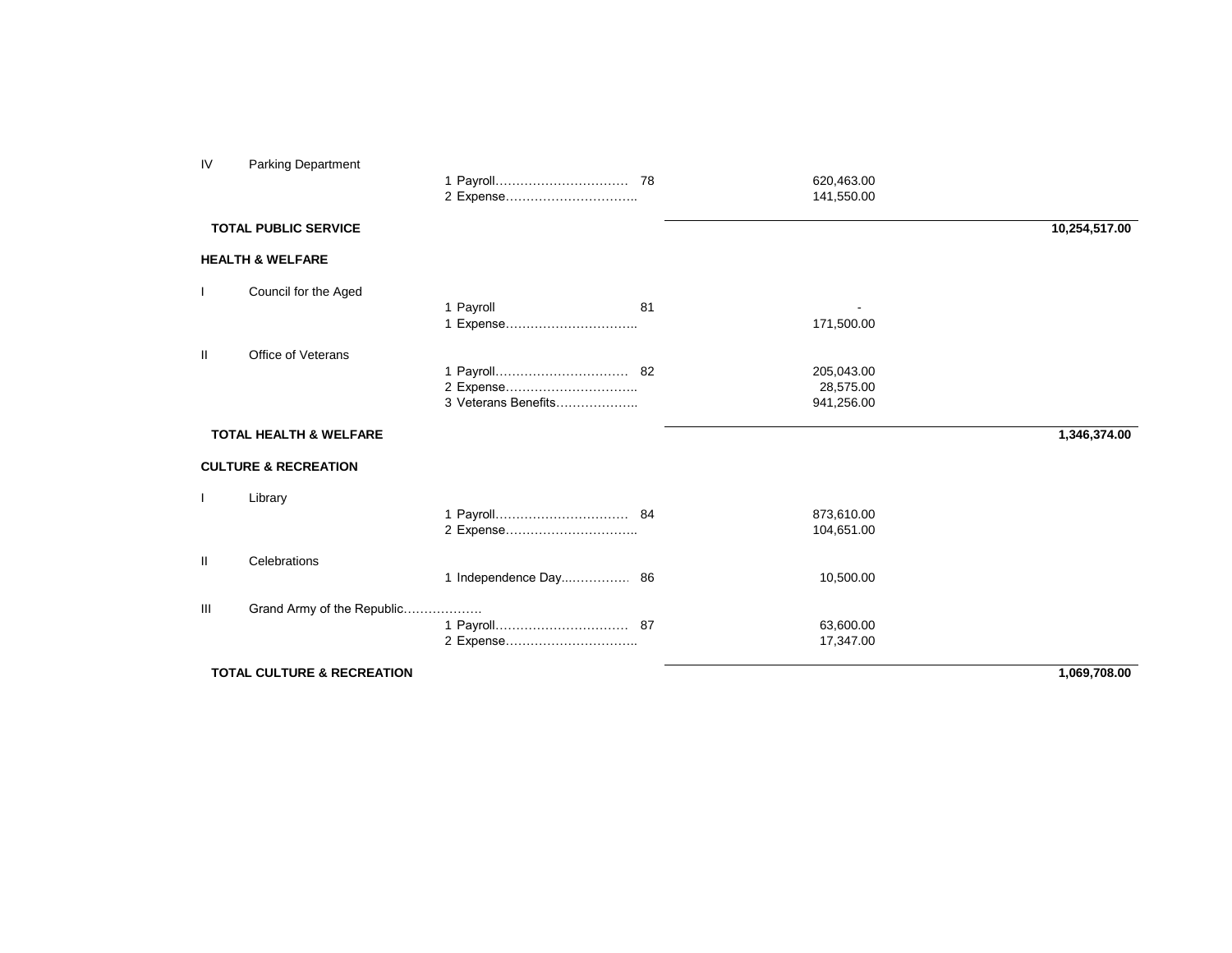## **NON DEPARTMENTAL**

|                 | <b>TOTAL BUDGET</b>             |    |               | \$<br>279,870,803.00 |
|-----------------|---------------------------------|----|---------------|----------------------|
|                 | <b>TOTAL PENSION/RETIREMENT</b> |    |               | 25,201,680.00        |
| Ш               | Retirement Board                | 97 | 25,192,615.00 |                      |
|                 | Pensions Non-Contributory       | 96 | 9,065.00      |                      |
| <b>PENSIONS</b> |                                 |    |               |                      |
|                 | <b>TOTAL INDEBTEDNESS</b>       |    |               | 12,950,000.00        |
| Ш               |                                 | 95 | 9,550,000.00  |                      |
|                 |                                 | 94 | 3,400,000.00  |                      |
|                 | <b>INDEBTEDNESS</b>             |    |               |                      |
|                 | <b>TOTAL NON DEPARTMENTAL</b>   |    |               | 39,811,346.00        |
| V               | Essex North Shore Agricultural  | 93 | 1,079,346.00  |                      |
| IV              |                                 | 92 | 1,970,000.00  |                      |
| Ш               |                                 | 91 | 1,000,000.00  |                      |
| Ш               | Health & Life Insurance         | 90 | 34,670,000.00 |                      |
|                 |                                 | 89 | 1,092,000.00  |                      |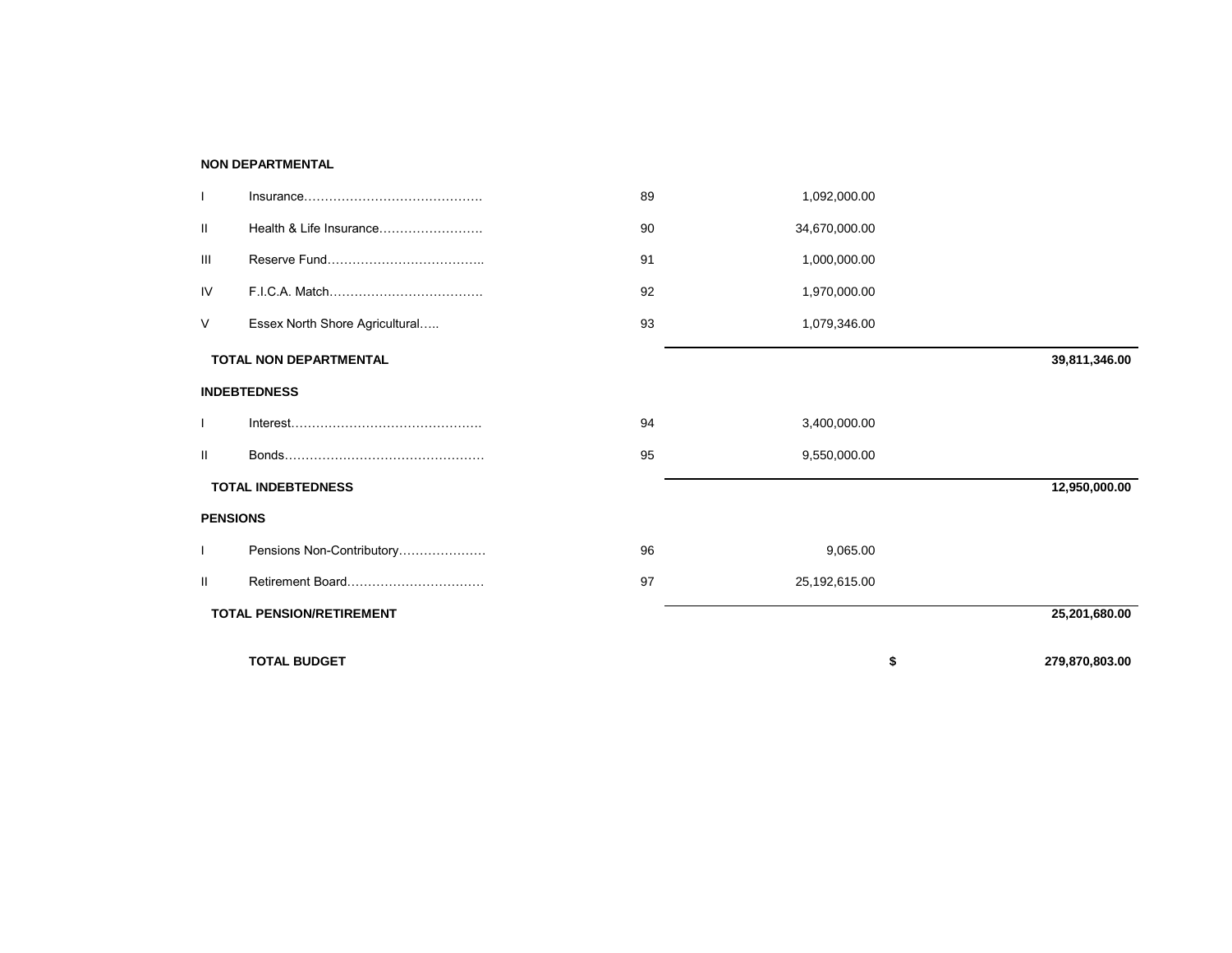| <b>IDEPARTMENT:</b>    |                   |
|------------------------|-------------------|
| <b>IMAYOR'S OFFICE</b> | 1110, 1122 & 1111 |

| <b>OBJECT</b>   | <b>DESCRIPTION</b>                  | <b>EXPENDED</b><br>FY2012 | <b>EXPENDED</b><br>FY2013 | FY2014<br>APPROPRIATION  | FY2014<br>JUL-OCT<br><b>ACTUAL</b><br><b>EXPENDED</b> | TOTAL FY2014<br><b>ESTIMATED AND</b><br><b>EXPENDED</b> | FY2015<br><b>REQUESTED</b> | FY2015<br><b>ALLOWED BY</b><br><b>MAYOR</b> | FY2015<br><b>VOTED BY</b><br><b>COUNCIL</b> |
|-----------------|-------------------------------------|---------------------------|---------------------------|--------------------------|-------------------------------------------------------|---------------------------------------------------------|----------------------------|---------------------------------------------|---------------------------------------------|
|                 | <b>PERSONAL SERVICES</b>            |                           |                           |                          |                                                       |                                                         |                            |                                             |                                             |
| 0700            | SICK TIME BUY BACK/RETIRE           | $\overline{\phantom{a}}$  | $\blacksquare$            | $\sim$                   | $\overline{\phantom{a}}$                              | $\overline{\phantom{a}}$                                | $\overline{\phantom{a}}$   | $\overline{\phantom{a}}$                    |                                             |
| 0701            | ANNUAL SICK BUY BACK                |                           | $\blacksquare$            | $\sim$                   |                                                       |                                                         |                            |                                             |                                             |
| 0702            | ANNUAL PERS BUY BACK                |                           | $\overline{\phantom{a}}$  |                          | $\overline{\phantom{a}}$                              | $\overline{\phantom{a}}$                                |                            | $\overline{\phantom{a}}$                    |                                             |
| 0800            | <b>LONGEVITY</b>                    | 30,000.00                 | $\overline{\phantom{a}}$  | $\overline{\phantom{a}}$ | $\overline{\phantom{a}}$                              |                                                         | 3,000.00                   | 3,000.00                                    | 3,000.00                                    |
| 0900            | <b>OVERTIME</b>                     |                           | $\overline{\phantom{a}}$  | $\sim$                   | $\overline{\phantom{a}}$                              |                                                         |                            |                                             |                                             |
| 1000            | <b>PAYROLL SALARIES</b>             | 386,000.00                | 386,000.00                | 375,000.00               | 28,557.54                                             | 255,332.22                                              | 372,000.00                 | 372,000.00                                  | 372,000.00                                  |
|                 | subtotal                            | 416,000.00                | 386,000.00                | 375,000.00               | 28,557.54                                             | 255,332.22                                              | 375,000.00                 | 375,000.00                                  | 375,000.00                                  |
| <b>EXPENSES</b> |                                     |                           |                           |                          |                                                       |                                                         |                            |                                             |                                             |
| 2400            | <b>GEN REPAIR/MAINT OUTSIDE</b>     | 1,766.00                  | 1,766.00                  | 1,700.00                 | $\blacksquare$                                        | $\overline{\phantom{a}}$                                | 1,700.00                   | 1,700.00                                    | 1,700.00                                    |
| 2700            | <b>RENT &amp; LEASE</b>             | 5.200.00                  | 4.200.00                  | 4,000.00                 | $\overline{\phantom{a}}$                              |                                                         | 4,000.00                   | 4,000.00                                    | 4.000.00                                    |
| 2900            | OTHR PRPRTY SERVCS WEED CNTRL       |                           | 25,000.00                 | 25,000.00                | 13,650.00                                             | 18,550.00                                               | 35,000.00                  | 35,000.00                                   | 35,000.00                                   |
| 3000            | <b>OUTSDE PROF/TECH-GENERAL</b>     | 116,455.00                | 108,958.00                | 95,000.00                | 22,199.54                                             | 61,653.32                                               | 90,000.00                  | 90,000.00                                   | 90,000.00                                   |
| 3400            | <b>OUTSIDE-COMMUN &amp; MEDIA</b>   | 5,255.00                  | 5,126.00                  | 5,126.00                 | 1,108.92                                              | 4,860.00                                                | 5,126.00                   | 5.126.00                                    | 5.126.00                                    |
| 3401            | <b>ADVERTISING</b>                  | 5,862.00                  | 6,862.00                  | 5,000.00                 | 1,703.45                                              | 5,344.00                                                | 5,000.00                   | 5,000.00                                    | 5,000.00                                    |
| 4102            | <b>GASOLINE</b>                     | 1.600.00                  | 2.300.00                  | 2,300.00                 | 550.00                                                | 1,550.00                                                | 3,000.00                   | 3,000.00                                    | 3.000.00                                    |
| 4200            | <b>GENERAL OFFICE SUPPLIES</b>      | 7,638.00                  | 11,831.00                 | 8,000.00                 | 2,617.17                                              | 4,982.00                                                | 8,000.00                   | 6,800.00                                    | 6,800.00                                    |
| 4900            | <b>FOOD &amp; FOOD SERVICE SUPP</b> | 4,200.00                  | 5,723.00                  | 5,000.00                 | 690.50                                                | 3,191.00                                                | 6,000.00                   | 6,000.00                                    | 6,000.00                                    |
| 5800            | <b>OTHER EXPENDABLE SUPPLIES</b>    | 1.300.00                  | 1.239.00                  | 1,200.00                 | $\overline{\phantom{a}}$                              |                                                         | 1,200.00                   | 1,200.00                                    | 1.200.00                                    |
| 7102            | <b>AUTO ALLOWANCE</b>               | 19,800.00                 | 10,000.00                 | 10,000.00                | $\overline{\phantom{a}}$                              | $\overline{\phantom{a}}$                                | $\overline{\phantom{a}}$   | $\blacksquare$                              | $\sim$                                      |
| 7200            | <b>OUT-OF-STATE TRAVEL</b>          |                           |                           |                          |                                                       |                                                         |                            |                                             |                                             |
| 7300            | DUES/SUBSCRIP/MEMBERSHIPS           | 16,600.00                 | 17,000.00                 | 17,000.00                | 12,964.00                                             | 13,264.00                                               | 17,000.00                  | 17,000.00                                   | 17,000.00                                   |
| 7800            | OTHERWISE UNCLASSIFIED              | 35,016.00                 | 45,064.00                 | 40,000.00                | 7,645.25                                              | 18,856.00                                               | 40,000.00                  | 35,000.00                                   | 35,000.00                                   |
| 7812            | <b>INAUGURATION</b>                 |                           | $\overline{\phantom{a}}$  | 15,000.00                | $\overline{\phantom{a}}$                              | 8,679.00                                                | 1,000.00                   | 1,000.00                                    | 1,000.00                                    |
| 7901            | <b>COMMISSION EXPENSES</b>          |                           | 9,400.00                  | 10,000.00                | $\overline{\phantom{a}}$                              | 7,000.00                                                | 10,000.00                  | 10,000.00                                   | 10,000.00                                   |
|                 | subtotal                            | 220.692.00                | 254,469.00                | 244,326.00               | 63,128.83                                             | 147,929.32                                              | 227,026.00                 | 220.826.00                                  | 220,826.00                                  |
|                 |                                     |                           |                           |                          |                                                       |                                                         |                            |                                             |                                             |

 **TOTAL 636,692.00 640,469.00 619,326.00 91,686.37 403,261.54 602,026.00 595,826.00 595,826.00**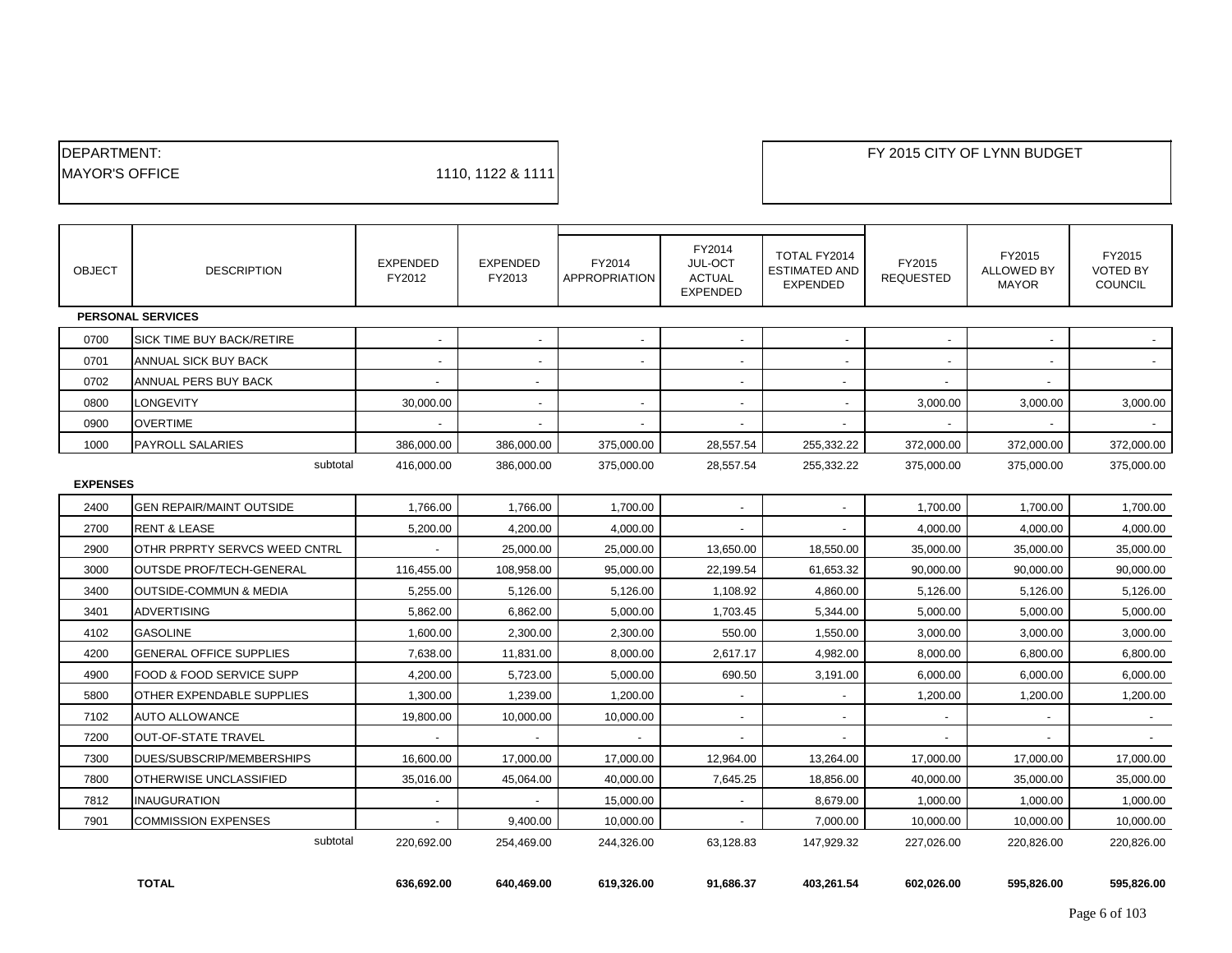| <b>IDEPARTMENT:</b>               |      |
|-----------------------------------|------|
| IADMINISTRATIVE AIDE & COUNCILORS | 1112 |

| <b>OBJECT</b>   | <b>DESCRIPTION</b>                   | <b>EXPENDED</b><br>FY2012 | <b>EXPENDED</b><br>FY2013 | FY2014<br><b>APPROPRIATION</b> | FY2014<br>JUL-OCT<br><b>ACTUAL</b><br><b>EXPENDED</b> | TOTAL FY2014<br><b>ESTIMATED AND</b><br><b>EXPENDED</b> | FY2015<br><b>REQUESTED</b> | FY2015<br><b>ALLOWED BY</b><br><b>MAYOR</b> | FY2015<br><b>VOTED BY</b><br><b>COUNCIL</b> |
|-----------------|--------------------------------------|---------------------------|---------------------------|--------------------------------|-------------------------------------------------------|---------------------------------------------------------|----------------------------|---------------------------------------------|---------------------------------------------|
|                 | <b>PERSONAL SERVICES</b>             |                           |                           |                                |                                                       |                                                         |                            |                                             |                                             |
| 0701            | ANNUAL SICK BUY BACK                 | 1.820.00                  | 1,909.00                  | 2,005.00                       |                                                       | 1,215.00                                                | 2,005.00                   | 2,005.00                                    | 2,005.00                                    |
| 0702            | ANNUAL PERS BUY BACK                 |                           |                           | 802.00                         | 485.00                                                | 485.00                                                  | 802.00                     | 802.00                                      | 802.00                                      |
| 0800            | <b>LONGEVITY</b>                     | 10.998.00                 | 11,424.00                 | 11.749.00                      | $\overline{\phantom{a}}$                              | 11,749.00                                               | 11,750.00                  | 11,750.00                                   | 11,750.00                                   |
| 0900            | <b>OVERTIME</b>                      | 4.762.00                  | 4.762.00                  | 3,000.00                       | 2,023.33                                              | 4,776.00                                                | 3,000.00                   | 3,000.00                                    | 3,000.00                                    |
| 1000            | <b>PAYROLL SALARIES</b>              | 94.618.00                 | 100.737.00                | 104,258.00                     | 36,040.20                                             | 104,258.00                                              | 104,258.00                 | 104,258.00                                  | 104,258.00                                  |
| 1000A           | <b>CLERK HUMAN RIGHTS COMMISSION</b> | $\blacksquare$            | 5,600.00                  | 8.400.00                       | 2,100.00                                              | 8,400.00                                                | 8,400.00                   | 8,400.00                                    | 8,400.00                                    |
| 1100            | <b>COUNCILLORS SALARIES</b>          | 169,319.00                | 169,319.00                | 169,319.00                     | 42,329.64                                             | 169,319.00                                              | 277,000.00                 | 277,000.00                                  | 277,000.00                                  |
|                 | subtotal                             | 281,517.00                | 293,751.00                | 299,533.00                     | 82,978.17                                             | 300,202.00                                              | 407,215.00                 | 407,215.00                                  | 407,215.00                                  |
| <b>EXPENSES</b> |                                      |                           |                           |                                |                                                       |                                                         |                            |                                             |                                             |
| 2400            | <b>GEN REPAIR/MAINT OUTSIDE</b>      | 400.00                    | 1,100.00                  | 400.00                         |                                                       |                                                         | 400.00                     | 400.00                                      | 400.00                                      |
| 2700            | <b>RENT &amp; LEASE</b>              | 6,400.00                  | 7,400.00                  | 400.00                         | 5,318.27                                              | 14,284.00                                               | 400.00                     | 400.00                                      | 400.00                                      |
| 3400            | <b>OUTSIDE-COMMUN &amp; MEDIA</b>    | 1.352.00                  | 1.370.00                  | 1,300.00                       | 386.50                                                | 857.00                                                  | 1,300.00                   | 1,300.00                                    | 1,300.00                                    |
| 3401            | <b>ADVERTISING</b>                   | 8,500.00                  | 8,748.00                  | 8,748.00                       | 3,955.00                                              | 8,046.00                                                | 6,882.00                   | 6,882.00                                    | 6,882.00                                    |
| 3403            | <b>POSTAGE</b>                       | 6,432.00                  | 6.752.00                  | 6,000.00                       |                                                       |                                                         | 2,020.00                   |                                             |                                             |
| 4200            | <b>GENERAL OFFICE SUPPLIES</b>       | 6,264.00                  | 7,029.00                  | 5,500.00                       | 5,179.10                                              | 12,616.00                                               | 5,500.00                   | 4,675.00                                    | 4,675.00                                    |
| 4204            | <b>PRINTING SERVICES</b>             | 5,400.00                  | 6,715.00                  | 5,500.00                       | 3,410.00                                              | 8,500.00                                                | 5,500.00                   | 5,500.00                                    | 5,500.00                                    |
| 4216            | COMPUTER SUPPLIES/MAT'L              | 3,176.00                  | 5,530.00                  | 3,500.00                       | 260.00                                                | 3,500.00                                                | 3,500.00                   | 2,975.00                                    | 2,975.00                                    |
| 7102            | AUTO ALLOWANCE                       | 3,900.00                  | 5,966.00                  | 3,900.00                       | 1,300.00                                              | 3,900.00                                                | 3,900.00                   | 3,900.00                                    | 3,900.00                                    |
| 7800            | OTHERWISE UNCLASSIFIED               | 35,536.00                 | 32,857.00                 | 28,000.00                      | 6,010.66                                              | 21,000.00                                               | 28,000.00                  | 28,000.00                                   | 28,000.00                                   |
| 7803            | <b>COUNCILORS EXPENSE</b>            | 104,400.00                | 104,400.00                | 104,400.00                     | 34,800.00                                             | 104,400.00                                              |                            |                                             |                                             |
|                 | subtotal                             | 181.760.00                | 187.867.00                | 167.648.00                     | 60.619.53                                             | 177.103.00                                              | 57,402.00                  | 54,032.00                                   | 54,032.00                                   |
|                 | <b>TOTAL</b>                         | 463,277.00                | 481,618.00                | 467,181.00                     | 143.597.70                                            | 477,305.00                                              | 464,617.00                 | 461,247.00                                  | 461,247.00                                  |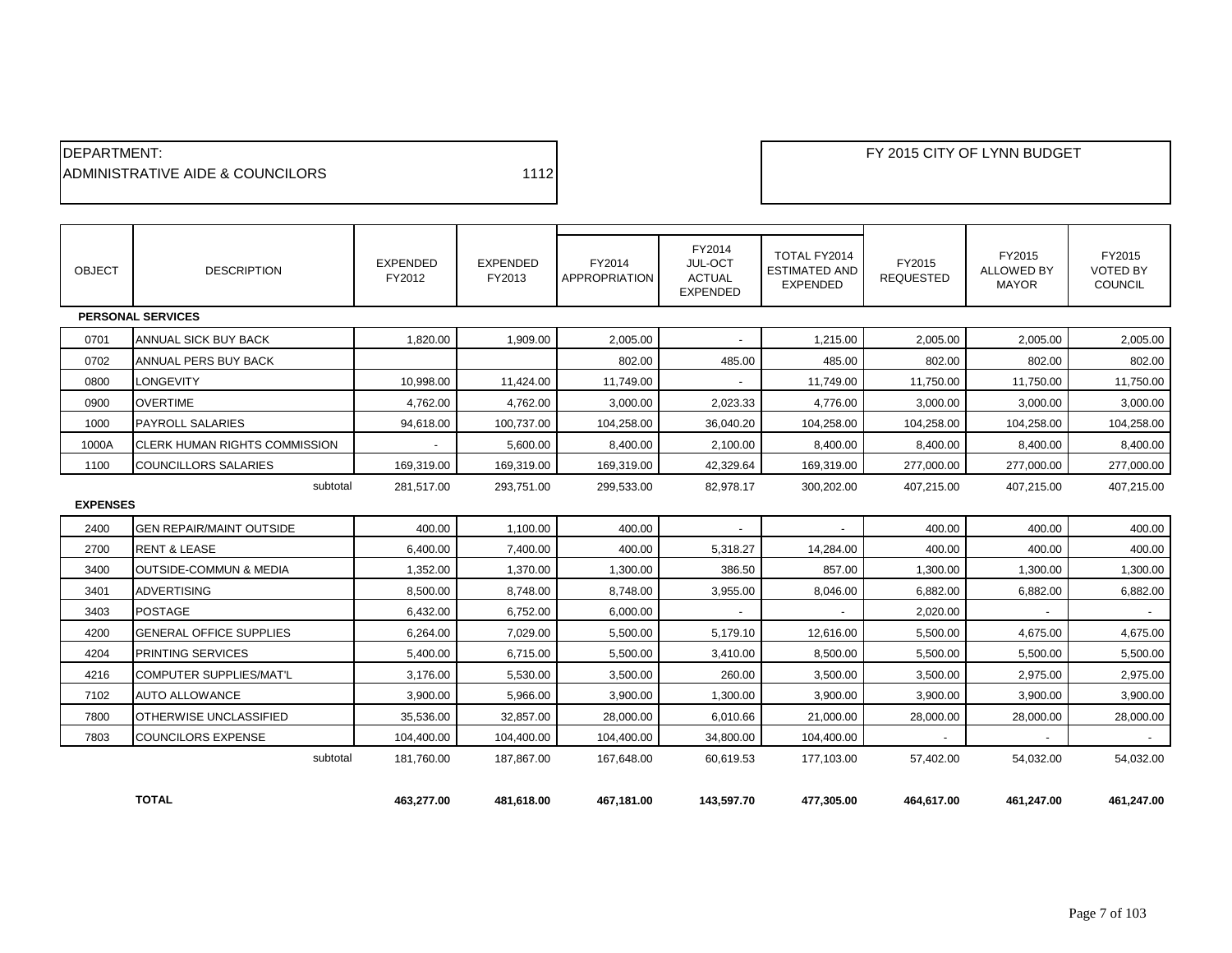| <b>IDEPARTMENT: ADMINISTRATIVE AIDE &amp; COUNCILORS</b> | <b>ICITY OF LYNN BUDGET</b><br><b>IFY 2015 PERSONNEL SHEETS</b> |
|----------------------------------------------------------|-----------------------------------------------------------------|
|                                                          |                                                                 |

| <b>OBJECT</b> | <b>POSITION TITLE</b>           | HIRE DATE / BENEFIT DATE | <b>YRS SERV</b> | LONGEVITY | <b>WEEKLY</b><br><b>ENDING</b><br>SALARY | FY 2015<br><b>GROSS</b> |
|---------------|---------------------------------|--------------------------|-----------------|-----------|------------------------------------------|-------------------------|
| 1000          | <b>Administrative Assistant</b> | 7/1/1992                 | 37.00           | 10,104.77 | 1,214.52                                 | 63,154.80               |
| 1000          | Senior Clerk Typist             | 5/9/2005                 | 9.00            | 1,644.12  | 790.44                                   | 41,103.05               |
| 1100          | <b>Council President</b>        | 1/1/2008                 | 11.00           |           | 2,250.00                                 | 27,000.00               |
| 1100          | Councillor-At-Large             | 1/1/2012                 | 3.00            |           | 2,083.33                                 | 25,000.00               |
| 1100          | Councillor-At-Large             | 1/1/2012                 | 3.00            |           | 2,083.33                                 | 25,000.00               |
| 1100          | Councillor-At-Large             | 1/1/2008                 | 7.00            |           | 2,083.33                                 | 25,000.00               |
| 1100          | Ward One Councillor             | 1/1/2004                 | 11.00           |           | 2,083.33                                 | 25,000.00               |
| 1100          | Ward Two Councillor             | 1/12/1999                | 16.00           |           | 2,083.33                                 | 25,000.00               |
| 1100          | <b>Ward Three Councillor</b>    | 1/1/2008                 | 7.00            |           | 2,083.33                                 | 25,000.00               |
| 1100          | <b>Ward Four Councillor</b>     | 1991-1995                | 21.00           |           | 2,083.33                                 | 25,000.00               |
| 1100          | Ward Five Councillor            | 1/1/2014                 | 1.00            |           | 2,083.33                                 | 25,000.00               |
| 1100          | <b>Ward Six Councillor</b>      | 1/1/2006                 | 9.00            |           | 2,083.33                                 | 25,000.00               |
| 1100          | Ward Seven Councillor           | 1/1/1998                 | 17.00           |           | 2,083.33                                 | 25,000.00               |
|               |                                 |                          |                 |           |                                          |                         |
| 0702          | Pers                            |                          | 802.00          |           |                                          |                         |
| 0701          | <b>Sick</b>                     |                          | 2,005.00        |           |                                          |                         |
|               | <b>TOTALS</b>                   |                          |                 | 11,748.89 | 25.088.26                                | 381,257.85              |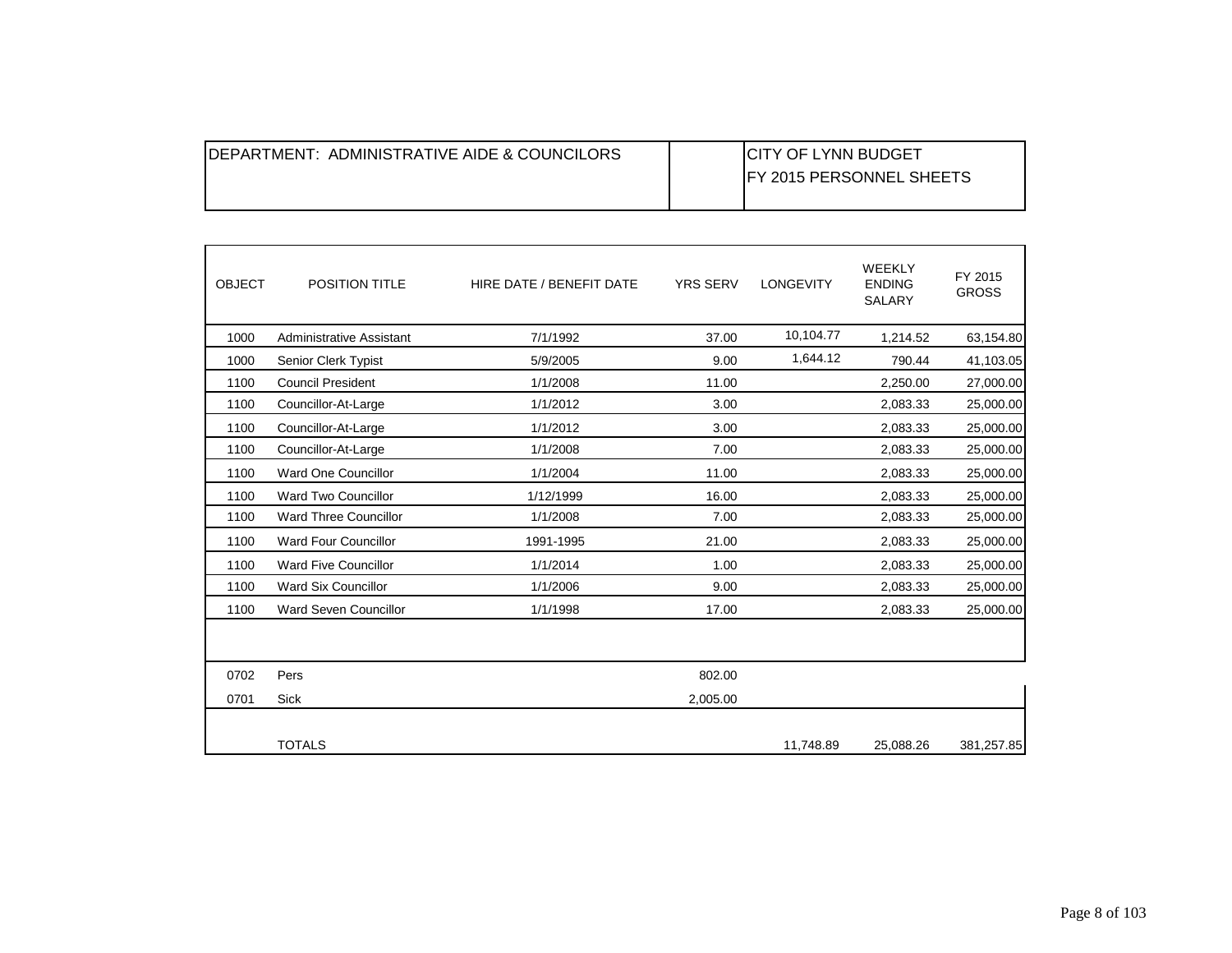| <sup></sup> ' PTMENT:    |       | FY 2015 CITY OF LYNN BUDGET |
|--------------------------|-------|-----------------------------|
| <b>ICLERK OF COUNCIL</b> | 11131 |                             |
|                          |       |                             |

| <b>OBJECT</b>   | <b>DESCRIPTION</b>       | <b>EXPENDED</b><br>FY2012 | EXPENDED<br>FY2013       | FY2014<br><b>APPROPRIATION</b> | FY2014<br><b>JUL-OCT</b><br><b>ACTUAL</b><br><b>EXPENDED</b> | TOTAL FY2014<br><b>ESTIMATED AND</b><br>EXPENDED | FY2015<br>REQUESTED | FY2015<br><b>ALLOWED BY</b><br><b>MAYOR</b> | FY2015<br><b>VOTED BY</b><br><b>COUNCIL</b> |
|-----------------|--------------------------|---------------------------|--------------------------|--------------------------------|--------------------------------------------------------------|--------------------------------------------------|---------------------|---------------------------------------------|---------------------------------------------|
|                 | <b>PERSONAL SERVICES</b> |                           |                          |                                |                                                              |                                                  |                     |                                             |                                             |
| 1000            | <b>PAYROLL SALARIES</b>  | 3,000.00                  | 3,000.00                 | 3,000.00                       | 3,000.00                                                     | 3,000.00                                         | 3,000.00            | 3,000.00                                    | 3,000.00                                    |
|                 | subtotal                 | 3,000.00                  | 3,000.00                 | 3,000.00                       | 3,000.00                                                     | 3,000.00                                         | 3,000.00            | 3,000.00                                    | 3,000.00                                    |
| <b>EXPENSES</b> |                          |                           |                          |                                |                                                              |                                                  |                     |                                             |                                             |
| 7102            | <b>AUTO ALLOWANCE</b>    | $\overline{\phantom{0}}$  |                          | $\overline{\phantom{0}}$       | $\overline{\phantom{a}}$                                     |                                                  | 8,700.00            | 8,700.00                                    | 8,700.00                                    |
|                 | subtotal                 | $\overline{\phantom{a}}$  | $\overline{\phantom{a}}$ | $\overline{\phantom{a}}$       | $\overline{\phantom{a}}$                                     | $\overline{\phantom{a}}$                         | 8,700.00            | 8,700.00                                    | 8,700.00                                    |
|                 | <b>TOTAL</b>             | 3,000.00                  | 3,000.00                 | 3,000.00                       | 3,000.00                                                     | 3,000.00                                         | 11,700.00           | 11,700.00                                   |                                             |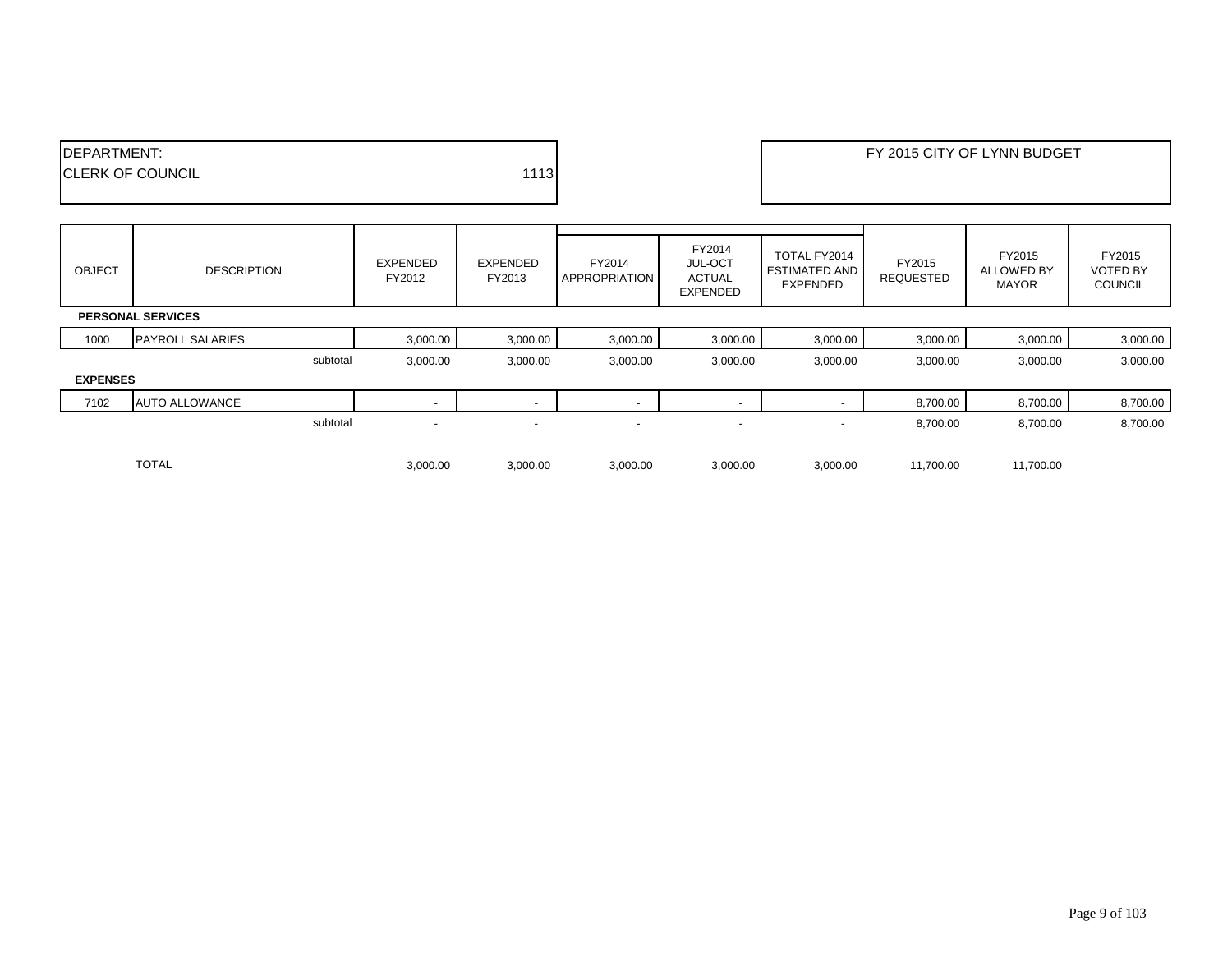| <b>IDEPARTMENT: CLERK OF COUNCIL</b> | <b>ICITY OF LYNN BUDGET</b>      |
|--------------------------------------|----------------------------------|
|                                      | <b>IFY 2015 PERSONNEL SHEETS</b> |
|                                      |                                  |

| <b>OBJECT</b> | POSITION TITLE   | HIRE DATE /<br><b>BENEFIT DATE</b> | <b>YRS SERV</b> | <b>LONGEVITY</b> | <b>WEEKLY</b><br><b>ENDING</b><br><b>SALARY</b> | FY 2015<br><b>GROSS</b> |
|---------------|------------------|------------------------------------|-----------------|------------------|-------------------------------------------------|-------------------------|
| 1000          | Clerk of Council | 7/9/2001                           | n/a             |                  | 250.00                                          | 3,000.00                |
|               |                  |                                    |                 |                  |                                                 |                         |
|               |                  |                                    |                 |                  |                                                 | 3,000.00                |
|               | <b>TOTALS</b>    |                                    |                 |                  |                                                 | 3,000.00                |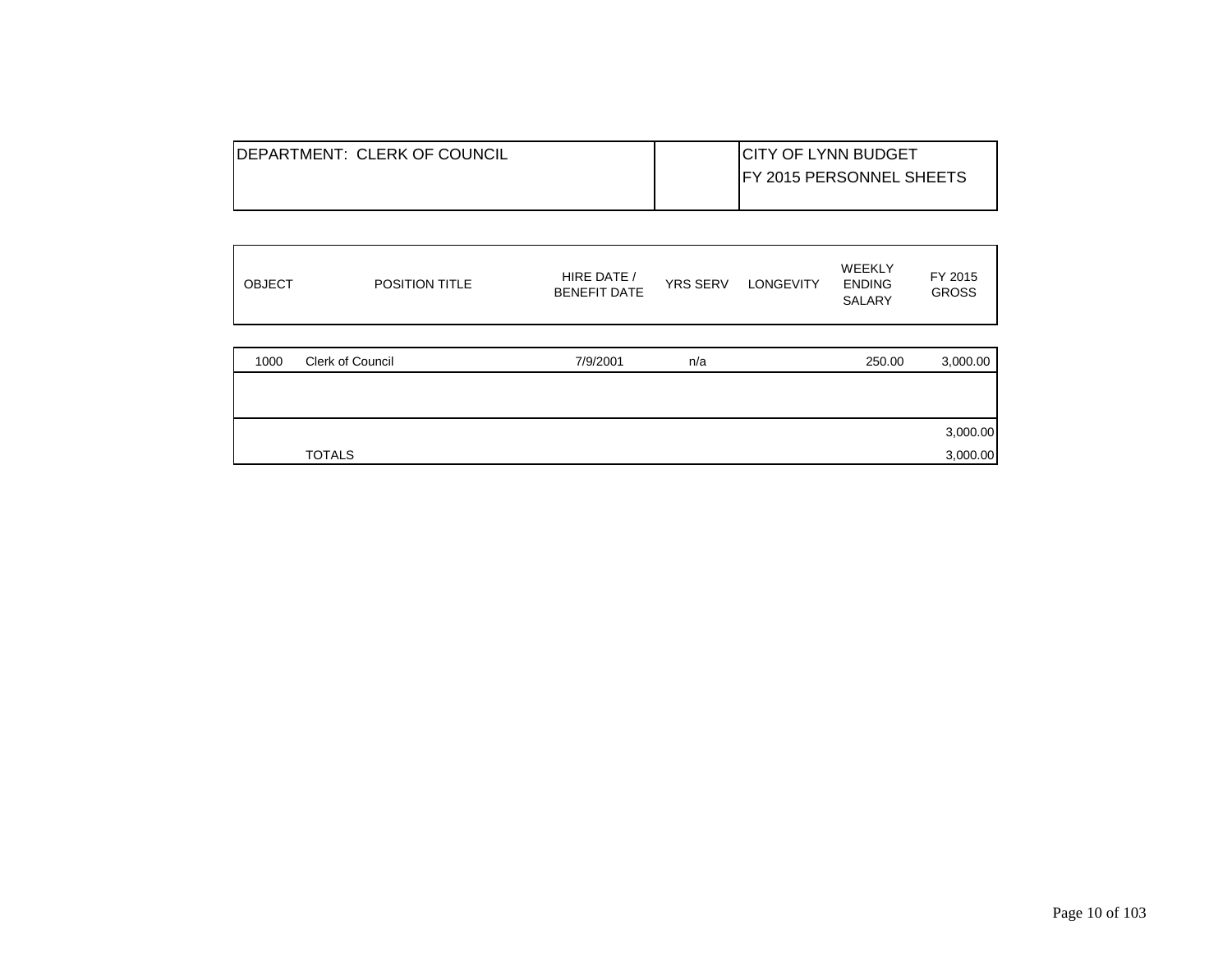| <b>IDEPARTMENT:</b> |      |
|---------------------|------|
| <b>ICOMPTROLLER</b> | 1130 |
|                     |      |

| <b>OBJECT</b>               | <b>DESCRIPTION</b>              | <b>EXPENDED</b><br>FY2012 | <b>EXPENDED</b><br>FY2013 | FY2014<br><b>APPROPRIATION</b> | FY2014<br>JUL-OCT<br><b>ACTUAL</b><br><b>EXPENDED</b> | TOTAL FY2014<br><b>ESTIMATED AND</b><br><b>EXPENDED</b> | FY2015<br><b>REQUESTED</b> | FY2015<br><b>ALLOWED BY</b><br><b>MAYOR</b> | <b>VOTED</b><br>FY2015<br><b>BY COUNCIL</b> |
|-----------------------------|---------------------------------|---------------------------|---------------------------|--------------------------------|-------------------------------------------------------|---------------------------------------------------------|----------------------------|---------------------------------------------|---------------------------------------------|
|                             | <b>PERSONAL SERVICES</b>        |                           |                           |                                |                                                       |                                                         |                            |                                             |                                             |
| 0701                        | ANNUAL SICK BUY BACK            | 5,827.00                  | 5,827.00                  | 4,061.00                       | $\sim$                                                | 2,701.00                                                | 3,000.00                   | 3,000.00                                    | 3,000.00                                    |
| 0702                        | <b>ANNUAL PERS BUY BACK</b>     | $\sim$                    | $\sim$                    | $\sim$                         | 1,624.38                                              | 1,624.38                                                | 1,625.00                   | 1,625.00                                    | 1,625.00                                    |
| 0800                        | <b>LONGEVITY</b>                | 19,526.00                 | 15,362.00                 | 15,175.00                      |                                                       | 15,175.00                                               | 23,501.00                  | 23,501.00                                   | 23,501.00                                   |
| 0900                        | <b>OVERTIME</b>                 | 3,000.00                  | 500.00                    | 500.00                         |                                                       |                                                         |                            |                                             |                                             |
| 1000                        | <b>PAYROLL SALARIES</b>         | 274,384.00                | 293,929.00                | 279,460.00                     | 99,561.38                                             | 280,960.00                                              | 281,160.00                 | 281,160.00                                  | 281,160.00                                  |
| subtotal<br><b>EXPENSES</b> |                                 | 302,737.00                | 315,618.00                | 299,196.00                     | 101,185.76                                            | 300,460.38                                              | 309,286.00                 | 309,286.00                                  | 309,286.00                                  |
| 2407                        | <b>OFFICE EQUIPMENT</b>         | 2,597.00                  |                           | 1,200.00                       | $\blacksquare$                                        | $\sim$                                                  | 1,200.00                   | 1,200.00                                    | 1,200.00                                    |
| 2901                        | <b>CUSTODIAL SERVICES</b>       | $\sim$                    | 365.00                    |                                |                                                       |                                                         |                            |                                             |                                             |
| 3006                        | <b>FINANCIAL SERV PROF/TECH</b> | 107,350.00                | 121,345.00                | 102,350.00                     | 15,750.00                                             | 104,750.00                                              | 104,000.00                 | 104,000.00                                  | 104,000.00                                  |
| 3401                        | <b>ADVERTISING</b>              |                           |                           |                                |                                                       | $\sim$                                                  |                            |                                             |                                             |
| 3410                        | <b>CELL PHONE</b>               | $\sim$                    |                           | $\overline{\phantom{a}}$       |                                                       | $\sim$                                                  |                            |                                             |                                             |
| 4200                        | <b>GENERAL OFFICE SUPPLIES</b>  | 1,063.00                  | 2,324.00                  | 1,370.00                       | 813.06                                                | 2,230.00                                                | 1,370.00                   | 1,370.00                                    | 1,370.00                                    |
| 4204                        | PRINTING SERVICES               | $\sim$                    | $\overline{\phantom{a}}$  | $\sim$                         | $\blacksquare$                                        | $\overline{\phantom{a}}$                                | $\sim$                     | $\sim$                                      | $\sim$                                      |
| 7102                        | <b>AUTO ALLOWANCE</b>           | 2,600.00                  | 3,900.00                  | 3,900.00                       | 1,300.00                                              | 3,900.00                                                | 3.900.00                   | 3,900.00                                    | 3,900.00                                    |
| 7300                        | DUES/SUBSCRIP/MEMBERSHIPS       | 60.00                     | 60.00                     | 100.00                         | 60.00                                                 | 60.00                                                   | 100.00                     | 100.00                                      | 100.00                                      |
| 7301                        | ORG CONFERENCE                  | $\sim$                    | 1,095.00                  | $\sim$                         | $\sim$                                                | 1,090.00                                                | 1,200.00                   | 1,200.00                                    | 1,200.00                                    |
| 7302                        | <b>ORG DUES</b>                 | 135.00                    | 135.00                    | 150.00                         | $\blacksquare$                                        | 135.00                                                  | 150.00                     | 150.00                                      | 150.00                                      |
| 7400                        | <b>INSURANCE PREMIUMS</b>       | $\sim$                    |                           |                                |                                                       |                                                         |                            |                                             |                                             |
| 8516                        | <b>COMPUTER EQUIPMENT</b>       | $\sim$                    |                           | 1.200.00                       | 1.178.87                                              | 2.379.00                                                |                            |                                             |                                             |
|                             | subtotal                        | 113.805.00                | 129.224.00                | 110.270.00                     | 19.101.93                                             | 114.544.00                                              | 111.920.00                 | 111.920.00                                  | 111,920.00                                  |

**TOTAL 416,542.00 444,842.00 409,466.00 120,287.69 415,004.38 421,206.00 421,206.00 421,206.00**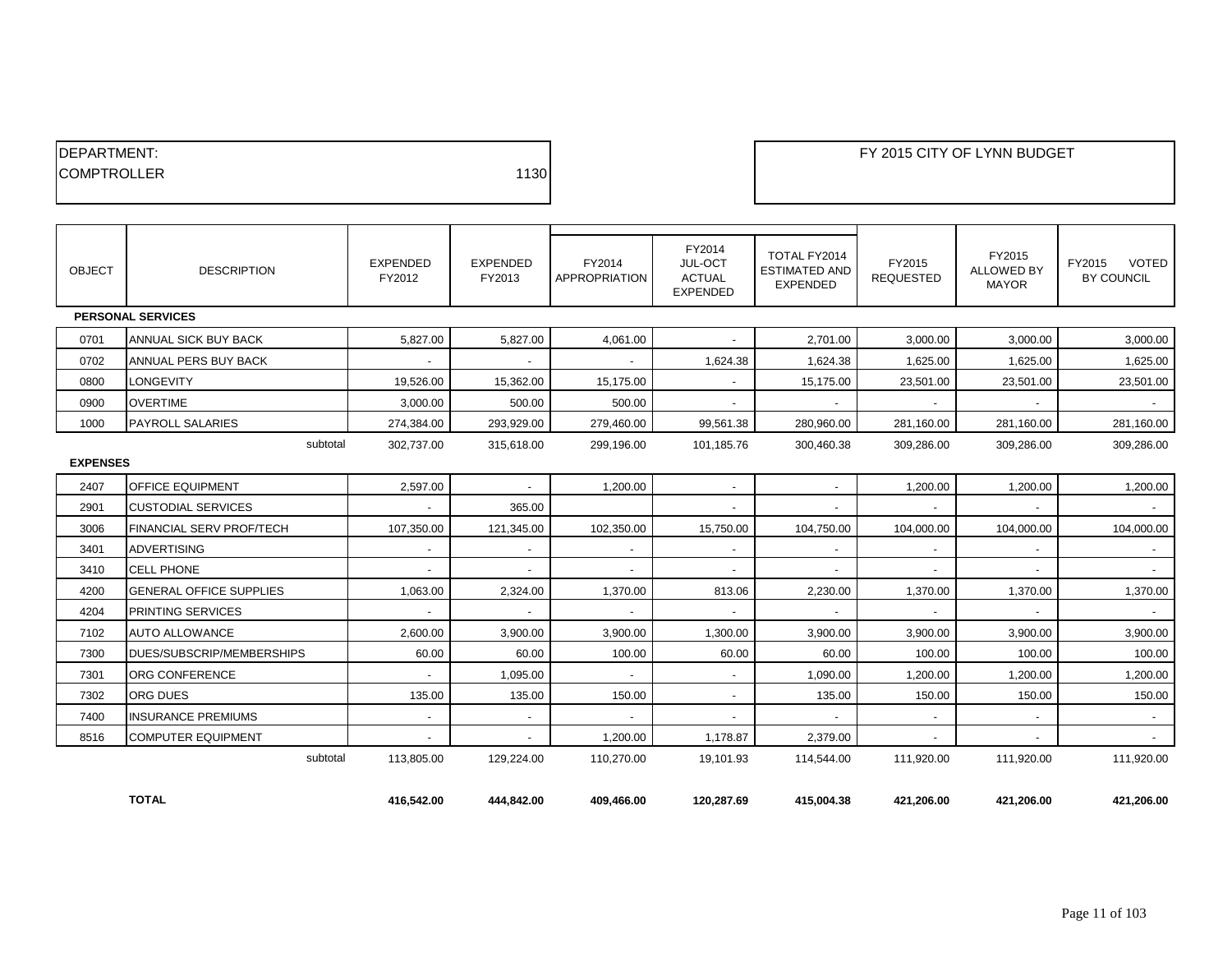| IDEPARTMENT: COMPTROLLER | <b>ICITY OF LYNN BUDGET</b>      |
|--------------------------|----------------------------------|
|                          | <b>IFY 2015 PERSONNEL SHEETS</b> |
|                          |                                  |

| <b>OBJECT</b> | <b>POSITION TITLE</b>        | HIRE DATE /<br><b>BENEFIT</b><br><b>DATE</b> | <b>YRS SERV</b> | <b>LONGEVITY</b> | <b>WEEKLY</b><br><b>ENDING</b><br>SALARY | FY 2015<br><b>GROSS</b> |
|---------------|------------------------------|----------------------------------------------|-----------------|------------------|------------------------------------------|-------------------------|
| 1000          | Comptroller                  | 11/22/1999                                   | 15.00           | 7,281.85         | 1,867.14                                 | 97,091.28               |
| 1000          | <b>Systems Accountant</b>    | 4/22/1986                                    | 29.00           | 4,766.66         | 833.33                                   | 43,333.26               |
| 1000          | Senior Accountant            |                                              |                 |                  | 1.00                                     | 1.00                    |
| 1000          | Senior Accountant            |                                              |                 |                  | 1.00                                     | 1.00                    |
| 1000          | Senior Bookkeeper            |                                              |                 |                  | 1.00                                     | 1.00                    |
| 1000          | Senior Bookkeeper            |                                              |                 |                  | 1.00                                     | 1.00                    |
| 1000          | Munis Migration Liason       | 11/15/1993                                   | 15.00           | 6,146.16         | 1,313.28                                 | 68,290.63               |
| 1000          | <b>Assistant Comptroller</b> | 7/10/200                                     | 15.00           | 5,305.79         | 1,360.46                                 | 70,743.91               |
| 0701          | Annual Sick Buy Back         |                                              |                 |                  |                                          | 3,000.00                |
| 0702          | Annual PERS Buy Back         |                                              |                 |                  |                                          | 1,625.00                |
|               | <b>TOTALS</b>                |                                              |                 | 23,500.46        |                                          | 279,459.08              |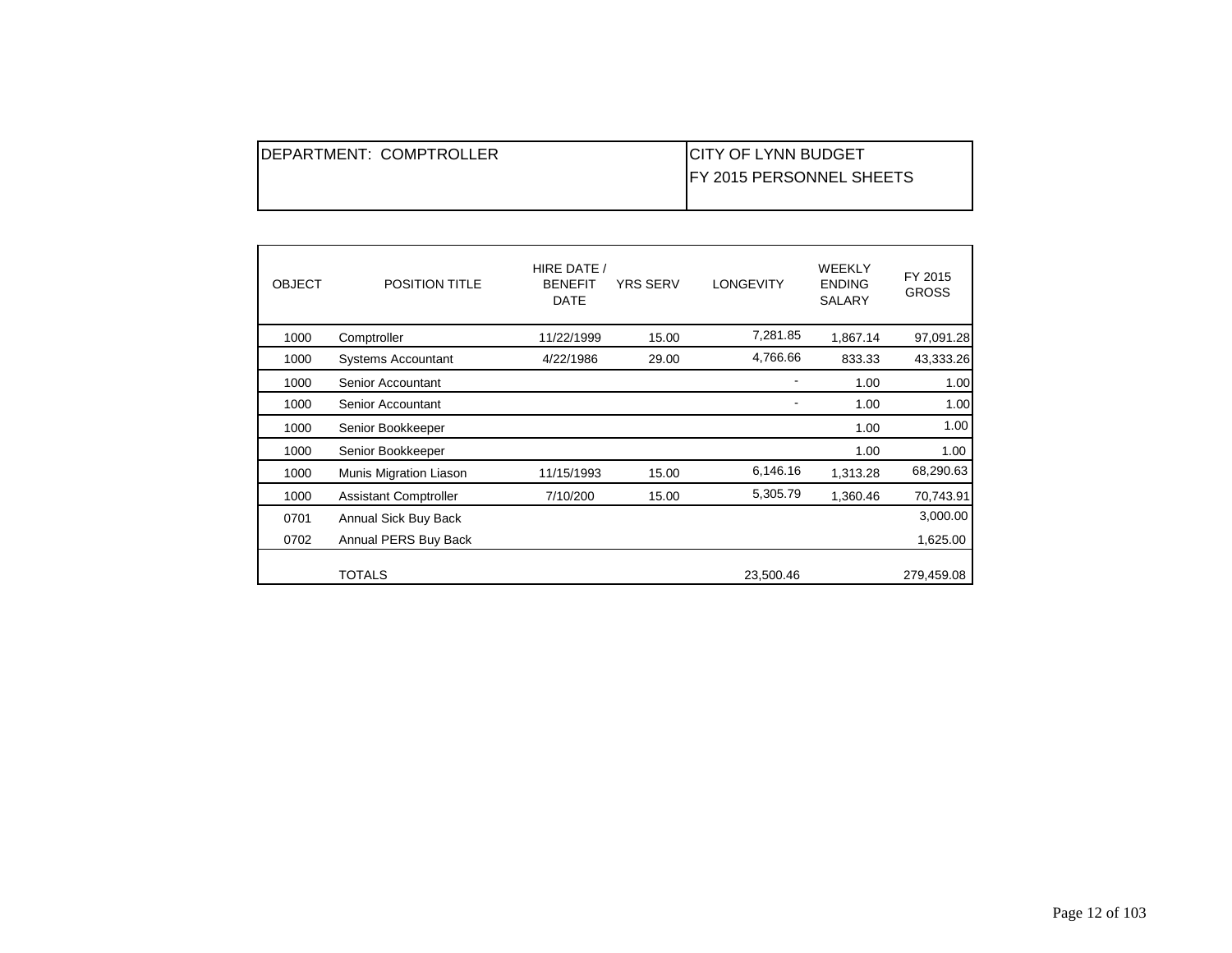| <b>IDEPARTMENT:</b> |      |
|---------------------|------|
| <b>ITREASURER</b>   | 1140 |
|                     |      |

## **DEPARTMENT: FY 2015 CITY OF LYNN BUDGET**

| <b>OBJECT</b>   | <b>DESCRIPTION</b>                | <b>EXPENDED</b><br>FY2012 | EXPENDED<br>FY2013 | FY2014<br><b>APPROPRIATION</b> | FY2014<br>JUL-OCT<br><b>ACTUAL</b><br><b>EXPENDED</b> | TOTAL FY2014<br><b>ESTIMATED AND</b><br><b>EXPENDED</b> | FY2015<br><b>REQUESTED</b> | FY2015<br><b>ALLOWED BY</b><br><b>MAYOR</b> | FY2015<br><b>VOTED BY</b><br><b>COUNCIL</b> |
|-----------------|-----------------------------------|---------------------------|--------------------|--------------------------------|-------------------------------------------------------|---------------------------------------------------------|----------------------------|---------------------------------------------|---------------------------------------------|
|                 | <b>PERSONAL SERVICES</b>          |                           |                    |                                |                                                       |                                                         |                            |                                             |                                             |
| 0700            | <b>SICK TIME BUY BACK/RETIRE</b>  | $\blacksquare$            | $\sim$             | $\blacksquare$                 | $\overline{\phantom{a}}$                              | $\overline{\phantom{a}}$                                | $\overline{\phantom{a}}$   | $\sim$                                      | $\sim$                                      |
| 0701            | ANNUAL SICK BUY BACK              | 5,583.00                  | 6,053.00           | 5,220.00                       |                                                       | 3,834.00                                                | 5,827.00                   | 5,827.00                                    | 5,827.00                                    |
| 0702            | ANNUAL PERS BUY BACK              |                           |                    |                                | 1,520.16                                              | 1,520.16                                                | 2,331.00                   | 2,331.00                                    | 2,331.00                                    |
| 0800            | LONGEVITY                         | 28,490.00                 | 31,422.00          | 33,058.00                      |                                                       | 31.313.00                                               | 31,063.00                  | 31,063.00                                   | 31,063.00                                   |
| 0900            | <b>OVERTIME</b>                   |                           | 3,000.00           | 3,000.00                       | 1,021.45                                              | 2,000.00                                                | 3,000.00                   | 3,000.00                                    | 3,000.00                                    |
| 1000            | <b>PAYROLL SALARIES</b>           | 314.742.00                | 324.310.00         | 330.675.00                     | 105,998.00                                            | 305,662.00                                              | 302.971.00                 | 302,971.00                                  | 302,971.00                                  |
|                 | subtotal                          | 348,815.00                | 364,785.00         | 371,953.00                     | 108,539.61                                            | 344,329.16                                              | 345,192.00                 | 345,192.00                                  | 345,192.00                                  |
| <b>EXPENSES</b> |                                   |                           |                    |                                |                                                       |                                                         |                            |                                             |                                             |
| 3000            | <b>OUTSDE PROF/TECH-GENERAL</b>   | 324,717.00                | 343,327.00         | 295,000.00                     | 96,318.72                                             | 318.055.00                                              | 283,600.00                 | 283,600.00                                  | 283,600.00                                  |
| 3006            | <b>FINANCIAL SERV PROF/TECH</b>   | 2,187.00                  | 2,200.00           | 2,200.00                       |                                                       | 1,500.00                                                | 2,200.00                   | 2,200.00                                    | 2,200.00                                    |
| 3400            | <b>OUTSIDE-COMMUN &amp; MEDIA</b> | 1,640.00                  | 1,500.00           | 1,200.00                       | 103.25                                                | 250.00                                                  | 400.00                     | 400.00                                      | 400.00                                      |
| 4200            | <b>GENERAL OFFICE SUPPLIES</b>    | 4,268.00                  | 4,534.00           | 4,000.00                       | 523.27                                                | 6,469.00                                                | 4,000.00                   | 3,600.00                                    | 3,600.00                                    |
| 7102            | <b>AUTO ALLOWANCE</b>             | 3,900.00                  | 3,900.00           | 3,900.00                       | 1,300.00                                              | 3,900.00                                                | 3,900.00                   | 3,900.00                                    | 3,900.00                                    |
| 7301            | ORG CONFERENCE                    | 318.00                    | 350.00             | 350.00                         | 478.38                                                | 478.38                                                  | 350.00                     | 350.00                                      | 350.00                                      |
| 7302            | ORG DUES                          | 130.00                    | 150.00             | 150.00                         | 145.00                                                | 145.00                                                  | 150.00                     | 150.00                                      | 150.00                                      |
|                 | subtotal                          | 337,160.00                | 355,961.00         | 306,800.00                     | 98,868.62                                             | 330,797.38                                              | 294,600.00                 | 294,200.00                                  | 294,200.00                                  |
|                 |                                   |                           |                    |                                |                                                       |                                                         |                            |                                             |                                             |
|                 | <b>TOTALS</b>                     | 685,975.00                | 720,746.00         | 678,753.00                     | 207,408.23                                            | 675,126.54                                              | 639,792.00                 | 639,392.00                                  | 639,392.00                                  |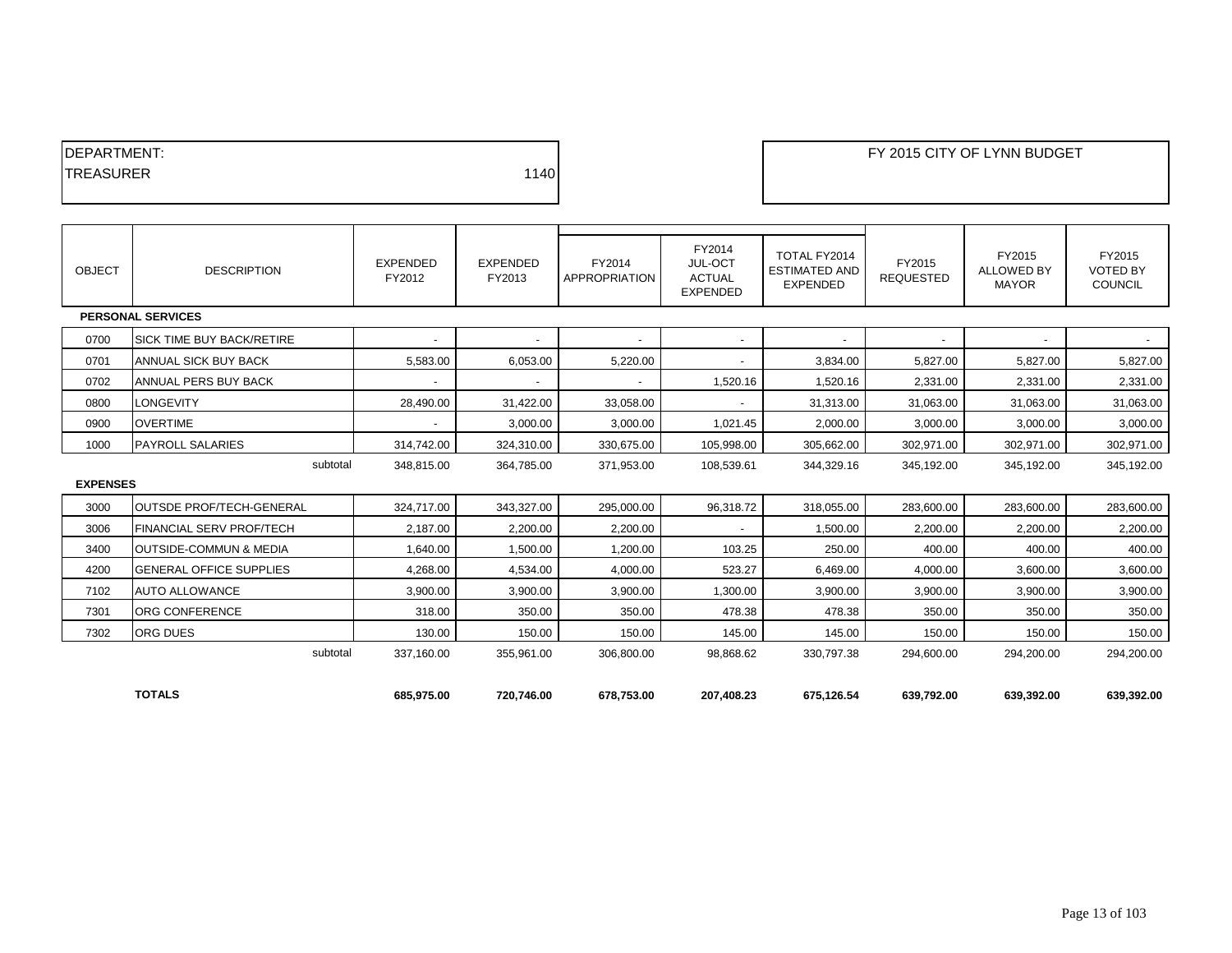|               | DEPARTMENT: TREASURER      |                                              |                 | <b>CITY OF LYNN BUDGET</b><br>FY 2015 PERSONNEL SHEETS |                                                 |                         |
|---------------|----------------------------|----------------------------------------------|-----------------|--------------------------------------------------------|-------------------------------------------------|-------------------------|
|               |                            |                                              |                 |                                                        |                                                 |                         |
| <b>OBJECT</b> | <b>POSITION TITLE</b>      | HIRE DATE /<br><b>BENEFIT</b><br><b>DATE</b> | <b>YRS SERV</b> | <b>LONGEVITY</b>                                       | <b>WEEKLY</b><br><b>ENDING</b><br><b>SALARY</b> | FY 2015<br><b>GROSS</b> |
|               |                            |                                              |                 |                                                        |                                                 |                         |
| 1000          | Treasurer                  | 2/23/1998                                    | 19.00           | 7,585.11                                               | 2,025.94                                        | 105,348.79              |
| 1000          | <b>Assistant Treasurer</b> | 9/22/1986                                    | 28.00           | 6,484.81                                               | 1,133.71                                        | 58,952.84               |
| 1000          | Payroll Supervisor         | 10/6/1986                                    | 24.00           | 4,935.94                                               | 949.22                                          | 49,359.37               |
| 1000          | <b>Head Clerk</b>          | 8/22/1988                                    | 26.00           | 4,911.99                                               | 858.74                                          | 44,654.42               |
| 1000          | <b>Head Clerk</b>          | 7/6/1992                                     | 41.00           | 7,144.71                                               | 858.74                                          | 44,654.42               |
| 1000          | Principal Bookkeeper       |                                              |                 |                                                        |                                                 | 1.00                    |
| 1000          | Senior Bookkeeper          |                                              |                 |                                                        |                                                 | 1.00                    |
| 0701          | ANNUAL SICK BUY BACK       |                                              |                 |                                                        |                                                 | 5,827.00                |
| 0702          | ANNUAL PERS BUY BACK       |                                              |                 |                                                        |                                                 | 2,331.00                |
|               | <b>TOTALS</b>              |                                              |                 | 31,062.56                                              | 5,826.35                                        | 302,969.84              |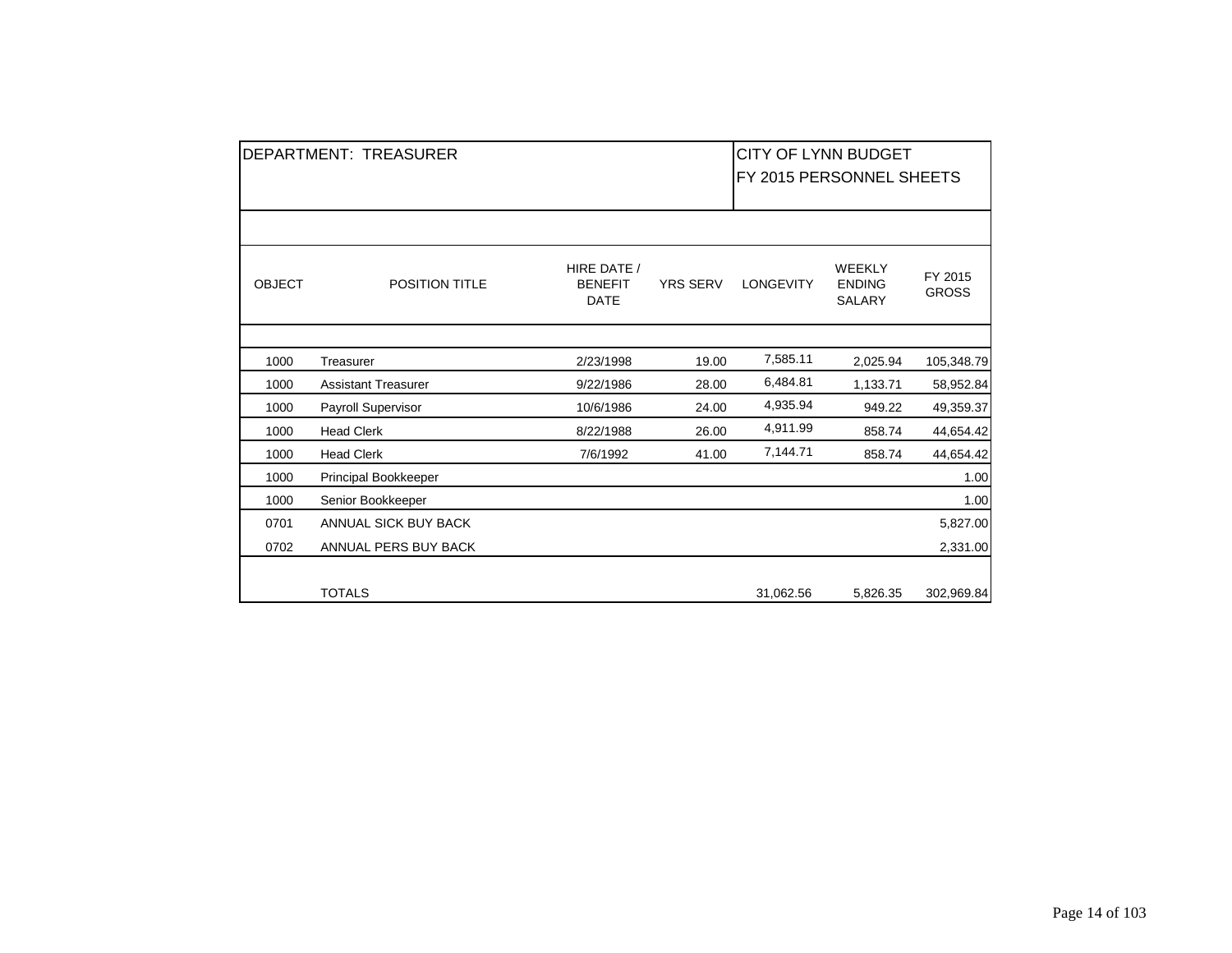| <b>IDEPARTMENT:</b> |      |
|---------------------|------|
| <b>COLLECTOR</b>    | 1145 |
|                     |      |

## **DEPARTMENT: FY 2015 CITY OF LYNN BUDGET**

| <b>OBJECT</b>   | <b>DESCRIPTION</b>               | <b>EXPENDED</b><br>FY2012 | EXPENDED<br>FY2013       | FY2014<br><b>APPROPRIATION</b> | FY2014<br>JUL-OCT<br><b>ACTUAL</b><br><b>EXPENDED</b> | TOTAL FY2014<br><b>ESTIMATED AND</b><br><b>EXPENDED</b> | FY2015<br><b>REQUESTED</b> | FY2015<br><b>ALLOWED BY</b><br><b>MAYOR</b> | FY2015<br><b>VOTED BY</b><br>COUNCIL |
|-----------------|----------------------------------|---------------------------|--------------------------|--------------------------------|-------------------------------------------------------|---------------------------------------------------------|----------------------------|---------------------------------------------|--------------------------------------|
|                 | <b>PERSONAL SERVICES</b>         |                           |                          |                                |                                                       |                                                         |                            |                                             |                                      |
| 0700            | <b>SICK TIME BUY BACK/RETIRE</b> | $\overline{\phantom{a}}$  |                          |                                |                                                       |                                                         |                            | $\sim$                                      |                                      |
| 0701            | ANNUAL SICK BUY BACK             | 2,935.00                  | 2,935.00                 | 3,160.00                       |                                                       | 3,078.62                                                | 3,079.00                   | 3,079.00                                    | 3,079.00                             |
| 0702            | ANNUAL PERS BUY BACK             |                           |                          |                                | 1,902.62                                              | 1,902.62                                                | 2,247.00                   | 2,247.00                                    | 2,247.00                             |
| 0800            | LONGEVITY                        | 24,880.00                 | 25,355.00                | 29,087.00                      |                                                       | 29,086.36                                               | 29,087.00                  | 29,087.00                                   | 29,087.00                            |
| 0900            | <b>OVERTIME</b>                  | $\sim$                    | $\sim$                   | $\sim$                         | $\overline{\phantom{a}}$                              | 503.56                                                  | 300.00                     | 300.00                                      | 300.00                               |
| 1000            | <b>PAYROLL SALARIES</b>          | 277,921.00                | 281,731.00               | 291,991.00                     | 101,761.75                                            | 291,991.00                                              | 291,991.00                 | 291,991.00                                  | 291,991.00                           |
|                 | subtotal                         | 305,736.00                | 310,021.00               | 324,238.00                     | 103.664.37                                            | 326,562.16                                              | 326.704.00                 | 326,704.00                                  | 326,704.00                           |
| <b>EXPENSES</b> |                                  |                           |                          |                                |                                                       |                                                         |                            |                                             |                                      |
| 2400            | <b>GEN REPAIR/MAINT OUTSIDE</b>  | $\sim$                    | $\overline{\phantom{a}}$ | $\overline{a}$                 |                                                       |                                                         | $\mathbf{r}$               | $\blacksquare$                              |                                      |
| 3000            | <b>OUTSDE PROF/TECH-GENERAL</b>  | 15,296.00                 | 31,770.00                | 17,296.00                      | 1,425.00                                              | 15,750.00                                               | 17,296.00                  | 17,296.00                                   | 17,296.00                            |
| 3102            | <b>EMPLOYEE PHYSICALS</b>        | $\sim$                    | $\sim$                   | $\overline{a}$                 | ٠                                                     |                                                         | $\sim$                     | $\sim$                                      | $\sim$                               |
| 3401            | <b>ADVERTISING</b>               | 4,075.00                  | 5,982.00                 | 4,075.00                       | $\overline{\phantom{a}}$                              | 2,600.00                                                | 4,000.00                   | 4,000.00                                    | 4,000.00                             |
| 3407            | LOCK BOX                         | 1,000.00                  | 1,000.00                 | 1,000.00                       | 644.24                                                | 1,000.00                                                | 1,000.00                   | 1,000.00                                    | 1,000.00                             |
| 4200            | <b>GENERAL OFFICE SUPPLIES</b>   | 2,843.00                  | 3,713.00                 | 3,600.00                       | 1,488.69                                              | 3,743.04                                                | 3,600.00                   | 3,600.00                                    | 3,600.00                             |
| 4204            | <b>PRINTING SERVICES</b>         | 19,838.00                 | 22,569.00                | 20,303.00                      | 7,401.86                                              | 23,755.67                                               | 10,343.00                  | $\sim$                                      | $\sim$                               |
| 7102            | <b>AUTO ALLOWANCE</b>            | 7,800.00                  | 7,800.00                 | 7,800.00                       | 2,600.00                                              | 7,800.00                                                | 7,800.00                   | 7,800.00                                    | 7,800.00                             |
| 7300            | DUES/SUBSCRIP/MEMBERSHIPS        | 120.00                    | 150.00                   | 150.00                         | 120.00                                                | 120.00                                                  | 150.00                     | 150.00                                      | 150.00                               |
| 8700            | <b>REPLACEMENT EQUIPMENT</b>     |                           |                          |                                |                                                       |                                                         |                            |                                             | $\mathbf{r}$                         |
|                 | subtotal                         | 50,972.00                 | 72,984.00                | 54,224.00                      | 13,679.79                                             | 54,768.71                                               | 44,189.00                  | 33,846.00                                   | 33,846.00                            |
|                 |                                  |                           |                          |                                |                                                       |                                                         |                            |                                             |                                      |
|                 | <b>TOTAL</b>                     | 356,708.00                | 383,005.00               | 378,462.00                     | 117,344.16                                            | 381,330.87                                              | 370,893.00                 | 360,550.00                                  | 360,550.00                           |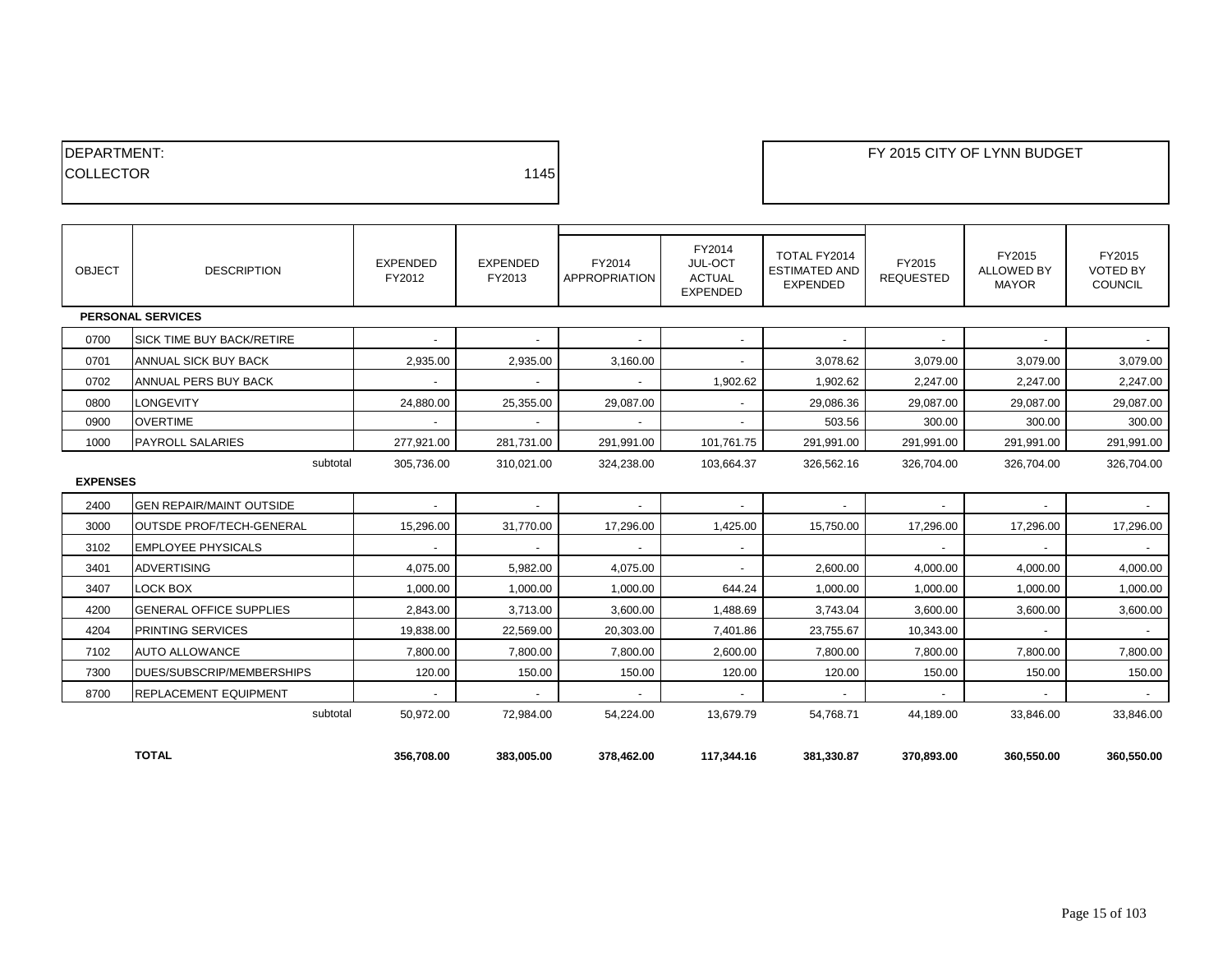| <b>IDEPARTMENT: COLLECTOR</b> | <b>ICITY OF LYNN BUDGET</b>      |
|-------------------------------|----------------------------------|
|                               | <b>IFY 2015 PERSONNEL SHEETS</b> |
|                               |                                  |

| <b>OBJECT</b> | <b>POSITION TITLE</b>               | HIRE DATE /<br><b>BENEFIT</b><br><b>DATE</b> | <b>YRS SERV</b> | <b>LONGEVITY</b> | <b>WEEKLY</b><br><b>ENDING</b><br><b>SALARY</b> | FY 2015<br><b>GROSS</b> |
|---------------|-------------------------------------|----------------------------------------------|-----------------|------------------|-------------------------------------------------|-------------------------|
| 1000          | <b>Collector of Taxes</b>           | 4/1/1977                                     | 44.00           | 13,484.65        | 1,944.90                                        | 101,134.84              |
| 1000          | <b>Assistant Collector of Taxes</b> | 9/19/1983                                    | 31.00           | 9,432.52         | 1,133.72                                        | 58,953.26               |
| 1000          | <b>Head Clerk</b>                   |                                              |                 |                  |                                                 | 1.00                    |
| 1000          | <b>Head Clerk</b>                   | 1/10/2000                                    | 14.00           | 2,232.72         | 858.74                                          | 44,654.43               |
| 1000          | <b>Head Clerk</b>                   | 11/27/2000                                   | 14.00           | 2,232.72         | 858.74                                          | 44,654.43               |
| 1000          | Principal Bookkeeper                | 11/21/2005                                   | 9.00            | 1,703.75         | 819.11                                          | 42,593.73               |
|               | Annual Sick Buy Back                |                                              |                 |                  |                                                 | 3,078.62                |
|               | Annual Pers Buy Back                |                                              |                 |                  |                                                 | 2,246.08                |
|               |                                     |                                              |                 |                  |                                                 |                         |
|               | <b>TOTALS</b>                       |                                              |                 | 29,086.36        | 5,615.21                                        | 291,990.69              |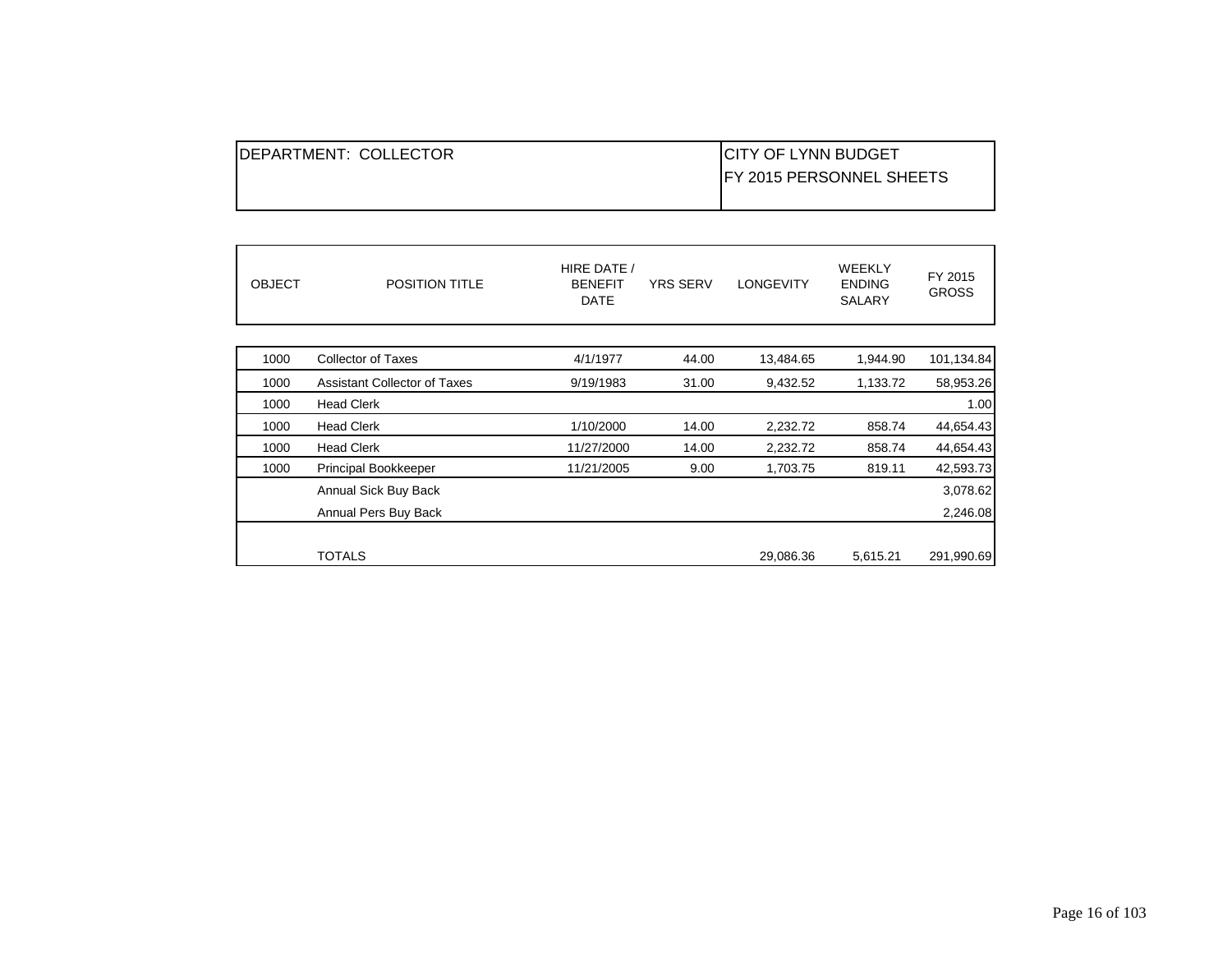| <b>IDEPARTMENT:</b>                        |      |
|--------------------------------------------|------|
| <b>ICHIEF FINANCIAL OFFICER / ASSESSOR</b> | 1150 |

| <b>OBJECT</b>   | <b>DESCRIPTION</b>               | <b>EXPENDED</b><br>FY2012 | <b>EXPENDED</b><br>FY2013 | FY2014<br><b>APPROPRIATION</b> | FY2014<br>JUL-OCT<br><b>ACTUAL</b><br><b>EXPENDED</b> | TOTAL FY2014<br><b>ESTIMATED AND</b><br><b>EXPENDED</b> | FY2015<br><b>REQUESTED</b> | FY2015<br><b>ALLOWED BY</b><br><b>MAYOR</b> | FY2015<br><b>VOTED BY</b><br><b>COUNCIL</b> |
|-----------------|----------------------------------|---------------------------|---------------------------|--------------------------------|-------------------------------------------------------|---------------------------------------------------------|----------------------------|---------------------------------------------|---------------------------------------------|
|                 | <b>PERSONAL SERVICES</b>         |                           |                           |                                |                                                       |                                                         |                            |                                             |                                             |
| 0700            | <b>SICK TIME BUY BACK/RETIRE</b> | $\sim$                    | $\sim$                    | $\sim$                         | $\overline{\phantom{0}}$                              | $\overline{\phantom{a}}$                                | $\overline{\phantom{a}}$   | $\overline{\phantom{a}}$                    | $\overline{\phantom{a}}$                    |
| 0701            | ANNUAL SICK BUY BACK             | 2,424.00                  | 2,800.00                  | 4,000.00                       | $\blacksquare$                                        | 2,251.67                                                | 4,000.00                   | 4,000.00                                    | 4,000.00                                    |
| 0702            | ANNUAL PERS BUY BACK             |                           |                           |                                | 2,651.94                                              | 2,651.94                                                | 3,000.00                   | 3,000.00                                    | 3,000.00                                    |
| 0800            | <b>LONGEVITY</b>                 | 43.099.00                 | 44,271.00                 | 45,727.00                      |                                                       | 45,727.12                                               | 34,977.00                  | 34,977.00                                   | 34,977.00                                   |
| 0900            | <b>OVERTIME</b>                  |                           |                           |                                |                                                       |                                                         |                            |                                             |                                             |
| 1000            | <b>PAYROLL SALARIES</b>          | 465,783.00                | 473,699.00                | 489,362.00                     | 175,719.60                                            | 514,979.00                                              | 514,361.00                 | 514,361.00                                  | 514,361.00                                  |
| subtotal        |                                  | 511,306.00                | 520,770.00                | 539,089.00                     | 178,371.54                                            | 565,609.73                                              | 556,338.00                 | 556,338.00                                  | 556,338.00                                  |
| <b>EXPENSES</b> |                                  |                           |                           |                                |                                                       |                                                         |                            |                                             |                                             |
| 3000            | <b>OUTSDE PROF/TECH-GENERAL</b>  | 95,597.00                 | 62,387.00                 | 52,787.00                      | 7,500.00                                              | 59,451.38                                               | 48,700.00                  | 48,700.00                                   | 48,700.00                                   |
| 3003            | <b>LEGAL SERVICES</b>            | $\overline{\phantom{a}}$  | $\sim$                    | $\overline{\phantom{a}}$       | $\sim$                                                |                                                         | $\sim$                     | $\overline{\phantom{a}}$                    | $\sim$                                      |
| 3403            | <b>POSTAGE</b>                   |                           |                           |                                |                                                       |                                                         |                            |                                             |                                             |
| 3406            | pagers/beepers                   | 1,935.00                  | 2.081.00                  | 1,300.00                       | 375.52                                                | 1,716.70                                                | 1,450.00                   | 1,450.00                                    | 1,450.00                                    |
| 3801            | <b>BINDING</b>                   | 3,000.00                  | 3,000.00                  | 1,200.00                       | 1,141.00                                              | 1,500.00                                                | 1,200.00                   | 1,200.00                                    | 1,200.00                                    |
| 4200            | <b>GENERAL OFFICE SUPPLIES</b>   | 6,240.00                  | 5,780.00                  | 4,500.00                       | 2,607.70                                              | 5,586.89                                                | 4,000.00                   | 4,000.00                                    | 4,000.00                                    |
| 6900            | <b>OTHER INTERGOVERNMENTAL</b>   | 675.00                    | 575.00                    | 500.00                         | 75.00                                                 | 525.00                                                  | 300.00                     | 300.00                                      | 300.00                                      |
| 7102            | <b>AUTO ALLOWANCE</b>            | 15,600.00                 | 15,600.00                 | 15,600.00                      | 5,200.00                                              | 15,600.00                                               | 15,600.00                  | 15,600.00                                   | 15,600.00                                   |
| 7300            | DUES/SUBSCRIP/MEMBERSHIPS        | 3,591.00                  | 4,122.00                  | 4,000.00                       | 969.61                                                | 3,032.76                                                | 4,000.00                   | 4,000.00                                    | 4,000.00                                    |
| 8516            | <b>COMPUTER EQUIPMENT</b>        |                           | 178.00                    |                                | 1.178.87                                              | 1,178.87                                                |                            |                                             |                                             |
|                 | subtotal                         | 126,638.00                | 93,723.00                 | 79,887.00                      | 19,047.70                                             | 88,591.60                                               | 75,250.00                  | 75,250.00                                   | 75,250.00                                   |
|                 |                                  |                           |                           |                                |                                                       |                                                         |                            |                                             |                                             |
|                 | <b>TOTAL</b>                     | 637,944.00                | 614,493.00                | 618,976.00                     | 197,419.24                                            | 654.201.33                                              | 631.588.00                 | 631,588.00                                  | 631.588.00                                  |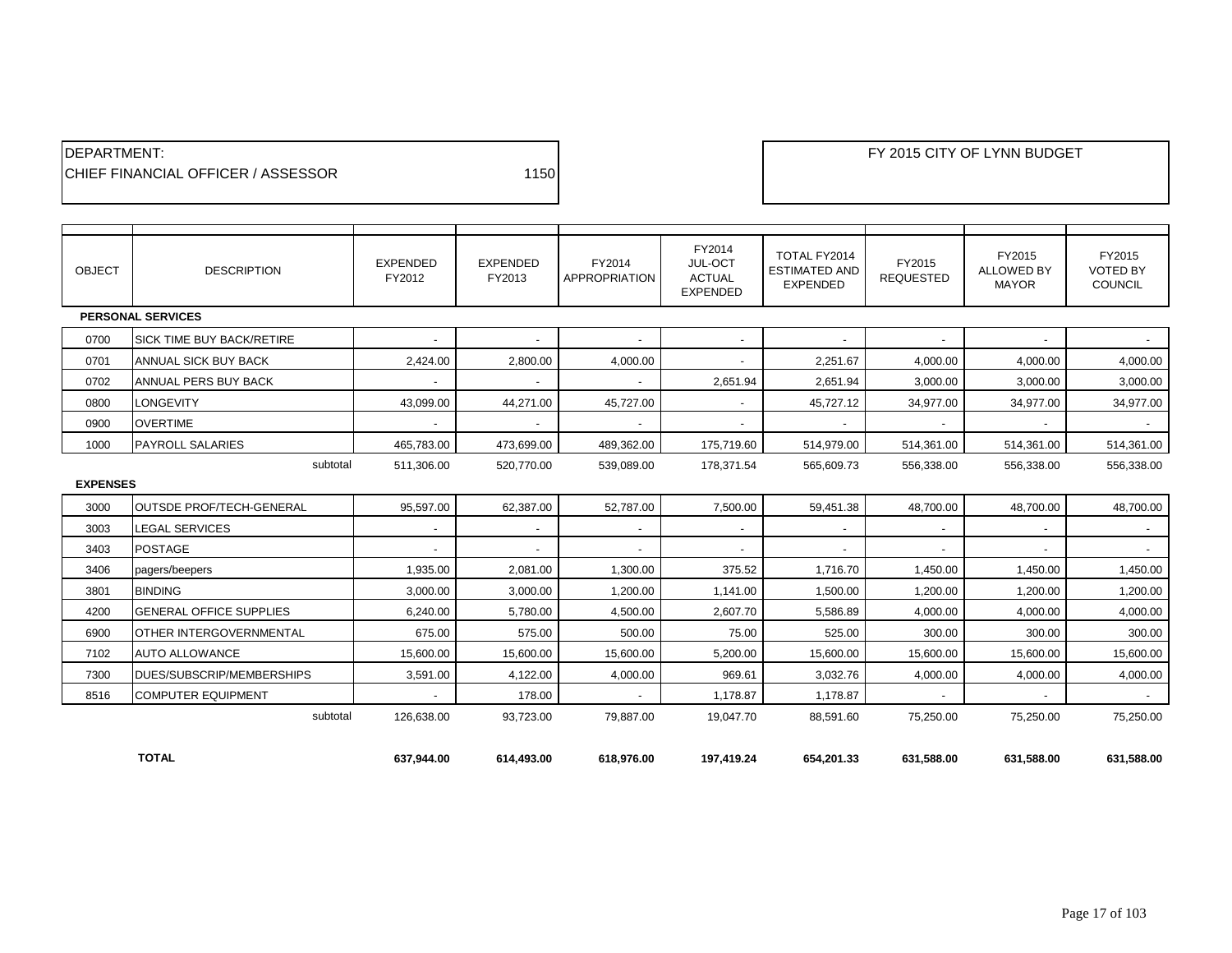|               | DEPARTMENT: CFO / ASSESSOR  |                               |                 | <b>CITY OF LYNN BUDGET</b><br>FY 2015 PERSONNEL SHEETS |                         |                      |
|---------------|-----------------------------|-------------------------------|-----------------|--------------------------------------------------------|-------------------------|----------------------|
|               |                             | HIRE DATE /                   |                 |                                                        | WEEKLY                  |                      |
| <b>OBJECT</b> | POSITION TITLE              | <b>BENEFIT</b><br><b>DATE</b> | <b>YRS SERV</b> | <b>LONGEVITY</b>                                       | <b>ENDING</b><br>SALARY | <b>FY 2015 GROSS</b> |
| 1000          | Director of Assessing       | 7/20/1998                     | 40.00           | 13,484.65                                              | 1,782.83                | 92,706.94            |
| 1000          | Assessor                    |                               |                 |                                                        | 1,681.91                | 87,459.41            |
| 1000          | Assessor                    | 4/23/2001                     | 13.00           | 3,812.62                                               | 1,759.67                | 91,502.96            |
| 1000          | <b>Head Clerk</b>           | 11/16/1987                    | 27.00           | 4,911.99                                               | 858.74                  | 44,654.43            |
| 1000          | <b>Principal Clerk</b>      | 5/16/1994                     | 29.00           | 4,341.37                                               | 758.98                  | 39,467.02            |
| 1000          | Senior Clerk                | 3/1/1996                      | 18.00           | 3,262.76                                               | 697.17                  | 36,252.86            |
| 1000          | Senior Clerk                | 8/15/2005                     | 15.00           | 3,262.76                                               | 697.17                  | 36,252.86            |
| 1000          | <b>Field Appraiser</b>      | 10/29/2007                    | 8.00            | 1,900.71                                               | 1,096.56                | 57,021.17            |
| 1000          | Senior Field Appraiser      |                               |                 |                                                        | 0.00                    | 1.00                 |
| 1000          | <b>Field Appraiser</b>      |                               |                 |                                                        | 0.00                    | 1.00                 |
|               | <b>ANNUAL SICK BUY BACK</b> |                               |                 |                                                        |                         | 4,000.00             |
|               | ANNUAL PERS BUY BACK        |                               |                 |                                                        |                         | 3,000.00             |
|               | <b>TOTALS</b>               |                               |                 | 34,976.86                                              | 9,333.03                | 485,317.65           |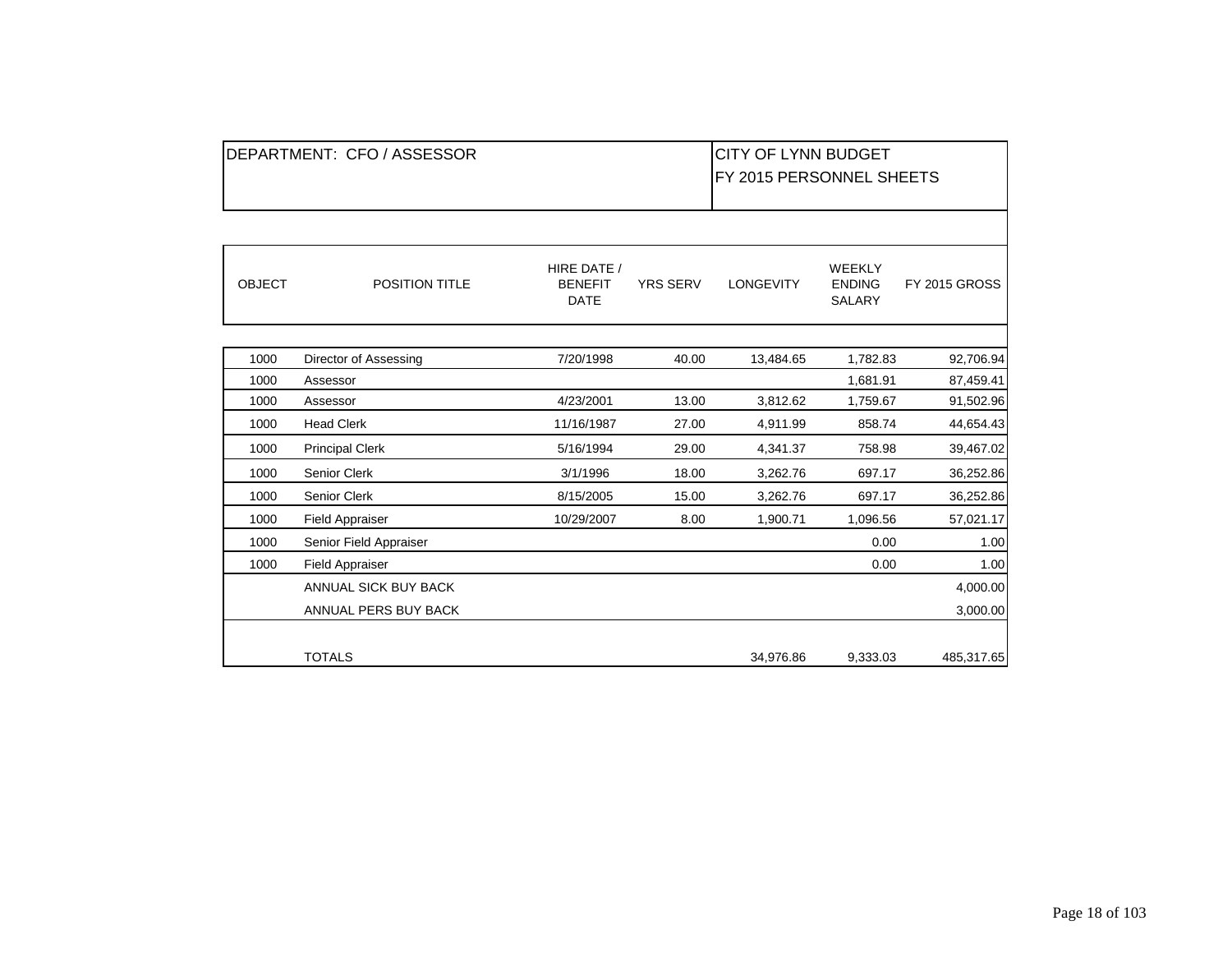| <b>IDEPARTMENT:</b> |      |
|---------------------|------|
| <b>ICITY CLERK</b>  | 1160 |
|                     |      |

| <b>OBJECT</b>   | <b>DESCRIPTION</b>               | <b>EXPENDED</b><br>FY2012 | <b>EXPENDED</b><br>FY2013 | FY2014<br><b>APPROPRIATION</b> | FY2014<br>JUL-OCT<br><b>ACTUAL</b><br><b>EXPENDED</b> | TOTAL FY2014<br><b>ESTIMATED AND</b><br><b>EXPENDED</b> | FY2015<br><b>REQUESTED</b> | FY2015<br><b>ALLOWED BY</b><br><b>MAYOR</b> | FY2015<br><b>VOTED BY</b><br><b>COUNCIL</b> |
|-----------------|----------------------------------|---------------------------|---------------------------|--------------------------------|-------------------------------------------------------|---------------------------------------------------------|----------------------------|---------------------------------------------|---------------------------------------------|
|                 | <b>PERSONAL SERVICES</b>         |                           |                           |                                |                                                       |                                                         |                            |                                             |                                             |
| 0700            | <b>SICK LEAVE BUY BACK</b>       |                           |                           |                                |                                                       |                                                         |                            |                                             |                                             |
| 0701            | ANNUAL SICK BUY BACK             | 5.562.00                  | 7.783.00                  | 8.930.00                       | $\sim$                                                | 1.992.46                                                | 8.930.00                   | 8.930.00                                    | 8.930.00                                    |
| 0702            | ANNUAL PERS BUY BACK             |                           |                           |                                | 2,432.98                                              | 2,432.98                                                | 2,433.00                   | 2,433.00                                    | 2,433.00                                    |
| 0800            | <b>LONGEVITY</b>                 | 37,096.00                 | 39,474.00                 | 41,558.00                      |                                                       | 42,148.30                                               | 42,149.00                  | 42,149.00                                   | 42,149.00                                   |
| 0900            | <b>OVERTIME</b>                  | 3,553.00                  | 7,286.00                  | 4,000.00                       | 2,387.82                                              | 4,691.41                                                | 2,000.00                   | 2,000.00                                    | 2,000.00                                    |
| 1000            | <b>PAYROLL SALARIES</b>          | 406,143.00                | 440.313.00                | 469,330.00                     | 162,322.94                                            | 473,696.00                                              | 470,588.00                 | 470.588.00                                  | 470.588.00                                  |
|                 | subtotal                         | 452.354.00                | 494.856.00                | 523.818.00                     | 167,143.74                                            | 524.961.15                                              | 526.100.00                 | 526.100.00                                  | 526.100.00                                  |
| <b>EXPENSES</b> |                                  |                           |                           |                                |                                                       |                                                         |                            |                                             |                                             |
| 2407            | <b>OFFICE EQUIP R&amp;M</b>      | 525.00                    | 391.00                    | 300.00                         | 79.00                                                 | 250.77                                                  | 300.00                     | 300.00                                      | 300.00                                      |
| 2700            | <b>RENT &amp; LEASE</b>          | 3,000.00                  | 3,000.00                  | 3,000.00                       |                                                       | 1,530.02                                                | 3,000.00                   | 2,700.00                                    | 2,700.00                                    |
| 2706            | VEHICULAR RENTAL/LEASE           | 1,500.00                  | 1,500.00                  | 500.00                         | 577.61                                                | 1,280.80                                                | 1,500.00                   | 1,500.00                                    | 1,500.00                                    |
| 2901            | <b>CUSTODIAL SERVICES</b>        |                           | $\sim$                    | $\sim$                         | $\sim$                                                |                                                         |                            |                                             |                                             |
| 3000            | <b>OUTSDE PROF/TECH-GENERAL</b>  | 7.475.00                  | 7.636.00                  | 5,000.00                       | 1,586.49                                              | 35,547.93                                               | 5,000.00                   | 5.000.00                                    | 5.000.00                                    |
| 3401            | <b>ADVERTISING</b>               | 11,638.00                 | 17,587.00                 | 13,000.00                      | 5,104.60                                              | 10,818.33                                               | 13,000.00                  | 12,000.00                                   | 12,000.00                                   |
| 3403            | POSTAGE                          | $\tilde{\phantom{a}}$     | $\sim$                    | $\sim$                         | $\sim$                                                | $\sim$                                                  | $\sim$                     | $\sim$                                      | $\sim$                                      |
| 3410            | <b>NEXTEL/CELL PHONE</b>         |                           |                           | 1,050.00                       | 168.61                                                | 168.61                                                  | 1,050.00                   | 1,050.00                                    | 1,050.00                                    |
| 3801            | <b>BINDING</b>                   | 2,438.00                  | 1,000.00                  | 1,000.00                       |                                                       | 1,000.00                                                | 1,000.00                   | 900.00                                      | 900.00                                      |
| 3802            | <b>CENSUS</b>                    | 33,453.00                 | 34,000.00                 | 15,000.00                      | 7,410.00                                              | 14,043.60                                               | 15,000.00                  | 15,000.00                                   | 15,000.00                                   |
| 4200            | <b>GENERAL OFFICE SUPPLIES</b>   | 14,193.00                 | 14,933.00                 | 8,000.00                       | 6,147.34                                              | 8,922.92                                                | 8,000.00                   | 6,800.00                                    | 6,800.00                                    |
| 4204            | PRINTING SERVICES                | 1,000.00                  | 1,000.00                  | 1,000.00                       | 750.00                                                | 1,434.00                                                | 1,000.00                   | 1,000.00                                    | 1,000.00                                    |
| 4205            | DOG LICENSES-EXPENSE             | 925.00                    | 525.00                    | 525.00                         | 193.10                                                | 1,193.10                                                | 1,195.00                   | 1,195.00                                    | 1,195.00                                    |
| 4206            | TAXI OPERATOR BADGES             | 728.00                    | 750.00                    | 750.00                         | 617.66                                                | 750.00                                                  | 750.00                     | 750.00                                      | 750.00                                      |
| 4280            | <b>PRINTED BALLOTS</b>           | 18,000.00                 | 6,800.00                  | 12,000.00                      | $\sim$                                                | 22,046.70                                               | 6,000.00                   | 6,000.00                                    | 6,000.00                                    |
| 7300            | DUES/SUBSCRIP/MEMBERSHIPS        | 125.00                    | 125.00                    | 125.00                         | 25.00                                                 | 25.00                                                   | 125.00                     | 125.00                                      | 125.00                                      |
| 8708            | <b>FURNITURE &amp; EQUIPMENT</b> |                           | 22,200.00                 |                                | $\sim$                                                |                                                         |                            |                                             |                                             |
| 8799            | MISC REPLACEMENT EQUIP           | 2,747.00                  | 800.00                    | 500.00                         | $\sim$                                                |                                                         | 500.00                     | 500.00                                      | 500.00                                      |
|                 | subtotal                         | 97,747.00                 | 112,247.00                | 61,750.00                      | 22,659.41                                             | 99,011.78                                               | 57,420.00                  | 54,820.00                                   | 54,820.00                                   |

**TOTAL 550,101.00 607,103.00 585,568.00 189,803.15 623,972.93 583,520.00 580,920.00 580,920.00**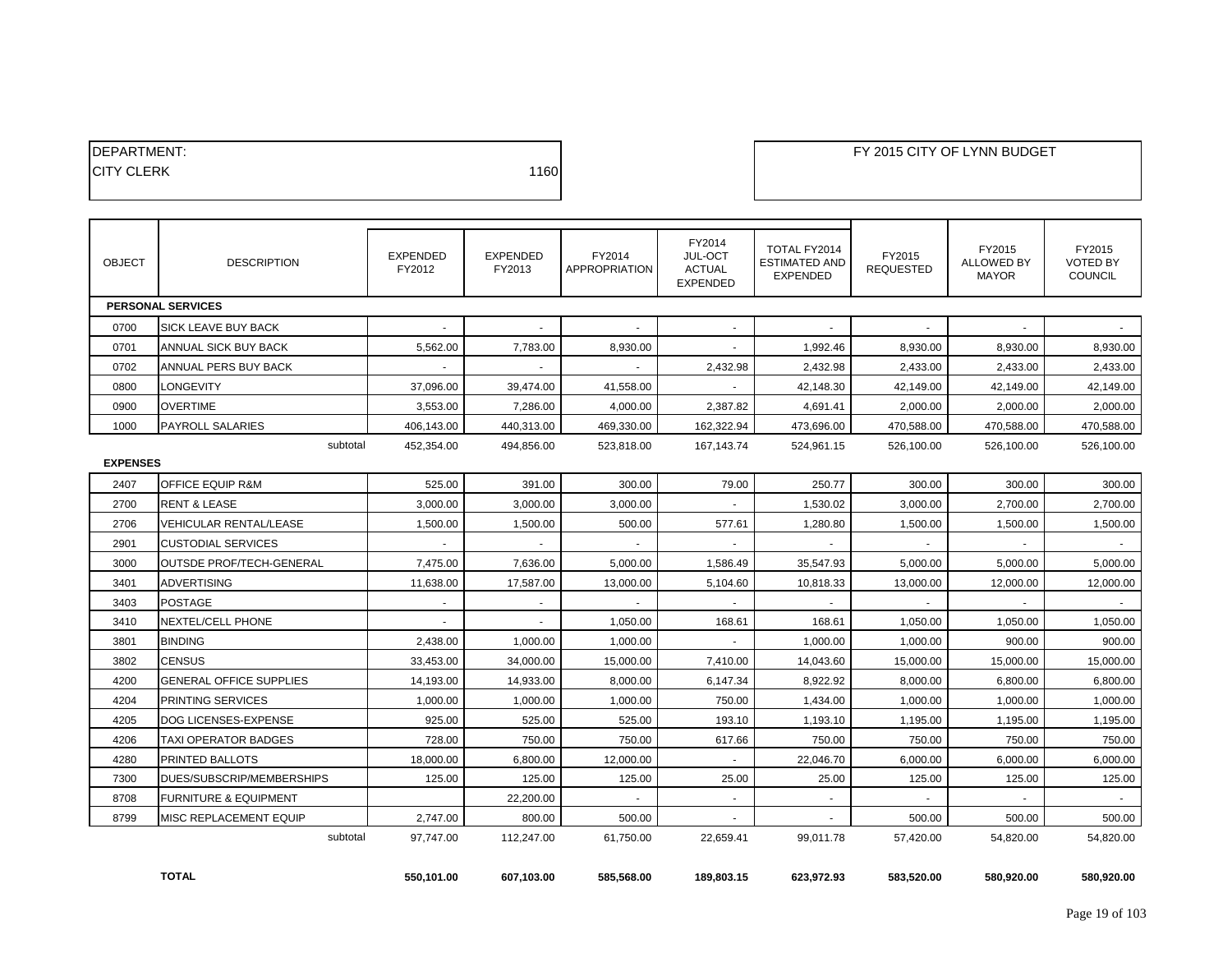| <b>IDEPARTMENT: CITY CLERK</b> | <b>ICITY OF LYNN BUDGET</b>      |
|--------------------------------|----------------------------------|
|                                | <b>IFY 2015 PERSONNEL SHEETS</b> |
|                                |                                  |

| <b>OBJECT</b> | <b>POSITION TITLE</b>         | HIRE DATE /<br><b>BENEFIT</b><br><b>DATE</b> | <b>YRS SERV</b> | <b>LONGEVITY</b> | <b>WEEKLY</b><br><b>ENDING</b><br><b>SALARY</b> | FY 2015<br><b>GROSS</b> |
|---------------|-------------------------------|----------------------------------------------|-----------------|------------------|-------------------------------------------------|-------------------------|
|               |                               |                                              |                 |                  |                                                 |                         |
| 1000          | <b>City Clerk</b>             | 7/9/2001                                     | 35.00           | 17,944.72        | 2,372.50                                        | 123,369.94              |
| 1000          | Asst. City Clerk              | 12/28/2005                                   | 13.00           | 2,947.66         | 1,133.72                                        | 58,953.26               |
| 1000          | Administrative Assistant      | 2/17/2004                                    | 11.00           | 2,947.66         | 1,360.46                                        | 70,743.91               |
| 1000          | <b>Head Clerk</b>             | 5/19/1986                                    | 27.00           | 4,911.99         | 858.74                                          | 44,654.43               |
| 1000          | <b>Head Clerk</b>             | 2/17/2004                                    | 11.00           | 2,232.72         | 858.74                                          | 44,654.43               |
| 1000          | <b>Head Clerk</b>             | 5/1/2000                                     | 17.00           | 4,018.90         | 858.74                                          | 44,654.43               |
| 1000          | Spanish Speaking Clerk        | 1/7/2013                                     | 2.00            |                  | 627.79                                          | 32,645.32               |
| 1000          | <b>Head Clerk</b>             | 7/5/1977                                     | 36.00           | 7,144.71         | 858.74                                          | 44,654.43               |
|               | <b>Election Commissioners</b> |                                              |                 |                  |                                                 | 5,000.00                |
|               |                               |                                              |                 |                  |                                                 | 5,000.00                |
|               |                               |                                              |                 |                  |                                                 |                         |
|               | ANNUAL SICK BUY BACK          |                                              |                 |                  |                                                 | 8,930.00                |
|               | ANNUAL PERS BUY BACK          |                                              |                 |                  |                                                 | 2,433.00                |
|               |                               |                                              |                 |                  |                                                 |                         |
|               | <b>TOTALS</b>                 |                                              |                 | 42,148.36        | 8,929.43                                        | 469,330.15              |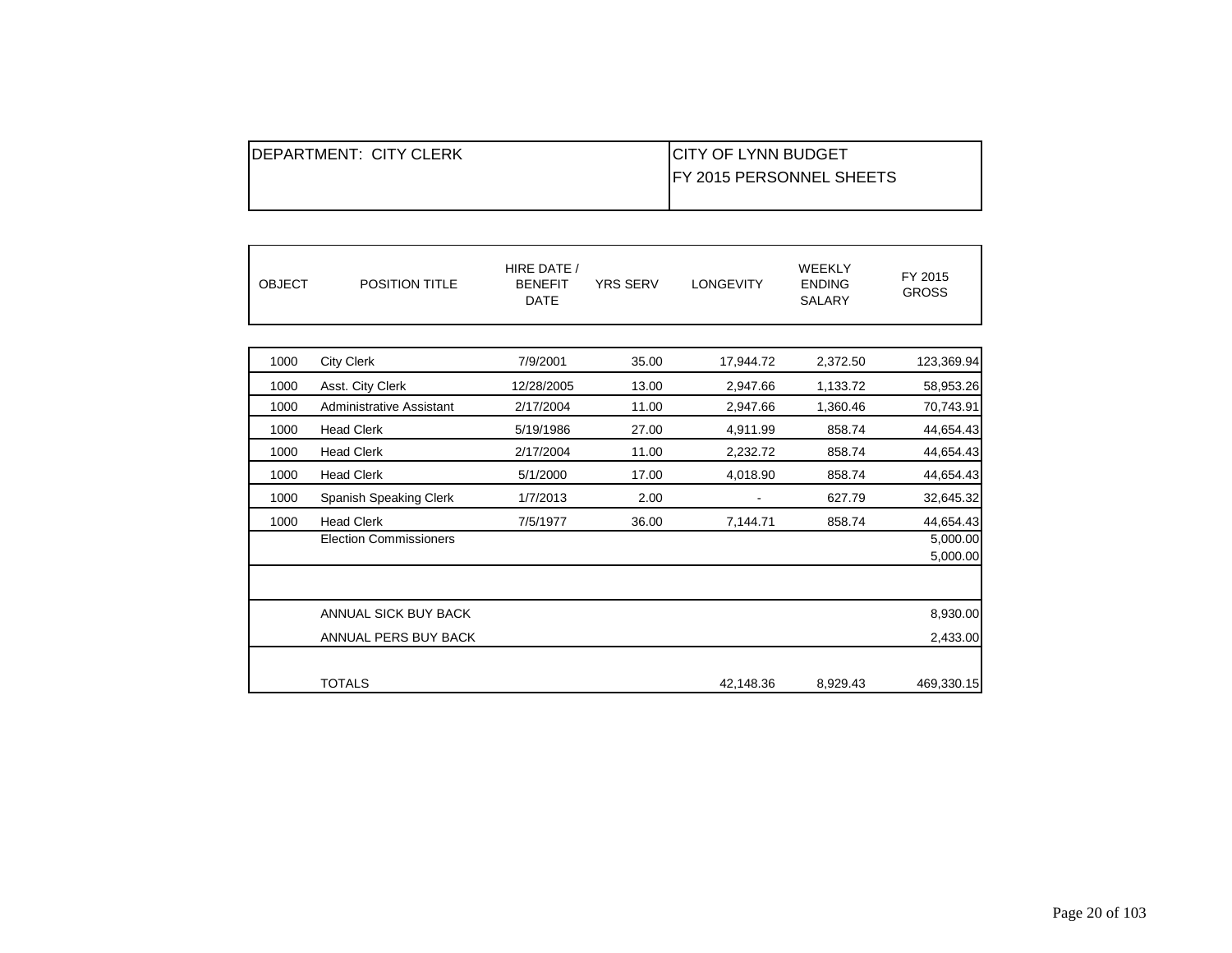| <b>IDEPARTMENT:</b>        |      |
|----------------------------|------|
| <b>ILICENSE COMMISSION</b> | 1161 |
|                            |      |

EXAMPLE THE REPORT OF LYNN BUDGET

| <b>OBJECT</b>   | <b>DESCRIPTION</b>             | EXPENDED<br>FY2012       | EXPENDED<br>FY2013 | FY2014<br>APPROPRIATION | FY2014<br><b>JUL-OCT</b><br><b>ACTUAL</b><br><b>EXPENDED</b> | TOTAL FY2014<br><b>ESTIMATED AND</b><br><b>EXPENDED</b> | FY2015<br><b>REQUESTED</b> | FY2015<br><b>ALLOWED BY</b><br><b>MAYOR</b> | FY2015<br><b>VOTED BY</b><br><b>COUNCIL</b> |
|-----------------|--------------------------------|--------------------------|--------------------|-------------------------|--------------------------------------------------------------|---------------------------------------------------------|----------------------------|---------------------------------------------|---------------------------------------------|
|                 | <b>PERSONAL SERVICES</b>       |                          |                    |                         |                                                              |                                                         |                            |                                             |                                             |
| 0900            | <b>OVERTIME</b>                | $\overline{\phantom{a}}$ |                    | $\blacksquare$          |                                                              | $\overline{\phantom{a}}$                                |                            | $\overline{\phantom{a}}$                    |                                             |
| 1000            | <b>PAYROLL SALARIES</b>        | 23,501.00                | 23,501.00          | 23,500.00               | 5,875.02                                                     | 23,500.00                                               | 23,500.00                  | 23,500.00                                   | 23,500.00                                   |
|                 | subtotal                       | 23,501.00                | 23,501.00          | 23,500.00               | 5,875.02                                                     | 23,500.00                                               | 23,500.00                  | 23,500.00                                   | 23,500.00                                   |
| <b>EXPENSES</b> |                                |                          |                    |                         |                                                              |                                                         |                            |                                             |                                             |
| 3401            | <b>ADVERTISING</b>             | 1,185.00                 | 1,199.00           | 1,185.00                | 269.26                                                       | 1,367.50                                                | 1,200.00                   | 1,200.00                                    | 1,200.00                                    |
| 4200            | <b>GENERAL OFFICE SUPPLIES</b> | 1,128.00                 | 1,000.00           | 1,000.00                | $\overline{\phantom{a}}$                                     | 1,230.68                                                | 1,000.00                   | 900.00                                      | 900.00                                      |
| 4204            | PRINTING SERVICES              | $\overline{\phantom{a}}$ | 3,300.00           | 3,300.00                | 169.58                                                       | 254.57                                                  | 2,300.00                   | 1,955.00                                    | 1,955.00                                    |
| 7102            | <b>AUTO ALLOWANCE</b>          | 8,100.00                 | 8,100.00           | 8,100.00                | 2,700.00                                                     | 8,100.00                                                | 8,100.00                   | 8,100.00                                    | 8,100.00                                    |
|                 | subtotal                       | 10,413.00                | 13,599.00          | 13,585.00               | 3,138.84                                                     | 10,952.75                                               | 12,600.00                  | 12,155.00                                   | 12,155.00                                   |
|                 |                                |                          |                    |                         |                                                              |                                                         |                            |                                             |                                             |
|                 | <b>TOTAL</b>                   | 33,914.00                | 37,100.00          | 37,085.00               | 9,013.86                                                     | 34,452.75                                               | 36,100.00                  | 35,655.00                                   | 35,655.00                                   |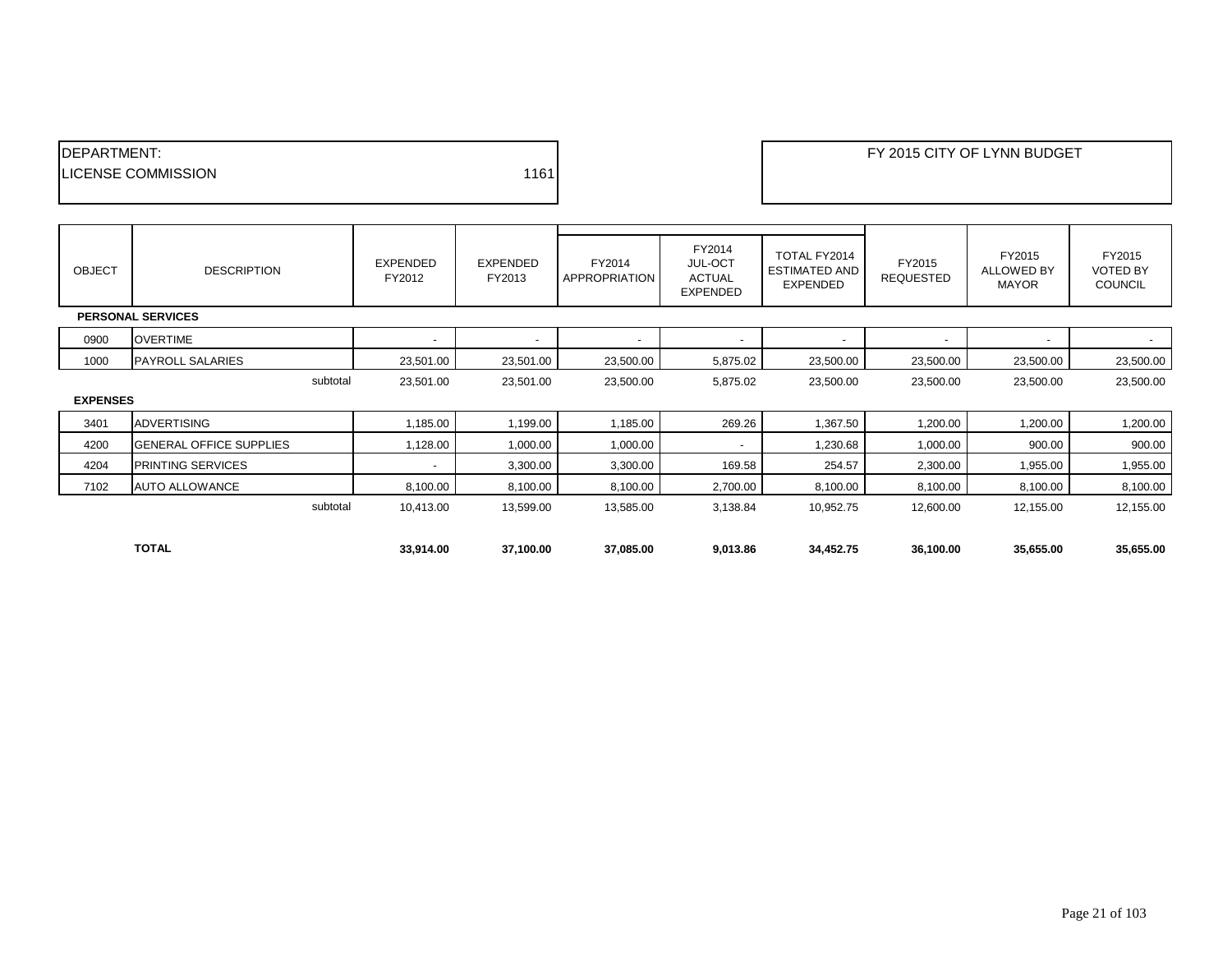| <b>IDEPARTMENT: LICENSE COMMISSION</b> | <b>ICITY OF LYNN BUDGET</b>      |
|----------------------------------------|----------------------------------|
|                                        | <b>IFY 2015 PERSONNEL SHEETS</b> |
|                                        |                                  |

| <b>OBJECT</b><br><b>POSITION TITLE</b> | YRS<br><b>SERV</b> | <b>LONGEVITY</b> | WEEKLY<br><b>ENDING</b><br><b>SALARY</b> | FY 2015<br><b>GROSS</b> |
|----------------------------------------|--------------------|------------------|------------------------------------------|-------------------------|
|----------------------------------------|--------------------|------------------|------------------------------------------|-------------------------|

| 1000 | Chairman-Commissioner | 458.33 | 5,499.96  |
|------|-----------------------|--------|-----------|
| 1000 | Commissioner          | 416.66 | 4,999.92  |
| 1000 | Commissioner          | 416.66 | 4,999.92  |
| 1000 | Clerk                 | 666.67 | 8,000.00  |
|      | Investigator          |        | 1.00      |
|      |                       |        |           |
|      |                       |        |           |
|      |                       |        |           |
|      |                       |        |           |
|      |                       |        |           |
|      | <b>TOTALS</b>         |        | 23,500.00 |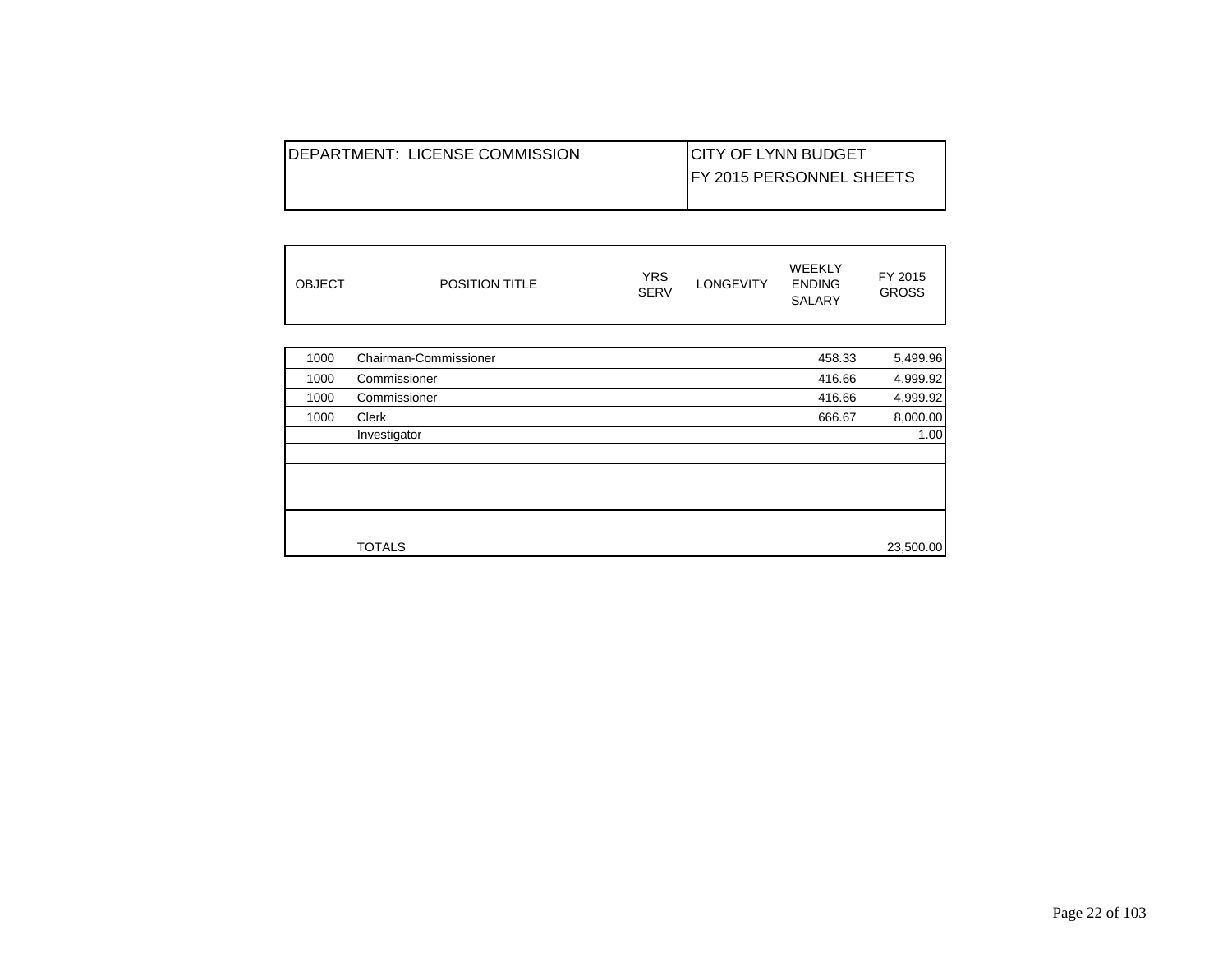| <b>IDEPARTMENT:</b>       |      | FY 2015 CITY OF LYNN BUDGET |
|---------------------------|------|-----------------------------|
| <b>IPRECINCT OFFICERS</b> | 1163 |                             |
|                           |      |                             |

| <b>OBJECT</b> | <b>DESCRIPTION</b>       | EXPENDED<br>FY2012 | EXPENDED<br>FY2013 | FY2014<br><b>APPROPRIATION</b> | FY2014<br><b>JUL-OCT</b><br><b>ACTUAL</b><br><b>EXPENDED</b> | TOTAL FY2014<br><b>ESTIMATED AND</b><br>EXPENDED | FY2015<br>REQUESTED | FY2015<br>ALLOWED BY<br><b>MAYOR</b> | FY2015<br><b>VOTED BY</b><br><b>COUNCIL</b> |  |
|---------------|--------------------------|--------------------|--------------------|--------------------------------|--------------------------------------------------------------|--------------------------------------------------|---------------------|--------------------------------------|---------------------------------------------|--|
|               | <b>PERSONAL SERVICES</b> |                    |                    |                                |                                                              |                                                  |                     |                                      |                                             |  |
| 0900          | <b>OVERTIME</b>          |                    |                    | . .                            |                                                              |                                                  |                     |                                      |                                             |  |
| 1000          | <b>PAYROLL SALARIES</b>  | 78,000.00          | 78,000.00          | 70,000.00                      | 48,567.50                                                    | 71,597.50                                        | 70,000.00           | 70,000.00                            | 70,000.00                                   |  |
|               |                          |                    |                    |                                |                                                              |                                                  |                     |                                      |                                             |  |

**TOTAL 78,000.00 78,000.00 70,000.00 48,567.50 71,597.50 70,000.00 70,000.00 70,000.00**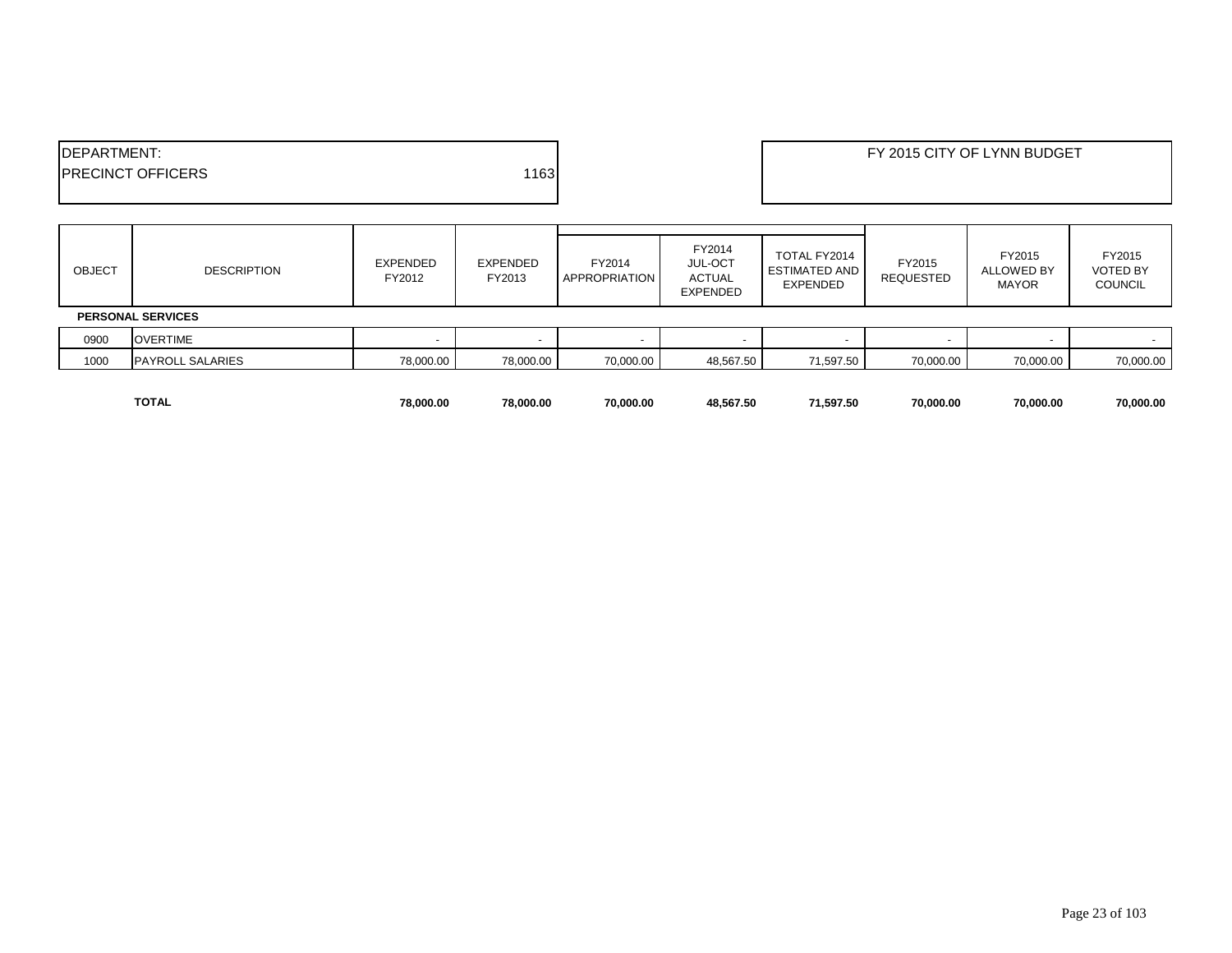| <b>IDEPARTMENT:</b> |      |
|---------------------|------|
| <b>IPURCHASING</b>  | 1170 |
|                     |      |

| <b>OBJECT</b>   | <b>DESCRIPTION</b>                | EXPENDED<br>FY2012       | <b>EXPENDED</b><br>FY2013 | FY2014<br><b>APPROPRIATION</b> | FY2014<br>JUL-OCT<br><b>ACTUAL</b><br><b>EXPENDED</b> | TOTAL FY2014<br><b>ESTIMATED AND</b><br><b>EXPENDED</b> | FY2015<br><b>REQUESTED</b> | FY2015<br><b>ALLOWED BY</b><br><b>MAYOR</b> | FY2015<br><b>VOTED BY</b><br><b>COUNCIL</b> |
|-----------------|-----------------------------------|--------------------------|---------------------------|--------------------------------|-------------------------------------------------------|---------------------------------------------------------|----------------------------|---------------------------------------------|---------------------------------------------|
|                 | <b>PERSONAL SERVICES</b>          |                          |                           |                                |                                                       |                                                         |                            |                                             |                                             |
| 0700            | <b>SICK TIME BUY BACK</b>         |                          | $\overline{\phantom{a}}$  | $\sim$                         | ٠                                                     |                                                         |                            | $\overline{\phantom{a}}$                    |                                             |
| 0701            | ANNUAL SICK BUY BACK              | 5,201.00                 | 6,013.00                  | 6,129.00                       | $\overline{\phantom{a}}$                              | 1,620.75                                                | 6,327.00                   | 6,327.00                                    | 6,327.00                                    |
| 0702            | ANNUAL PERS BUY BACK              |                          |                           | 1,232.00                       | 1,231.26                                              | 1,231.26                                                | 2,531.00                   | 2,531.00                                    | 2,531.00                                    |
| 0800            | <b>LONGEVITY</b>                  | 20,858.00                | 21,644.00                 | 23,219.00                      | $\overline{\phantom{a}}$                              | 23,218.78                                               | 23,219.00                  | 23,219.00                                   | 23,219.00                                   |
| 0900            | <b>OVERTIME</b>                   | $\overline{\phantom{a}}$ | $\overline{\phantom{a}}$  | $\sim$                         | $\overline{\phantom{a}}$                              | $\overline{\phantom{a}}$                                | $\overline{\phantom{a}}$   | $\overline{\phantom{a}}$                    | $\sim$                                      |
| 1000            | <b>PAYROLL SALARIES</b>           | 270,449.00               | 316,641.00                | 325,576.00                     | 112,664.18                                            | 326,708.00                                              | 328,986.00                 | 328,986.00                                  | 328,986.00                                  |
|                 | subtotal                          | 296,508.00               | 344,298.00                | 356,156.00                     | 113,895.44                                            | 352.778.79                                              | 361,063.00                 | 361.063.00                                  | 361,063.00                                  |
| <b>EXPENSES</b> |                                   |                          |                           |                                |                                                       |                                                         |                            |                                             |                                             |
| 2400            | <b>GEN REPAIR/MAINT OUTSIDE</b>   | 9,536.00                 | 28,389.00                 | 6,000.00                       | 899.00                                                | 899.00                                                  | 2,000.00                   | 2,000.00                                    | 2,000.00                                    |
| 2700            | <b>RENT &amp; LEASE</b>           | $\overline{\phantom{a}}$ | $\overline{\phantom{a}}$  | 21,000.00                      | 20,925.14                                             | 20,925.14                                               | 21,000.00                  | 21,000.00                                   | 21,000.00                                   |
| 3400            | <b>OUTSIDE-COMMUN &amp; MEDIA</b> | 11.00                    | $\overline{\phantom{a}}$  | 350.00                         | $\overline{\phantom{a}}$                              |                                                         | 350.00                     | 300.00                                      | 300.00                                      |
| 4200            | <b>GENERAL OFFICE SUPPLIES</b>    | 5,134.00                 | 1,635.00                  | 1,284.00                       | 998.08                                                | 3,522.13                                                | 4,284.00                   | 3,855.00                                    | 3,855.00                                    |
| 7102            | <b>AUTO ALLOWANCE</b>             | 7,800.00                 | 7,800.00                  | 7,800.00                       | 2,600.00                                              | 7,800.00                                                | 7,800.00                   | 7,800.00                                    | 7,800.00                                    |
| 7300            | DUES/SUBSCRIP/MEMBERSHIPS         | 299.00                   | 625.00                    | 200.00                         | 315.50                                                | 324.00                                                  | 1,200.00                   | 900.00                                      | 900.00                                      |
|                 | subtotal                          | 22,780.00                | 38,449.00                 | 36,634.00                      | 25,737.72                                             | 33,470.27                                               | 36,634.00                  | 35,855.00                                   | 35,855.00                                   |
|                 |                                   |                          |                           |                                |                                                       |                                                         |                            |                                             |                                             |
|                 | <b>TOTAL</b>                      | 319,288.00               | 382,747.00                | 392,790.00                     | 139,633.16                                            | 386,249.06                                              | 397,697.00                 | 396,918.00                                  | 396,918.00                                  |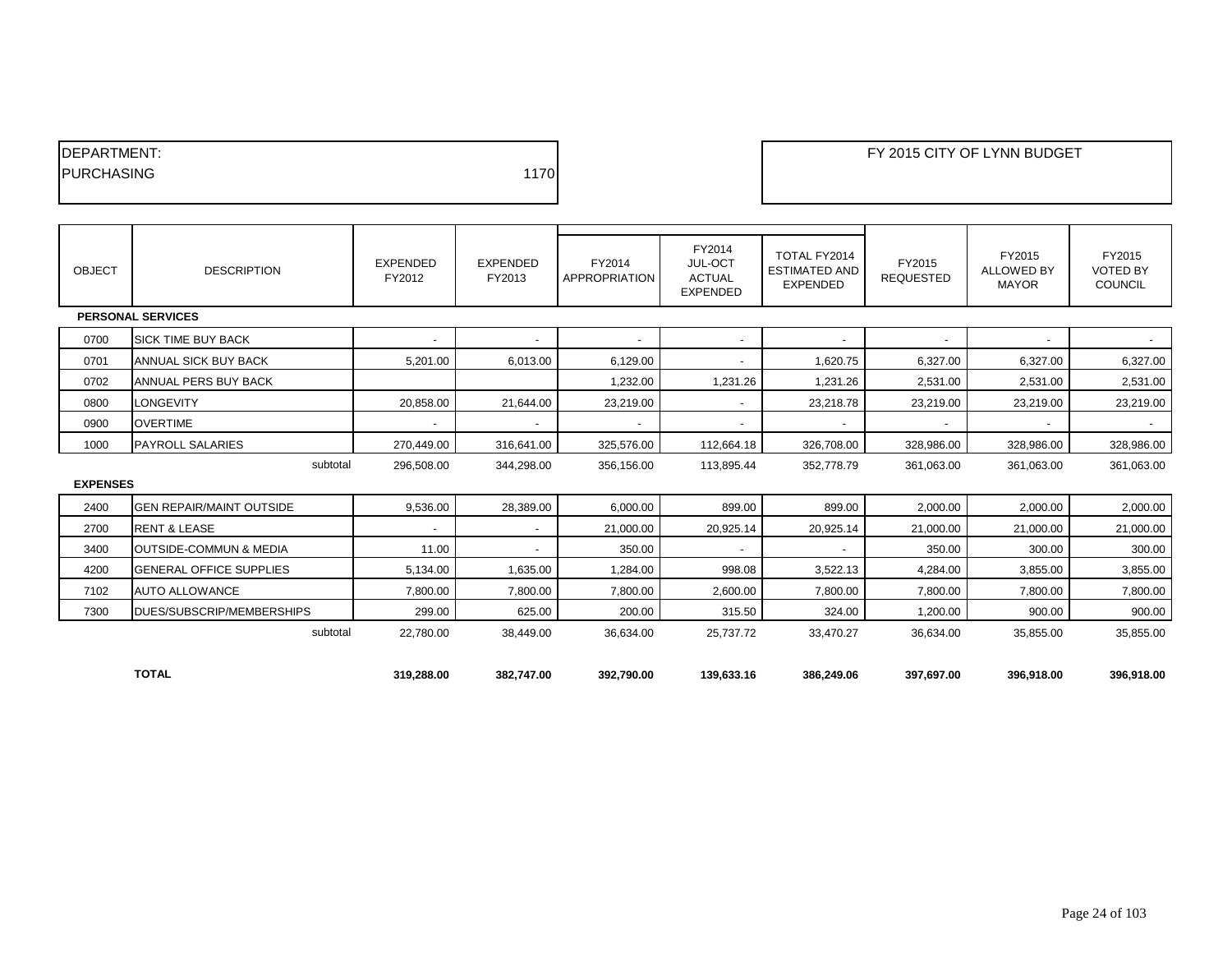| IDEPARTMENT: PURCHASING | <b>ICITY OF LYNN BUDGET</b>      |
|-------------------------|----------------------------------|
|                         | <b>IFY 2015 PERSONNEL SHEETS</b> |
|                         |                                  |

| <b>OBJECT</b> | <b>POSITION TITLE</b>                    | HIRE DATE /<br><b>BENEFIT DATE</b> | <b>YRS SERV</b> | <b>LONGEVITY</b> | <b>WEEKLY</b><br><b>ENDING</b><br>SALARY | FY 2015<br><b>GROSS</b> |
|---------------|------------------------------------------|------------------------------------|-----------------|------------------|------------------------------------------|-------------------------|
|               |                                          |                                    |                 |                  |                                          |                         |
| 1000          | <b>Purchasing Agent</b>                  | 12/15/1993                         | 21.00           | 8,427.90         | 1,620.75                                 | 84,279.04               |
| 1000          | <b>Executive Assistant</b>               | 2/24/1986                          | 28.00           | 6,947.03         | 1,457.42                                 | 75,785.76               |
| 1000          | <b>Head Clerk</b>                        | 5/17/2004                          | 14.00           | 2,232.72         | 858.74                                   | 44,654.43               |
| 1000          | <b>Computer Applications Coordinator</b> |                                    |                 |                  | 1.00                                     | 1.00                    |
| 1000          | <b>Head Clerk</b>                        | 5/19/2004                          | 18.00           | 4,018.90         | 858.74                                   | 44,654.43               |
| 1000          | Senior Buyer                             | 12/14/2005                         | 9.00            | 1,592.23         | 765.50                                   | 39,805.84               |
| 1000          | Senior Buyer                             | 9/19/2012                          | 2.00            |                  | 765.50                                   | 39,805.84               |
|               | Annual Sick Buy Back                     |                                    |                 |                  |                                          | 6,327.00                |
|               | Annual Pers Buy Back                     |                                    |                 |                  |                                          | 2,531.00                |
|               |                                          |                                    |                 |                  |                                          |                         |
|               |                                          |                                    |                 |                  |                                          |                         |
|               | <b>TOTALS</b>                            |                                    |                 | 23,218.78        | 6,326.65                                 | 328,985.34              |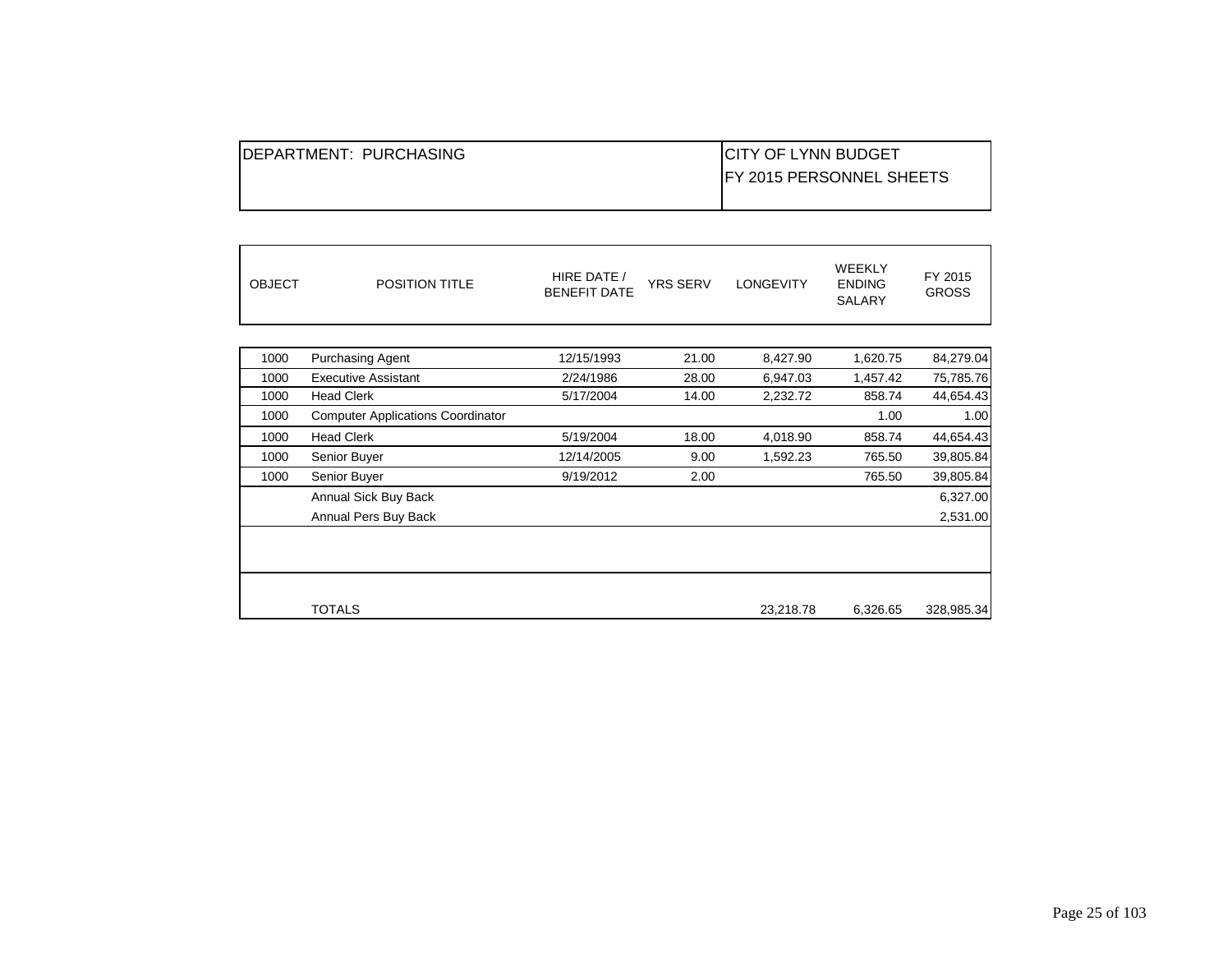| <b>IDEPARTMENT:</b>            |      |
|--------------------------------|------|
| <b>IINFORMATION TECHNOLOGY</b> | 1172 |
|                                |      |

| <b>OBJECT</b>               | <b>DESCRIPTION</b>                | <b>EXPENDED</b><br>FY2012 | EXPENDED<br>FY2013       | FY2014<br><b>APPROPRIATION</b> | FY2014<br>JUL-OCT<br><b>ACTUAL</b><br><b>EXPENDED</b> | TOTAL FY2014<br><b>ESTIMATED AND</b><br><b>EXPENDED</b> | FY2015<br><b>REQUESTED</b> | FY2015<br><b>ALLOWED BY</b><br><b>MAYOR</b> | FY2015<br><b>VOTED BY</b><br><b>COUNCIL</b> |
|-----------------------------|-----------------------------------|---------------------------|--------------------------|--------------------------------|-------------------------------------------------------|---------------------------------------------------------|----------------------------|---------------------------------------------|---------------------------------------------|
|                             | <b>PERSONAL SERVICES</b>          |                           |                          |                                |                                                       |                                                         |                            |                                             |                                             |
| 0700                        | <b>SICK LEAVE BUY BACK</b>        | 2,640.00                  |                          |                                |                                                       |                                                         |                            |                                             |                                             |
| 0701                        | ANNUAL SICK BUY BACK              |                           | 2,660.00                 | 2,795.00                       | 2,726.01                                              | 2,726.01                                                | 2,795.00                   | 2,795.00                                    | 2,795.00                                    |
| 0702                        | ANNUAL PERS BUY BACK              |                           |                          |                                | $\sim$                                                | 2,794.17                                                | 2,795.00                   | 2,795.00                                    | 2,795.00                                    |
| 0800                        | <b>LONGEVITY</b>                  | 8,409.00                  | 8,619.00                 | 8.834.00                       |                                                       | 8,833.87                                                | 8,834.00                   | 8,834.00                                    | 8,834.00                                    |
| 0900                        | <b>OVERTIME</b>                   | 4,500.00                  | 4,480.00                 | 3,500.00                       | 2,147.04                                              | 6,500.00                                                | 3,500.00                   | 3,500.00                                    | 3,500.00                                    |
| 1000                        | <b>PAYROLL SALARIES</b>           | 138,299.00                | 141,753.00               | 145,300.00                     | 50,226.90                                             | 145,300.00                                              | 145,297.00                 | 145,297.00                                  | 145,297.00                                  |
| subtotal<br><b>EXPENSES</b> |                                   | 153,848.00                | 157,512.00               | 160,429.00                     | 55,099.95                                             | 166,154.05                                              | 163,221.00                 | 163,221.00                                  | 163,221.00                                  |
| 2400                        | <b>GEN REPAIR/MAINT OUTSIDE</b>   | $\sim$                    | $\sim$                   | $\sim$                         | $\overline{\phantom{a}}$                              | $\blacksquare$                                          | $\sim$                     | $\sim$                                      | $\sim$                                      |
| 2600                        | <b>OUTSIDE SVS R&amp;M/OTHER</b>  |                           |                          |                                |                                                       |                                                         |                            |                                             |                                             |
| 2700                        | <b>RENT &amp; LEASE</b>           | 5,328.00                  | 81,455.00                | 80,381.00                      | 77,307.73                                             | 79,555.65                                               | 80,381.00                  | 80,381.00                                   | 80,381.00                                   |
| 2901                        | <b>CUSTODIAL SERVICES</b>         | $\sim$                    | $\sim$                   | $\sim$                         | $\overline{\phantom{a}}$                              |                                                         | $\sim$                     | $\overline{\phantom{a}}$                    | $\sim$                                      |
| 3000                        | <b>OUTSDE PROF/TECH-GENERAL</b>   | 249,274.00                | 254,491.00               | 251,767.00                     | 231,231.21                                            | 254,828.79                                              | 251,767.00                 | 251,767.00                                  | 251,767.00                                  |
| 3400                        | <b>OUTSIDE-COMMUN &amp; MEDIA</b> | 14,441.00                 | 12,511.00                | 5,000.00                       | 2,263.04                                              | 8,731.27                                                | 4,000.00                   | 4,000.00                                    | 4,000.00                                    |
| 3403                        | <b>POSTAGE</b>                    | 110,400.00                | 111,504.00               | 111,504.00                     | 35,053.62                                             | 99,455.05                                               | 97,892.00                  | 97,892.00                                   | 97,892.00                                   |
| 4200                        | <b>GENERAL OFFICE SUPPLIES</b>    | 3,199.00                  | 7,129.00                 | 3,000.00                       | 1,945.04                                              | 5,000.00                                                | 2,500.00                   | 2,250.00                                    | 2,250.00                                    |
| 4203                        | <b>COMPUTER PAPER</b>             | $\overline{a}$            | $\overline{\phantom{a}}$ |                                | $\overline{\phantom{a}}$                              |                                                         |                            | $\overline{\phantom{a}}$                    | $\sim$                                      |
| 4216                        | COMPUTER SUPPLIES/MAT'L           | $\overline{\phantom{a}}$  | $\overline{\phantom{a}}$ | $\overline{\phantom{a}}$       |                                                       |                                                         |                            | $\overline{\phantom{a}}$                    | $\sim$                                      |
| 4300                        | <b>BUILDING R&amp;M SUPPLIES</b>  | $\sim$                    | $\sim$                   | $\overline{\phantom{a}}$       | $\overline{\phantom{a}}$                              | $\overline{\phantom{a}}$                                | $\overline{\phantom{a}}$   | $\overline{\phantom{a}}$                    |                                             |
| 7102                        | <b>AUTO ALLOWANCE</b>             | 3,900.00                  | 3,900.00                 | 3,900.00                       | 1,300.00                                              | 3,900.00                                                | 3,900.00                   | 3,900.00                                    | 3,900.00                                    |
|                             | subtotal                          | 386,542.00                | 470.990.00               | 455.552.00                     | 349.100.64                                            | 451.470.76                                              | 440.440.00                 | 440.190.00                                  | 440.190.00                                  |
|                             | <b>TOTAL</b>                      | 540,390.00                | 628,502.00               | 615.981.00                     | 404,200.59                                            | 617,624.81                                              | 603,661.00                 | 603,411.00                                  | 603,411.00                                  |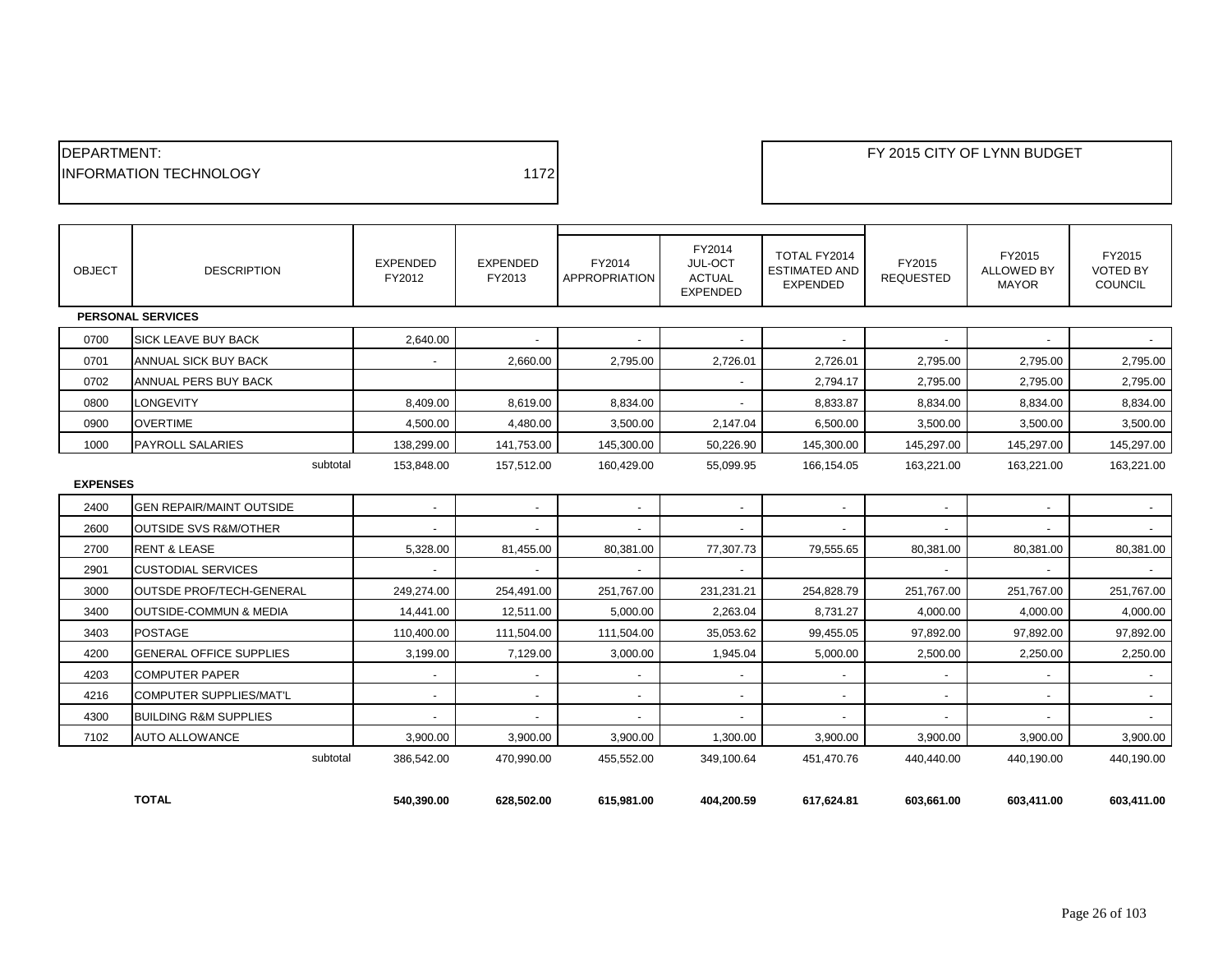|--|

| <b>OBJECT</b><br><b>POSITION TITLE</b> | <b>YRS</b><br>HIRE DATE / BENEFIT<br><b>SERV</b><br>DATE | LONGEVITY | <b>WEEKLY</b><br>FY 2015<br><b>ENDING</b><br><b>GROSS</b><br><b>SALARY</b> |
|----------------------------------------|----------------------------------------------------------|-----------|----------------------------------------------------------------------------|
|----------------------------------------|----------------------------------------------------------|-----------|----------------------------------------------------------------------------|

| 1000 | <b>Network Support Specialist</b> | 1/3/1996  | 17.00 | 6.475.74 | 1,660.45 | 86,343.22  |
|------|-----------------------------------|-----------|-------|----------|----------|------------|
| 1000 | Assist. Systems Coordinator       | 1/12/2004 | 9.00  | 2,358.13 | 1,133.72 | 58,953.26  |
| 1000 | Software Support Specialist       |           |       |          | 1.00     | 1.00       |
| 1000 | Network Hardware Support          |           |       |          | 1.00     | 1.00       |
| 1000 | Manager of Information            |           |       |          | 1.00     | 1.00       |
|      | Personal Time Buy Back            |           |       |          |          | 2,794.17   |
|      | (Union 261)                       |           |       |          |          |            |
|      | Annual Sick Buy Back              |           |       |          |          | 2,794.17   |
|      |                                   |           |       |          |          |            |
|      | <b>TOTALS</b>                     |           |       | 8,833.87 | 2,794.17 | 145,296.48 |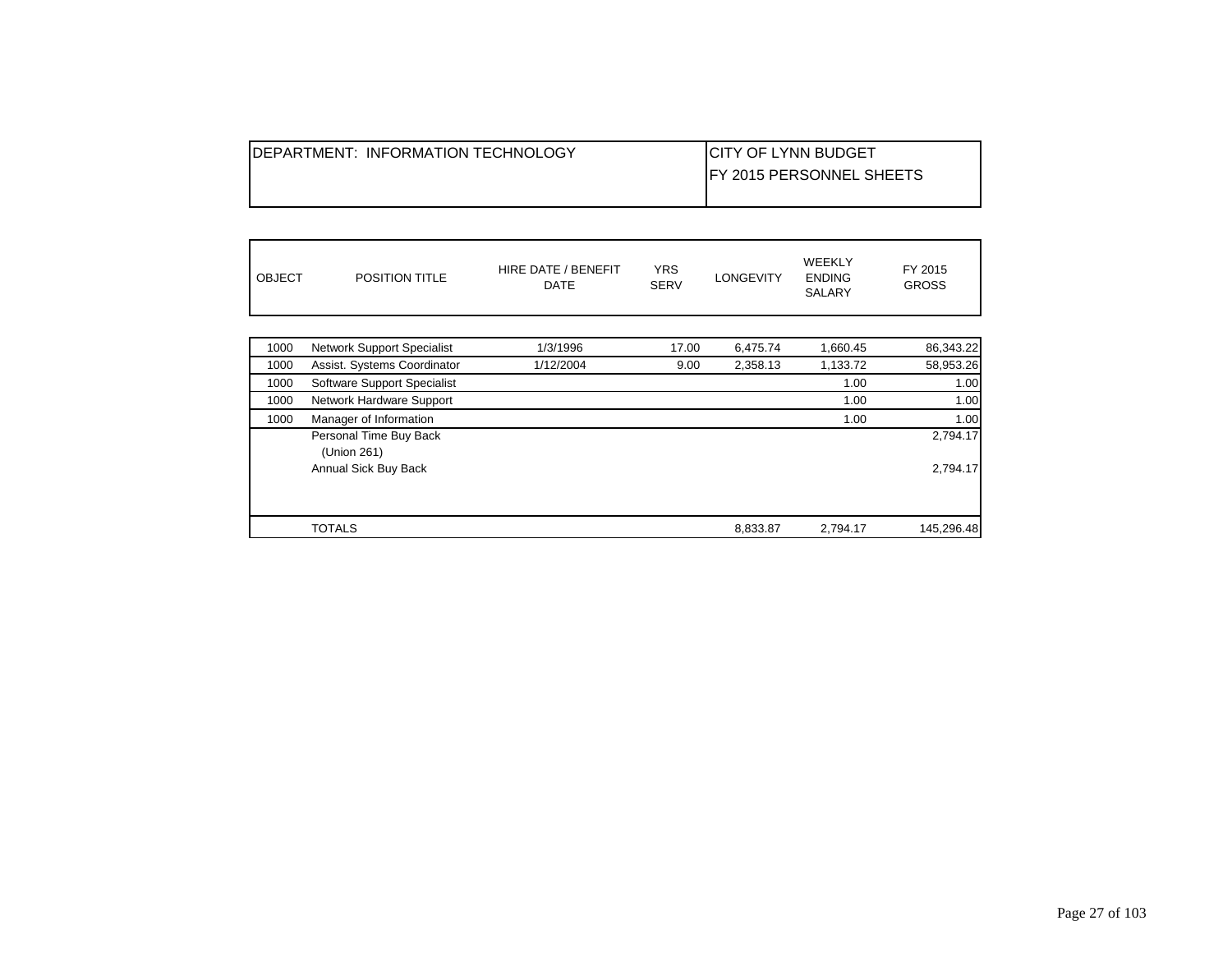| <b>IDEPARTMENT:</b>               |     | FY 2015 CITY OF LYNN BUDGET |
|-----------------------------------|-----|-----------------------------|
| <b>JUNEMPLOYMENT COMPENSATION</b> | 175 |                             |
|                                   |     |                             |

| <b>OBJECT</b>            | <b>DESCRIPTION</b>       | <b>EXPENDED</b><br>FY2012 | EXPENDED<br>FY2013 | FY2014<br><b>APPROPRIATION</b> | FY2014<br>JUL-OCT<br><b>ACTUAL</b><br><b>EXPENDED</b> | TOTAL FY2014<br>ESTIMATED AND<br><b>EXPENDED</b> | FY2015<br><b>REQUESTED</b> | FY2015<br>ALLOWED BY<br><b>MAYOR</b> | FY2015<br><b>VOTED BY</b><br><b>COUNCIL</b> |
|--------------------------|--------------------------|---------------------------|--------------------|--------------------------------|-------------------------------------------------------|--------------------------------------------------|----------------------------|--------------------------------------|---------------------------------------------|
| <b>PERSONAL SERVICES</b> |                          |                           |                    |                                |                                                       |                                                  |                            |                                      |                                             |
| 1700                     | <b>EMPLOYEE BENEFITS</b> | 274.027.00                | 284,809.00         | 175,000.00                     | 28,070.00                                             | 287,418.36                                       | 171,300.00                 | 171,300.00                           | 171,300.00                                  |
| 1702                     | UNEMPLOYMENT INSURANCE   | 13,511.00                 | 14,352.00          | 10,000.00                      | 1,454.61                                              | 14,267.56                                        | 10,000.00                  | 10,000.00                            | 10,000.00                                   |
|                          |                          |                           |                    |                                |                                                       |                                                  |                            |                                      |                                             |

**TOTAL 287,538.00 299,161.00 185,000.00 29,524.61 301,685.92 181,300.00 181,300.00 181,300.00**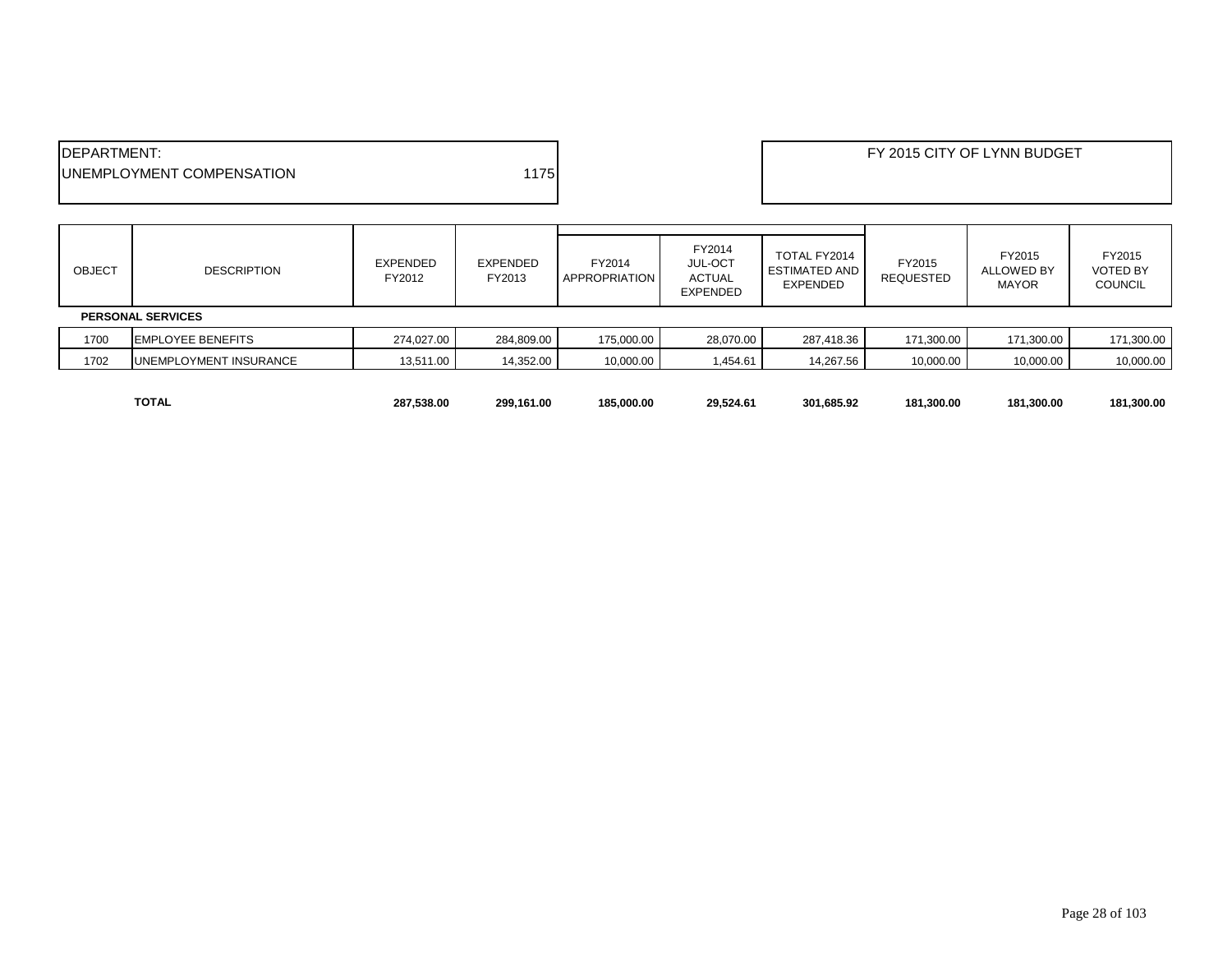| <b>IDEPARTMENT:</b>           |       |
|-------------------------------|-------|
| <b>IWORKERS' COMPENSATION</b> | 11761 |
|                               |       |

| <b>OBJECT</b> | <b>DESCRIPTION</b>                | EXPENDED<br>FY2012       | EXPENDED<br>FY2013       | FY2014<br><b>APPROPRIATION</b> | FY2014<br><b>JUL-OCT</b><br>ACTUAL<br>EXPENDED | TOTAL FY2014<br><b>ESTIMATED AND</b><br>EXPENDED | FY2015<br><b>REQUESTED</b> | FY2015<br><b>ALLOWED BY</b><br><b>MAYOR</b> | FY2015<br><b>VOTED BY</b><br><b>COUNCIL</b> |
|---------------|-----------------------------------|--------------------------|--------------------------|--------------------------------|------------------------------------------------|--------------------------------------------------|----------------------------|---------------------------------------------|---------------------------------------------|
|               | <b>EXPENSES</b>                   |                          |                          |                                |                                                |                                                  |                            |                                             |                                             |
| 1700          | <b>EMPLOYEE BENEFITS</b>          | 2,183,750.00             | 2,000,000.00             | 2,000,000.00                   | 625,259.85                                     | 2,000,000.00                                     | 2,000,000.00               | 1,800,000.00                                | 1,800,000.00                                |
| 2699          | MISC EQUIP REPAIR & MAINT         | $\overline{\phantom{0}}$ | $\overline{\phantom{a}}$ |                                |                                                |                                                  | $\overline{\phantom{0}}$   | $\overline{\phantom{a}}$                    | $\sim$                                      |
| 3400          | <b>OUTSIDE-COMMUN &amp; MEDIA</b> | $\sim$                   | $\overline{\phantom{a}}$ |                                | $\overline{\phantom{a}}$                       | $\overline{\phantom{a}}$                         | $\overline{\phantom{a}}$   | $\overline{\phantom{a}}$                    | $\sim$                                      |
| 4200          | <b>GENERAL OFFICE SUPPLIES</b>    | $\overline{\phantom{0}}$ | $\overline{\phantom{a}}$ |                                | ۰                                              |                                                  |                            | $\overline{\phantom{a}}$                    |                                             |
| 7400          | <b>INSURANCE PREMIUMS</b>         | 162,039.00               | 220,816.00               | 162,039.00                     | 222,171.00                                     | 251,976.00                                       | 250,000.00                 | 250,000.00                                  | 250,000.00                                  |
|               |                                   |                          |                          |                                |                                                |                                                  |                            |                                             |                                             |

**TOTAL 2,345,789.00 2,220,816.00 2,162,039 847,430.85 2,251,976.00 2,250,000 2,050,000 2,050,000**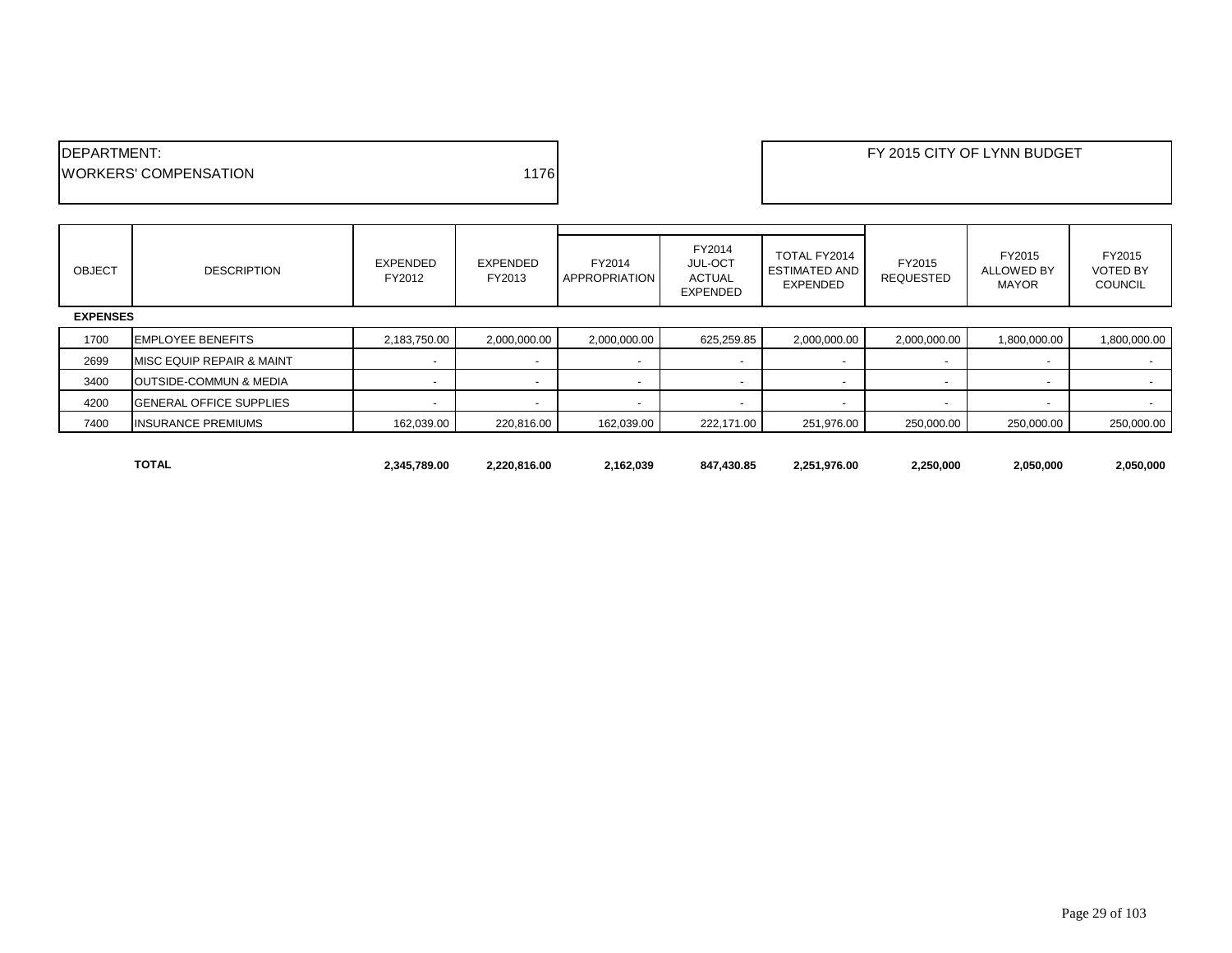| <b>IDEPARTMENT:</b> |      |
|---------------------|------|
| <b>IPERSONNEL</b>   | 1190 |
|                     |      |

| OBJECT          | <b>DESCRIPTION</b>             | <b>EXPENDED</b><br>FY2012 | <b>EXPENDED</b><br>FY2013 | FY2014<br><b>APPROPRIATION</b> | FY2014<br>JUL-OCT<br><b>ACTUAL</b><br><b>EXPENDED</b> | TOTAL FY2014<br><b>ESTIMATED AND</b><br><b>EXPENDED</b> | FY2015<br><b>REQUESTED</b> | FY2015<br><b>ALLOWED BY</b><br><b>MAYOR</b> | FY2015<br><b>VOTED BY</b><br><b>COUNCIL</b> |
|-----------------|--------------------------------|---------------------------|---------------------------|--------------------------------|-------------------------------------------------------|---------------------------------------------------------|----------------------------|---------------------------------------------|---------------------------------------------|
|                 | <b>PERSONAL SERVICES</b>       |                           |                           |                                |                                                       |                                                         |                            |                                             |                                             |
| 0700            | <b>SICK LEAVE BUY BACK</b>     | 1,962.00                  | $\overline{\phantom{a}}$  | $\blacksquare$                 | $\overline{\phantom{a}}$                              | $\overline{\phantom{a}}$                                |                            |                                             |                                             |
| 0701            | ANNUAL SICK BUY BACK           | 1,086.00                  | 3,866.00                  | 4,020.00                       | $\sim$                                                | 3,889.03                                                | 4,020.00                   | 4,020.00                                    | 4,020.00                                    |
| 0702            | ANNUAL PERS BUY BACK           |                           | $\overline{\phantom{a}}$  | $\blacksquare$                 | 1,280.80                                              | 1,280.80                                                | 1,625.00                   | 1,625.00                                    | 1,625.00                                    |
| 0800            | <b>LONGEVITY</b>               | 22,575.00                 | 18,304.00                 | 18,805.00                      |                                                       | 18,804.83                                               | 18,805.00                  | 18,805.00                                   | 18,805.00                                   |
| 0900            | <b>OVERTIME</b>                | $\overline{\phantom{a}}$  | $\overline{\phantom{a}}$  | $\overline{\phantom{a}}$       | $\sim$                                                | $\sim$                                                  |                            |                                             | $\sim$                                      |
| 1000            | <b>PAYROLL SALARIES</b>        | 200,988.00                | 204,948.00                | 211,161.00                     | 72,994.81                                             | 211,160.00                                              | 211,161.00                 | 211,161.00                                  | 211,161.00                                  |
|                 | subtotal                       | 226,611.00                | 227.118.00                | 233,986.00                     | 74.275.61                                             | 235,134.66                                              | 235,611.00                 | 235,611.00                                  | 235,611.00                                  |
| <b>EXPENSES</b> |                                |                           |                           |                                |                                                       |                                                         |                            |                                             |                                             |
| 1904            | <b>TUITION REIMBURSEMENT</b>   | 5,000.00                  | 5,000.00                  | 3,500.00                       | 810.00                                                | 3.310.00                                                | 7,600.00                   | 6.600.00                                    | 6,600.00                                    |
| 3000            | OUTSDE PROF/TECH-GENERAL       |                           |                           |                                |                                                       | 22,600.00                                               |                            |                                             |                                             |
| 3025            | <b>COURT REPORTER SERVICES</b> |                           |                           |                                |                                                       |                                                         |                            |                                             |                                             |
| 3102            | <b>EMPLOYEE PHYSICALS</b>      |                           |                           |                                |                                                       |                                                         |                            |                                             |                                             |
| 4200            | <b>GENERAL OFFICE SUPPLIES</b> |                           | 8,000.00                  | 5,500.00                       | 779.37                                                | 5,803.84                                                | 369.00                     | 369.00                                      | 369.00                                      |
| 7102            | <b>AUTO ALLOWANCE</b>          | 7,800.00                  | 7,800.00                  | 7,800.00                       | 2,600.00                                              | 7.800.00                                                | 7,800.00                   | 7,800.00                                    | 7,800.00                                    |
| 7300            | DUES/SUBSCRIP/MEMBERSHIPS      |                           |                           |                                |                                                       |                                                         |                            |                                             |                                             |
|                 | subtotal                       | 12,800.00                 | 20,800.00                 | 16,800.00                      | 4,189.37                                              | 39,513.84                                               | 15,769.00                  | 14,769.00                                   | 14,769.00                                   |
|                 | <b>TOTAL</b>                   | 239,411.00                | 247,918.00                | 250,786.00                     | 78,464.98                                             | 274,648.50                                              | 251,380.00                 | 250,380.00                                  | 250,380.00                                  |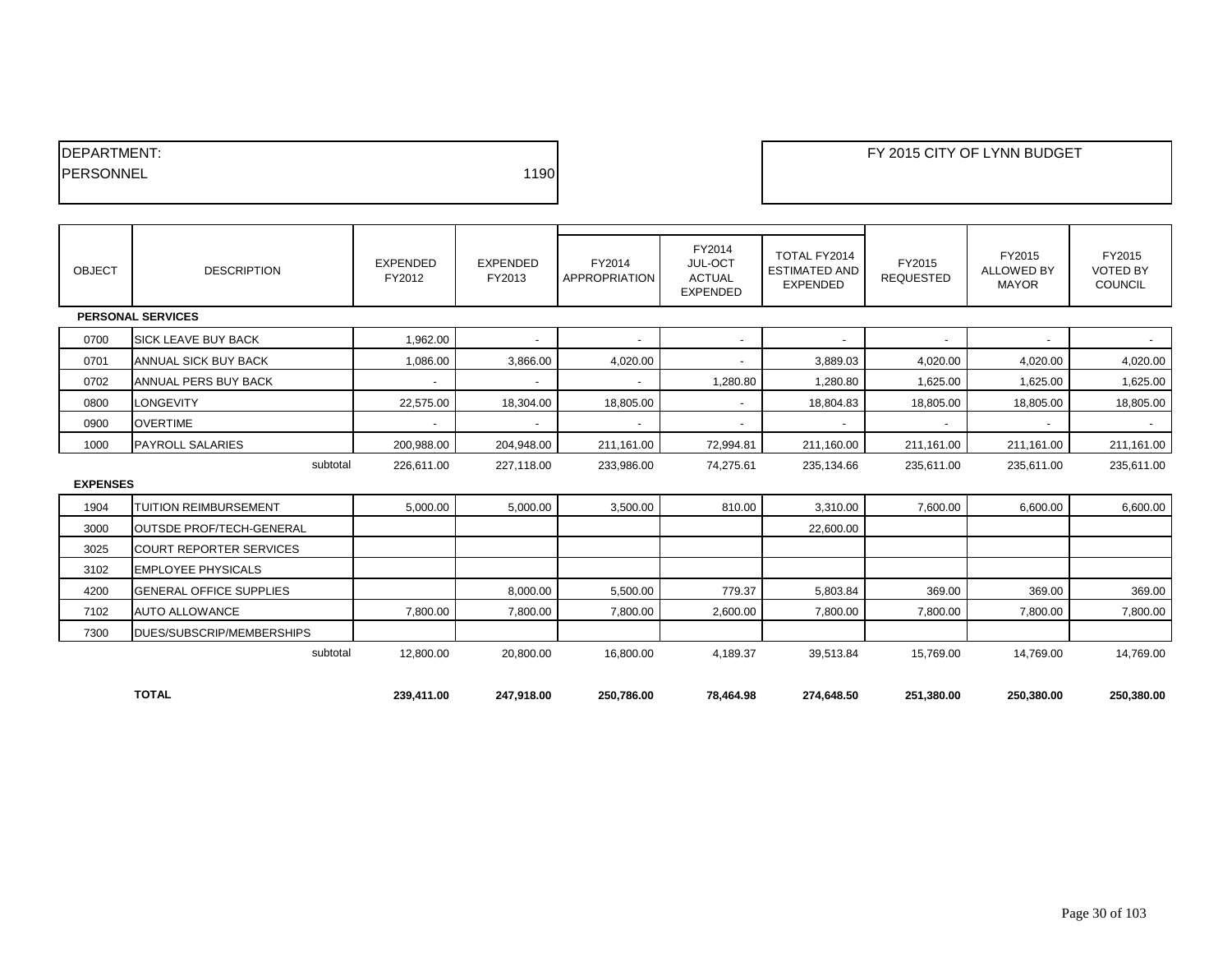| <b>IDEPARTMENT: PERSONNEL</b> | <b>ICITY OF LYNN BUDGET</b>      |
|-------------------------------|----------------------------------|
|                               | <b>IFY 2015 PERSONNEL SHEETS</b> |
|                               |                                  |

| <b>OBJECT</b> | <b>POSITION TITLE</b>                   | HIRE DATE /<br><b>BENEFIT</b><br><b>DATE</b> | <b>YRS</b><br><b>SERV</b> | <b>LONGEVITY</b> | <b>WEEKLY</b><br><b>ENDING</b><br><b>SALARY</b> | FY 2015<br><b>GROSS</b> |
|---------------|-----------------------------------------|----------------------------------------------|---------------------------|------------------|-------------------------------------------------|-------------------------|
| 1000          | Department Head                         | 1/7/2002                                     | 28.00                     | 10,533.79        | 1,841.57                                        | 95,761.72               |
| 1000          | Administrative Assistant                | 11/3/1986                                    | 28.00                     | 6,484.86         | 1,360.46                                        | 70,743.91               |
| 1000          | <b>Workers Compensation Coordinator</b> |                                              |                           |                  | 1.00                                            | 1.00                    |
| 1000          | Head Clerk/Unemployment Coordinator     |                                              |                           |                  | 1.00                                            | 1.00                    |
| 1000          | <b>Head Clerk</b>                       | 9/27/2006                                    | 8.00                      | 1,786.18         | 858.74                                          | 44,654.44               |
|               |                                         |                                              |                           |                  |                                                 |                         |
|               |                                         |                                              |                           |                  |                                                 |                         |
|               | Summer Help                             |                                              |                           |                  |                                                 | 0.00                    |
|               |                                         |                                              |                           |                  |                                                 |                         |
|               | <b>TOTALS</b>                           |                                              |                           | 18,804.83        | 4,060.77                                        | 211,160.07              |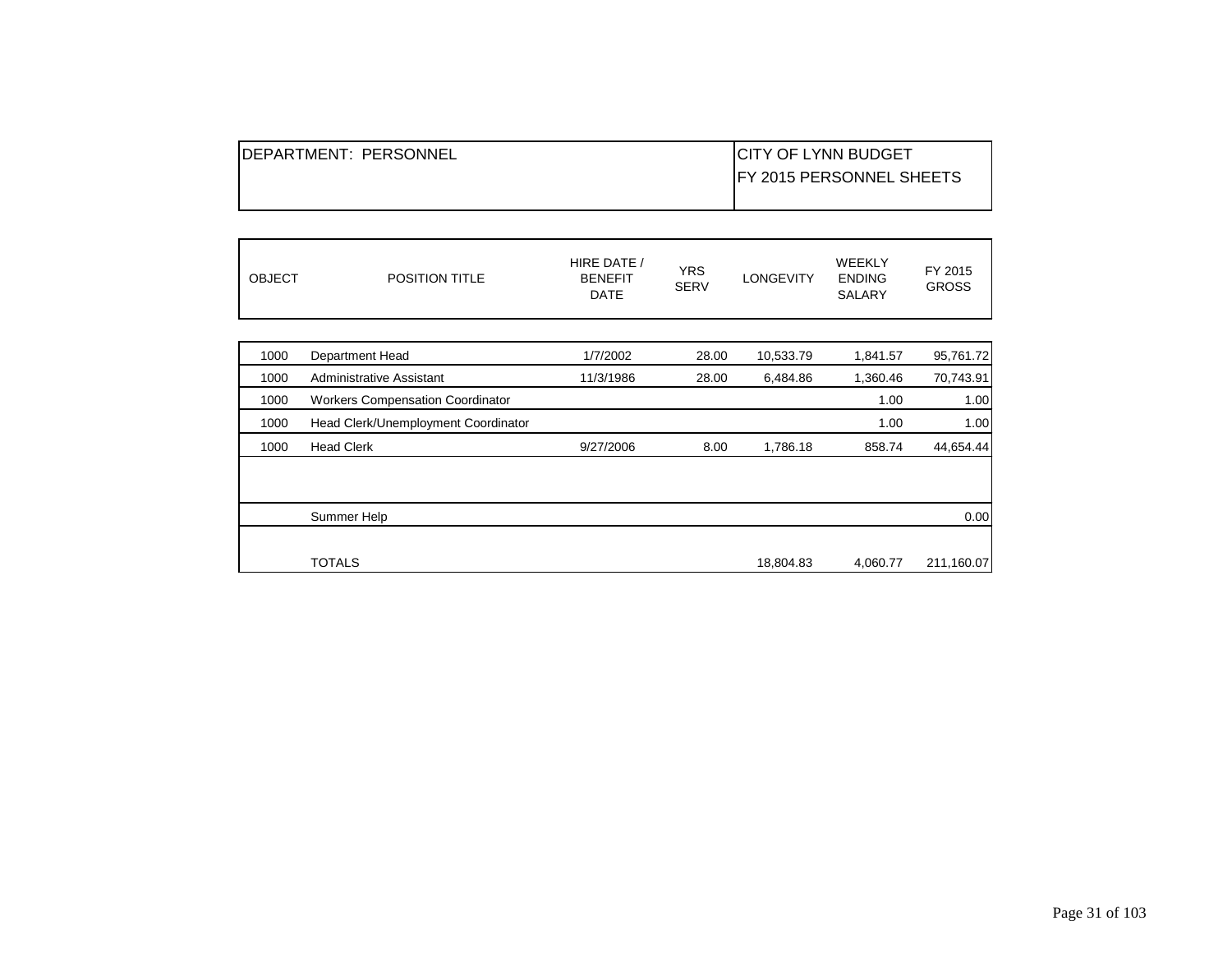| <b>IDEPARTMENT:</b>    |      |
|------------------------|------|
| <b>ICITY SOLICITOR</b> | 1191 |
|                        |      |

PARTMENT: FY 2015 CITY OF LYNN BUDGET

| OBJECT          | <b>DESCRIPTION</b>                | EXPENDED<br>FY2012       | <b>EXPENDED</b><br>FY2013 | FY2014<br>APPROPRIATION  | FY2014<br>JUL-OCT<br><b>ACTUAL</b><br><b>EXPENDED</b> | TOTAL FY2014<br><b>ESTIMATED AND</b><br><b>EXPENDED</b> | FY2015<br><b>REQUESTED</b> | FY2015<br><b>ALLOWED BY</b><br><b>MAYOR</b> | FY2015<br><b>VOTED BY</b><br><b>COUNCIL</b> |
|-----------------|-----------------------------------|--------------------------|---------------------------|--------------------------|-------------------------------------------------------|---------------------------------------------------------|----------------------------|---------------------------------------------|---------------------------------------------|
|                 | <b>PERSONAL SERVICES</b>          |                          |                           |                          |                                                       |                                                         |                            |                                             |                                             |
| 0700            | <b>SICK LEAVE BUY BACK</b>        | $\blacksquare$           | $\overline{\phantom{a}}$  | $\overline{\phantom{a}}$ | $\overline{\phantom{a}}$                              |                                                         |                            | $\overline{\phantom{a}}$                    |                                             |
| 0701            | ANNUAL SICK BUY BACK              | 6,428.00                 | 6,428.00                  | 5,754.00                 | $\overline{\phantom{a}}$                              | 6,753.15                                                | 6,754.00                   | 6,754.00                                    | 6,754.00                                    |
| 0702            | ANNUAL PERS BUY BACK              |                          |                           | 2,702.00                 | 2,635.38                                              | 2,635.38                                                | 2,702.00                   | 2,702.00                                    | 2,702.00                                    |
| 0800            | <b>LONGEVITY</b>                  | 31,792.00                | 32,586.00                 | 34,083.00                |                                                       | 34,709.95                                               | 38,122.00                  | 38,122.00                                   | 38,122.00                                   |
| 0900            | <b>OVERTIME</b>                   | $\overline{\phantom{0}}$ | $\overline{\phantom{a}}$  | $\sim$                   | $\overline{\phantom{0}}$                              |                                                         | $\overline{a}$             | $\overline{\phantom{a}}$                    | $\sim$                                      |
| 1000            | <b>PAYROLL SALARIES</b>           | 334,244.00               | 342,599.00                | 351,164.00               | 121,392.00                                            | 351,164.00                                              | 525,414.00                 | 438,289.00                                  | 438,289.00                                  |
|                 | subtotal                          | 372.464.00               | 381.613.00                | 393,703.00               | 124,027.38                                            | 395,262.48                                              | 572,992.00                 | 485.867.00                                  | 485,867.00                                  |
| <b>EXPENSES</b> |                                   |                          |                           |                          |                                                       |                                                         |                            |                                             |                                             |
| 3003            | <b>LEGAL SERVICES</b>             | 301,006.00               | 342,500.00                | 320,004.00               | 97,553.79                                             | 318,251.16                                              | 148,254.00                 | 178,254.00                                  | 178,254.00                                  |
| 3400            | <b>OUTSIDE-COMMUN &amp; MEDIA</b> | 250.00                   | 250.00                    | 100.00                   |                                                       |                                                         | 100.00                     | 100.00                                      | 100.00                                      |
| 4200            | <b>GENERAL OFFICE SUPPLIES</b>    | 5,000.00                 | 7,284.00                  | 5,000.00                 | 1,421.17                                              | 3,566.43                                                | 5,000.00                   | 4,250.00                                    | 4,250.00                                    |
| 5800            | OTHER EXPENDABLE SUPPLIES         | 8,512.00                 | 10,238.00                 | 5,000.00                 | 3,722.71                                              | 10,652.06                                               | 12,000.00                  | 12,000.00                                   | 12,000.00                                   |
| 7102            | <b>AUTO ALLOWANCE</b>             | 15,600.00                | 15,600.00                 | 11,700.00                | 5,200.00                                              | 15,600.00                                               | 15,600.00                  | 15,600.00                                   | 15,600.00                                   |
| 7800            | OTHERWISE UNCLASSIFIED            | 1,500.00                 | 1,655.00                  | 1,500.00                 | 365.76                                                | 1,500.00                                                | 1,500.00                   | 1,500.00                                    | 1,500.00                                    |
|                 | subtotal                          | 331,868.00               | 377,527.00                | 343,304.00               | 108,263.43                                            | 349,569.65                                              | 182,454.00                 | 211,704.00                                  | 211,704.00                                  |
|                 |                                   |                          |                           |                          |                                                       |                                                         |                            |                                             |                                             |
|                 | <b>TOTAL</b>                      | 704,332.00               | 759,140.00                | 737,007.00               | 232,290.81                                            | 744,832.13                                              | 755,446.00                 | 697,571.00                                  | 697,571.00                                  |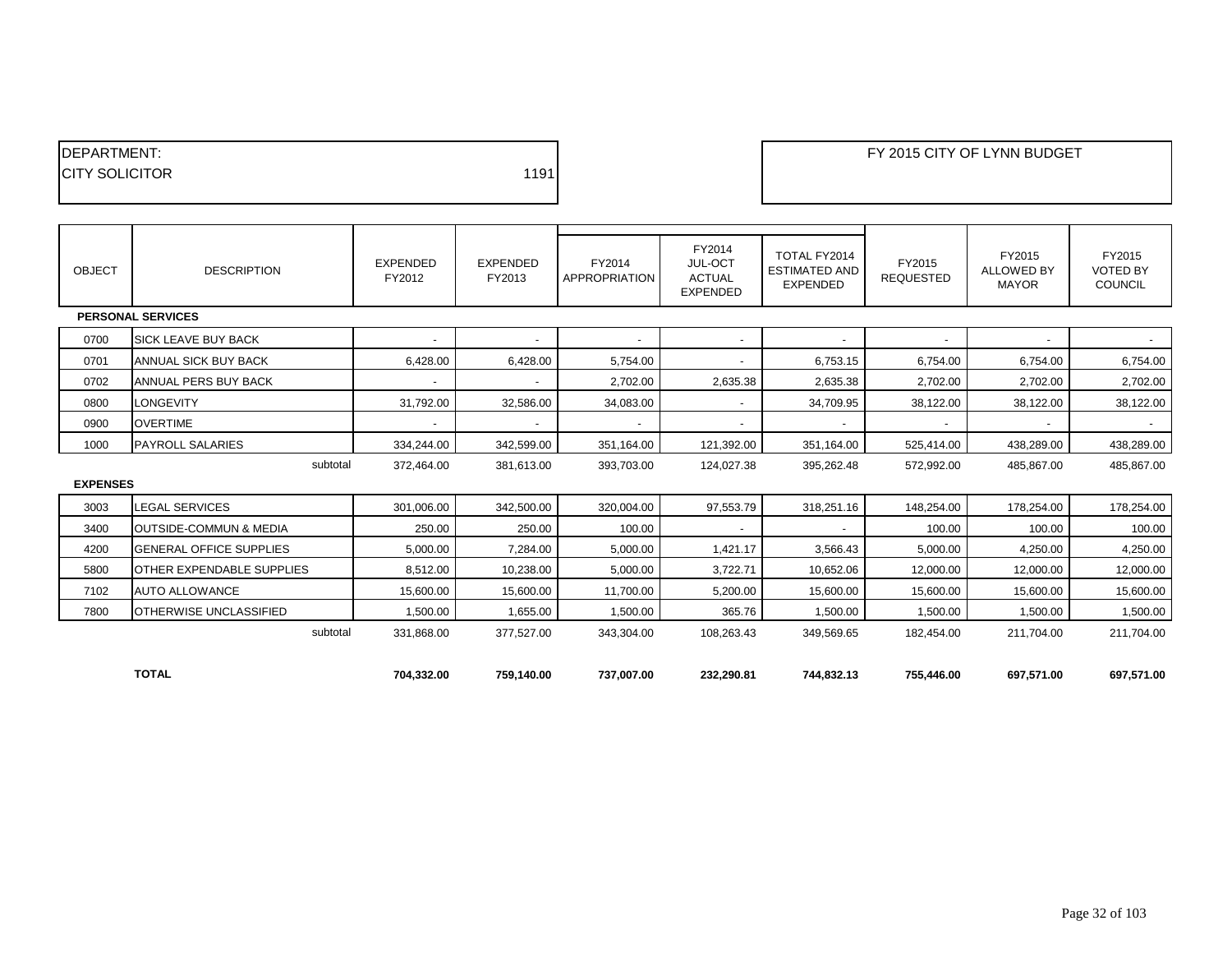|               | <b>DEPARTMENT: CITY SOLICITOR</b> | CITY OF LYNN BUDGET<br>FY 2015 PERSONNEL SHEETS |                           |                  |                                                 |                         |
|---------------|-----------------------------------|-------------------------------------------------|---------------------------|------------------|-------------------------------------------------|-------------------------|
|               |                                   |                                                 |                           |                  |                                                 |                         |
| <b>OBJECT</b> | <b>POSITION TITLE</b>             | HIRE DATE /<br><b>BENEFIT</b><br><b>DATE</b>    | <b>YRS</b><br><b>SERV</b> | <b>LONGEVITY</b> | <b>WEEKLY</b><br><b>ENDING</b><br><b>SALARY</b> | FY 2015<br><b>GROSS</b> |
|               |                                   |                                                 |                           |                  |                                                 |                         |
| 1000          | <b>City Solicitor</b>             | 7/2/1984                                        | 35.00                     | 13,484.52        | 2,025.92                                        | 105,347.85              |
| 1000          | <b>Assistant City Solicitor</b>   | 9/11/1990                                       | 30.00                     | 10,916.13        | 1,640.05                                        | 85,282.43               |
| 1000          | <b>Assistant City Solicitor</b>   | 9/11/1990                                       | 23.00                     | 6,822.59         | 1,640.05                                        | 85,282.43               |
| 1000          | <b>Executive Paralegal</b>        | 9/12/1993                                       | 26.00                     | 6,897.99         | 1,447.13                                        | 75,250.81               |
| 1000          | <b>Executive Secretary</b>        |                                                 |                           |                  | 0.00                                            | 1.00                    |
| 1000          | <b>Special Assistant</b>          |                                                 |                           |                  | 0.00                                            | 0.00                    |
| 1000          | Special Assistant                 |                                                 |                           |                  | 1,675.48                                        | 87,125.00               |
|               | Sick Buy Back                     |                                                 |                           |                  |                                                 | 5,754.00                |
|               | Pers Buy Back                     |                                                 |                           |                  |                                                 | 2,701.26                |
|               |                                   |                                                 |                           |                  |                                                 |                         |
|               | <b>TOTALS</b>                     |                                                 |                           | 38,121.23        | 8,428.63                                        | 438,288.52              |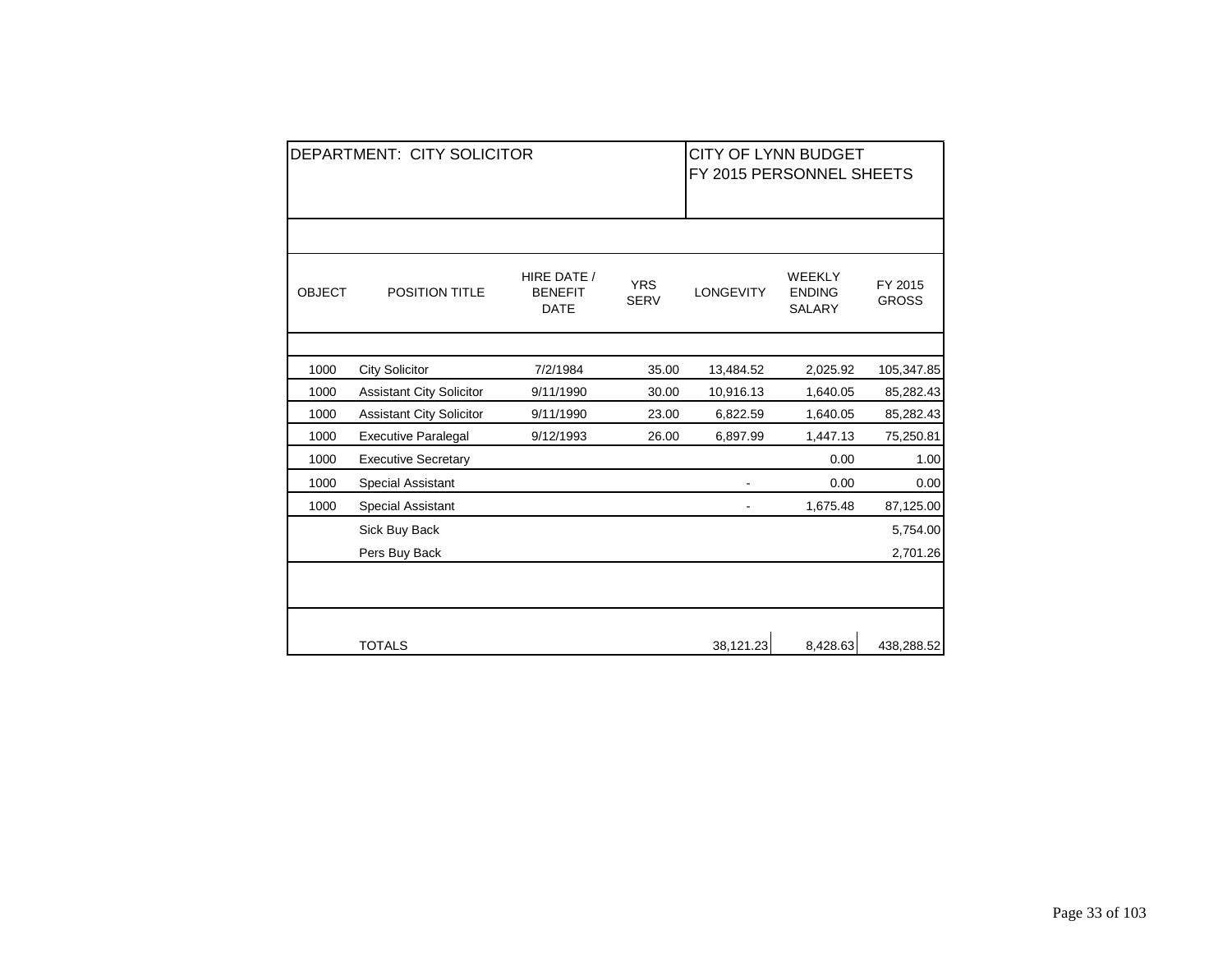|                     | <b>TOTAL</b>                   | 25,544.00                 | 34,844.00                 | 19,844.00               | 11,185.00                                                    | 98,210.00                                        | 19,447.00                  | 19,447.00                                   | 19,447.00                                   |
|---------------------|--------------------------------|---------------------------|---------------------------|-------------------------|--------------------------------------------------------------|--------------------------------------------------|----------------------------|---------------------------------------------|---------------------------------------------|
| 7600                | <b>JUDGMENTS &amp; AWARDS</b>  | 25,544.00                 | 34,844.00                 | 19,844.00               | 11,185.00                                                    | 98,210.00                                        | 19,447.00                  | 19,447.00                                   | 19,447.00                                   |
| <b>EXPENSES</b>     |                                |                           |                           |                         |                                                              |                                                  |                            |                                             |                                             |
| <b>OBJECT</b>       | <b>DESCRIPTION</b>             | <b>EXPENDED</b><br>FY2012 | <b>EXPENDED</b><br>FY2013 | FY2014<br>APPROPRIATION | FY2014<br><b>JUL-OCT</b><br><b>ACTUAL</b><br><b>EXPENDED</b> | TOTAL FY2014<br><b>ESTIMATED AND</b><br>EXPENDED | FY2015<br><b>REQUESTED</b> | FY2015<br><b>ALLOWED BY</b><br><b>MAYOR</b> | FY2015<br><b>VOTED BY</b><br><b>COUNCIL</b> |
| <b>IDEPARTMENT:</b> | <b>AWARDS &amp; EXECUTIONS</b> |                           | 1192                      |                         |                                                              | FY 2015 CITY OF LYNN BUDGET                      |                            |                                             |                                             |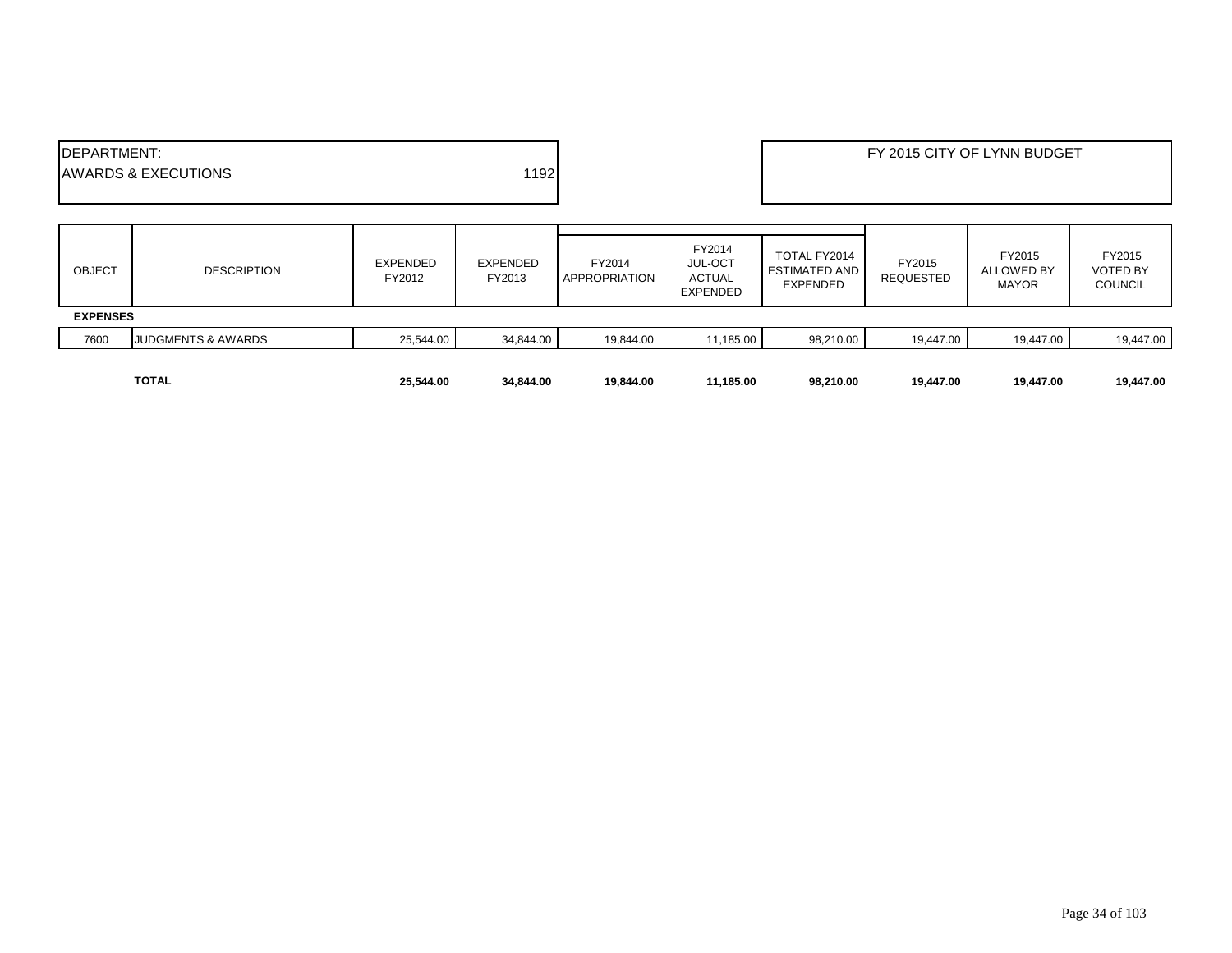| DEPARTMENT:<br><b>INSPECTIONAL SERVICES</b> |                               |                           |                       | 1193                      |                         |                                                       | FY 2015 CITY OF LYNN BUDGET                             |                            |                                             |                                             |
|---------------------------------------------|-------------------------------|---------------------------|-----------------------|---------------------------|-------------------------|-------------------------------------------------------|---------------------------------------------------------|----------------------------|---------------------------------------------|---------------------------------------------|
| <b>OBJECT</b>                               | <b>DESCRIPTION</b>            | <b>EXPENDED</b><br>FY2012 |                       | <b>EXPENDED</b><br>FY2013 | FY2014<br>APPROPRIATION | FY2014<br>JUL-OCT<br><b>ACTUAL</b><br><b>EXPENDED</b> | TOTAL FY2014<br><b>ESTIMATED AND</b><br><b>EXPENDED</b> | FY2015<br><b>REQUESTED</b> | FY2015<br><b>ALLOWED BY</b><br><b>MAYOR</b> | FY2015<br><b>VOTED BY</b><br><b>COUNCIL</b> |
|                                             | <b>PERSONAL SERVICES</b>      |                           |                       |                           |                         |                                                       |                                                         |                            |                                             |                                             |
| 0700                                        | SICK LEAVE BUY BACK           |                           | 18,042.00             | 18,042.00                 |                         |                                                       | 11,162.67                                               |                            |                                             |                                             |
| 0700S                                       | RETIREMENT BUY BACK           |                           | 19,839.00             |                           |                         |                                                       |                                                         |                            |                                             |                                             |
| 0701                                        | ANNUAL SICK BUY BACK          |                           | 11,000.00             | 9,624.00                  | 11,000.00               | 7,282.29                                              | 13,724.49                                               | 11,000.00                  | 11,000.00                                   | 11,000.00                                   |
| 0701S                                       | ANNUAL SICK BUY BACK          |                           |                       | 18,376.00                 | 17,000.00               | 3,257.56                                              | 9,646.81                                                | 17,000.00                  | 17,000.00                                   | 17,000.00                                   |
| 0702                                        | ANNUAL PERS BUY BACK          |                           |                       |                           | 10,000.00               | 5,283.94                                              | 5,283.94                                                | 10,000.00                  | 10,000.00                                   | 10,000.00                                   |
| 0702S                                       | PERSONAL BUYBACK              |                           |                       |                           |                         | 379.70                                                | 379.70                                                  | 4,000.00                   | 4,000.00                                    | 4,000.00                                    |
| 0800                                        | LONGEVITY                     |                           | 116,248.00            | 139,762.00                | 132,956.00              |                                                       | 132,028.41                                              | 129,869.00                 | 129,869.00                                  | 129,869.00                                  |
| 0800S                                       | SCHOOL LONGEVITY              |                           | 14,464.00             | 21,179.00                 | 450,223.00              |                                                       | 26,846.07                                               | 525,596.00                 | 525,596.00                                  | 525,596.00                                  |
| 0900                                        | <b>OVERTIME</b>               |                           | 107,037.00            | 115,035.00                | 22,200.00               | 11,261.55                                             | 48,284.33                                               | 52,822.00                  | 52,822.00                                   | 52,822.00                                   |
| 0900S                                       | <b>SCHOOL OVERTIME</b>        |                           | 273,225.00            | 270,800.00                | 300,000.00              | 109,790.89                                            | 296,610.51                                              | 300,000.00                 | 300,000.00                                  | 300,000.00                                  |
| 1000                                        | <b>PAYROLL SALARIES</b>       | 1,796,445.00              |                       | 1,692,189.00              | 1,804,649.00            | 664,407.63                                            | 1,797,776.06                                            | 1,772,067.00               | 1,772,067.00                                | 1,772,067.00                                |
| 1000S                                       | <b>SCHOOL SALARIES</b>        | 5,219,939.00              |                       | 4,929,015.00              | 4,197,432.00            | 1,572,657.04                                          | 4,859,564.73                                            | 4,538,702.00               | 4,538,702.00                                | 4,538,702.00                                |
| 1000S                                       | OUT OF GRADE                  |                           |                       | $\sim$                    | 60,000.00               | $\sim$                                                | 60,000.00                                               | 60,000.00                  | 60,000.00                                   | 60,000.00                                   |
| 1000                                        | OUT OF GRADE                  |                           |                       | $\sim$                    | 2,000.00                | $\sim$                                                | 2,000.00                                                | 2,000.00                   | 2,000.00                                    | 2,000.00                                    |
| 100S                                        | SEASONAL                      |                           | $\blacksquare$        | $\blacksquare$            | 25,556.00               | $\sim$                                                | 25,556.00                                               | 26,850.00                  | 26,850.00                                   | 26,850.00                                   |
| 1000                                        | <b>STIPENDS</b>               |                           |                       | $\sim$                    | 7,800.00                |                                                       | 7,800.00                                                | 7,800.00                   | 7,800.00                                    | 7,800.00                                    |
| 1000S                                       | <b>STIPENDS</b>               |                           |                       |                           | 9,000.00                |                                                       | 9,000.00                                                | 9,000.00                   | 9,000.00                                    | 9,000.00                                    |
| <b>EXPENSES</b>                             |                               | subtotal<br>7,576,239.00  |                       | 7,214,022.00              | 7,049,816.00            | 2,374,320.60                                          | 7,305,663.72                                            | 7,466,706.00               | 7,466,706.00                                | 7,466,706.00                                |
| 1196                                        | FECTEAU LEARY REPAIRS         |                           |                       | $\blacksquare$            |                         |                                                       |                                                         |                            |                                             |                                             |
| 1197                                        | <b>MEMORIAL AUDITORIUM</b>    |                           |                       |                           |                         |                                                       |                                                         |                            |                                             |                                             |
| 1198                                        | <b>FRASIER FIELD LIGHTING</b> |                           |                       |                           |                         |                                                       |                                                         |                            |                                             |                                             |
| 1199                                        | <b>CLASSICAL REPAIRS</b>      |                           |                       |                           |                         |                                                       |                                                         |                            |                                             |                                             |
| 2101                                        | <b>ELECTRICITY</b>            |                           | 579,328.00            | 528,635.00                | 500,000.00              | 136,618.78                                            | 550,943.48                                              | 500,000.00                 | 500,000.00                                  | 500,000.00                                  |
| 2101S                                       | <b>ELECTRICITY</b>            |                           |                       |                           |                         |                                                       |                                                         | 2,000,000.00               | 2,000,000.00                                | 2,000,000.00                                |
| 2102                                        | <b>NATURAL GAS</b>            |                           | 303,780.00            | 299,159.00                | 289,389.00              | 6,254.09                                              | 303,064.43                                              | 289,169.00                 | 289,169.00                                  | 289,169.00                                  |
| 2102S                                       | <b>NATURAL GAS</b>            |                           |                       |                           |                         |                                                       |                                                         | 1,700,000.00               | 1,700,000.00                                | 1,700,000.00                                |
| 2409                                        | <b>VEHICLES R&amp;M</b>       |                           | 10,200.00             | 10,400.00                 | 10,000.00               | 4,397.19                                              | 7,937.65                                                | 10,000.00                  | 7,000.00                                    | 7,000.00                                    |
| 2409S                                       | MAINT/VEHICLES R&M            |                           | 20,256.00             | 27,557.00                 | 27,000.00               | 973.47                                                | 16,822.39                                               | 27,000.00                  | 27,000.00                                   | 27,000.00                                   |
| 2411S                                       | PLANT OP ASBESTOS             |                           | $\tilde{\phantom{a}}$ | $\mathbf{r}$              | $\sim$                  | $\sim$                                                |                                                         | $\sim$                     |                                             |                                             |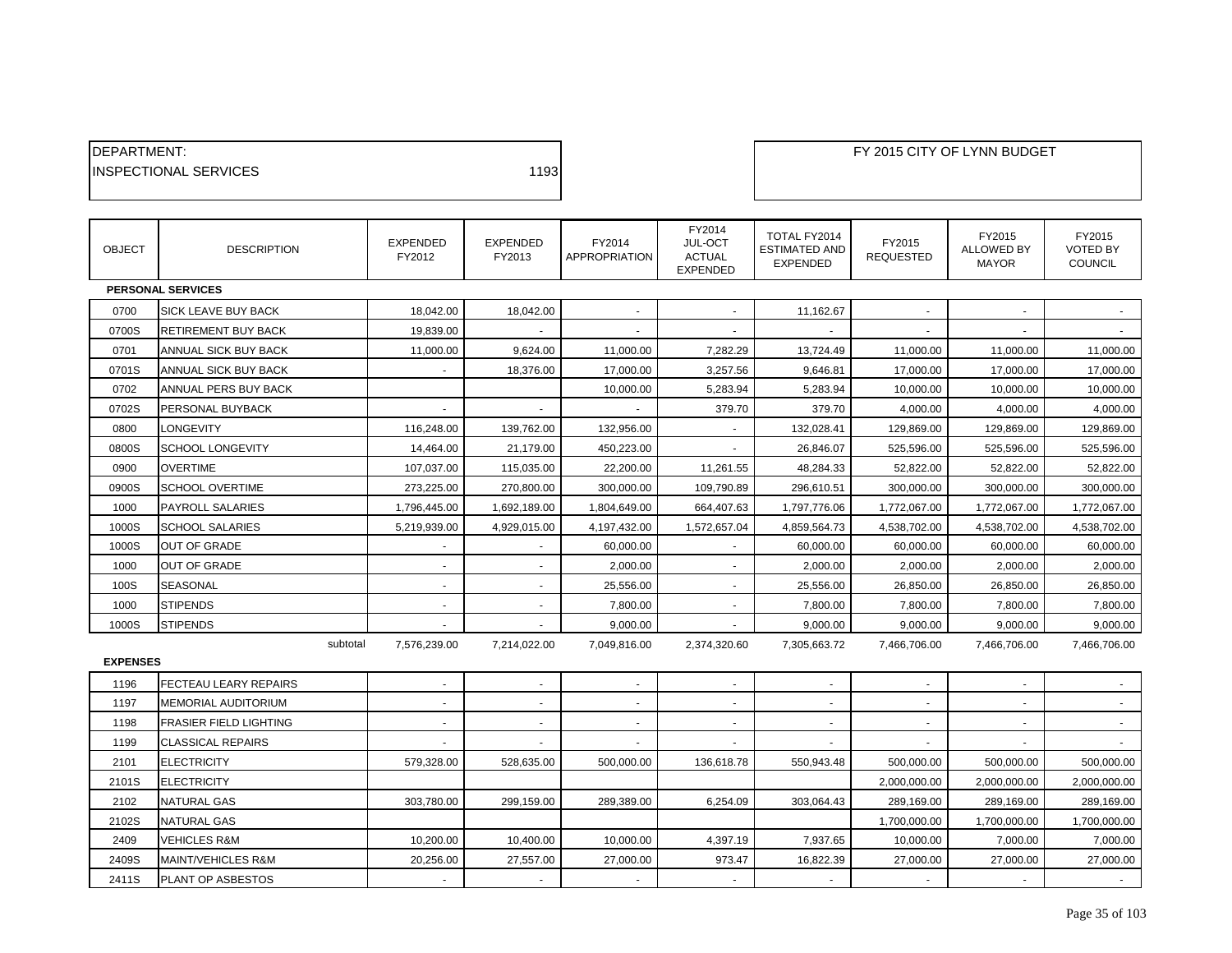| 1193 |
|------|
|      |

| <b>OBJECT</b> | <b>DESCRIPTION</b>                | EXPENDED<br>FY2012 | <b>EXPENDED</b><br>FY2013 | FY2014<br>APPROPRIATION | FY2014<br>JUL-OCT<br><b>ACTUAL</b><br><b>EXPENDED</b> | TOTAL FY2014<br><b>ESTIMATED AND</b><br><b>EXPENDED</b> | FY2015<br><b>REQUESTED</b> | FY2015<br>ALLOWED BY<br><b>MAYOR</b> | FY2015<br><b>VOTED BY</b><br><b>COUNCIL</b> |
|---------------|-----------------------------------|--------------------|---------------------------|-------------------------|-------------------------------------------------------|---------------------------------------------------------|----------------------------|--------------------------------------|---------------------------------------------|
| 2412          | MAINT SERVICE CONTRACTS           | 403,675.00         | 324,120.00                | 175,000.00              | 139,192.51                                            | 377,085.76                                              | 175,000.00                 | 175,000.00                           | 175,000.00                                  |
| 2412S         | MAINT SERVICE CONTRACTS           | 1,091,406.00       | 866,940.00                | 655,000.00              | 676,557.00                                            | 1,047,567.90                                            | 655,000.00                 | 655,000.00                           | 655,000.00                                  |
| 2413          | PLANT OP./HVAC ENERGY CON         | 211,098.00         | 161,504.00                | 180,000.00              | 25,642.41                                             | 129,831.92                                              | 175,000.00                 | 175,000.00                           | 175,000.00                                  |
| 2413S         | <b>HVAC ENERGY CONTRACTS</b>      | 637.240.00         | 596,623.00                | 450,000.00              | 76,796.71                                             | 525,623.01                                              | 800,000.00                 | 800,000.00                           | 800,000.00                                  |
| 2504          | <b>OUTSIDE SVCS.- TOWING</b>      |                    |                           |                         |                                                       |                                                         |                            |                                      |                                             |
| 2699          | MISC EQUIP REPAIR & MAINT         |                    |                           |                         |                                                       |                                                         |                            |                                      |                                             |
| 2700          | <b>RENT &amp; LEASE</b>           | 41,571.00          | 39,556.00                 | 38,700.00               | 75.60                                                 | 39,305.36                                               | 40,396.00                  | 40,396.00                            | 40,396.00                                   |
| 2707          | COMMUNICA.EQUIP RENT/LSE          | 700.00             | 700.00                    | 700.00                  | 342.00                                                | 684.00                                                  | 700.00                     | 700.00                               | 700.00                                      |
| 2716          | WAYNE ALARM TOWER RENTAL          | 53,021.00          | 49,332.00                 | 50,100.00               | $\sim$                                                | 50,078.92                                               | 52,583.00                  | 52,583.00                            | 52,583.00                                   |
| 2902          | <b>OUTSIDE R &amp; M SERVICE</b>  | 2,000.00           | 1,000.00                  | 2,000.00                |                                                       |                                                         | 2,000.00                   | 1,800.00                             | 1,800.00                                    |
| 2904S         | DPW TRANSF/SNOW REMOVAL           | 217,500.00         | 225,000.00                | 230,000.00              |                                                       | 228,333.50                                              | 230,000.00                 | 230,000.00                           | 230,000.00                                  |
| 2905S         | <b>DUMPSTER RENTALS</b>           | 22,300.00          | 15,805.00                 | 35,000.00               | 3,609.00                                              | 15,609.00                                               | 35,000.00                  | 35,000.00                            | 35,000.00                                   |
| 2906S         | DPW TRANSF/GROUNDSKEEPING         | 71,436.00          | 86,316.00                 | 55,000.00               | 27,889.97                                             | 65,710.18                                               | 55,000.00                  | 55,000.00                            | 55,000.00                                   |
| 2999          | <b>GEOTMS MAINTENANCE</b>         | 30,264.00          | 53,778.00                 | 43,000.00               | 8,200.12                                              | 45,085.11                                               | 43,000.00                  | 40,000.00                            | 40,000.00                                   |
| 2999S         | <b>SCHOOL DUE MAINTENANCE</b>     | 472.00             | 11,000.00                 | 19,000.00               | 12,348.00                                             | 12,348.00                                               | 19,000.00                  | 19,000.00                            | 19,000.00                                   |
| 3000          | OUTSDE PROF/TECH-GENERAL          | 6,475.00           | 90,026.00                 | 91,000.00               | 28,921.90                                             | 252,090.61                                              | 91,000.00                  | 91,000.00                            | 91,000.00                                   |
| 3000S         | OUTSDE PROF/TECH-GENERAL          | 2,300.00           | 1,050.00                  |                         |                                                       |                                                         |                            |                                      |                                             |
| 3008          | <b>OUTSIDE PROF/PHYSICIANS</b>    | 13,350.00          | 13,000.00                 | 12,000.00               | 3,000.00                                              | 12,000.00                                               | 12,000.00                  | 12,000.00                            | 12,000.00                                   |
| 3102          | <b>EMPLOYEE PHYSICALS</b>         |                    |                           |                         |                                                       |                                                         |                            |                                      |                                             |
| 3400          | <b>OUTSIDE-COMMUN &amp; MEDIA</b> | 158,983.00         | 156,483.00                | 160,000.00              | 44,217.31                                             | 179,952.12                                              | 160,000.00                 | 140,000.00                           | 140,000.00                                  |
| 3401          | <b>ADVERTISING</b>                | 6,915.00           | 6,470.00                  | 6,000.00                | 1,660.29                                              | 6,302.54                                                | 6,000.00                   | 6,000.00                             | 6,000.00                                    |
| 3401S         | <b>ADVERTISING</b>                |                    |                           |                         |                                                       |                                                         |                            |                                      |                                             |
| 3410          | <b>NEXTEL</b>                     | 20,019.00          | 23,029.00                 | 23,000.00               | 11,647.54                                             | 36,943.23                                               | 23,000.00                  | 23,000.00                            | 23,000.00                                   |
| 3805          | RODENT CONTROL                    | 22,410.00          | 20,000.00                 | 20,000.00               | 9,570.00                                              | 20,146.00                                               | 25,000.00                  | 25,000.00                            | 25,000.00                                   |
| 4101          | DIESEL FUEL (CITY)                | 1,000.00           | 389.00                    | $\sim$                  | ÷.                                                    |                                                         | $\sim$                     | $\sim$                               | $\omega$                                    |
| 4101S         | DIESEL FUEL (SCHOOL)              | 2,300.00           | 625.00                    |                         |                                                       |                                                         |                            |                                      |                                             |
| 4102          | <b>GASOLINE</b>                   | 12,500.00          | 5,000.00                  | 5,000.00                | 5,000.00                                              | 12,000.00                                               | 12,000.00                  | 12,000.00                            | 12,000.00                                   |
| 4102L         | <b>GASOLINE (LIBRARY)</b>         |                    |                           |                         |                                                       |                                                         |                            |                                      |                                             |
| 4102S         | <b>GASOLINE</b>                   | 25,500.00          | 18,000.00                 | 18,000.00               | 6,500.00                                              | 18,000.00                                               | 18,000.00                  | 18,000.00                            | 18,000.00                                   |
| 4103          | #2 HEATING OIL                    | 30,205.00          | 30,000.00                 | 20,000.00               | 50.44                                                 | 19,990.87                                               | 15,000.00                  | 15,000.00                            | 15,000.00                                   |
| 4103S         | #2 HEATING OIL                    |                    |                           |                         |                                                       |                                                         | 56,000.00                  | 56,000.00                            | 56,000.00                                   |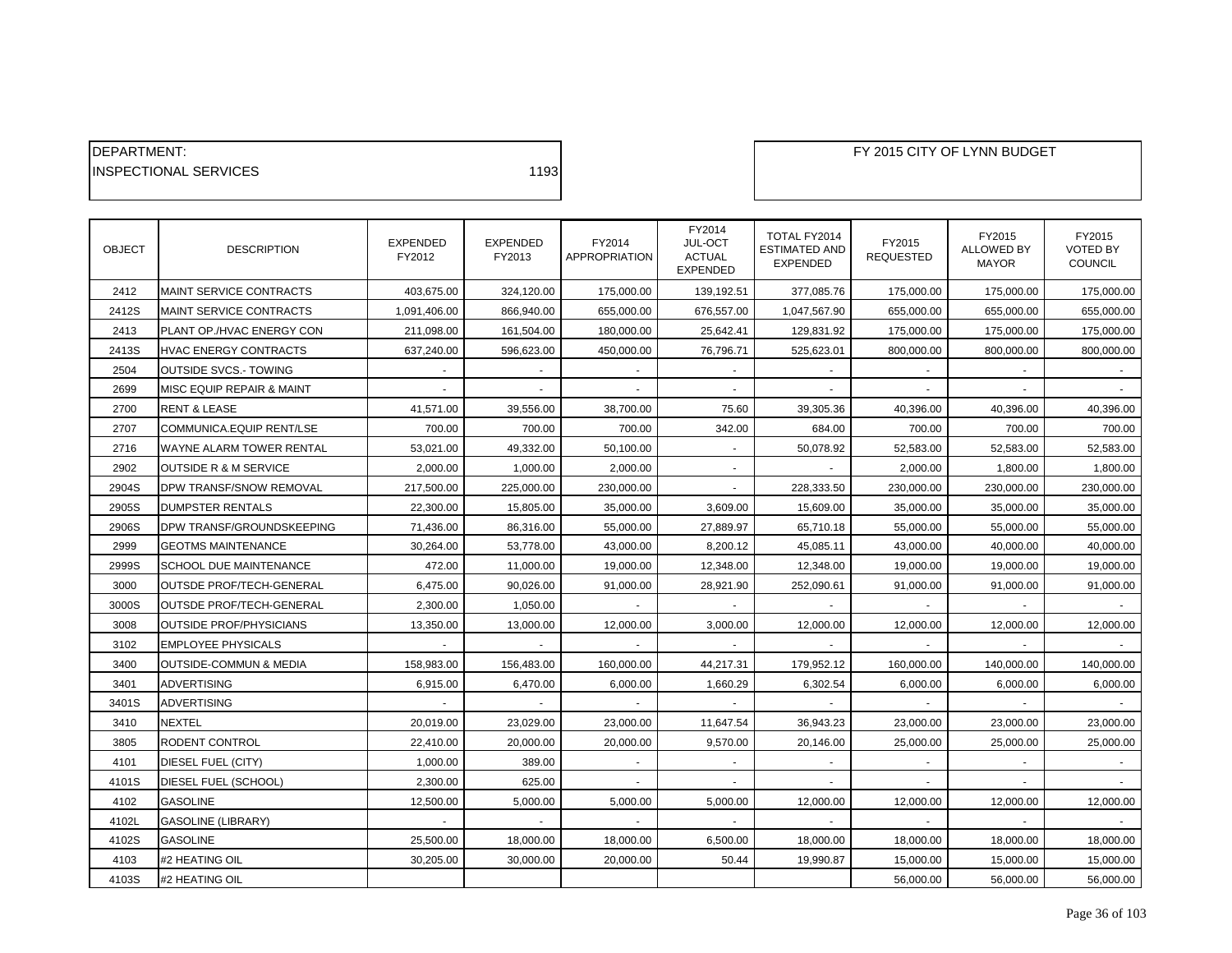| <b>IDEPARTMENT:</b>           |      |
|-------------------------------|------|
| <b>IINSPECTIONAL SERVICES</b> | 1193 |
|                               |      |

| <b>OBJECT</b> | <b>DESCRIPTION</b>                  | <b>EXPENDED</b><br>FY2012 | <b>EXPENDED</b><br>FY2013 | FY2014<br><b>APPROPRIATION</b> | FY2014<br>JUL-OCT<br><b>ACTUAL</b><br><b>EXPENDED</b> | TOTAL FY2014<br><b>ESTIMATED AND</b><br><b>EXPENDED</b> | FY2015<br><b>REQUESTED</b> | FY2015<br><b>ALLOWED BY</b><br><b>MAYOR</b> | FY2015<br><b>VOTED BY</b><br><b>COUNCIL</b> |
|---------------|-------------------------------------|---------------------------|---------------------------|--------------------------------|-------------------------------------------------------|---------------------------------------------------------|----------------------------|---------------------------------------------|---------------------------------------------|
| 4200          | <b>GENERAL OFFICE SUPPLIES</b>      | 9.371.00                  | 7.268.00                  | 5,000.00                       | 3,742.25                                              | 9,030.94                                                | 7,000.00                   | 6,500.00                                    | 6,500.00                                    |
| 4201S         | <b>OFFICE SUPPLIES</b>              | 1,484.00                  | 6,000.00                  | 1,000.00                       | 614.45                                                | 1,255.90                                                | 1,000.00                   | 1,000.00                                    | 1,000.00                                    |
| 4204          | PRINTING SERVICES                   | 5.000.00                  | 5,000.00                  | 5,000.00                       | 268.00                                                | 2,344.68                                                | 5,000.00                   | 4,500.00                                    | 4,500.00                                    |
| 4300          | <b>BUILDING R&amp;M SUPPLIES</b>    | 26,512.00                 | 25,183.00                 | 25,000.00                      | 23,536.11                                             | 79,729.55                                               | 25,000.00                  | 25,000.00                                   | 25,000.00                                   |
| 4300S         | <b>BUILDING REPAIRS &amp; MAINT</b> | 204,417.00                | 249,551.00                | 200,000.00                     | 77,783.53                                             | 206,548.80                                              | 200,000.00                 | 200,000.00                                  | 200,000.00                                  |
| 4301          | <b>BUILDING SUPPLIES</b>            |                           | $\blacksquare$            |                                |                                                       |                                                         |                            |                                             |                                             |
| 4301S         | ELECTRICAL SUPPLIES                 | $\overline{\phantom{a}}$  | $\sim$                    | $\sim$                         | $\sim$                                                |                                                         |                            | $\sim$                                      | $\sim$                                      |
| 4302S         | <b>GLASS/GLAZING R&amp;M</b>        | $\overline{\phantom{a}}$  | $\sim$                    | $\sim$                         | $\sim$                                                | $\blacksquare$                                          |                            | $\sim$                                      | $\sim$                                      |
| 4304S         | HARDWARE R&M SUPPLIES               | $\overline{\phantom{a}}$  | $\sim$                    | $\sim$                         |                                                       |                                                         |                            | $\sim$                                      |                                             |
| 4306S         | PAINTING R&M SUPPLIES               | $\overline{\phantom{a}}$  | $\sim$                    | ٠                              |                                                       |                                                         |                            | $\sim$                                      |                                             |
| 4307S         | PLUMBING R&M SUPPLIES               | $\overline{\phantom{a}}$  | $\sim$                    | $\sim$                         | $\sim$                                                | $\blacksquare$                                          |                            | $\blacksquare$                              | $\sim$                                      |
| 4311S         | ROOFING R&M SUPPLIES                |                           | ٠                         |                                |                                                       |                                                         |                            | ä,                                          | $\sim$                                      |
| 4312S         | <b>LUMBER R&amp;M</b>               |                           | $\blacksquare$            |                                |                                                       |                                                         |                            |                                             |                                             |
| 4313S         | <b>ALARM SYSTEM REPAIR</b>          | $\blacksquare$            | $\sim$                    | $\sim$                         |                                                       |                                                         |                            | $\blacksquare$                              | $\sim$                                      |
| 4399          | MISC REPAIRS/MAINT SUPPLIES         |                           |                           |                                |                                                       | 2,000.00                                                |                            |                                             |                                             |
| 4399S         | MISC REPAIRS/MAINT SCHOOLS          |                           | 655,556.00                | 750,600.00                     | 664,987.63                                            | 1,536,137.21                                            | 750,600.00                 | 750,600.00                                  | 750,600.00                                  |
| 4500S         | SUPPLIES HOUSEKEEPING               | 94,969.00                 | 91,834.00                 | 100,000.00                     | 15,792.66                                             | 94,215.38                                               | 100,000.00                 | 100,000.00                                  | 100,000.00                                  |
| 4510S         | <b>EQUIP LEASE PURCHASE</b>         | 3,705.00                  | 5,705.00                  | 3,705.00                       |                                                       | 3,500.00                                                | 3,705.00                   | 3,705.00                                    | 3,705.00                                    |
| 4517S         | <b>EXPENDABLES</b>                  | 190,695.00                | 188,500.00                | 180,000.00                     | 53,382.39                                             | 175,512.50                                              | 180,000.00                 | 180,000.00                                  | 180,000.00                                  |
| 4599          | MISC CUST/HSKP SUPPLIES             | 5,000.00                  | 5,000.00                  | 5,000.00                       | 4,019.29                                              | 4,864.00                                                | 4,000.00                   | 4,000.00                                    | 4,000.00                                    |
| 4600S         | <b>GROUNDSKEEPING SUPPLIES</b>      | $\blacksquare$            | $\sim$                    | $\sim$                         |                                                       |                                                         |                            | ٠                                           |                                             |
| 4610S         | <b>POOL SUPPLIES</b>                | $\blacksquare$            | $\sim$                    | $\sim$                         |                                                       |                                                         |                            | $\sim$                                      | $\sim$                                      |
| 4800          | <b>VEHICULAR SUPPLIES</b>           |                           | $\sim$                    |                                |                                                       |                                                         |                            |                                             |                                             |
| 5000          | MEDICAL & SURGICAL SUPP.            | 17,988.00                 | 5,626.00                  | 2,000.00                       | 1,885.81                                              | 2,026.14                                                | 2,000.00                   | 2,000.00                                    | 2,000.00                                    |
| 5101          | EDUCATIONAL-BOOKS                   | 1,200.00                  | 1,000.00                  | 1,000.00                       | 1,199.78                                              | 1,674.78                                                | 1,000.00                   | 1,000.00                                    | 1,000.00                                    |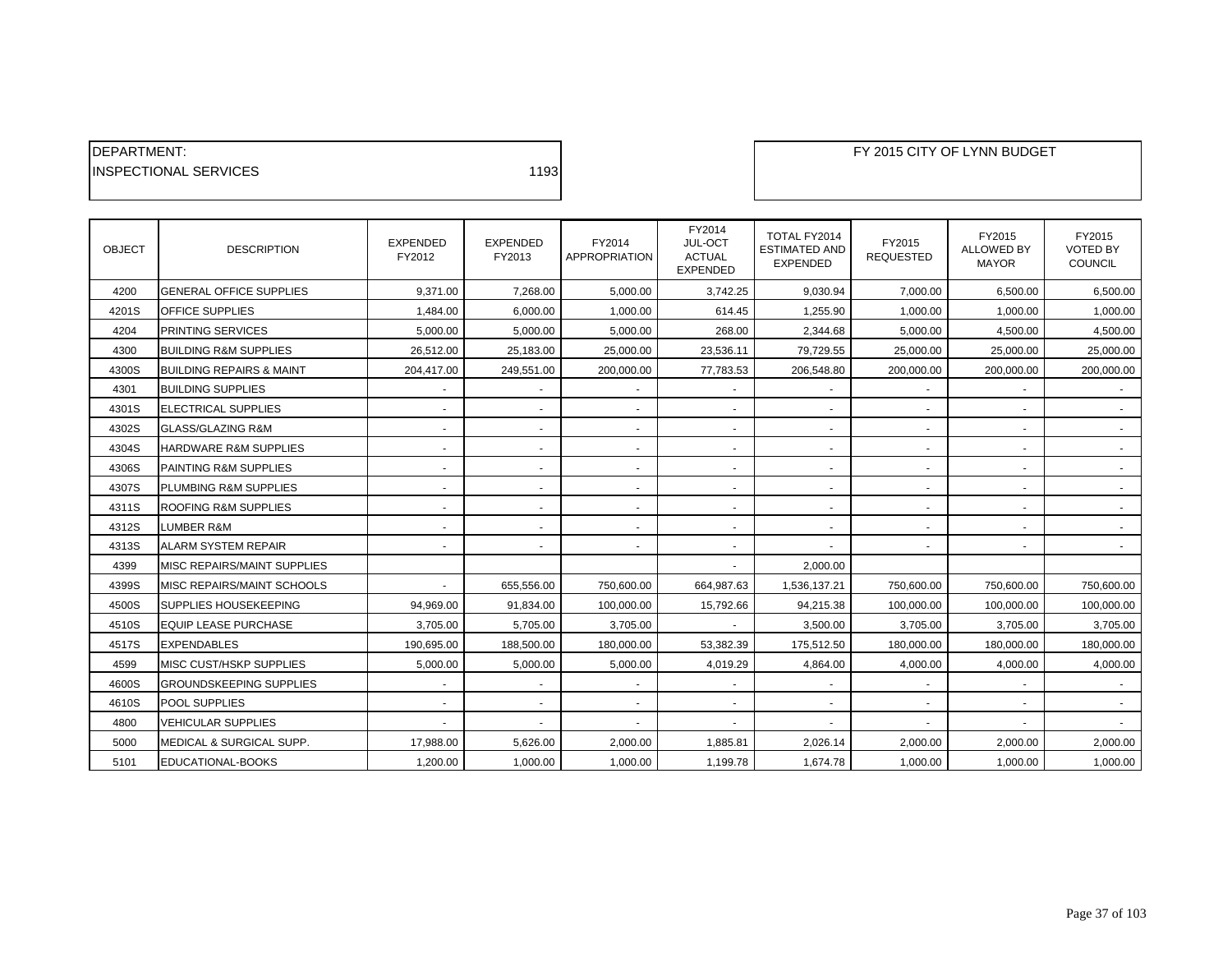| <b>IDEPARTMENT:</b>           |      |
|-------------------------------|------|
| <b>IINSPECTIONAL SERVICES</b> | 1193 |

| <b>OBJECT</b> | <b>DESCRIPTION</b>               | <b>EXPENDED</b><br>FY2012 | <b>EXPENDED</b><br>FY2013 | FY2014<br><b>APPROPRIATION</b> | FY2014<br>JUL-OCT<br><b>ACTUAL</b><br><b>EXPENDED</b> | TOTAL FY2014<br><b>ESTIMATED AND</b><br><b>EXPENDED</b> | FY2015<br><b>REQUESTED</b> | FY2015<br><b>ALLOWED BY</b><br><b>MAYOR</b> | FY2015<br><b>VOTED BY</b><br><b>COUNCIL</b> |
|---------------|----------------------------------|---------------------------|---------------------------|--------------------------------|-------------------------------------------------------|---------------------------------------------------------|----------------------------|---------------------------------------------|---------------------------------------------|
| 5405S         | <b>MAINTENANCE TOOLS</b>         |                           |                           | $\sim$                         |                                                       |                                                         |                            |                                             |                                             |
| 5810          | UNIFORM & CLOTHING               | 600.00                    | 600.00                    | 600.00                         |                                                       | 600.00                                                  | 600.00                     | 600.00                                      | 600.00                                      |
| 5810S         | UNIFORM & CLOTHING               | 8,900.00                  | 5,950.00                  | 15,000.00                      | 732.97                                                | 11,700.00                                               | 15,000.00                  | 15,000.00                                   | 15,000.00                                   |
| 5811          | ELECTRICAL SUPPLIES              | $\sim$                    | $\sim$                    |                                |                                                       |                                                         |                            |                                             |                                             |
| 5815          | <b>BUILDING DEMOLITION</b>       |                           |                           |                                |                                                       | 68,100.00                                               |                            |                                             |                                             |
| 7100          | <b>IN-STATE TRAVEL</b>           | 2.720.00                  | 3,826.00                  | 2.000.00                       | 300.00                                                | 3.392.30                                                | 2,000.00                   | 2,000.00                                    | 2,000.00                                    |
| 7102          | <b>AUTO ALLOWANCE</b>            | 29,575.00                 | 27,543.00                 | 23,400.00                      | 8,043.75                                              | 23,644.13                                               | 23,400.00                  | 23,400.00                                   | 23,400.00                                   |
| 7102S         | TRAVEL ALLOWANCE                 | 3,200.00                  | 2,400.00                  | 2,400.00                       | 1,825.00                                              | 7,675.00                                                | 2,400.00                   | 2,400.00                                    | 2,400.00                                    |
| 7302          | ORG DUES                         | 1.600.00                  | 1,506.00                  | 1,900.00                       | 640.00                                                | 1,145.00                                                | 1,900.00                   | 1,900.00                                    | 1.900.00                                    |
| 7400          | <b>INSURANCE PREMIUMS</b>        | $\blacksquare$            | $\sim$                    | $\sim$                         |                                                       |                                                         |                            |                                             |                                             |
| 7699          | <b>MISC JUDGEMENTS</b>           | $\blacksquare$            | $\sim$                    | $\sim$                         |                                                       | $\sim$                                                  |                            | $\sim$                                      | $\sim$                                      |
| 7802          | <b>OVERTIME MEALS</b>            | $\blacksquare$            |                           |                                |                                                       |                                                         |                            |                                             |                                             |
| 7804          | TOOL/UNIFORM ALLOWANCE           | $\sim$                    | $\sim$                    | $\sim$                         | $\sim$                                                | $\sim$                                                  | $\sim$                     | <b>A</b>                                    |                                             |
| 7804S         | TOOL ALLOWANCE                   | 2,500.00                  | 2,500.00                  | 2,500.00                       |                                                       | 2,500.00                                                | 2,500.00                   | 2,500.00                                    | 2,500.00                                    |
| 7805          | <b>LICENSES PURCH FROM STATE</b> | 50.00                     | 50.00                     | 50.00                          | $\sim$                                                | 50.00                                                   | 50.00                      | 50.00                                       | 50.00                                       |
| 8200          | <b>BUILDINGS</b>                 | 120,406.00                | 100,000.00                | 100,000.00                     | 52,576.00                                             | 83,829.00                                               | 100,000.00                 | 100,000.00                                  | 100,000.00                                  |
| 8200S         | <b>CAPITAL REPAIRS</b>           | 627,653.00                | 878,767.00                | 750,000.00                     | 697,013.95                                            | 827,142.95                                              | 750,000.00                 | 750,000.00                                  | 750,000.00                                  |
| 8201S         | <b>CLASSICAL MONITORING</b>      |                           |                           | 50.000.00                      |                                                       | 50.000.00                                               | 50.000.00                  | 50.000.00                                   | 50.000.00                                   |
| 8202S         | <b>CLASSICAL INTERIM REPAIRS</b> | $\blacksquare$            | $\sim$                    | 150,000.00                     | 11,972.85                                             | 138,027.15                                              | 150,000.00                 | 150,000.00                                  | 150,000.00                                  |
| 8505          | FIRE & ALARM                     | $\overline{\phantom{a}}$  |                           |                                |                                                       |                                                         |                            |                                             |                                             |
| 8518S         | <b>COMPUTER SOFTWARE SCH</b>     | $\mathbf{r}$              | $\sim$                    | $\sim$                         |                                                       |                                                         |                            |                                             |                                             |
| 8700          | REPLACEMENT EQUIPMENT            | 32,107.00                 | 66,116.00                 | 54,000.00                      | 37,969.60                                             | 67,281.92                                               | 54,000.00                  | 54,000.00                                   | 54,000.00                                   |
| 8700S         | REPLACEMENT EQUIPMENT            | 11,300.00                 | $\sim$                    |                                |                                                       | $\blacksquare$                                          |                            | $\sim$                                      | $\sim$                                      |
| 8705S         | FIRE & ALARM EQUIPMENT           |                           |                           |                                |                                                       |                                                         |                            |                                             |                                             |
| 8750          | <b>BARRY PARK LIGHTS</b>         |                           | 100,000.00                | 100,000.00                     | 63,429.40                                             | 92,629.40                                               |                            | ٠                                           |                                             |
| 8809          | <b>DEMOLITIONS</b>               | $\overline{\phantom{a}}$  | $\sim$                    | $\sim$                         |                                                       | $\overline{\phantom{a}}$                                | $\overline{a}$             | $\sim$                                      | $\sim$                                      |
| 9510          | TRANSFER ACCOUNTS                | $\blacksquare$            |                           |                                |                                                       |                                                         |                            |                                             |                                             |
| 9517          | <b>BYRNE GRANT MATCH</b>         |                           | $\sim$                    |                                |                                                       | ٠                                                       |                            |                                             |                                             |
|               | subtotal                         | 5,399,156.00              | 6,096,978.00              | 5,645,044.00                   | 2,951,179.75                                          | 7,470,012.71                                            | 9,658,003.00               | 9,630,803.00                                | 9,630,803.00                                |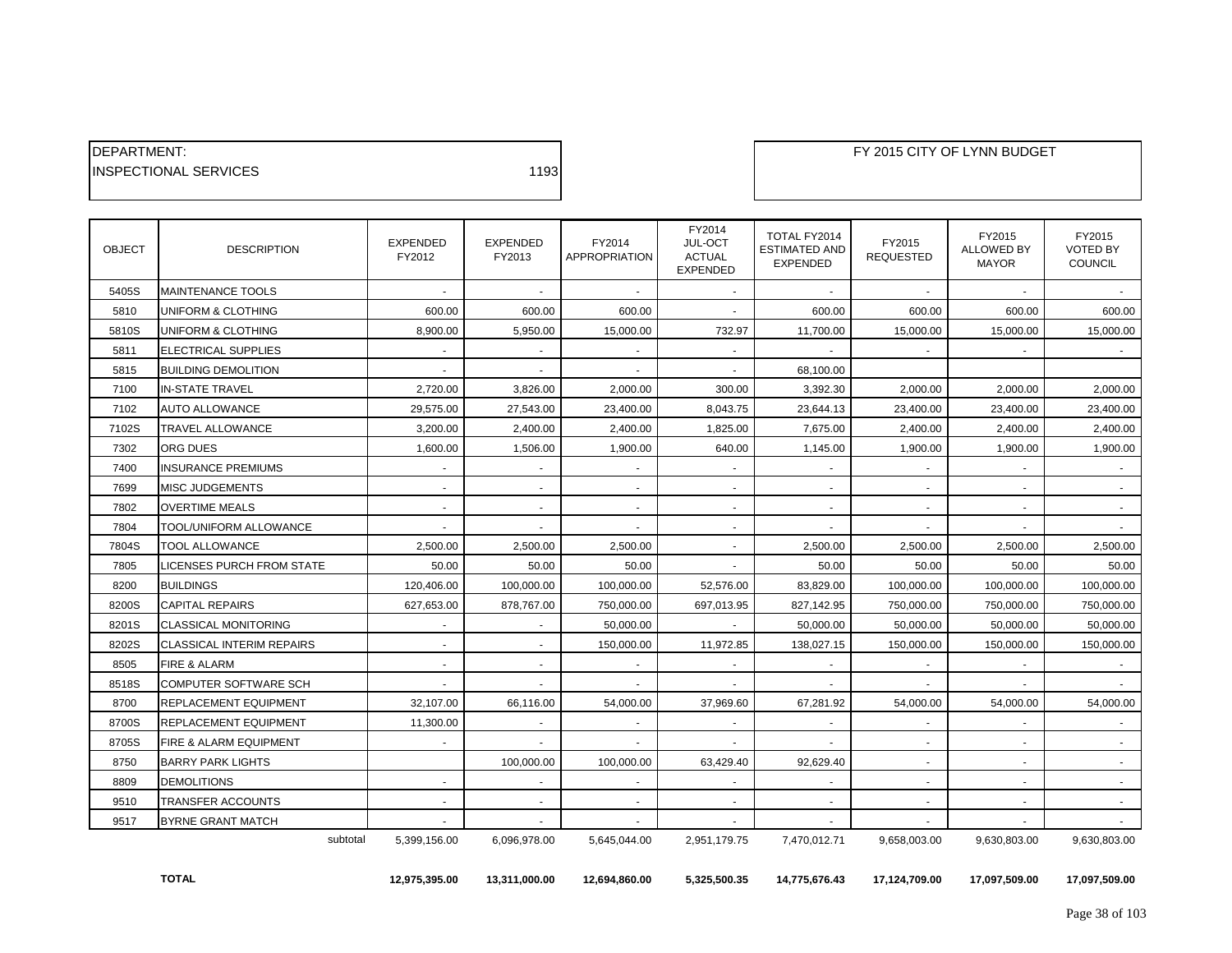| <b>IDEPARTMENT: INSPECTIONAL SERVICES</b> | ICITY OF LYNN BUDGET             |
|-------------------------------------------|----------------------------------|
|                                           | <b>IFY 2015 PERSONNEL SHEETS</b> |
|                                           |                                  |

| <b>OBJECT</b> | POSITION TITLE                   | HIRE DATE /<br><b>BENEFIT</b><br><b>DATE</b> | <b>YRS</b><br><b>SERV</b> | <b>LONGEVITY</b> | WEEKLY<br><b>ENDING</b><br><b>SALARY</b> | FY 2015<br><b>GROSS</b> |
|---------------|----------------------------------|----------------------------------------------|---------------------------|------------------|------------------------------------------|-------------------------|
| 1000          | Director/Building Commissioner   | 2/1/2004                                     | 17.0                      | 11,019.00        | 2,943.23                                 | 153,048.00              |
| 1000          | <b>Health Director</b>           | 2/1/2004                                     | 10.0                      | 3,812.62         | 1,759.67                                 | 91,502.95               |
| 1000          | <b>Facilities Manager</b>        | 1/30/1995                                    | 19.0                      | 6,140.35         | 1,312.03                                 | 68,226.16               |
| 1000          | Coordinator                      | 1/20/2014                                    |                           |                  | 1,626.86                                 | 84,596.72               |
| 1000          | <b>Administrative Assistant</b>  | 5/8/1969                                     | 45.0                      | 9,432.52         | 1,247.09                                 | 64,848.72               |
| 1000          | <b>Administrative Assistant</b>  | 4/29/1996                                    | 18.0                      | 5,305.79         | 1,133.72                                 | 58,953.38               |
| 1000          | <b>Administrative Assistant</b>  | 2/19/1985                                    | 29.0                      | 6,484.86         | 1,133.72                                 | 58,953.38               |
| 1000          | <b>Head Clerk</b>                | 11/6/2001                                    | 13.0                      | 2,232.72         | 858.73                                   | 44,654.00               |
| 1000          | <b>Head Clerk</b>                | 7/16/2001                                    | 13.0                      | 2,232.72         | 858.73                                   | 44,654.00               |
| 1000          | <b>Head Clerk</b>                | 11/19/2001                                   | 13.0                      | 2,232.72         | 858.73                                   | 44,654.00               |
| 1000          | Jr. Clerk Typist/Telephone Oper. | 2/27/2012                                    | 2.0                       |                  | 670.40                                   | 34,860.80               |
| 1000          | Jr. Clerk Typist/Telephone Oper. | 10/25/2012                                   | 2.00                      |                  | 624.29                                   | 32,463.08               |
| 1000          | Board of Appeals                 |                                              |                           |                  | <b>MONTHLY</b>                           | 8,400.00                |
| 1000          | <b>Conservation Clerk</b>        |                                              |                           |                  | <b>MONTHLY</b>                           | 4,000.00                |
| 1000          | <b>Chief Building Inspector</b>  | 8/31/1986                                    | 27.0                      | 7,847.00         | 1,509.04                                 | 78,469.98               |
| 1000          | <b>Building Inspector</b>        | 5/23/1988                                    | 26.0                      | 6,209.40         | 1,085.55                                 | 56,449.12               |
| 1000          | <b>Building Inspector</b>        |                                              |                           |                  | 1,085.55                                 | 56,449.12               |
| 1000          | <b>Building Inspector</b>        | 3/8/2004                                     | 10.0                      | 2,822.46         | 1,085.55                                 | 56,449.12               |
| 1000          | <b>Electrical Inspector</b>      | 7/15/2005                                    | 18.0                      | 5,080.42         | 1,085.55                                 | 56,449.12               |
| 1000          | Part time Wire Inspector         |                                              |                           |                  |                                          | 31,138.00               |
| 1000          | Code Inspector                   | 10/16/1992                                   | 22.0                      | 5,005.51         | 962.59                                   | 50,054.68               |
| 1000          | Sanitary Inspector               | 11/29/1982                                   | 32.0                      | 8,008.82         | 962.59                                   | 50,054.68               |
| 1000          | Senior Sanitary Inspector        |                                              |                           |                  |                                          | 1.00                    |
| 1000          | Sanitary Inspector               | 8/16/2004                                    | 13.0                      | 2,502.76         | 962.59                                   | 50,054.68               |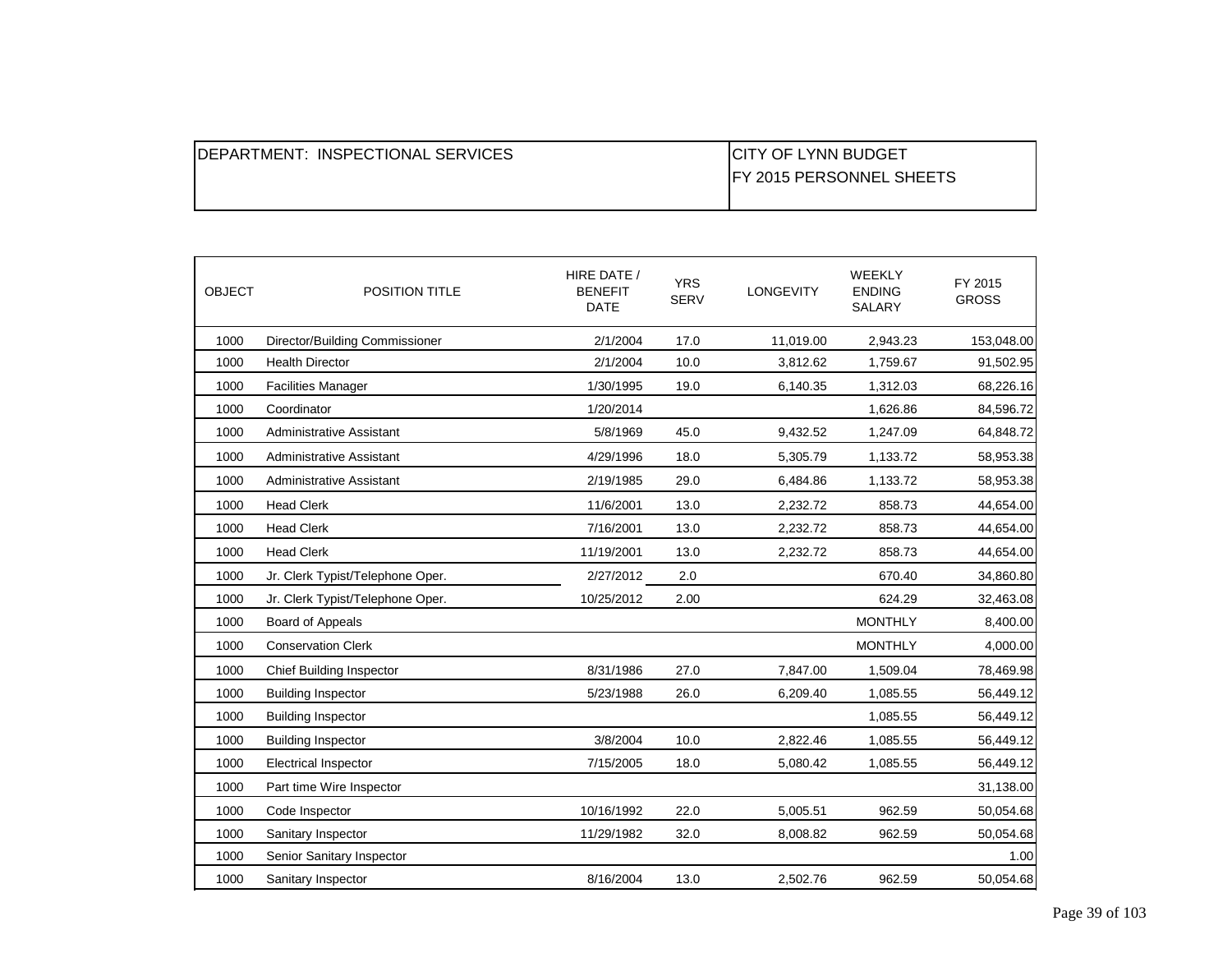| <b>IDEPARTMENT: INSPECTIONAL SERVICES</b> | <b>ICITY OF LYNN BUDGET</b>      |
|-------------------------------------------|----------------------------------|
|                                           | <b>IFY 2015 PERSONNEL SHEETS</b> |
|                                           |                                  |

| <b>OBJECT</b> | POSITION TITLE                      | HIRE DATE /<br><b>BENEFIT</b><br><b>DATE</b> | <b>YRS</b><br><b>SERV</b> | <b>LONGEVITY</b> | <b>WEEKLY</b><br><b>ENDING</b><br>SALARY | FY 2015<br><b>GROSS</b> |
|---------------|-------------------------------------|----------------------------------------------|---------------------------|------------------|------------------------------------------|-------------------------|
| 1000          | Lead Paint Inspector                | 4/1/1979                                     | 38.0                      | 9,031.83         | 1,085.55                                 | 56,448.60               |
|               |                                     |                                              |                           |                  |                                          |                         |
| 1000          | Sanitarian                          | 7/1/2013                                     | 2.00                      |                  | 1,429.08                                 | 74,312.50               |
| 1000          | Asst Plumber Inspector              |                                              |                           |                  |                                          | 16,848.00               |
| 1000          | Plumbing Inspector                  |                                              |                           |                  | 1,085.55                                 | 56,448.60               |
| 1000          | Deputy Sealers, Weights, Measures   | 4/12/1983                                    | 31.0                      | 8,619.35         | 1,035.98                                 | 53,870.96               |
| 1000          | Public Health Nurse/Asst Clinic Co  | 2/26/2001                                    | 15.0                      | 5,375.97         | 1,263.58                                 | 65,706.29               |
| 1000          | <b>Public Health Nurse</b>          | 9/10/2006                                    | 8.0                       | 2,032.85         | 977.33                                   | 50,821.16               |
| 1000          | Part Time Public Health Nurse       |                                              |                           |                  |                                          | 27,997.00               |
| 1000          | Part Time Public Health Nurse       |                                              |                           |                  |                                          | 13,998.40               |
| 1000          | Animal Inspector                    |                                              |                           | 400.00           | <b>MONTHLY</b>                           | 6,372.60                |
| 1000S         | Senior Build Custodian High         | 2/1/1993                                     | 21.0                      | 8,108.88         | 1,080.89                                 | 56,206.28               |
| 1000S         | Houseworker                         | 10/1/1999                                    | 15.0                      | 8,108.88         | 819.25                                   | 42,601.00               |
| 1000          | Custodian 2nd shift                 | 3/3/2006                                     | 15.0                      | 5,405.92         | 901.17                                   | 46,860.84               |
| 1000S         | Custodian 2nd Shift                 | 10/22/2004                                   | 9.0                       | 4,054.44         | 901.17                                   | 46,860.84               |
| 1000S         | Maint Craftsman W/Add't duties      | 12/12/1986                                   | 28.0                      | 9,460.36         | 1,383.55                                 | 71,944.60               |
| 1000S         | Senior Build Custodian High         | 6/1/1999                                     | 15.0                      | 5,405.92         | 1,133.42                                 | 58,937.84               |
| 1000S         | Custodian 2nd Shift                 | 4/28/1991                                    | 25.0                      | 9,460.36         | 901.17                                   | 46,860.84               |
| 1000S         | Plumber                             | 5/20/1996                                    | 21.0                      | 8,108.88         | 1,124.67                                 | 58,482.84               |
| 1000S         | Senior Build Custodian Elem.        | 10/4/1999                                    | 15.0                      | 8,108.88         | 948.06                                   | 49,299.12               |
| 1000S         | Custodian 2nd shift                 | 2/21/2006                                    | 15.0                      | 4,054.44         | 901.17                                   | 46,860.84               |
| 1000S         | Houseworker                         | 1/27/1997                                    | 19.0                      | 8,108.88         | 819.25                                   | 42,601.00               |
| 1000S         | Custodian In Charge Elem. 2nd Shift | 8/2/2004                                     | 10.0                      | 4,054.44         | 976.70                                   | 50,788.40               |
| 1000S         | Senior Build Custodian Jr High      | 7/12/1994                                    | 20.0                      | 8,108.88         | 1,048.23                                 | 54,507.96               |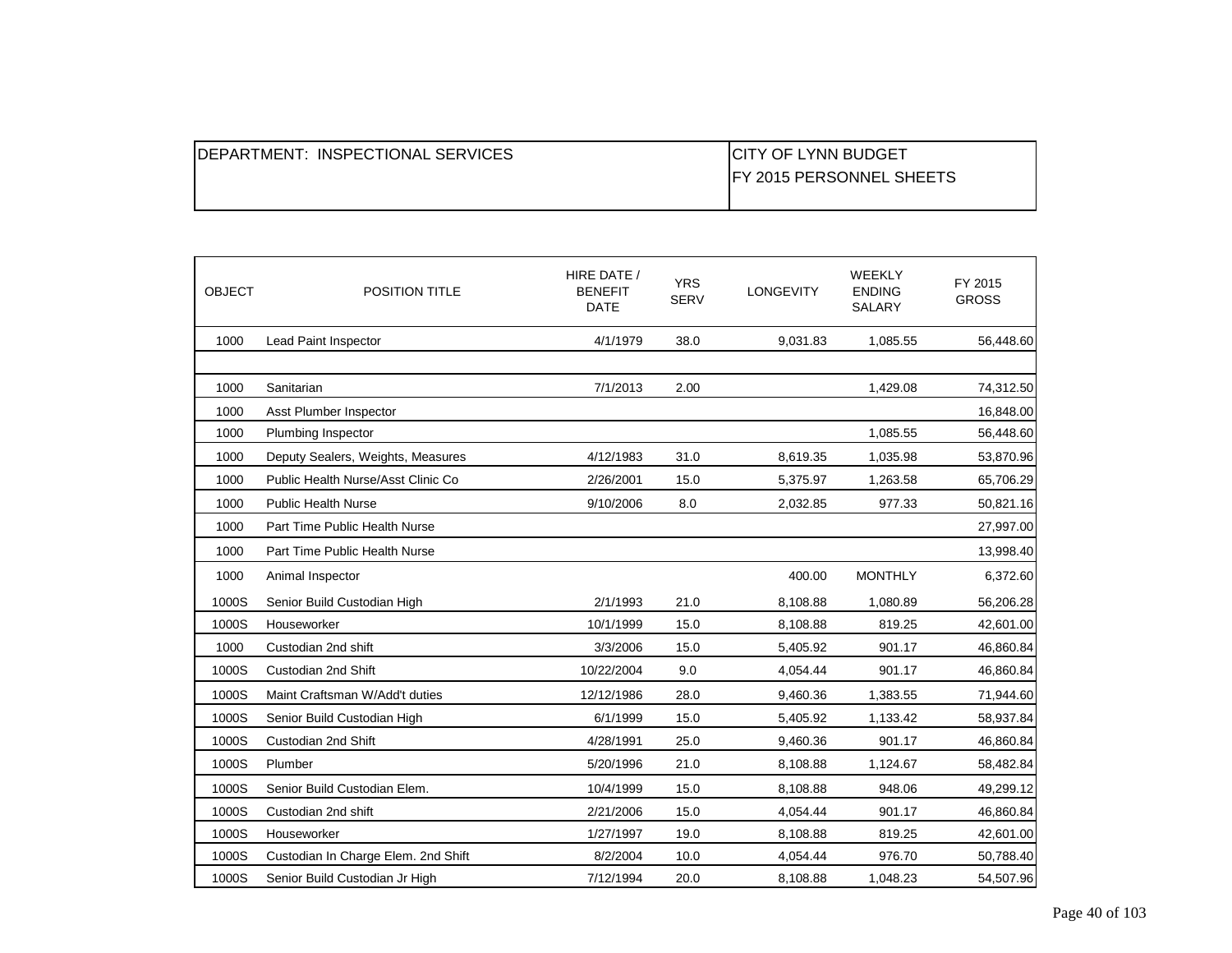| <b>IDEPARTMENT: INSPECTIONAL SERVICES</b> | <b>CITY OF LYNN BUDGET</b>       |
|-------------------------------------------|----------------------------------|
|                                           | <b>IFY 2015 PERSONNEL SHEETS</b> |
|                                           |                                  |

| <b>OBJECT</b> | POSITION TITLE                       | HIRE DATE /<br><b>BENEFIT</b><br><b>DATE</b> | <b>YRS</b><br><b>SERV</b> | <b>LONGEVITY</b> | <b>WEEKLY</b><br><b>ENDING</b><br>SALARY | FY 2015<br><b>GROSS</b> |
|---------------|--------------------------------------|----------------------------------------------|---------------------------|------------------|------------------------------------------|-------------------------|
| 1000S         | Senior Build Custodian High          | 9/25/1989                                    | 25.00                     | 8,108.88         | 1,080.89                                 | 56,206.28               |
| 1000S         | Supervisor Custodians                |                                              |                           |                  |                                          | 72,742.13               |
| 1000S         | Maintenance Craftsman 2nd Shift      | 11/17/1994                                   | 20.0                      | 8,108.88         | 1,172.64                                 | 60,977.28               |
| 1000S         | Custodian In Charge High 2nd Shift   | 11/21/1994                                   | 20.0                      | 8,108.88         | 993.69                                   | 51,671.88               |
| 1000S         | Houseworker                          | 9/30/1999                                    | 20.0                      | 8,108.88         | 819.25                                   | 42,601.00               |
| 1000S         | Senior Build Custodian Middle        | 11/7/1994                                    | 20.0                      | 8,108.88         | 1,048.23                                 | 54,507.96               |
| 1000S         | Supervisor Cust & Maint              | 7/4/2004                                     | 10.0                      | 4,080.93         | 1,883.51                                 | 97,943.00               |
| 1000S         | Supervisor of Payroll                | 5/1/2006                                     | 8.0                       | 1,879.24         | 949.22                                   | 49,359.44               |
| 1000S         | Custodian 2nd shift                  | 11/28/2005                                   | 9.0                       | 2,702.96         | 901.17                                   | 46,860.84               |
| 1000S         | Custodian In Charge Middle 2nd Shift | 2/13/2006                                    | 8.0                       | 2,702.96         | 986.70                                   | 51,308.40               |
| 1000S         | Custodian 2nd shift                  | 8/5/2004                                     | 10.0                      | 4,054.44         | 901.17                                   | 46,860.84               |
| 1000S         | Custodian In Charge Elem 2nd Shift   | 1/26/2000                                    | 14.0                      | 5,405.92         | 976.70                                   | 50,788.40               |
| 1000S         | Senior Build Custodian Elementary    | 6/16/1997                                    | 17.0                      | 5,405.92         | 948.06                                   | 49,299.12               |
| 1000          | Junior Custodian                     | 11/8/1999                                    | 15.0                      | 5,405.92         | 819.25                                   | 42,601.00               |
| 1000S         | Electrician                          | 11/30/1998                                   | 16.0                      | 5,405.92         | 1,124.67                                 | 58,482.84               |
| 1000S         | Custodian 2nd shift                  | 8/2/2004                                     | 10.0                      | 4,054.44         | 901.17                                   | 46,860.84               |
| 1000S         | Custodian 2nd shift                  | 12/8/1983                                    | 31.0                      | 11,487.84        | 901.17                                   | 46,860.84               |
| 1000S         | Custodian 2nd shift                  | 8/9/2004                                     | 10.0                      | 4,054.44         | 901.17                                   | 46,860.84               |
| 1000S         | Junior Building Custodian            | 3/7/2002                                     | 12.0                      | 4,054.44         | 819.25                                   | 42,601.00               |
| 1000S         | Junior Building Custodian            | 9/16/1997                                    | 17.0                      | 5,405.92         | 819.25                                   | 42,601.00               |
| 1000S         | Senior Building Custodian Elementary | 12/29/1999                                   | 15.0                      | 5,405.92         | 948.06                                   | 49,299.12               |
| 1000S         | Custodian In Charge Middle 2nd Shift | 5/27/1997                                    | 17.0                      | 5,405.92         | 993.69                                   | 51,671.88               |
| 1000S         | Custodian 2nd Shift                  | 12/24/1986                                   | 28.0                      | 9,460.36         | 901.17                                   | 46,860.84               |
| 1000S         | Senior Building Custodian Elementary | 5/26/1998                                    | 16.0                      | 5,405.92         | 948.06                                   | 49,299.12               |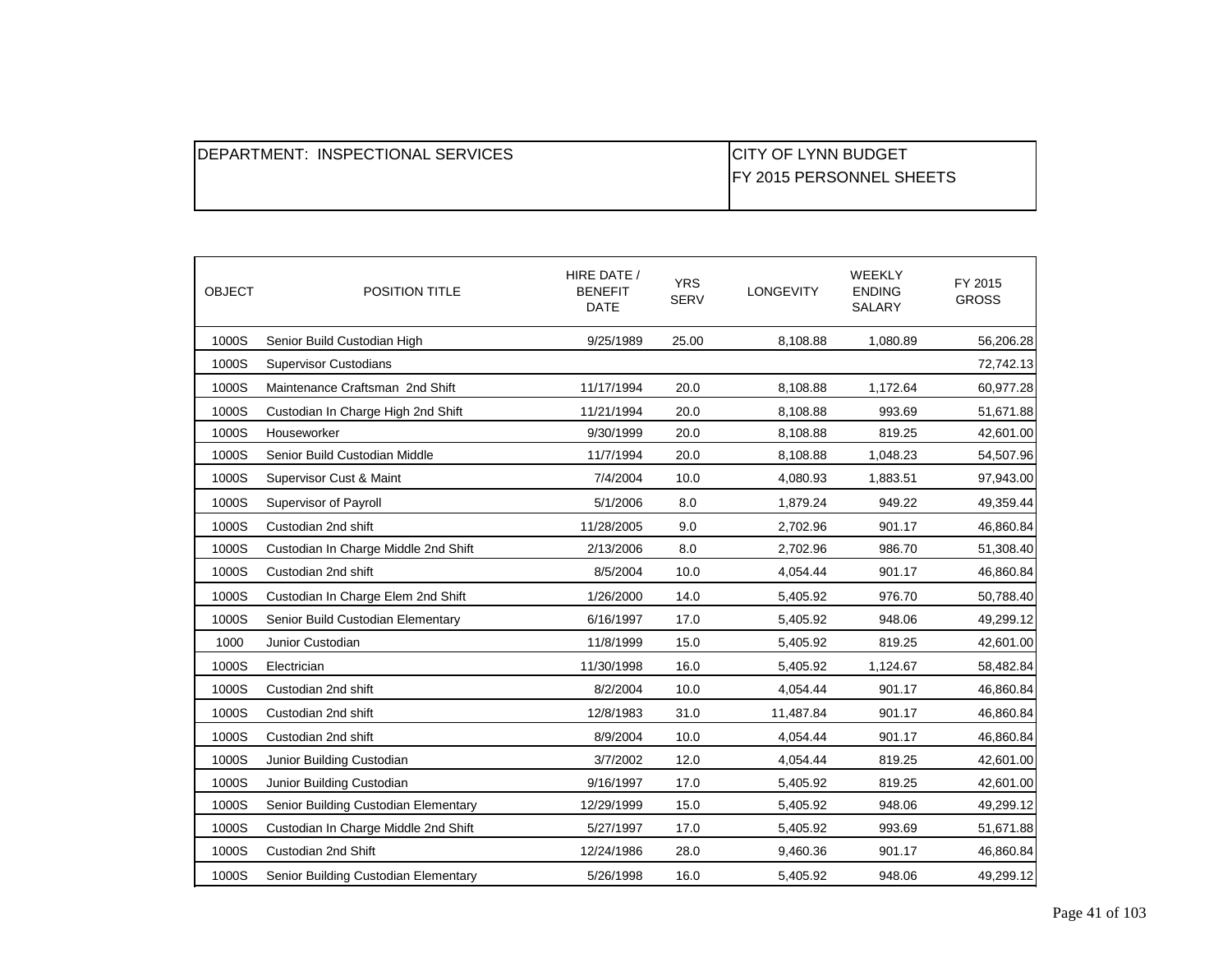| <b>IDEPARTMENT: INSPECTIONAL SERVICES</b> | <b>CITY OF LYNN BUDGET</b>       |
|-------------------------------------------|----------------------------------|
|                                           | <b>IFY 2015 PERSONNEL SHEETS</b> |
|                                           |                                  |

| <b>OBJECT</b> | <b>POSITION TITLE</b>                 | HIRE DATE /<br><b>BENEFIT</b><br><b>DATE</b> | <b>YRS</b><br><b>SERV</b> | <b>LONGEVITY</b> | <b>WEEKLY</b><br><b>ENDING</b><br>SALARY | FY 2015<br><b>GROSS</b> |
|---------------|---------------------------------------|----------------------------------------------|---------------------------|------------------|------------------------------------------|-------------------------|
| 1000S         | Electrician Working Forman            |                                              |                           |                  |                                          | 1.00                    |
| 1000S         | Custodian In Charge Elem 2nd shift    | 1/20/2005                                    | 9.0                       | 4,054.44         | 976.70                                   | 50,788.40               |
| 1000S         | Maintenance Working Foreman Plumber   | 10/8/1999                                    | 15.0                      | 5,405.92         | 1,299.50                                 | 67,574.00               |
| 1000S         | Senior Building Custodian High        | 12/8/1986                                    | 30.0                      | 11,487.84        | 1,236.88                                 | 64,317.76               |
| 1000S         | Houseworker                           | 12/2/1999                                    | 15.0                      | 5,405.92         | 819.25                                   | 42,601.00               |
| 1000S         | Custodian In Charge Middle 2nd Shift  | 1/27/1987                                    | 27.0                      | 9,460.36         | 1,117.28                                 | 58,098.56               |
| 1000S         | <b>Electrician 2nd Shift</b>          | 2/5/2001                                     | 13.0                      | 4,054.44         | 1,237.13                                 | 64,330.76               |
| 1000S         | Senior Custodian Elementary           | 5/18/1999                                    | 15.0                      | 5,405.92         | 948.06                                   | 49,299.12               |
| 1000S         | Houseworker                           | 9/29/1999                                    | 15.0                      | 5,405.92         | 819.25                                   | 42,601.00               |
| 1000S         | Senior Custodian Elementary           | 4/27/1999                                    | 18.0                      | 5,405.92         | 948.06                                   | 49,299.12               |
| 1000S         | Custodian 2nd shift                   | 3/4/2002                                     | 12.0                      | 5,405.92         | 901.17                                   | 46,860.84               |
| 1000S         | Senior Custodian Elementary           | 1/12/2000                                    | 15.0                      | 5,405.92         | 948.06                                   | 49,299.12               |
| 1000S         | Custodian In Charge Sr High 2nd Shift | 7/6/1998                                     | 16.0                      | 5,405.92         | 993.69                                   | 51,671.88               |
| 1000S         | Custodian In Charge Jr High 2nd Shift | 1/27/2000                                    | 15.0                      | 5,405.92         | 986.70                                   | 51,308.40               |
| 1000          | Senior Build Custodian (2) Bldg       | 4/12/2004                                    | 24.0                      | 9,460.36         | 1,106.01                                 | 57,512.52               |
| 1000S         | Custodian 2nd shift                   | 2/2/2000                                     | 15.0                      | 5,405.92         | 901.17                                   | 46,860.84               |
| 1000S         | Maintenance Craftsman Tue-Sat         | 12/16/1986                                   | 28.0                      | 9,460.36         | 1,108.06                                 | 57,619.12               |
| 1000S         | Custodian 2nd Shift                   | 6/1/1998                                     | 16.0                      | 5,405.92         | 901.17                                   | 46,860.84               |
| 1000S         | Custodian In Charge Elementary        | 5/3/1999                                     | 20.0                      | 8,108.88         | 887.92                                   | 46,171.84               |
| 1000S         | Senior Building Custodian Elementary  | 6/1/1999                                     | 15.0                      | 8,108.88         | 948.06                                   | 49,299.12               |
| 1000S         | Custodian 2nd shift                   | 12/29/1999                                   | 16.0                      | 8,108.88         | 901.17                                   | 46,860.84               |
| 1000S         | Senior Custodian Elementary           | 4/17/1998                                    | 19.0                      | 8,108.88         | 948.06                                   | 49,299.12               |
| 1000S         | Senior Build Custodian Sr High        | 4/4/1988                                     | 27.0                      | 9,460.36         | 1,080.89                                 | 56,206.28               |
| 1000S         | Custodian In Chg Sr High 2nd Shift    | 9/21/1971                                    | 44.0                      | 11,487.84        | 993.69                                   | 51,671.88               |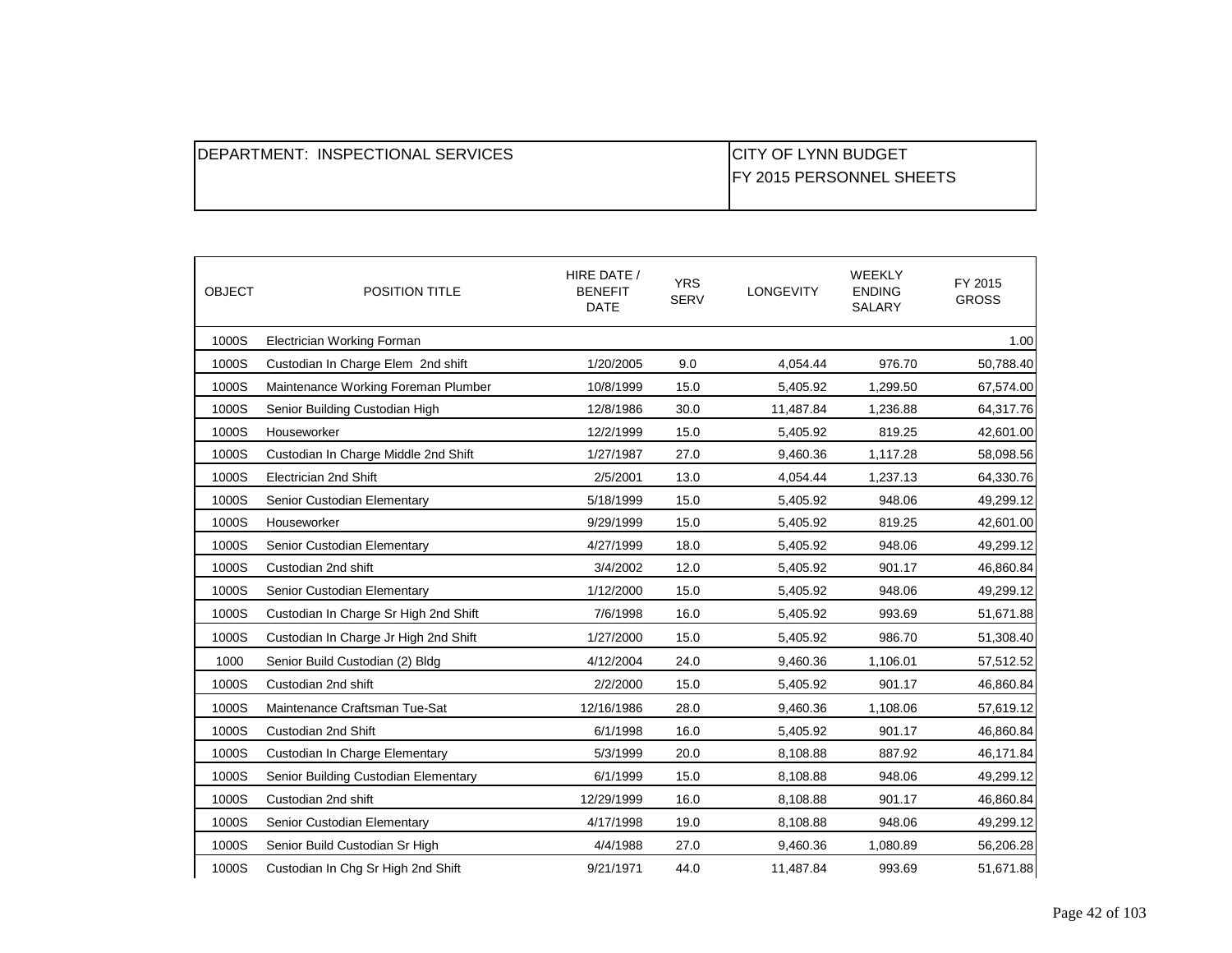| <b>IDEPARTMENT: INSPECTIONAL SERVICES</b> | <b>CITY OF LYNN BUDGET</b>       |
|-------------------------------------------|----------------------------------|
|                                           | <b>IFY 2015 PERSONNEL SHEETS</b> |
|                                           |                                  |

| <b>OBJECT</b> | POSITION TITLE                                      | HIRE DATE /<br><b>BENEFIT</b><br><b>DATE</b> | <b>YRS</b><br><b>SERV</b> | LONGEVITY | <b>WEEKLY</b><br><b>ENDING</b><br>SALARY | FY 2015<br><b>GROSS</b> |
|---------------|-----------------------------------------------------|----------------------------------------------|---------------------------|-----------|------------------------------------------|-------------------------|
| 1000S         | Custodian 2nd shift                                 | 3/2/2006                                     | 10.0                      | 5,405.92  | 901.17                                   | 46,860.84               |
| 1000S         | Senior Build Custodian Elem                         | 5/1/2001                                     | 15.0                      | 5,405.92  | 948.06                                   | 49,299.12               |
| 1000S         | Custodian In Chg Elem 2nd Shift                     | 5/12/1997                                    | 17.0                      | 5,405.92  | 976.70                                   | 50,788.40               |
| 1000S         | Maintenance Craftsman Tue-Sat                       | 5/19/1998                                    | 15.0                      | 5,405.92  | 1,108.06                                 | 57,619.12               |
| 1000S         | Custodian In Charge Elem 2nd Shift                  | 4/14/1997                                    | 19.0                      | 8,108.88  | 976.70                                   | 50,788.40               |
| 1000S         | Senior Bldg Custodian Elem                          | 4/23/1998                                    | 17.0                      | 5,405.92  | 948.06                                   | 49,299.12               |
| 1000S         | Custodian 2nd Shift                                 | 5/8/2006                                     | 8.0                       | 2,702.96  | 901.17                                   | 46,860.84               |
| 1000S         | Assistiant Supervisor of Custodian/Maintenance (Ten | 4/14/1993                                    | 21.0                      | 7,274.23  | 1,678.66                                 | 87,290.32               |
| 1000S         | Custodian In Charge Jr High 2nd Shift               | 11/8/1994                                    | 20.0                      | 8,108.88  | 986.70                                   | 51,308.40               |
| 1000          | Senior Building Custodian Adm. Bldg                 | 6/10/1996                                    | 18.0                      | 5,405.92  | 948.06                                   | 49,299.12               |
| 1000S         | Custodian 2nd Shift                                 | 1/3/2005                                     | 10.0                      | 4,054.44  | 901.17                                   | 46,860.84               |
| 1000S         | Senior Build Custodian High                         | 3/26/1993                                    | 21.0                      | 8,108.88  | 1,080.89                                 | 56,206.28               |
| 1000          | Civil Engineer Grade 3 (Temp)                       | 5/26/1998                                    | 16.0                      | 5,349.90  | 1,257.45                                 | 65,387.40               |
| 1000S         | Houseworker                                         | 4/26/1999                                    | 15.0                      | 5,405.92  | 819.25                                   | 42,601.00               |
| 1000S         | Maintenance In Charge 2nd Shift                     | 10/10/1989                                   | 25.0                      | 9,460.36  | 1,398.89                                 | 72,742.28               |
| 1000S         | Custodian 2nd shift                                 | 1/6/2005                                     | 10.0                      | 4,054.44  | 901.17                                   | 46,860.84               |
| 1000S         | Senior Building Custodian Elementary                | 5/5/1999                                     | 19.0                      | 8,108.88  | 948.06                                   | 49,299.12               |
| 1000S         | Custodian 2nd shift                                 | 12/29/1999                                   | 15.0                      | 5,405.92  | 901.17                                   | 46,860.84               |
| 1000S         | Senior Build Custodian Sr High                      | 11/12/1991                                   | 25.0                      | 9,460.36  | 1,080.89                                 | 56,206.28               |
| 1000S         | Senior Building Custodian High                      | 5/24/1999                                    | 15.0                      | 5,405.92  | 1,106.01                                 | 57,512.52               |
| 1000S         | Custodian 2nd shift                                 | 12/11/2006                                   | 8.0                       | 2,702.96  | 901.17                                   | 46,860.84               |
| 1000S         | Custodian In Charge Elem 2nd shift                  | 5/3/2004                                     | 10.0                      | 4,054.44  | 976.70                                   | 50,788.40               |
| 1000          | Custodian 2nd Shift                                 | 10/30/2006                                   | 8.0                       | 2,702.96  | 901.17                                   | 46,860.84               |
| 1000S         | Houseworker                                         | 9/27/1999                                    | 15.0                      | 5,405.92  | 819.25                                   | 42,601.00               |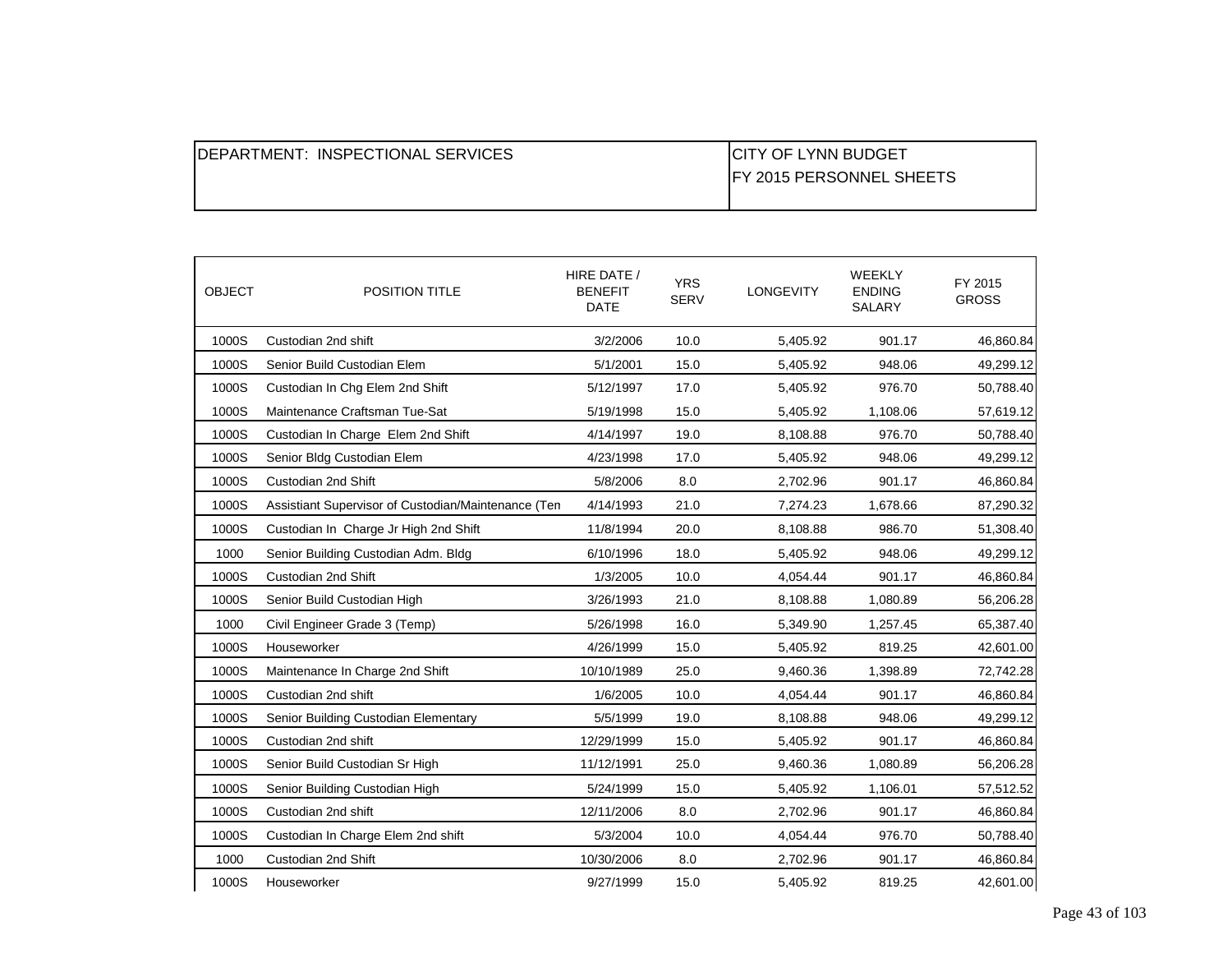| IDEPARTMENT: INSPECTIONAL SERVICES | <b>ICITY OF LYNN BUDGET</b>      |
|------------------------------------|----------------------------------|
|                                    | <b>IFY 2015 PERSONNEL SHEETS</b> |
|                                    |                                  |

| <b>OBJECT</b> | <b>POSITION TITLE</b>           | HIRE DATE /<br><b>BENEFIT</b><br><b>DATE</b> | <b>YRS</b><br><b>SERV</b> | <b>LONGEVITY</b> | WEEKLY<br><b>ENDING</b><br><b>SALARY</b> | FY 2015<br><b>GROSS</b> |
|---------------|---------------------------------|----------------------------------------------|---------------------------|------------------|------------------------------------------|-------------------------|
| 1000S         | Custodian 2nd Shift             | 3/1/2006                                     | 8.0                       | 2,702.96         | 901.17                                   | 46,860.84               |
| 1000S         | Senior Build Custodian Elem/BR  | 6/3/1998                                     | 16.0                      | 5,405.92         | 977.40                                   | 50,824.80               |
| 1000S         | Electrician                     | 7/12/1999                                    | 15.0                      | 5,405.92         | 1,124.67                                 | 58,482.84               |
| 1000S         | Maintenance Craftsman 2nd Shift | 4/16/1998                                    | 20.0                      | 8,108.88         | 1,172.65                                 | 60,977.80               |
|               |                                 |                                              |                           |                  |                                          |                         |
|               |                                 |                                              |                           | 655,464.73       |                                          | 12,621,537.78           |
|               | <b>TOTALS</b>                   |                                              |                           |                  |                                          | 6,310,768.89            |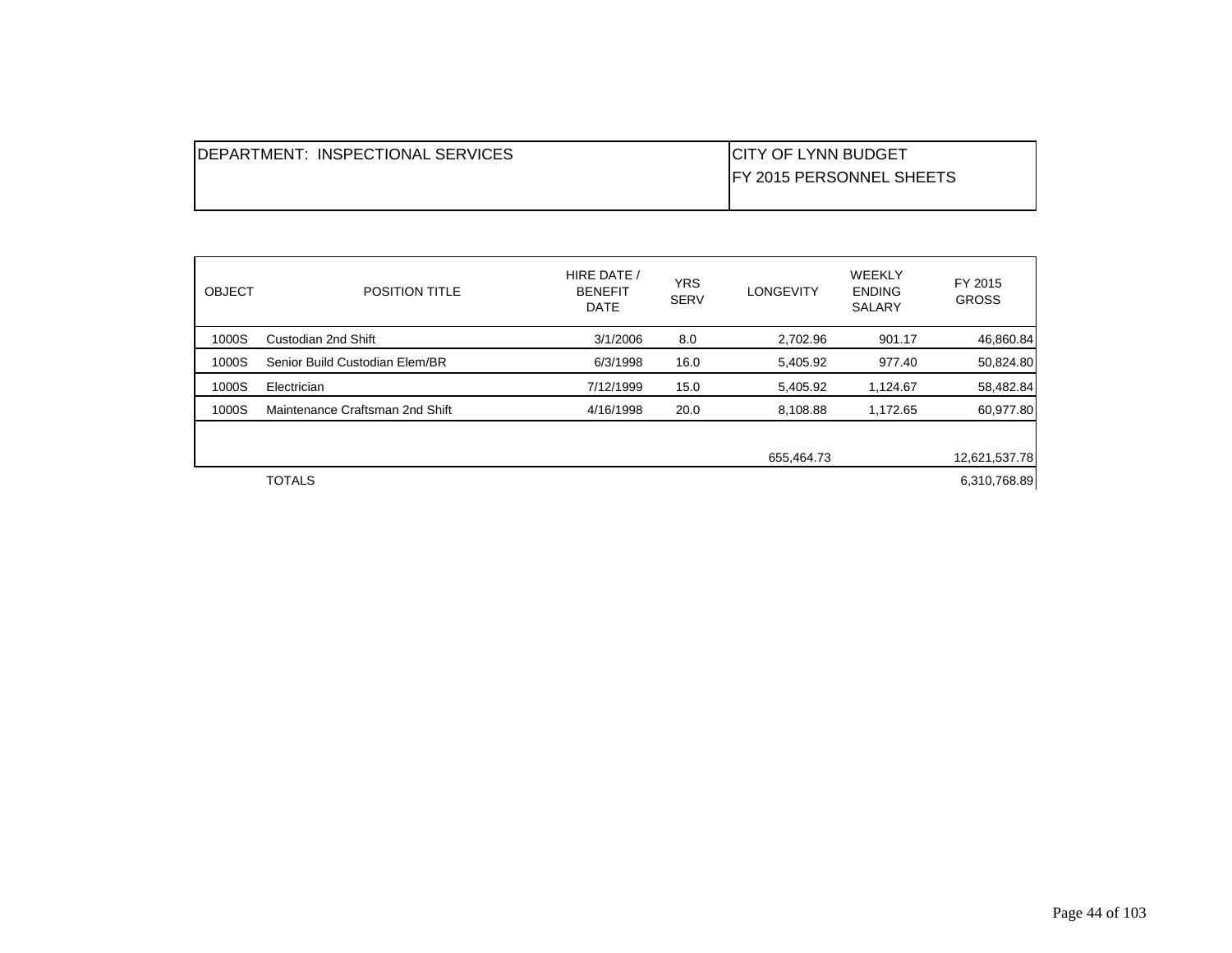| <b>IDEPARTMENT:</b>       |      |
|---------------------------|------|
| <b>IPOLICE DEPARTMENT</b> | 2210 |
|                           |      |

| <b>OBJECT</b>   | <b>DESCRIPTION</b>                | <b>EXPENDED</b><br>FY2012 | <b>EXPENDED</b><br>FY2013 | FY2014<br><b>APPROPRIATION</b> | FY2014<br>JUL-OCT<br><b>ACTUAL</b><br><b>EXPENDED</b> | TOTAL FY2014<br><b>ESTIMATED AND</b><br><b>EXPENDED</b> | FY2015<br><b>REQUESTED</b> | FY2015<br><b>ALLOWED BY</b><br><b>MAYOR</b> | FY2015<br><b>VOTED BY</b><br><b>COUNCIL</b> |
|-----------------|-----------------------------------|---------------------------|---------------------------|--------------------------------|-------------------------------------------------------|---------------------------------------------------------|----------------------------|---------------------------------------------|---------------------------------------------|
|                 | <b>PERSONAL SERVICES</b>          |                           |                           |                                |                                                       |                                                         |                            |                                             |                                             |
| 0700            | <b>SICK LEAVE BUY BACK</b>        | 2.189.00                  |                           | 39.556.00                      |                                                       | 38,705.75                                               | 28,108.00                  | 20,000.00                                   | 20.000.00                                   |
| 0701            | <b>ANNUAL SICK LEAVE</b>          | 44,500.00                 | 44,500.00                 | 50,000.00                      | $\overline{\phantom{a}}$                              | 49,988.00                                               | 50,000.00                  | 50,000.00                                   | 50,000.00                                   |
| 0702            | ANNUAL PERS LEAVE BUY BACK        |                           |                           | 1,200.00                       | 1,275.70                                              | 1,275.70                                                | 1,200.00                   | 1,200.00                                    | 1,200.00                                    |
| 0800            | LONGEVITY                         | 1,209,472.00              | 1,470,845.00              | 1,387,930.00                   | 39,028.39                                             | 1,442,858.51                                            | 1,619,525.00               | 1,600,000.00                                | 1,600,000.00                                |
| 0900            | <b>OVERTIME</b>                   | 2,122,453.00              | 2,093,053.00              | 2,523,340.00                   | 1,121,151.59                                          | 2,519,523.46                                            | 2,552,488.00               | 2,000,000.00                                | 2,000,000.00                                |
| 1000            | <b>PAYROLL SALARIES</b>           | 12,239,790.00             | 15,334,874.00             | 14,911,832.00                  | 4,358,413.62                                          | 14, 161, 468. 35                                        | 15,069,500.00              | 15,069,500.00                               | 15,069,500.00                               |
| 1000S           | PAYROLL SALARIES (SCHOOL)         |                           |                           |                                |                                                       |                                                         | 550,840.00                 | 550,840.00                                  | 550.840.00                                  |
| 1905            | UNIFORM ALLOWANCE                 | 221,725.00                | 215,985.00                | 217,140.00                     | 65,276.00                                             | 215,193.00                                              | 222,915.00                 | 222,915.00                                  | 222,915.00                                  |
|                 | <b>GRANT ALLOTMENTS</b>           |                           | $\blacksquare$            | (693, 864.00)                  |                                                       | (1,444,998.00)                                          | (982, 288.00)              | (982, 288.00)                               | (982, 288.00)                               |
|                 | <b>Budget Supplements</b>         | $\overline{\phantom{a}}$  | $\overline{\phantom{a}}$  | 360,774.06                     | $\overline{\phantom{a}}$                              | (included above)                                        | $\blacksquare$             | $\overline{\phantom{a}}$                    | $\sim$                                      |
|                 | Approp. Transfer - 22104 to 22105 |                           |                           | (25,000.00)                    |                                                       | (included above)                                        |                            |                                             |                                             |
| <b>EXPENSES</b> | subtotal                          | 15,840,129.00             | 19,159,257.00             | 18,772,908.06                  | 5,585,145.30                                          | 16,984,014.77                                           | 19,112,288.00              | 18,532,167.00                               | 18,532,167.00                               |
| 1904            | <b>TUITION REIMBURSEMENT</b>      | 42,915.00                 | 53,345.00                 | 55,000.00                      | 12,174.12                                             | 53,926.84                                               | 55,000.00                  | 55,000.00                                   | 55,000.00                                   |
| 2402            | <b>BUILDING R&amp;M</b>           | 19,000.00                 | 20,028.00                 | 20,000.00                      | 14,043.33                                             | 26,722.73                                               | 20,000.00                  | 20,000.00                                   | 20,000.00                                   |
| 2407            | <b>OFFICE EQUIP R&amp;M</b>       | 46.847.00                 | 43,680.00                 | 50,000.00                      | 44,685.38                                             | 52,644.39                                               | 50,000.00                  | 50,000.00                                   | 50,000.00                                   |
| 2409            | <b>VEHICLES R&amp;M</b>           | 34,366.00                 | 15,817.00                 | 14,000.00                      | 2,596.33                                              | 17,882.81                                               | 14,000.00                  | 14,000.00                                   | 14,000.00                                   |
| 2608            | POLICE RADIO REPAIRS & MT         | 42,600.00                 | 35,000.00                 | 38,175.00                      | 80.00                                                 | 39,635.60                                               | 38,175.00                  | 38,175.00                                   | 38,175.00                                   |
| 2699            | MISC EQUIP REPAIR & MAINT         | 500.00                    | 500.00                    | 500.00                         |                                                       | 280.00                                                  | 500.00                     | 500.00                                      | 500.00                                      |
| 2704            | COMPUTER EQUIP RENT/LEASE         | 2,620.00                  | 7,595.00                  | 1,620.00                       | 550.85                                                | 2,064.50                                                | 1,620.00                   | 1,620.00                                    | 1,620.00                                    |
| 3003            | LEGAL SERVICES                    | 26,890.00                 | 27,760.00                 | 27,760.00                      | 250.00                                                | 25,750.00                                               | 27,760.00                  | 27,760.00                                   | 27,760.00                                   |
| 3009            | <b>OUTSIDE PROF./TOWING</b>       | 2,905.00                  | 2,526.00                  | 2,850.00                       | 748.00                                                | 2,938.00                                                | 2,850.00                   | 2,750.00                                    | 2,750.00                                    |
| 3099            | MISC OUTSD PROF/TECHNICAL         | 4,308.00                  | 10,000.00                 | 20,000.00                      |                                                       | 19,910.39                                               | 15,000.00                  | 15,000.00                                   | 15,000.00                                   |
| 3103            | DOCTOR/DENTIST SERVICES           | 35,792.00                 | 49,248.00                 | 57,300.00                      | 1,557.67                                              | 57,382.16                                               | 50,300.00                  | 40,000.00                                   | 40,000.00                                   |
| 3104            | <b>HOSPITAL &amp; CLINIC</b>      | 43,870.00                 | 52,435.00                 | 53,000.00                      | 10,028.63                                             | 50,234.55                                               | 46,000.00                  | 46,000.00                                   | 46,000.00                                   |
| 3105            | PHARMACY                          | 1,500.00                  | 236.00                    | $\blacksquare$                 |                                                       |                                                         |                            |                                             |                                             |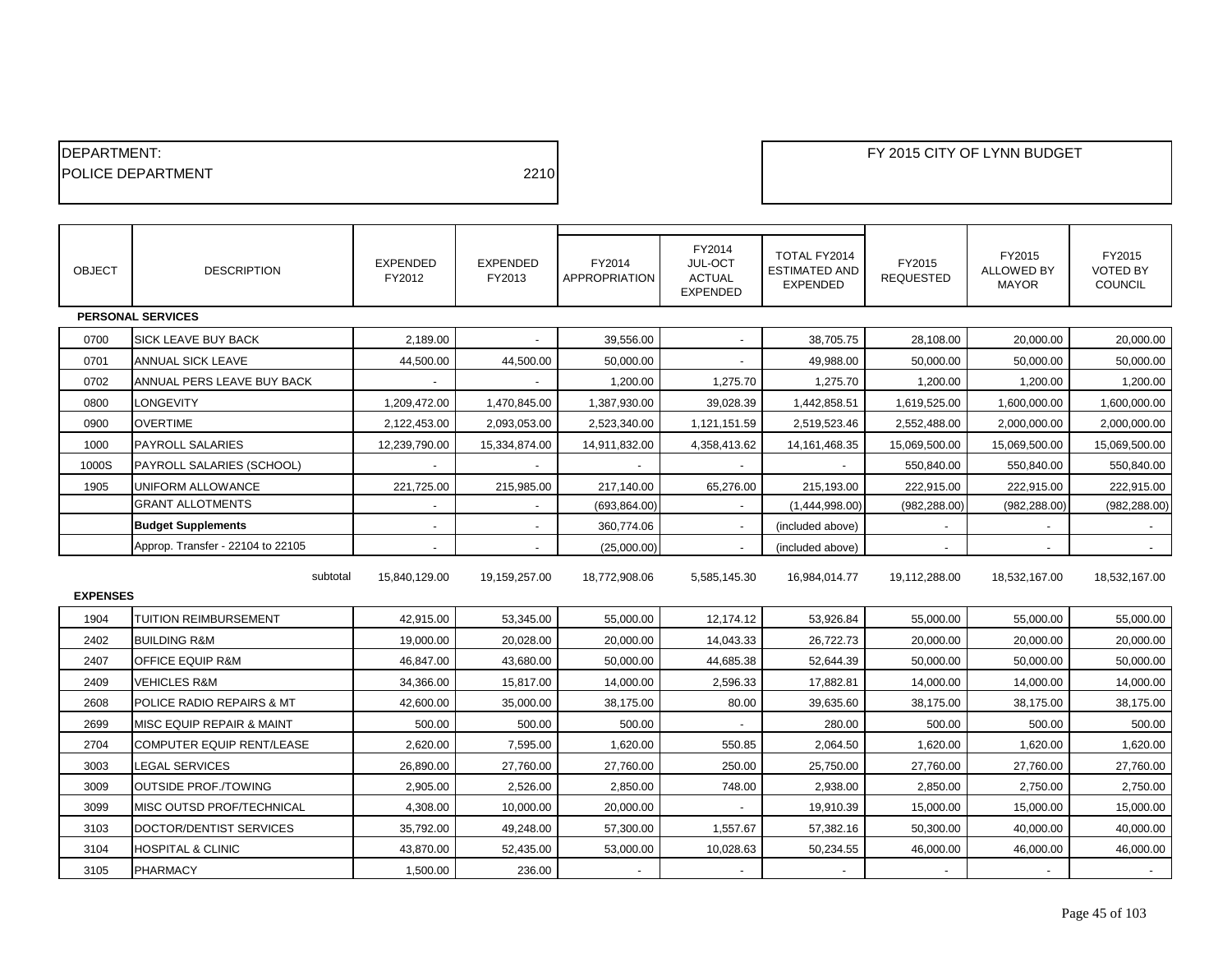| <b>IDEPARTMENT:</b>       |      |
|---------------------------|------|
| <b>IPOLICE DEPARTMENT</b> | 2210 |

| <b>OBJECT</b> | <b>DESCRIPTION</b>                 | <b>EXPENDED</b><br>FY2012 | <b>EXPENDED</b><br>FY2013 | FY2014<br>APPROPRIATION | FY2014<br>JUL-OCT<br><b>ACTUAL</b><br><b>EXPENDED</b> | TOTAL FY2014<br><b>ESTIMATED AND</b><br><b>EXPENDED</b> | FY2015<br><b>REQUESTED</b> | FY2015<br>ALLOWED BY<br><b>MAYOR</b> | FY2015<br><b>VOTED BY</b><br><b>COUNCIL</b> |
|---------------|------------------------------------|---------------------------|---------------------------|-------------------------|-------------------------------------------------------|---------------------------------------------------------|----------------------------|--------------------------------------|---------------------------------------------|
| 3107          | PHYSICAL THERAPY SERVICES          | 13,000.00                 | 6,820.00                  | 8,000.00                | 1,092.53                                              | 6,260.67                                                | 8,000.00                   | 6,000.00                             | 6,000.00                                    |
| 3115          | <b>REIMB MED/POLICE &amp; FIRE</b> |                           |                           |                         |                                                       |                                                         |                            |                                      |                                             |
| 3116          | <b>REIMB MED COPAY</b>             | 6,291.00                  | 3,869.00                  | 5,000.00                | 789.41                                                | 4,774.14                                                | 5,000.00                   | 5,000.00                             | 5,000.00                                    |
| 3199          | MISC MEDICAL PROF/TECH             | 16,709.00                 | 20,174.00                 | 16,000.00               | 4,507.81                                              | 15,586.17                                               | 16,000.00                  | 16,000.00                            | 16,000.00                                   |
| 3401          | <b>ADVERTISING</b>                 |                           |                           |                         |                                                       |                                                         |                            |                                      |                                             |
| 3403          | <b>POSTAGE</b>                     | 6,223.00                  | 1,223.00                  | 2,023.00                |                                                       | 5,023.00                                                | 2,023.00                   | 2,023.00                             | 2,023.00                                    |
| 3404          | TELEPHONE - LOCAL                  | 34,804.00                 | 22,157.00                 | 23,000.00               | 4,484.95                                              | 26,613.05                                               | 23,000.00                  | 23,000.00                            | 23,000.00                                   |
| 3805          | INSECT & PEST CONTROL              | 1,342.00                  | 1,356.00                  | 1,226.00                | 105.00                                                | 1,105.00                                                | 1,226.00                   | 1,000.00                             | 1,000.00                                    |
| 3807          | <b>PHOTOGRAPHY</b>                 | 8,800.00                  | 3,716.00                  | 2,500.00                |                                                       | 2,127.40                                                | 2,500.00                   | 2,000.00                             | 2,000.00                                    |
| 3899          | MISC CONTRACTED SERVICES           | 33,741.00                 | 41,904.00                 | 36,000.00               | 8,939.82                                              | 33,204.46                                               | 36,000.00                  | 36,000.00                            | 36,000.00                                   |
| 4102          | <b>GASOLINE</b>                    | 223,150.00                | 273,150.00                | 273,150.00              | 132,060.00                                            | 272,605.00                                              | 267,150.00                 | 267,150.00                           | 267,150.00                                  |
| 4200          | <b>GENERAL OFFICE SUPPLIES</b>     | 1,000.00                  | 1,000.00                  | 1,000.00                |                                                       | 750.00                                                  | 1,000.00                   | 1,000.00                             | 1,000.00                                    |
| 4299          | <b>MISC OFFICE SUPPLIES</b>        | 31,189.00                 | 30,475.00                 | 25,000.00               | 11,409.85                                             | 22,799.96                                               | 25,000.00                  | 25,000.00                            | 25,000.00                                   |
| 4503          | <b>CLEANING</b>                    | 9,289.00                  | 8,142.00                  | 8,000.00                | 1,824.16                                              | 7,794.31                                                | 8,000.00                   | 8,000.00                             | 8,000.00                                    |
| 4899          | MISC VEHICLE SUPPLIES              | 50,998.00                 | 54,519.00                 | 50,000.00               | 14,824.05                                             | 56,758.44                                               | 50,000.00                  | 50,000.00                            | 50,000.00                                   |
| 5002          | <b>FIRST AID SUPPLIES</b>          | 5,000.00                  | 5,790.00                  | 4,500.00                | 1,795.50                                              | 3,739.96                                                | 4,500.00                   | 4,500.00                             | 4,500.00                                    |
| 5100          | <b>STUDENT EDUCATIONAL SUPP</b>    | 500.00                    | 500.00                    | 500.00                  |                                                       | 250.00                                                  | 500.00                     | 500.00                               | 500.00                                      |
| 5101          | EDUCATIONAL-BOOKS                  |                           | 500.00                    | 500.00                  |                                                       | 250.00                                                  | 500.00                     | 500.00                               | 500.00                                      |
| 5102          | EDUCATIONAL-SUPPLIES               |                           | 500.00                    | 500.00                  |                                                       | 250.00                                                  | 500.00                     | 500.00                               | 500.00                                      |
| 5632          | <b>TRAINING</b>                    | 13,955.00                 | 12,865.00                 | 9,000.00                | 6,646.00                                              | 13,684.40                                               | 9,000.00                   | 9,000.00                             | 9,000.00                                    |
| 5800          | OTHER EXPENDABLE SUPPLIES          | 9,656.00                  | 6,500.00                  | 6,500.00                |                                                       | 1,972.49                                                | 6,500.00                   | 4,000.00                             | 4,000.00                                    |
| 5808          | <b>PHOTOGRAPHY</b>                 | 1,000.00                  | 1,000.00                  | 1,000.00                |                                                       | 500.00                                                  | 1,000.00                   | 500.00                               | 500.00                                      |
| 5810          | UNIFORM & CLOTHING                 | 12,000.00                 | 11,709.00                 | 8,800.00                | 5,379.65                                              | 8,794.25                                                | 8,800.00                   | 7,000.00                             | 7,000.00                                    |
| 5812          | AMMUNITION/TARGETS/POLICE          | 32,549.00                 | 31,513.00                 | 32,120.00               | 13,906.41                                             | 30,096.99                                               | 32,120.00                  | 32,120.00                            | 32,120.00                                   |
| 5814          | <b>COMMUNICATIONS</b>              | 2,000.00                  | 2,000.00                  | 1,500.00                |                                                       | 750.00                                                  | 1,500.00                   | 1,500.00                             | 1,500.00                                    |
| 5816          | <b>BALLISTIC VESTS</b>             |                           | 100,000.00                |                         |                                                       |                                                         |                            |                                      |                                             |
| 5899          | MISC OTHER EXPENDABLE SPL          | 4,400.00                  | 4,400.00                  | 4,400.00                | 889.00                                                | 4,300.00                                                | 2,400.00                   | 2,400.00                             | 2,400.00                                    |
| 7102          | <b>AUTO ALLOWANCE</b>              | 3,900.00                  | 3,900.00                  | 3,900.00                | 1,300.00                                              | 3,900.00                                                | 3,900.00                   | 3,900.00                             | 3,900.00                                    |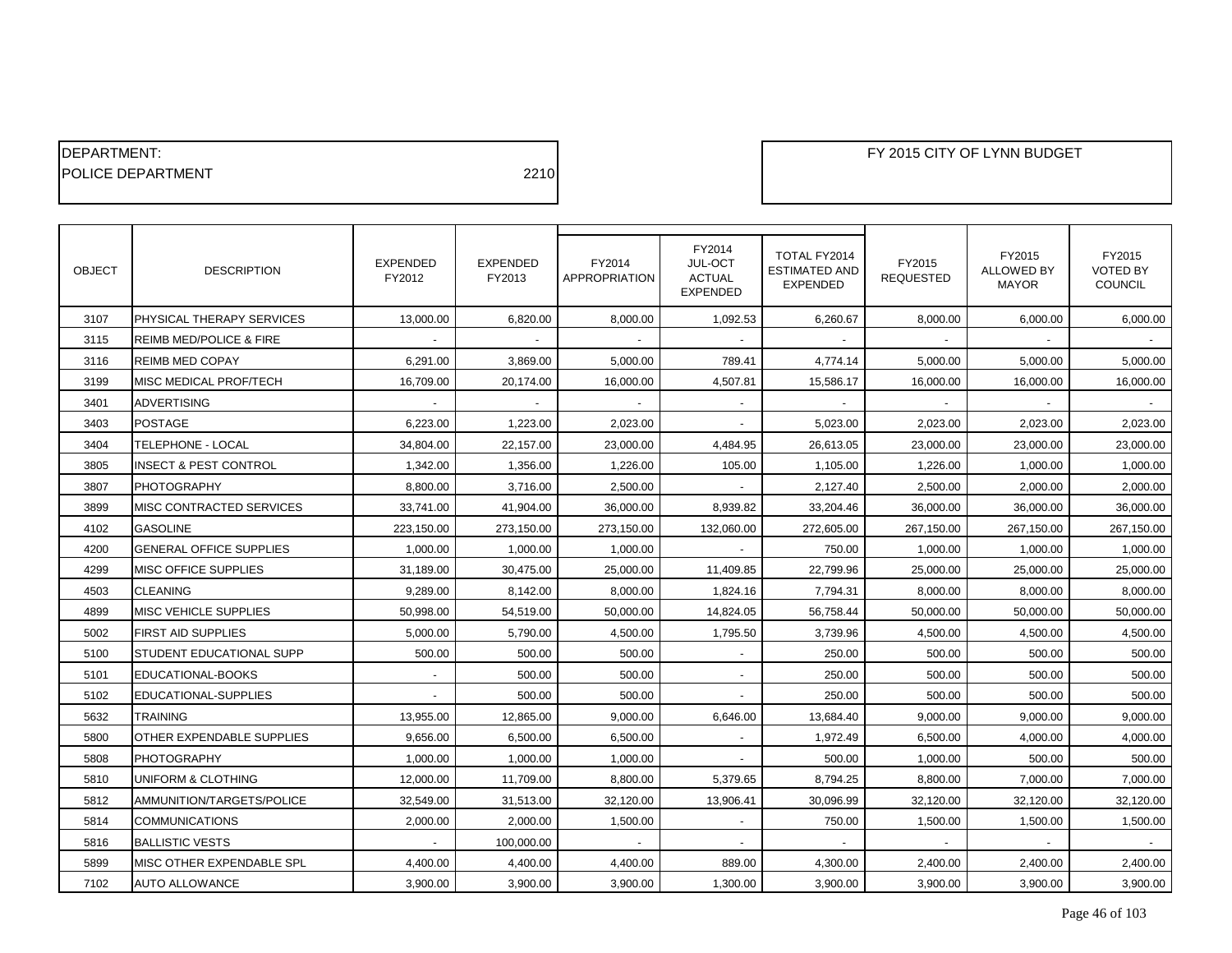| <b>IDEPARTMENT:</b>       |      |
|---------------------------|------|
| <b>IPOLICE DEPARTMENT</b> | 2210 |

П

| <b>OBJECT</b> | <b>DESCRIPTION</b>                      | <b>EXPENDED</b><br>FY2012 | <b>EXPENDED</b><br>FY2013 | FY2014<br><b>APPROPRIATION</b> | FY2014<br>JUL-OCT<br><b>ACTUAL</b><br><b>EXPENDED</b> | TOTAL FY2014<br><b>ESTIMATED AND</b><br><b>EXPENDED</b> | FY2015<br><b>REQUESTED</b> | FY2015<br><b>ALLOWED BY</b><br><b>MAYOR</b> | FY2015<br><b>VOTED BY</b><br><b>COUNCIL</b> |
|---------------|-----------------------------------------|---------------------------|---------------------------|--------------------------------|-------------------------------------------------------|---------------------------------------------------------|----------------------------|---------------------------------------------|---------------------------------------------|
| 7199          | MISC IN STATE TRAVEL                    | 1.873.00                  | 2,085.00                  | 1.000.00                       | 409.00                                                | 999.00                                                  | 1.000.00                   | 1.000.00                                    | 1,000.00                                    |
| 7200          | <b>OUT-OF-STATE TRAVEL</b>              | 3,000.00                  | 1,601.00                  | 2,000.00                       |                                                       | 1,500.00                                                | 2,000.00                   | 2,000.00                                    | 2,000.00                                    |
| 7201          | <b>TRAINING</b>                         | $\blacksquare$            | $\overline{\phantom{a}}$  |                                |                                                       |                                                         |                            | $\blacksquare$                              | $\sim$                                      |
| 7300          | DUES/SUBSCRIP/MEMBERSHIPS               | 400.00                    | 400.00                    | 400.00                         | 300.00                                                | 300.00                                                  | 400.00                     | 400.00                                      | 400.00                                      |
| 7302          | ORG DUES                                | 3,000.00                  | 3,000.00                  | 4.000.00                       | 1,566.50                                              | 5,266.50                                                | 4,000.00                   | 4.000.00                                    | 4,000.00                                    |
| 7306          | PERIODICAL SUBSCRIPTION                 | 350.00                    | 350.00                    | 350.00                         |                                                       | 250.00                                                  | 350.00                     | 350.00                                      | 350.00                                      |
| 7400          | <b>INSURANCE PREMIUMS</b>               |                           | $\blacksquare$            |                                |                                                       |                                                         |                            |                                             |                                             |
| 7406          | <b>LIFE INSURANCE</b>                   | 8,119.00                  | 8,207.00                  | 8,207.00                       | 4,241.16                                              | 8,573.04                                                | 8,207.00                   | 8,207.00                                    | 8,207.00                                    |
| 7600          | <b>JUDGMENTS &amp; AWARDS</b>           | $\blacksquare$            | $\sim$                    |                                |                                                       |                                                         |                            | $\overline{\phantom{a}}$                    | $\sim$                                      |
| 7801          | <b>AGENCY FUNDS</b>                     | 1,217.00                  | 1,350.00                  | 776.00                         | 128.96                                                | 811.75                                                  | 776.00                     | 776.00                                      | 776.00                                      |
| 7802          | <b>OVERTIME MEALS</b>                   | 4,000.00                  | 4,000.00                  | 4,000.00                       |                                                       | 3,795.00                                                | 4,000.00                   | 3,000.00                                    | 3,000.00                                    |
| 7899          | OFFICER REIMBURSEMENT                   | 350.00                    | 350.00                    | 350.00                         |                                                       | 200.00                                                  | 350.00                     | 300.00                                      | 300.00                                      |
| 8500          | ADDITIONAL EQUIPMENT                    | 750.00                    | 12,650.00                 | 26,175.00                      | 12,240.34                                             | 31,639.54                                               | 18,175.00                  | 18,175.00                                   | 18,175.00                                   |
| 8700          | REPLACEMENT EQUIPMENT                   | 2,000.00                  | 2,000.00                  | 2,000.00                       |                                                       | 1,000.00                                                | 2,000.00                   | 1,000.00                                    | 1,000.00                                    |
| 8709          | <b>VEHICLES</b>                         | 147,172.00                | 300,000.00                | 150,000.00                     |                                                       | 146,969.75                                              | 110,000.00                 | 50,000.00                                   | 50,000.00                                   |
| 8710          | PC'S/TERMINALS                          | 2,307.00                  | 2,000.00                  | 2,000.00                       | 270.00                                                | 2,100.00                                                | 2,000.00                   | 2,000.00                                    | 2,000.00                                    |
| 8712          | <b>TECHNOLOGY IN CRUISERS</b>           | 7,692.00                  | 1,749.00                  | 10,692.00                      | 1,332.55                                              | 11,697.47                                               | 10,692.00                  | 10,692.00                                   | 10,692.00                                   |
|               | <b>Budget Supplements</b>               |                           |                           | 25,000.00                      |                                                       | (included above)                                        |                            |                                             |                                             |
|               | Appropriation Transfer - 22104 to 22105 | $\blacksquare$            | $\overline{\phantom{a}}$  | 25,000.00                      | $\overline{\phantom{a}}$                              | (included above)                                        |                            |                                             | $\sim$ $-$                                  |
|               | subtotal                                | 1,007,839.00              | 1,307,594.00              | 1,126,274.00                   | 317,156.96                                            | 1,088,363.71                                            | 1,001,274.00               | 921,298.00                                  | 921,298.00                                  |
|               | <b>TOTAL</b>                            | 16,847,968.00             | 20,466,851.00             | 19,899,182.06                  | 5,902,302.26                                          | 18,072,378.48                                           | 20,113,562.00              | 19,453,465.00                               | 19,453,465.00                               |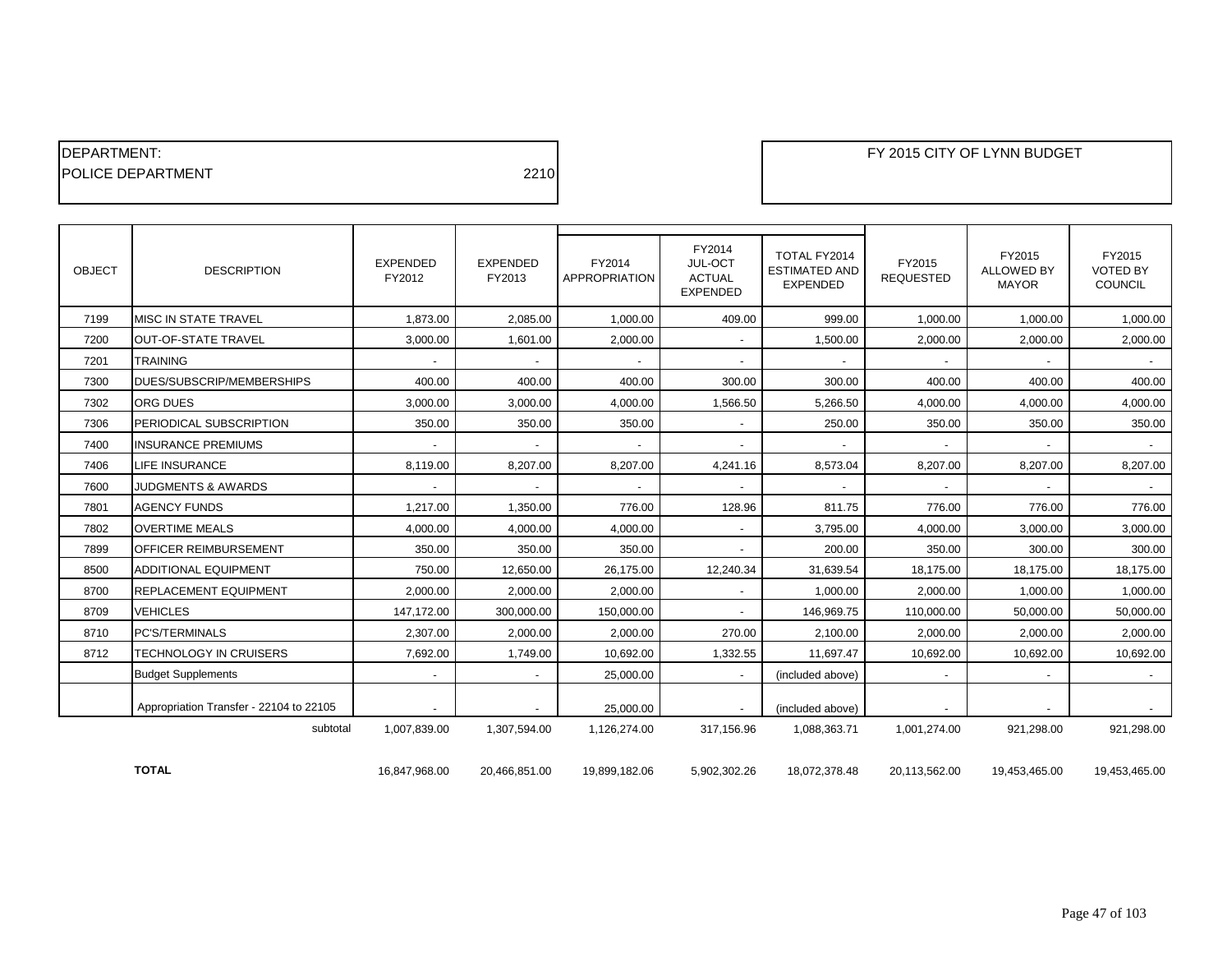| DEPARTMENT: POLICE DEPARTMENT | I CITY OF LYNN BUDGET    |
|-------------------------------|--------------------------|
|                               | FY 2015 PERSONNEL SHEETS |
|                               |                          |

| <b>OBJECT</b> | POSITION TITLE           | <b>YRS</b><br><b>SERV</b> | <b>LONGEVITY</b>   | WEEKLY<br><b>ENDING</b><br>SALARY | FY 2015<br><b>GROSS</b> |
|---------------|--------------------------|---------------------------|--------------------|-----------------------------------|-------------------------|
| 1000          | Patrolman                | 8.62                      | \$1,610.11         | \$953.90                          | \$49,739.12             |
| 1000          | Patrolman Nights         | 14.72                     | \$4,419.19         | \$1,080.77                        | \$56,354.42             |
| 1000          | Patrolman Nights         | 2.75                      | \$0.00             | \$1,049.29                        | \$54,713.03             |
| 1000          | Sergeant Nights          | 13.32                     | \$3,761.25         | \$1,296.92                        | \$67,625.31             |
| 1000          | Patrolman Nights         | 10.08                     | \$3,819.52         | \$1,049.29                        | \$54,713.03             |
| 1000          | Patrolman Nights         | 1.81                      | \$0.00             | \$952.31                          | \$49,656.17             |
| 1000          | Patrolman Nights         | 10.75                     | \$4,294.87         | \$1,049.29                        | \$54,713.03             |
| 1000          | Patrolman Nights         | 8.62                      | \$3,819.52         | \$1,049.29                        | \$54,713.03             |
| 1000          | Captain                  | 29.93                     | \$19,668.44        | \$1,780.82                        | \$92,856.79             |
| 1000          | Captain                  | 29.68                     | \$19,668.44        | \$1,780.82                        | \$92,856.79             |
| 1000          | Patrolman Nights         | 10.75                     | \$2,361.53         | \$1,049.29                        | \$54,713.03             |
| 1000          | <b>Lieutenant Nights</b> | 20.93                     | \$15,944.70        | \$1,504.43                        | \$78,445.36             |
| 1000          | Patrolman Nights         | 13.32                     | \$2,431.69         | \$1,080.77                        | \$56,354.42             |
| 1000          | Sergeant                 | 30.75                     | \$15,626.05        | \$1,179.02                        | \$61,477.55             |
| 1000          | Patrolman Juvenile       | 18.44                     | \$6,704.18         | \$996.90                          | \$51,981.29             |
| 1000          | Patrolman                | 4.84                      | $\overline{$}0.00$ | \$953.90                          | \$49,739.12             |
| 1000          | Patrolman                | 18.44                     | \$10,453.45        | \$982.52                          | \$51,231.29             |
| 1000          | Patrolman Nights         | 4.13                      | \$0.00             | \$1,049.29                        | \$54,713.03             |
| 1000          | Patrolman Nights         | 23.86                     | \$11,652.25        | \$1,080.77                        | \$56,354.42             |
| 1000          | Patrolman Nights         | 27.60                     | \$12,461.95        | \$1,080.77                        | \$56,354.42             |
| 1000          | Patrolman Nights         | 4.58                      | \$425.67           | \$1,049.29                        | \$54,713.03             |
| 1000          | Patrolman                | 28.68                     | \$11,179.89        | \$982.52                          | \$51,231.29             |
| 1000          | Lieutenant Records       | 29.93                     | \$16,880.76        | \$1,527.45                        | \$79,645.36             |
| 1000          | Patrolman Nights         | 4.58                      | \$1,186.58         | \$1,049.29                        | \$54,713.03             |
| 1000          | Chief                    | 32.90                     | \$28,887.68        | \$2,161.54                        | \$112,708.84            |
| 1000          | <b>Sergeant Nights</b>   | 13.32                     | \$5,277.47         | \$1,296.92                        | \$67,625.31             |
| 1000          | Patrolman Nights         | 20.93                     | \$7,949.22         | \$1,080.77                        | \$56,354.42             |
| 1000          | Patrolman Nights         | 17.32                     | \$5,959.36         | \$1,080.77                        | \$56,354.42             |
| 1000          | Patrolman Nights         | 3.58                      | \$0.00             | \$1,049.29                        | \$54,713.03             |
| 1000          | Sergeant                 | 24.21                     | \$12,519.19        | \$1,179.02                        | \$61,477.55             |
| 1000          | Patrolman Nights         | 23.36                     | \$11,490.97        | \$1,080.77                        | \$56,354.42             |
| 1000          | Patrolman Nights         | 29.68                     | \$8,565.60         | \$1,080.77                        | \$56,354.42             |
| 1000          | <b>Lieutenant Nights</b> | 23.25                     | \$16,104.95        | \$1,504.43                        | \$78,445.36             |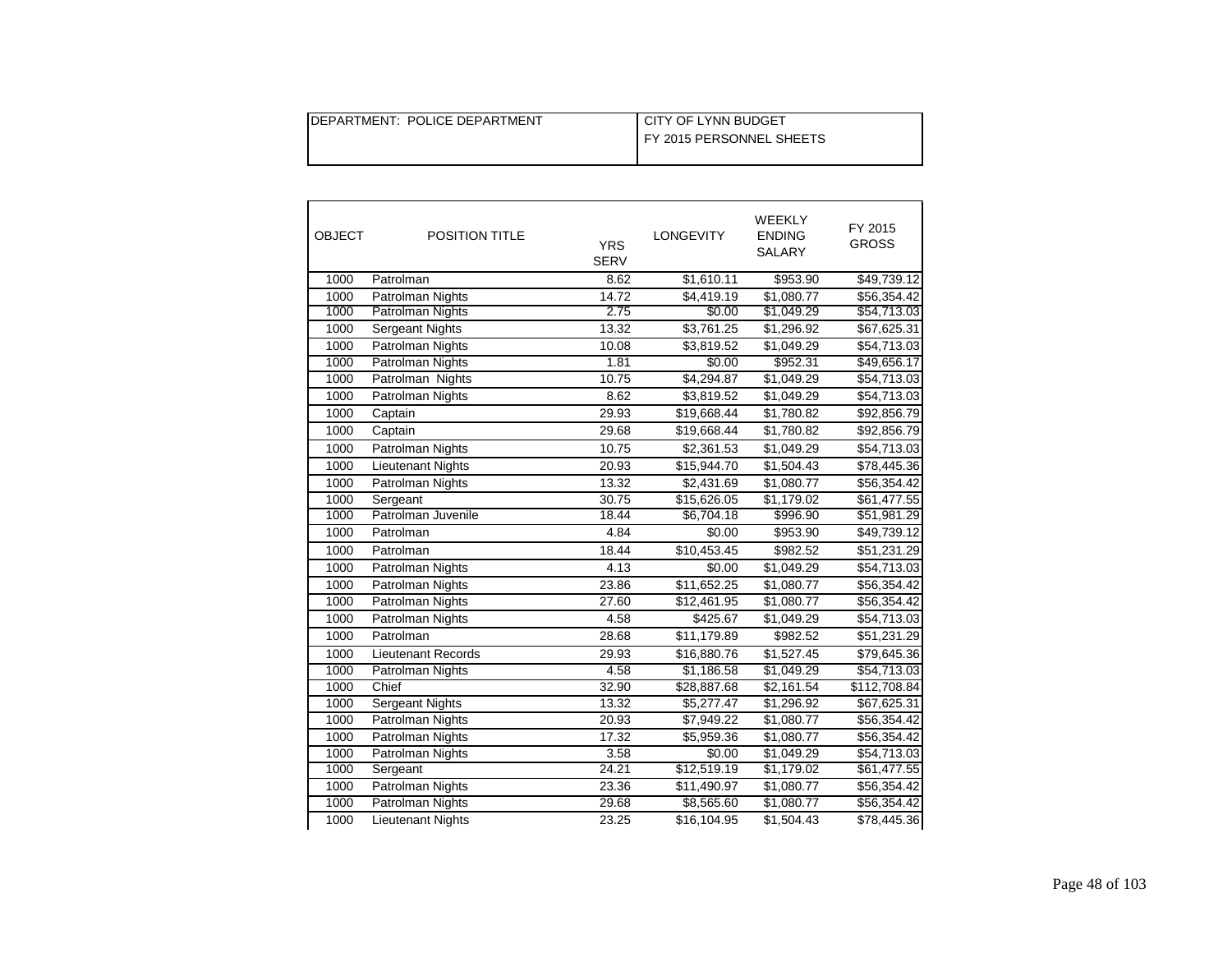| DEPARTMENT: POLICE DEPARTMENT | I CITY OF LYNN BUDGET    |
|-------------------------------|--------------------------|
|                               | FY 2015 PERSONNEL SHEETS |
|                               |                          |

| <b>OBJECT</b> | <b>POSITION TITLE</b>    | <b>YRS</b><br><b>SERV</b> | <b>LONGEVITY</b> | WEEKLY<br><b>ENDING</b><br>SALARY | FY 2015<br><b>GROSS</b> |
|---------------|--------------------------|---------------------------|------------------|-----------------------------------|-------------------------|
| 1000          | Deputy Chief             | 27.80                     | \$16,154.72      | \$2,065.75                        | \$107,713.88            |
| 1000          | Patrolman Nights         | 5.72                      | \$1,769.88       | \$1,049.29                        | \$54,713.03             |
| 1000          | Patrolman Nights         | 20.93                     | \$7,949.22       | \$1,080.77                        | \$56,354.42             |
| 1000          | Patrolman Nights         | 3.58                      | \$0.00           | \$1,049.29                        | \$54,713.03             |
| 1000          | Patrolman                | 13.32                     | \$3,425.79       | \$982.52                          | \$51,231.29             |
| 1000          | Patrolman                | 15.45                     | \$6,838.04       | \$982.52                          | \$51,231.29             |
| 1000          | Lieutenant               | 27.80                     | \$15,122.71      | \$1,367.66                        | \$71,313.96             |
| 1000          | Patrolman                | 14.72                     | \$6,944.04       | \$982.52                          | \$51,231.29             |
| 1000          | Patrolman Nights         | 24.21                     | \$9,292.68       | \$1,080.77                        | \$56,354.42             |
| 1000          | Patrolman                | 10.75                     | \$2,775.21       | \$953.90                          | \$49,739.12             |
| 1000          | Sergeant Nights          | 22.44                     | \$14,600.71      | \$1,296.92                        | \$67,625.31             |
| 1000          | Patrolman Nights         | 2.75                      | \$0.00           | \$1,049.29                        | \$54,713.03             |
| 1000          | Patrolman Nights         | 1.81                      | \$0.00           | \$952.31                          | \$49,656.17             |
| 1000          | Patrolman Nights         | 2.58                      | \$0.00           | \$1,049.29                        | \$54,713.03             |
| 1000          | Patrolman                | 17.21                     | \$10,454.18      | \$982.52                          | \$51,231.29             |
| 1000          | Patrolman                | 14.72                     | \$3,834.53       | \$982.52                          | \$51,231.29             |
| 1000          | Patrolman                | 24.21                     | \$9,764.10       | \$982.52                          | \$51,231.29             |
| 1000          | Patrolman Court          | 28.68                     | \$7,860.74       | \$1,001.70                        | \$52,231.29             |
| 1000          | Patrolman Juvenile       | 30.75                     | \$9,515.62       | \$996.90                          | \$51,981.29             |
| 1000          | Patrolman                | 24.21                     | \$7,231.01       | \$982.52                          | \$51,231.29             |
| 1000          | Patrolman                | 18.44                     | \$6,129.08       | \$982.52                          | \$51,231.29             |
| 1000          | Patrolman Nights         | 4.54                      | \$0.00           | \$1,049.29                        | \$54,713.03             |
| 1000          | Patrolman                | 29.68                     | \$11,179.89      | \$982.52                          | \$51,231.29             |
| 1000          | <b>Patrolman Nights</b>  | 17.88                     | \$5,865.46       | \$1,080.77                        | \$56,354.42             |
| 1000          | <b>Lieutenant Nights</b> | 22.44                     | \$14,895.17      | \$1,504.43                        | \$78,445.36             |
| 1000          | Patrolman Traffic        | 22.44                     | \$11,133.24      | \$1,296.92                        | \$67,625.31             |
| 1000          | Patrolman                | 10.08                     | \$3,532.21       | \$953.90                          | \$49,739.12             |
| 1000          | Patrolman I.D            | 29.93                     | \$7,973.06       | \$1,005.53                        | \$52,431.29             |
| 1000          | Patrolman Nights         | 20.93                     | \$9,292.33       | \$1,080.77                        | \$56,354.42             |
| 1000          | Patrolman                | 22.44                     | \$10,454.18      | \$982.52                          | \$51,231.29             |
| 1000          | Patrolman Nights         | 14.72                     | \$3,931.76       | \$1,080.77                        | \$56,354.42             |
| 1000          | <b>Sergeant Nights</b>   | 30.75                     | \$17,599.21      | \$1,296.92                        | \$67,625.31             |
| 1000          | <b>Sergeant Nights</b>   | 27.80                     | \$14,718.80      | \$1,296.92                        | \$67,625.31             |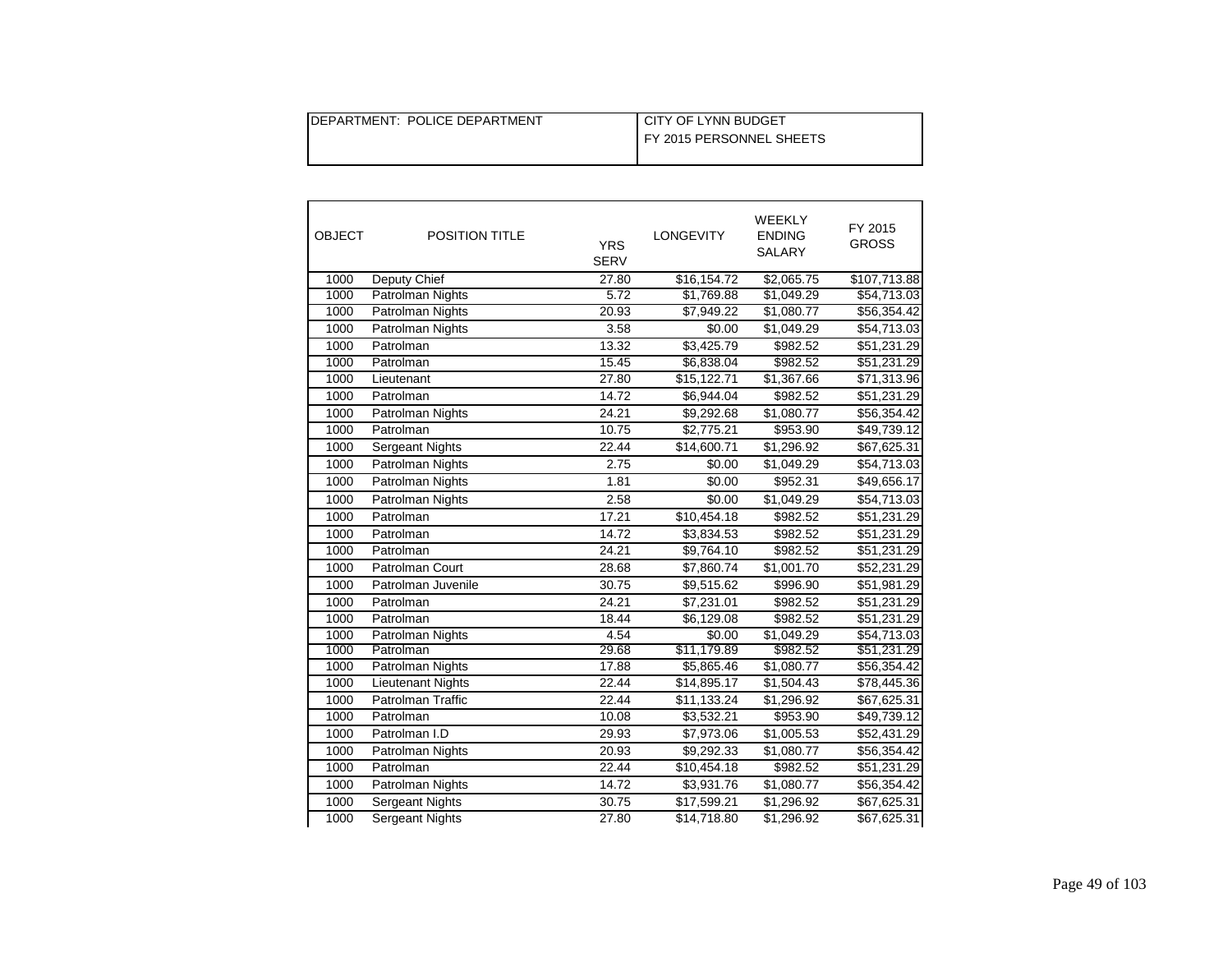| DEPARTMENT: POLICE DEPARTMENT | I CITY OF LYNN BUDGET    |
|-------------------------------|--------------------------|
|                               | FY 2015 PERSONNEL SHEETS |
|                               |                          |

| <b>OBJECT</b> | POSITION TITLE           | <b>YRS</b><br><b>SERV</b> | <b>LONGEVITY</b> | WEEKLY<br><b>ENDING</b><br>SALARY | FY 2015<br><b>GROSS</b> |
|---------------|--------------------------|---------------------------|------------------|-----------------------------------|-------------------------|
| 1000          | Sergeant                 | 20.93                     | \$12,766.69      | \$1,179.02                        | \$61,477.55             |
| 1000          | Patrolman Nights         | 29.68                     | \$11,495.30      | \$1,080.77                        | \$56,354.42             |
| 1000          | Patrolman                | 27.80                     | \$10,456.68      | \$982.52                          | \$51,231.29             |
| 1000          | Patrolman Nights         | 2.75                      | \$911.79         | \$1,049.29                        | \$54,713.03             |
| 1000          | Patrolman Nights         | 10.08                     | \$3,050.55       | \$1,049.29                        | \$54,713.03             |
| 1000          | Patrolman                | 29.93                     | \$10,458.04      | \$982.52                          | \$51,231.29             |
| 1000          | Patrolman Nights         | 28.79                     | \$12,288.24      | \$1,080.77                        | \$56,354.42             |
| 1000          | Patrolman                | 8.62                      | \$3,207.72       | \$953.90                          | \$49,739.12             |
| 1000          | Patrolman Nights         | 33.68                     | \$12,051.26      | \$1,080.77                        | \$56,354.42             |
| 1000          | Lieutenant Nights        | 22.44                     | \$15,135.22      | \$1,504.43                        | \$78,445.36             |
| 1000          | Patrolman Nights         | 4.58                      | \$0.00           | \$1,049.29                        | \$54,713.03             |
| 1000          | Patrolman Nights         | 20.93                     | \$9,292.33       | \$1,080.77                        | \$56,354.42             |
| 1000          | Patrolman Nights         | 20.08                     | \$10,733.13      | \$1,080.77                        | \$56,354.42             |
| 1000          | Sergeant Nights          | 20.93                     | \$13,763.28      | \$1,296.92                        | \$67,625.31             |
| 1000          | Lieutenant               | 29.93                     | \$15,384.53      | \$1,367.66                        | \$71,313.96             |
| 1000          | Patrolman Nights         | 20.93                     | \$9,292.33       | \$1,080.77                        | \$56,354.42             |
| 1000          | Patrolman Nights         | 22.44                     | \$10,733.95      | \$1,080.77                        | \$56,354.42             |
| 1000          | Patrolman Nights         | 22.44                     | \$10,890.43      | \$1,080.77                        | \$56,354.42             |
| 1000          | Patrolman Nights         | 17.88                     | \$5,865.30       | \$1,080.77                        | \$56,354.42             |
| 1000          | Patrolman                | 10.75                     | \$3,475.31       | \$953.90                          | \$49,739.12             |
| 1000          | <b>Patrolman Nights</b>  | 20.93                     | \$11,737.97      | \$1,080.77                        | \$56,354.42             |
| 1000          | Patrolman Juvenile       | 20.93                     | \$7,823.33       | \$996.90                          | \$51,981.29             |
| 1000          | Patrolman Nights         | 24.21                     | \$8,089.09       | \$1,080.77                        | \$56,354.42             |
| 1000          | Patrolman Nights         | 22.44                     | \$7,949.22       | \$1,080.77                        | \$56,354.42             |
| 1000          | Patrolman Nights         | 22.44                     | \$9,292.68       | \$1,080.77                        | \$56,354.42             |
| 1000          | <b>Lieutenant Nights</b> | 27.80                     | \$17,049.33      | \$1,504.43                        | \$78,445.36             |
| 1000          | Patrolman                | 13.32                     | \$3,577.91       | \$982.52                          | \$51,231.29             |
| 1000          | Patrolman                | 20.93                     | \$9,764.74       | \$982.52                          | \$51,231.29             |
| 1000          | Patrolman Nights         | 10.08                     | \$3,100.07       | \$1,049.29                        | \$54,713.03             |
| 1000          | Sergeant Nights          | 28.79                     | \$14,718.80      | \$1,296.92                        | \$67,625.31             |
| 1000          | <b>Lieutenant Nights</b> | 18.44                     | \$10,425.76      | \$1,504.43                        | \$78,445.36             |
| 1000          | Patrolman Nights         | 27.60                     | \$12,289.50      | \$1,080.77                        | \$56,354.42             |
| 1000          | <b>Sergeant Nights</b>   | 13.32                     | \$3,811.53       | \$1,296.92                        | \$67,625.31             |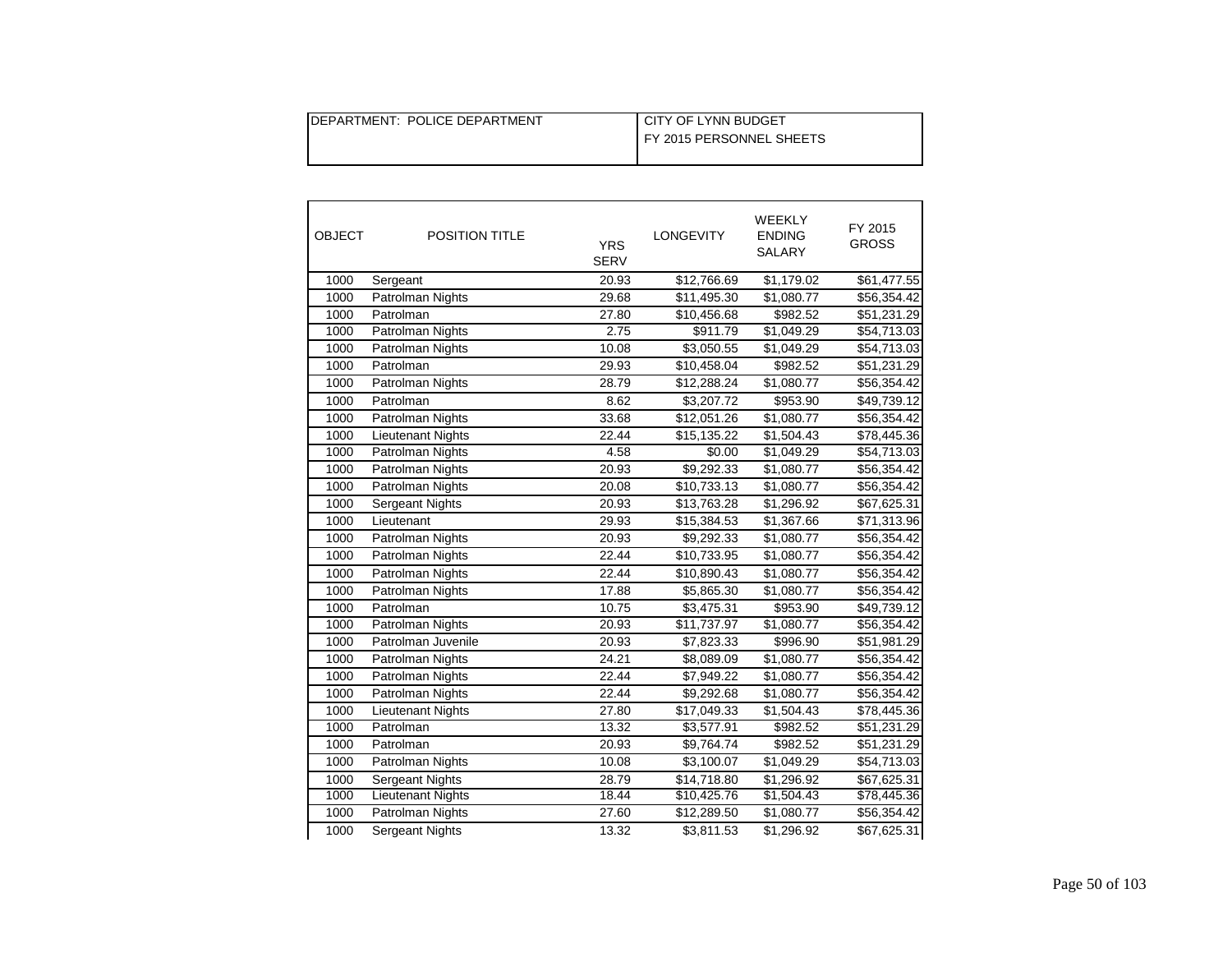| DEPARTMENT: POLICE DEPARTMENT | I CITY OF LYNN BUDGET    |
|-------------------------------|--------------------------|
|                               | FY 2015 PERSONNEL SHEETS |
|                               |                          |

| <b>OBJECT</b> | POSITION TITLE           | <b>YRS</b><br><b>SERV</b> | <b>LONGEVITY</b> | WEEKLY<br><b>ENDING</b><br>SALARY | FY 2015<br><b>GROSS</b> |
|---------------|--------------------------|---------------------------|------------------|-----------------------------------|-------------------------|
| 1000          | Patrolman Nights         | 14.72                     | \$2,431.69       | \$1,080.77                        | \$56,354.42             |
| 1000          | Sergeant                 | 14.72                     | \$4,746.24       | \$1,179.02                        | \$61,477.55             |
| 1000          | Patrolman Nights         | 3.58                      | \$0.00           | \$1,049.29                        | \$54,713.03             |
| 1000          | Patrolman Nights         | 14.75                     | \$2,361.53       | \$1,049.29                        | \$54,713.03             |
| 1000          | Patrolman Traffic        | 22.44                     | \$8,592.45       | \$1,179.02                        | \$61,477.55             |
| 1000          | Patrolman Nights         | 2.58                      | \$0.00           | \$1,049.29                        | \$54,713.03             |
| 1000          | Patrolman Juvenile       | 27.80                     | \$9,050.75       | \$996.90                          | \$51,981.29             |
| 1000          | Patrolman                | 8.62                      | \$1,610.21       | \$953.90                          | \$49,739.12             |
| 1000          | Patrolman                | 20.93                     | \$9,764.10       | \$982.52                          | \$51,231.29             |
| 1000          | Captain                  | 29.68                     | \$22,803.40      | \$1,780.82                        | \$92,856.79             |
| 1000          | Patrolman Juvenile       | 20.93                     | \$10,317.81      | \$996.90                          | \$51,981.29             |
| 1000          | Sergeant Nights          | 24.21                     | \$13,763.28      | \$1,296.92                        | \$67,625.31             |
| 1000          | Patrolman Nights         | 28.68                     | \$9,980.28       | \$1,080.77                        | \$56,354.42             |
| 1000          | Patrolman Nights         | 28.68                     | \$12,288.46      | \$1,080.77                        | \$56,354.42             |
| 1000          | Patrolman Nights         | 1.81                      | \$0.00           | \$952.31                          | \$49,656.17             |
| 1000          | Patrolman                | 32.68                     | \$13,365.75      | \$982.52                          | \$51,231.29             |
| 1000          | Patrolman Nights         | 28.79                     | \$11,493.77      | \$1,080.77                        | \$56,354.42             |
| 1000          | Patrolman I.D            | 29.93                     | \$10,699.50      | \$1,005.53                        | \$52,431.29             |
| 1000          | Patrolman Juvenile       | 10.08                     | \$3,376.49       | \$968.28                          | \$50,489.12             |
| 1000          | Sergeant Nights          | 26.44                     | \$14,719.02      | \$1,296.92                        | \$67,625.31             |
| 1000          | Patrolman Nights         | 5.72                      | \$2,390.84       | \$1,049.29                        | \$54,713.03             |
| 1000          | Sergeant                 | 27.32                     | \$13,390.29      | \$1,179.02                        | \$61,477.55             |
| 1000          | Patrolman Nights         | 20.93                     | \$13,923.37      | \$1,296.92                        | \$56,354.42             |
| 1000          | Patrolman Nights         | 17.72                     | \$7,501.11       | \$1,080.77                        | \$56,354.42             |
| 1000          | Patrolman Nights         | 30.75                     | \$12,051.26      | \$1,080.77                        | \$56,354.42             |
| 1000          | Patrolman                | 16.08                     | \$6,317.66       | \$982.52                          | \$51,231.29             |
| 1000          | Patrolman Nights         | 30.75                     | \$14,691.01      | \$1,080.77                        | \$56,354.42             |
| 1000          | Patrolman Traffic Nights | 30.75                     | \$16,513.54      | \$1,296.92                        | \$67,625.31             |
| 1000          | Patrolman                | 20.93                     | \$9,765.42       | \$982.52                          | \$51,231.29             |
| 1000          | Patrolman                | 18.44                     | \$5,336.06       | \$982.52                          | \$51,231.29             |
| 1000          | Patrolman                | 4.84                      | \$1,079.40       | \$953.90                          | \$49,739.12             |
| 1000          | Sergeant Nights          | 28.51                     | \$14,720.06      | \$1,296.92                        | \$67,625.31             |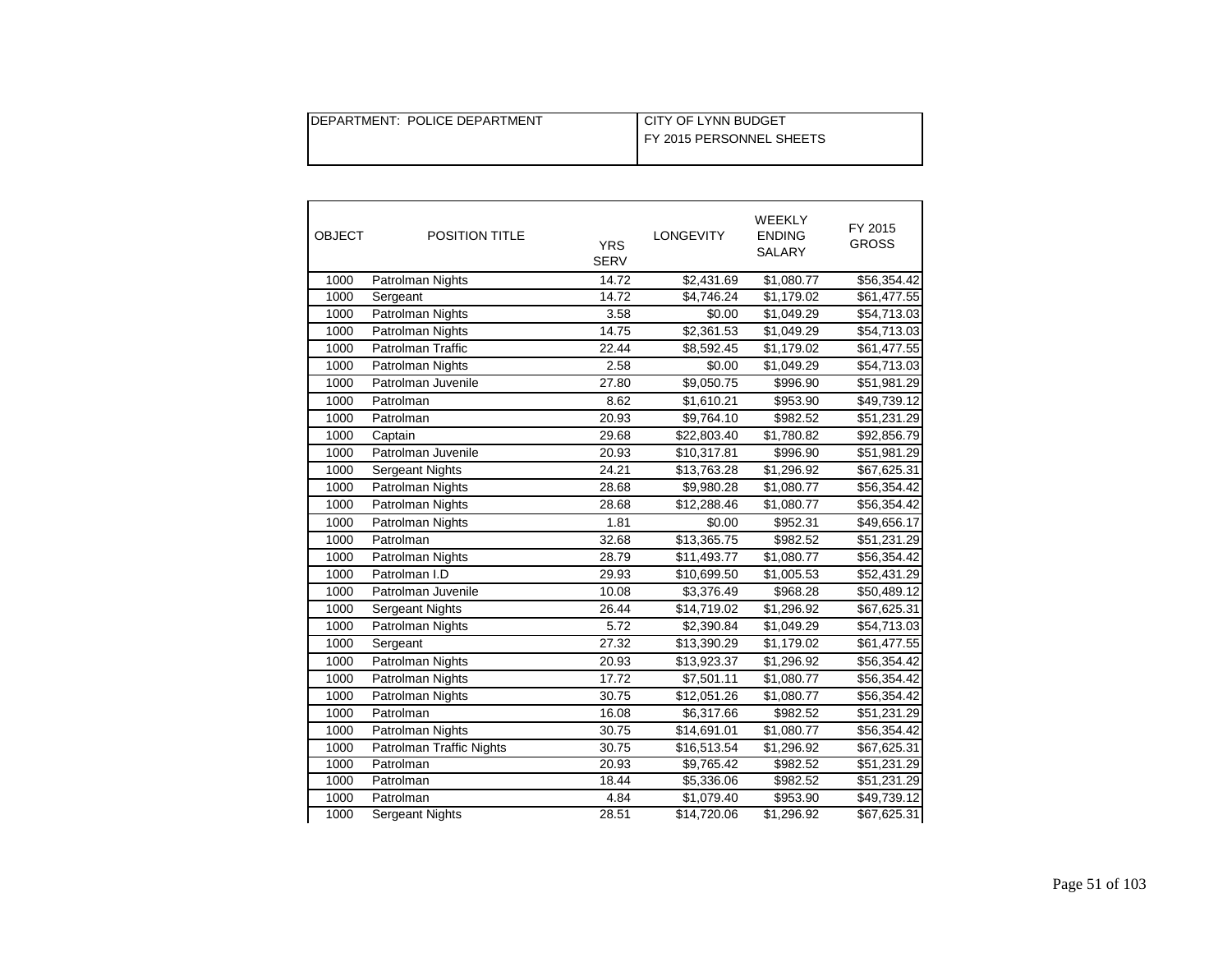| DEPARTMENT: POLICE DEPARTMENT | I CITY OF LYNN BUDGET    |
|-------------------------------|--------------------------|
|                               | FY 2015 PERSONNEL SHEETS |
|                               |                          |

| <b>OBJECT</b> | <b>POSITION TITLE</b>    | <b>YRS</b><br><b>SERV</b> | <b>LONGEVITY</b> | WEEKLY<br><b>ENDING</b><br>SALARY | FY 2015<br><b>GROSS</b> |
|---------------|--------------------------|---------------------------|------------------|-----------------------------------|-------------------------|
| 1000          | Patrolman Nights         | 10.08                     | \$11,158.93      | \$1,049.29                        | \$54,713.03             |
| 1000          | Patrolman                | 10.08                     | \$3,852.54       | \$953.90                          | \$49,739.12             |
| 1000          | Patrolman Nights         | 20.93                     | \$9,292.68       | \$1,080.77                        | \$56,354.42             |
| 1000          | Patrolman                | 14.72                     | \$3,577.08       | \$982.52                          | \$51,231.29             |
| 1000          | <b>Patrolman Details</b> | 30.75                     | \$9,845.01       | \$1,031.64                        | \$53,792.85             |
| 1000          | Patrolman Nights         | 18.72                     | \$4,875.99       | \$1,080.77                        | \$56,354.42             |
| 1000          | Captain                  | 29.68                     | \$20,048.27      | \$1,799.99                        | \$93,856.79             |
| 1000          | Patrolman Nights         | 14.72                     | \$3,931.88       | \$1,080.77                        | \$56,354.42             |
| 1000          | Patrolman Nights         | 20.93                     | \$9,292.45       | \$1,080.77                        | \$56,354.42             |
| 1000          | Patrolman Training       | 20.93                     | \$8,019.66       | \$996.90                          | \$51,981.29             |
| 1000          | Patrolman Nights         | 1.8                       | \$0.00           | \$952.31                          | \$49,656.17             |
| 1000          | Patrolman                | 20.9                      | \$10,454.18      | \$982.52                          | \$51,231.29             |
| 1000          | Patrolman Nights         | 18.4                      | \$4,875.88       | \$1,080.77                        | \$56,354.42             |
| 1000          | Patrolman Nights         | 4.13                      | \$419.21         | \$1,049.29                        | \$54,713.03             |
| 1000          | Patrolman                | 22.44                     | \$10,454.18      | \$982.52                          | \$51,231.29             |
| 1000          | Patrolman                | 18.44                     | \$4,435.69       | \$982.52                          | \$51,231.29             |
| 1000          | Patrolman                | 4.58                      | \$381.64         | \$953.90                          | \$49,739.12             |
| 1000          | Captain                  | 30.75                     | \$23,556.06      | \$1,780.82                        | \$92,856.79             |
| 1000          | Lieutenant               | 32.9                      | \$18,864.00      | \$1,367.66                        | \$71,313.96             |
| 1000          | Patrolman Evidence       | 17.21                     | \$5,392.67       | \$996.90                          | \$51,981.29             |
| 1000          | Patrolman Nights         | 21.21                     | \$7,948.90       | \$1,080.77                        | \$56,354.42             |
| 1000          | Patrolman Nights         | 18.44                     | \$6,943.38       | \$1,080.77                        | \$56,354.42             |
| 1000          | Deputy Chief             | 30                        | \$26,224.00      | \$2,065.75                        | \$107,713.88            |
| 1000          | Patrolman Nights         | 2.75                      | \$0.00           | \$1,049.29                        | \$54,713.03             |
| 1000          | Lieutenant               | 30.75                     | \$13,030.81      | \$1,367.66                        | \$71,313.96             |
| 1000          | Patrolman Nights         | 2.75                      | \$419.21         | \$1,049.29                        | \$54,713.03             |
| 1000          | Lieutenant Training      | 18.44                     | \$9,276.65       | \$1,382.05                        | \$72,063.96             |
| 1000          | Sergeant Traffic         | 30.75                     | \$15,752.44      | \$1,188.61                        | \$61,977.55             |
| 1000          | Lieutenant Court         | 22.44                     | \$14,326.26      | \$1,386.84                        | \$72,313.96             |
| 1000          | <b>Lieutenant Nights</b> | 30.75                     | \$20,388.24      | $\overline{1,504.43}$             | \$78,445.36             |
| 1000          | <b>Patrolman Nights</b>  | 5.72                      | \$1,770.00       | \$1,049.29                        | \$54,713.03             |
| 1000          | Patrolman                | 13.32                     | \$2,254.85       | \$982.52                          | \$51,231.29             |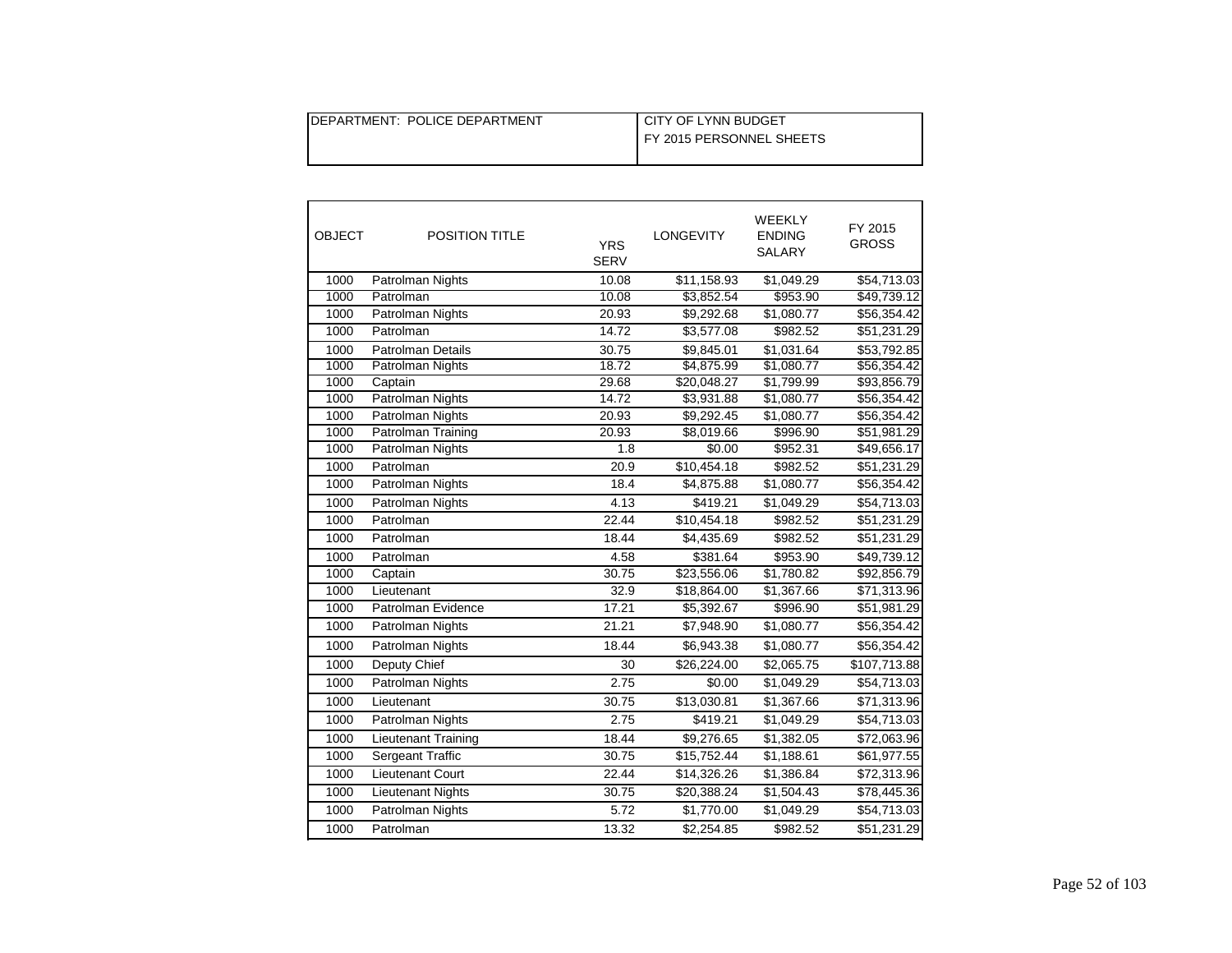| DEPARTMENT: POLICE DEPARTMENT | CITY OF LYNN BUDGET      |
|-------------------------------|--------------------------|
|                               | FY 2015 PERSONNEL SHEETS |
|                               |                          |

| <b>OBJECT</b> | <b>POSITION TITLE</b>  | <b>YRS</b><br><b>SERV</b> | <b>LONGEVITY</b>   | <b>WEEKLY</b><br><b>ENDING</b><br><b>SALARY</b> | FY 2015<br><b>GROSS</b> |
|---------------|------------------------|---------------------------|--------------------|-------------------------------------------------|-------------------------|
| 1000          | Patrolman              | 14.72                     | \$6,316.62         | \$982.52                                        | \$51,231.29             |
| 1000          | Patrolman Nights       | 14.72                     | \$2,431.77         | \$1,080.77                                      | \$56,354.42             |
| 1000          | Patrolman              | 6.84                      | \$1,610.21         | \$953.90                                        | \$49,739.12             |
| 1000          | Patrolman Nights       | 28.79                     | \$12,288.46        | \$1,080.77                                      | \$56,354.42             |
| 1000          | Patrolman              | 18.44                     | \$6,317.14         | \$982.52                                        | \$51,231.29             |
| 1000          | Patrolman              | 8.62                      | \$2,811.87         | \$953.90                                        | \$49,739.12             |
| 1000          | Patrolman              | 14.72                     | \$2,857.14         | \$982.52                                        | \$51,231.29             |
| 1000          | Patrolman              | 10.08                     | \$2,148.26         | \$953.90                                        | \$49,739.12             |
| 1000          | Patrolman Nights       | 5.72                      | \$3,090.73         | \$1,049.29                                      | \$54,713.03             |
| 1000          | Patrolman              | 4.84                      | \$0.00             | \$953.90                                        | \$49,739.12             |
| 1000          | Patrolman Nights       | 13.83                     | \$3,876.18         | \$1,049.29                                      | \$54,713.03             |
| 1000          | Patrolman Nights       | 4.58                      | \$0.00             | \$1,049.29                                      | \$54,713.03             |
| 1000          | Lieutenant Juvenile    | 20.93                     | \$18,376.03        | \$1,382.05                                      | \$72,064.04             |
| 1000          | Patrolman Nights       | 27.8                      | \$8,566.19         | \$1,080.77                                      | \$56,354.42             |
| 1000          | <b>Sergeant Nights</b> | 30.8                      | \$17,598.49        | \$1,296.92                                      | \$67,625.31             |
| 1000          | Patrolman Nights       | 24.21                     | \$10,732.53        | \$1,080.77                                      | \$56,354.42             |
| 1000          | Patrolman              | 22.44                     | \$9,764.74         | \$982.52                                        | \$51,231.29             |
| 1000          | Patrolman Nights       | 2.75                      | \$0.00             | \$1,049.29                                      | \$54,713.03             |
| 1000          | Patrolman Nights       | 22.44                     | \$11,489.76        | \$1,080.77                                      | \$56,354.42             |
| 1000          | Sergeant               | 22.44                     | \$11,852.88        | \$1,179.02                                      | \$61,477.55             |
| 1000          | Patrolman Nights       | 27.32                     | \$8,566.19         | \$1,080.77                                      | \$56,354.42             |
| 1000          | Patrolman Nights       | 16.08                     | \$7,515.77         | \$1,080.77                                      | \$56,354.42             |
| 1000          | Patrolman Nights       | 2.75                      | \$0.00             | \$1,080.77                                      | \$56,354.42             |
| 1000          | Patrolman Nights       | 29.93                     | \$8,566.19         | \$1,080.77                                      | \$56,354.42             |
| 1000          | Patrolman Juvenile     | 18.44                     | \$7,260.48         | \$996.90                                        | \$51,981.29             |
| 1000          | Patrolman              | 1.5                       | \$0.00             | \$830.74                                        | \$43,317.36             |
| 1000          | Patrolman Nights       | 1.5                       | \$0.00             | \$830.74                                        | \$43,317.36             |
| 1000          | Patrolman Nights       | 1.5                       | \$0.00             | \$830.74                                        | \$43,317.36             |
| 1000          | Patrolman              | 1.5                       | \$0.00             | \$830.74                                        | \$43,317.36             |
| 1000          | Patrolman Nights       | 1.5                       | $\overline{$}0.00$ | \$830.74                                        | \$43,317.36             |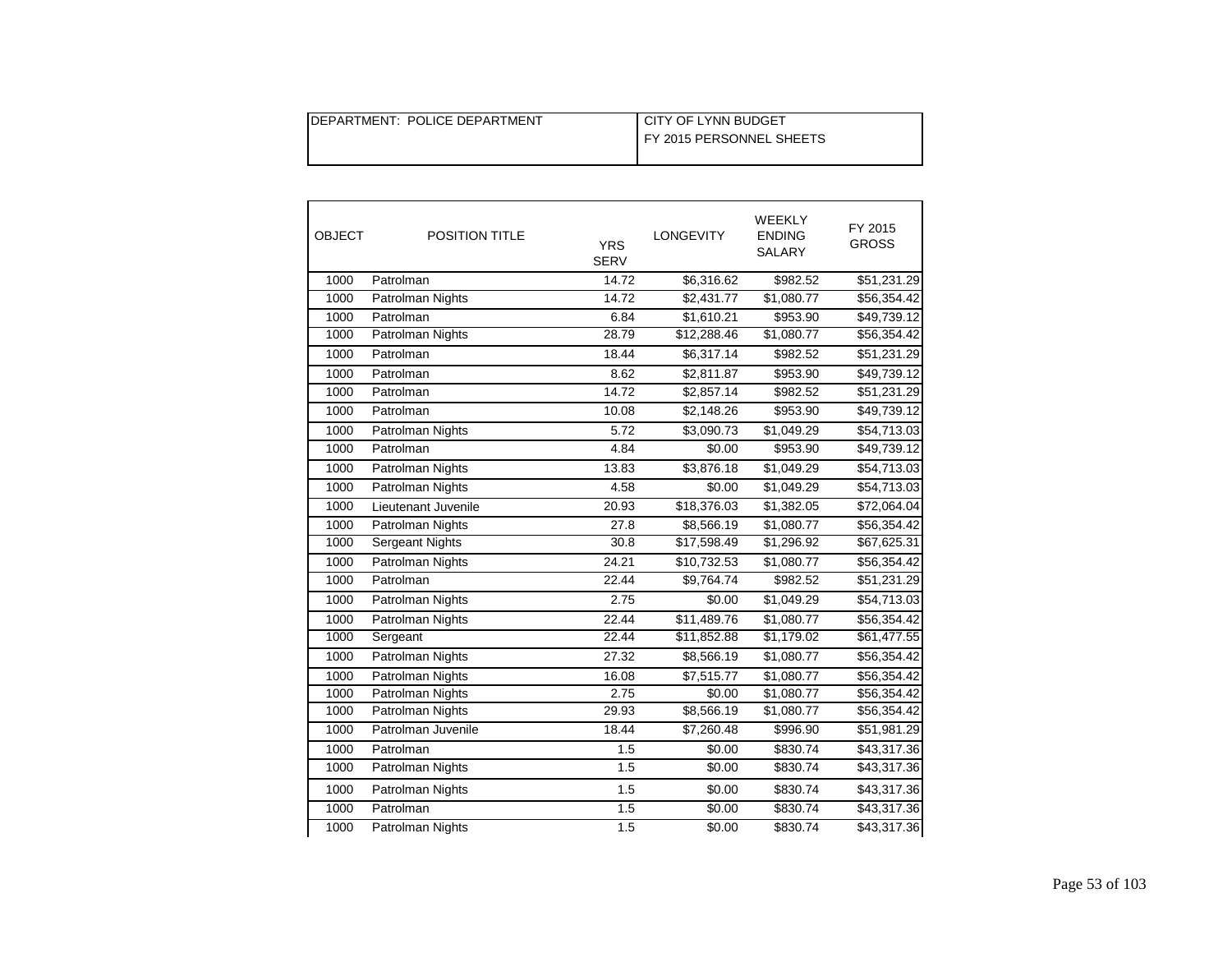| DEPARTMENT: POLICE DEPARTMENT | I CITY OF LYNN BUDGET    |
|-------------------------------|--------------------------|
|                               | FY 2015 PERSONNEL SHEETS |
|                               |                          |

| <b>OBJECT</b> | <b>POSITION TITLE</b>                | <b>YRS</b><br><b>SERV</b> | <b>LONGEVITY</b> | WEEKLY<br><b>ENDING</b><br><b>SALARY</b> | FY 2015<br><b>GROSS</b> |
|---------------|--------------------------------------|---------------------------|------------------|------------------------------------------|-------------------------|
| 193           | <b>New Hire</b>                      |                           |                  |                                          |                         |
| 193           | Sworn Officers Subtotal              |                           |                  |                                          | \$11,258,859.34         |
|               | <b>Support Staff</b>                 |                           |                  |                                          |                         |
| 1000          | <b>Detention Attendant</b>           | 13.3                      | \$2,097.34       | \$752.40                                 | \$39,124.80             |
| 1000          | <b>Emergency Detention Attendant</b> | 10.5                      | \$0.00           | \$362.52                                 | \$18,851.00             |
| 1000          | Data Entry                           | $\overline{2}$            |                  | \$715.59                                 | \$37,210.85             |
| 1000          | <b>Head Clerk</b>                    | 10.4                      | \$2,232.72       | \$858.74                                 | \$44,654.45             |
| 1000          | Data Entry                           | 4.8                       |                  | \$715.59                                 | \$37,210.85             |
| 1000          | <b>Detention Attendant</b>           | 11.5                      | \$2,097.34       | \$752.40                                 | \$39,124.80             |
| 1000          | <b>Senior Account Clerk</b>          | 4.8                       | \$0.00           | \$755.72                                 | \$39,297.45             |
| 1000          | <b>Head Clerk</b>                    | 16.1                      | \$4,018.90       | \$858.74                                 | \$44,654.45             |
| 1000          | <b>Principal Clerk</b>               | 13.1                      | \$1,973.35       | \$758.98                                 | \$39,467.03             |
| 1000          | <b>Detention Attendant</b>           | 21.7                      | \$3,902.50       | \$700.00                                 | \$36,400.00             |
| 1000          | <b>Administrative Head Clerk</b>     | 20.2                      | \$4,935.94       | \$949.22                                 | \$49,359.38             |
| 1000          | <b>Detention Attendant</b>           | 19.2                      | \$3,775.21       | \$752.40                                 | \$39,124.80             |
| 1000          | Confidential Assist/Man              | 17.4                      | \$5,663.80       | \$1,210.21                               | \$62,931.06             |
| 1000          | Principal Bookkeeper                 | 16.6                      | \$3,833.43       | \$819.11                                 | \$42,593.72             |
| 1000          | <b>Principal Data Entry</b>          | 15.6                      | \$3,552.03       | \$758.98                                 | \$39,467.03             |
| 1000          | Senior Stenographer                  | 8.4                       | \$1,571.90       | \$755.72                                 | \$39,297.45             |
| 1000          | Data Entry                           | 9.7                       | \$1,488.43       | \$715.59                                 | \$37,210.85             |
| 1000          | Assist Co. Payroll/Budget            | 16.1                      | \$5,305.79       | \$1,133.72                               | \$58,953.26             |
| 1000          | Principal Stenographer               | 14                        | \$2,129.69       | \$819.11                                 | \$42,593.72             |
| 1000          | <b>Principal Data Entry</b>          | 4.5                       | \$0.00           | \$758.98                                 | \$39,467.03             |
| 1000          | IT System Administrator              | 0.5                       | \$0.00           | \$942.31                                 | \$49,000.00             |
|               | <b>Support Staff Subtotal</b>        |                           |                  |                                          |                         |
|               |                                      |                           | \$1,588,967.55   |                                          | \$875,993.98            |
|               | <b>Police Department Total</b>       |                           |                  |                                          | \$12,134,853.32         |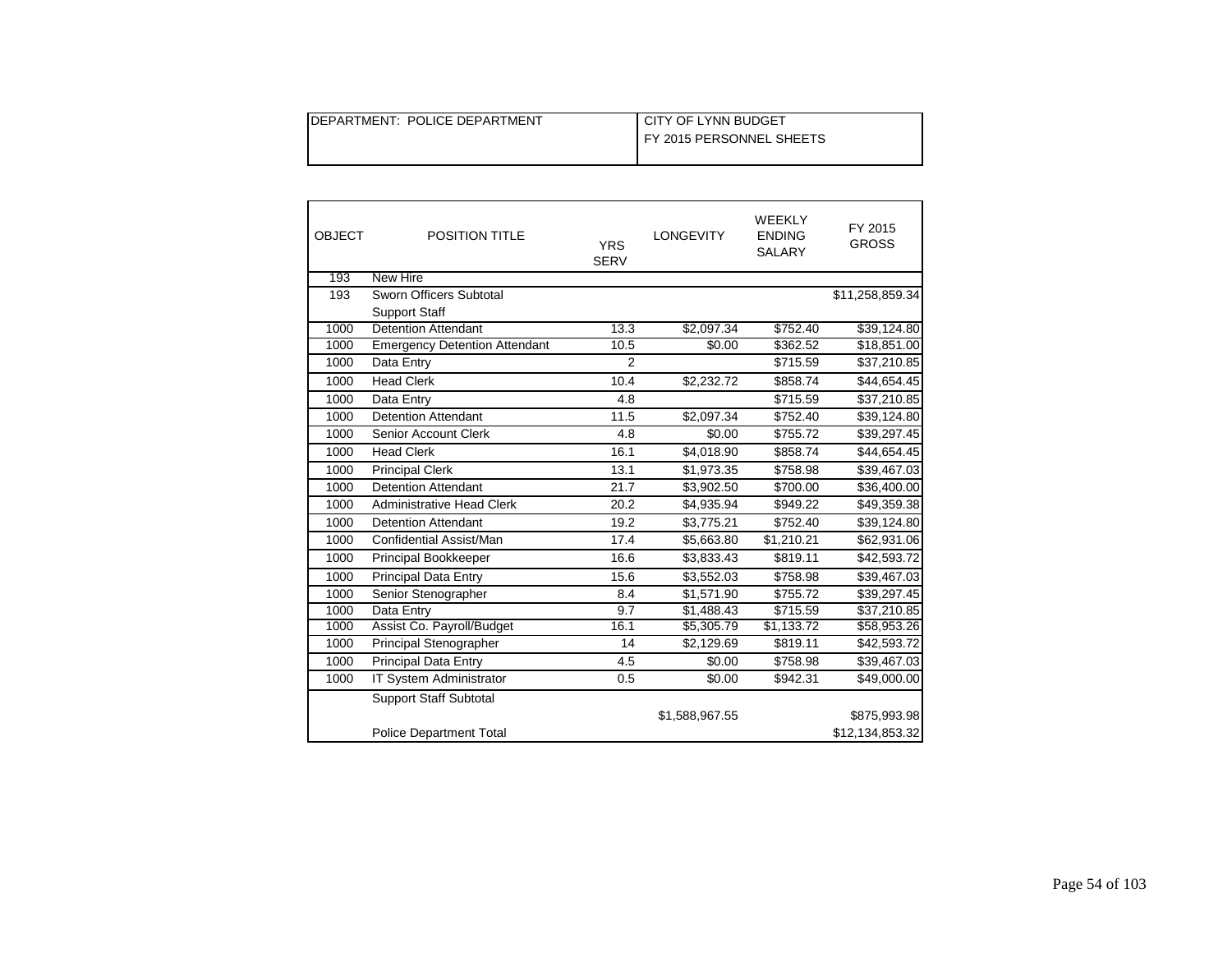| DEPARTMENT:            |                                  |                           |                           |                         |                                                       |                                                  |                            | FY 2015 CITY OF LYNN BUDGET          |                                             |
|------------------------|----------------------------------|---------------------------|---------------------------|-------------------------|-------------------------------------------------------|--------------------------------------------------|----------------------------|--------------------------------------|---------------------------------------------|
| <b>FIRE DEPARTMENT</b> |                                  |                           | 2240                      |                         |                                                       |                                                  |                            |                                      |                                             |
|                        |                                  |                           |                           |                         |                                                       |                                                  |                            |                                      |                                             |
|                        |                                  |                           |                           |                         |                                                       |                                                  |                            |                                      |                                             |
| <b>OBJECT</b>          | <b>DESCRIPTION</b>               | <b>EXPENDED</b><br>FY2012 | <b>EXPENDED</b><br>FY2013 | FY2014<br>APPROPRIATION | FY2014<br>JUL-OCT<br><b>ACTUAL</b><br><b>EXPENDED</b> | TOTAL FY2014<br>ESTIMATED AND<br><b>EXPENDED</b> | FY2015<br><b>REQUESTED</b> | FY2015<br>ALLOWED BY<br><b>MAYOR</b> | FY2015<br><b>VOTED BY</b><br><b>COUNCIL</b> |
|                        | PERSONAL SERVICES                |                           |                           |                         |                                                       |                                                  |                            |                                      |                                             |
| 0700                   | SICK LEAVE BUY BACK              | 149,000.00                | 120,800.00                | 60,000.00               | 2,458.46                                              | 52,458.46                                        | 120,700.00                 | 30,000.00                            | 30,000.00                                   |
| 0701                   | ANNUAL SICK LEAVE BUY BCK        | 187,000.00                | 197,000.00                | 202,000.00              | 201,896.85                                            | 206,042.57                                       | 201,500.00                 | 201,500.00                           | 201,500.00                                  |
| 0702                   | ANNUAL PERS BUY BACK             |                           |                           | 72,000.00               |                                                       | 81,948.30                                        | 86,000.00                  | 86,000.00                            | 86,000.00                                   |
| 0800                   | LONGEVITY                        | 861,000.00                | 840,750.00                | 800,000.00              | 277,368.93                                            | 783,589.37                                       | 891,400.00                 | 850,000.00                           | 850,000.00                                  |
| 0900                   | <b>OVERTIME</b>                  | 578,012.00                | 930,317.00                | 738,208.00              | 394,923.61                                            | 734,689.49                                       | 509,891.00                 | 400,000.00                           | 400,000.00                                  |
| 1000                   | PAYROLL SALARIES                 | 12,163,708.00             | 13,481,050.00             | 14,426,422.00           | 3,899,805.72                                          | 13,828,457.65                                    | 14,776,728.00              | 14,776,728.00                        | 14,776,728.00                               |
|                        | <b>GRANT ALLOTMENTS</b>          |                           |                           | (586, 500.00)           |                                                       |                                                  | (330,000.00)               | (330,000.00)                         | (330,000.00)                                |
|                        | subtotal                         | 13,938,720.00             | 15,569,917.00             | 15,712,130.00           | 4,776,453.57                                          | 15,687,185.84                                    | 16,256,219.00              | 16,014,228.00                        | 16,014,228.00                               |
| <b>EXPENSES</b>        |                                  |                           |                           |                         |                                                       |                                                  |                            |                                      |                                             |
| 1902                   | IN SERVICE TRAINING              | 35,826.00                 | 44,206.00                 | 25,000.00               | 11,586.74                                             | 22,171.20                                        | 25,000.00                  | 21,000.00                            | 21,000.00                                   |
| 1905                   | UNIFORM ALLOWANCE                | 95,000.00                 | 106,500.00                | 120,000.00              | 94,238.90                                             | 120,742.08                                       | 105,000.00                 | 105,000.00                           | 105,000.00                                  |
| 1907                   | UNIFORM MAINT. ALLOWANCE         | 99,275.00                 | 99,361.00                 | 95,000.00               |                                                       | 92,500.00                                        | 95,000.00                  | 95,000.00                            | 95,000.00                                   |
| 2400                   | <b>GEN REPAIR/MAINT OUTSIDE</b>  | 10,031.00                 | 13,882.00                 | 10,000.00               | 1,507.08                                              | 18,250.04                                        | 10,000.00                  | 10,000.00                            | 10,000.00                                   |
| 2402                   | <b>BUILDING R&amp;M</b>          | 205,106.00                | 133,513.00                | 20,000.00               | 6,269.92                                              | 25,790.37                                        | 20,000.00                  | 20,000.00                            | 20,000.00                                   |
| 2405                   | HVAC REPAIR & MAINT.             | 6,512.00                  | 6,111.00                  | 5,000.00                | 2,661.75                                              | 9,738.00                                         | 5,000.00                   | 5,000.00                             | 5,000.00                                    |
| 2409                   | <b>VEHICLES R&amp;M</b>          | 79,085.00                 | 46,074.00                 | 55,000.00               | 4,128.74                                              | 38,260.55                                        | 30,000.00                  | 25,000.00                            | 25,000.00                                   |
| 2600                   | <b>COMMUNICATION SVS R&amp;M</b> | 48,205.00                 | 72,677.00                 | 70,000.00               | 30,071.63                                             | 77,144.50                                        | 70,000.00                  | 70,000.00                            | 70,000.00                                   |
| 2704                   | COMPUTER EQUIP HARDWARE          | 15,117.00                 | 15,000.00                 | 15,000.00               | 646.57                                                | 19,677.03                                        | 15,000.00                  | 10,000.00                            | 10,000.00                                   |
| 2706                   | VEHICULAR RENTAL/LEASE           | 309,037.00                | 406,823.00                | 276,820.00              | 245,076.54                                            | 346,959.31                                       | 200,000.00                 | 246,000.00                           | 246,000.00                                  |
| 2707                   | COMMUNICA.EQUIPMENT              | 32,685.00                 | 15,685.00                 | 16,000.00               | 9,202.43                                              | 14,202.43                                        | 10,000.00                  | 10,000.00                            | 10,000.00                                   |
| 3003                   | LEGAL FEES                       | 44,100.00                 | 45,000.00                 | 40,000.00               |                                                       | 40,000.00                                        | 40,000.00                  | 40,000.00                            | 40,000.00                                   |
| 3100                   | OUTSDE PROF/TECH-MEDICAL         | 1,000.00                  | 1,000.00                  | 500.00                  |                                                       | 500.00                                           | 1,000.00                   | 500.00                               | 500.00                                      |
| 3102                   | <b>EMPLOYEE PHYSICALS</b>        | 27,505.00                 | 32,342.00                 | 25,000.00               | 10,702.00                                             | 31,039.50                                        | 5,000.00                   | 5,000.00                             | 5,000.00                                    |
| 3103                   | DOCTOR/DENTIST SERVICES          | 78,743.00                 | 57,016.00                 | 44,500.00               | 2,795.13                                              | 60,712.97                                        | 44,500.00                  | 44,500.00                            | 44,500.00                                   |
| 3104                   | <b>HOSPITAL &amp; CLINIC</b>     | 140,249.00                | 107,677.00                | 84,500.00               | 2,984.18                                              | 72,269.19                                        | 84,500.00                  | 70,000.00                            | 70,000.00                                   |
| 3105                   | <b>PHARMACY</b>                  | 13,755.00                 | 15,051.00                 | 10,000.00               | 92.20                                                 | 4,907.80                                         | 10,000.00                  | 5,000.00                             | 5,000.00                                    |
| 3106                   | <b>NURSING SERVICES</b>          | 500.00                    |                           |                         |                                                       |                                                  |                            |                                      |                                             |
| 3107                   | PHYSICAL THERAPY SERVICES        | 41,418.00                 | 39,530.00                 | 25,000.00               | 5,133.54                                              | 31,213.37                                        | 25,000.00                  | 25,000.00                            | 25,000.00                                   |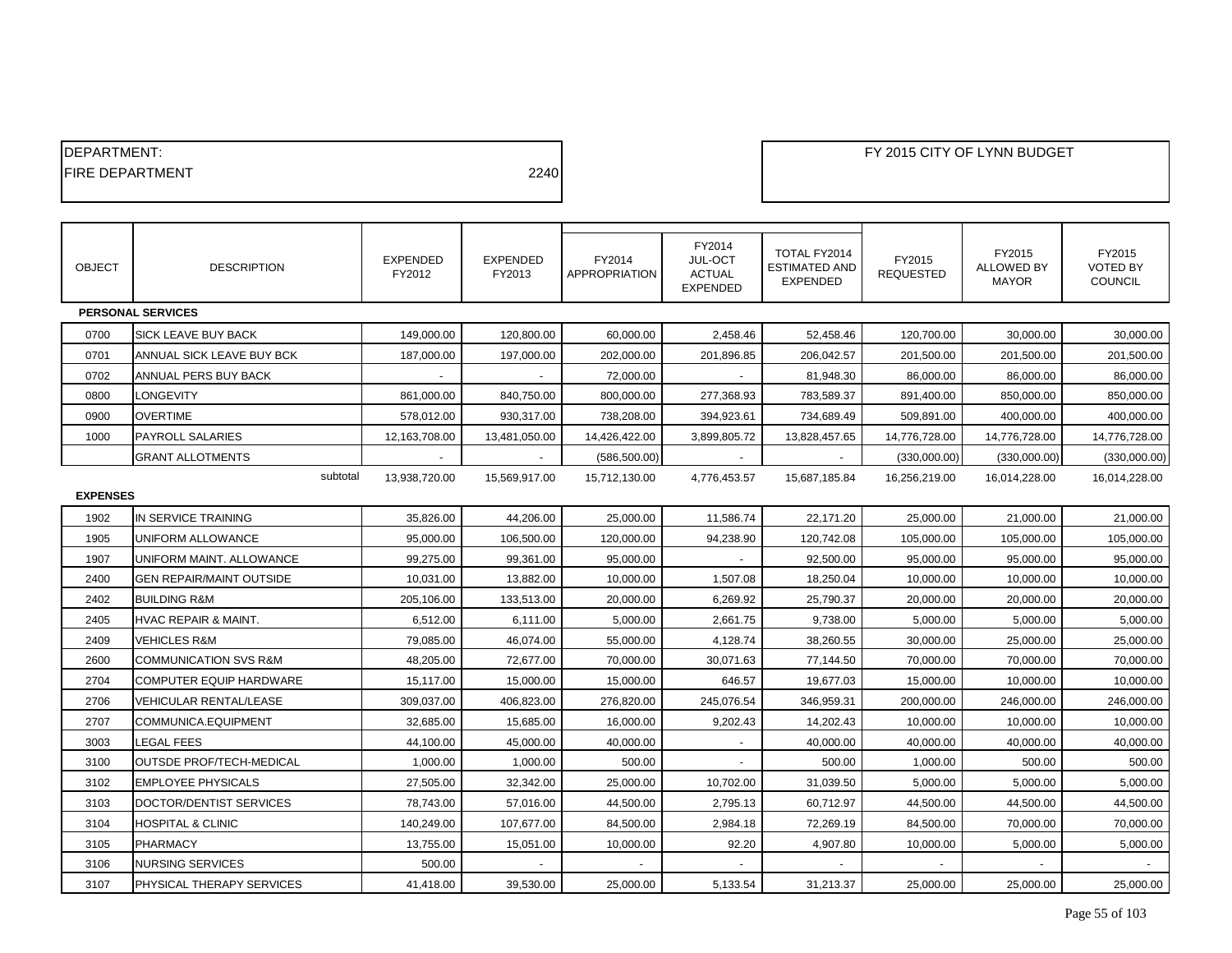| <b>IDEPARTMENT:</b>     |      |
|-------------------------|------|
| <b>IFIRE DEPARTMENT</b> | 2240 |

| <b>OBJECT</b> | <b>DESCRIPTION</b>                   | <b>EXPENDED</b><br>FY2012 | <b>EXPENDED</b><br>FY2013 | FY2014<br><b>APPROPRIATION</b> | FY2014<br>JUL-OCT<br><b>ACTUAL</b><br><b>EXPENDED</b> | TOTAL FY2014<br><b>ESTIMATED AND</b><br>EXPENDED | FY2015<br><b>REQUESTED</b> | FY2015<br><b>ALLOWED BY</b><br><b>MAYOR</b> | FY2015<br><b>VOTED BY</b><br>COUNCIL |
|---------------|--------------------------------------|---------------------------|---------------------------|--------------------------------|-------------------------------------------------------|--------------------------------------------------|----------------------------|---------------------------------------------|--------------------------------------|
| 3115          | <b>REIMB MED/POLICE &amp; FIRE</b>   | 760.00                    | 2,468.00                  | 2.000.00                       | 30.00                                                 | 1,900.00                                         | 2,000.00                   | 1,500.00                                    | 1,500.00                             |
| 3116          | <b>REIMB RETIREE CO-PAY MED.</b>     | 11,080.00                 | 14,755.00                 | 15,000.00                      | 1,339.81                                              | 19,636.16                                        | 15,000.00                  | 15,000.00                                   | 15,000.00                            |
| 3117          | <b>EMPLOYE ASSISSTANCE PROGRAM</b>   |                           | 4,000.00                  | 4,000.00                       |                                                       | 4,200.00                                         | 4,000.00                   | 4,000.00                                    | 4,000.00                             |
| 3200          | <b>OUTSIDE TUITION</b>               | 89,901.00                 | 83,588.00                 | 95,000.00                      | 45,076.61                                             | 109,302.62                                       | 115,000.00                 | 115,000.00                                  | 115,000.00                           |
| 3400          | <b>ADVERTISING</b>                   | 2,352.00                  | 1,203.00                  | 800.00                         |                                                       | 673.64                                           | 800.00                     | 800.00                                      | 800.00                               |
| 3405          | TELEPHONE / INTERNET                 | 53,212.00                 | 47,227.00                 | 42,000.00                      | 16,230.55                                             | 49,483.51                                        | 42,000.00                  | 42,000.00                                   | 42,000.00                            |
| 3409          | <b>COMMUNICATION IMPROVEMENT</b>     | 10,080.00                 | 10,000.00                 | 7,000.00                       |                                                       | 2,000.00                                         | 7,000.00                   | 5,000.00                                    | 5,000.00                             |
| 3411          | <b>COMPUTER SOFTWARE</b>             | 10,000.00                 | 10,323.00                 | 8,000.00                       | 3,579.00                                              | 8,178.00                                         | 20,000.00                  | 18,000.00                                   | 18,000.00                            |
| 4101          | <b>DIESEL FUEL</b>                   | 76,000.00                 | 76,000.00                 | 76,000.00                      | 50,000.00                                             | 70,000.00                                        | 76,000.00                  | 70,000.00                                   | 70,000.00                            |
| 4102          | <b>GASOLINE</b>                      | 21,000.00                 | 21,000.00                 | 21,000.00                      | 10,000.00                                             | 20,000.00                                        | 21,000.00                  | 18,000.00                                   | 18,000.00                            |
| 4200          | <b>GENERAL OFFICE SUPPLIES</b>       | 16,772.00                 | 14,625.00                 | 12,500.00                      | 6,387.53                                              | 14,449.18                                        | 15,000.00                  | 12,750.00                                   | 12,750.00                            |
| 4204          | <b>PRINTING SERVICES</b>             | 1,000.00                  | 2,096.00                  | 1,500.00                       | 116.00                                                | 632.75                                           | 1,500.00                   | 1,200.00                                    | 1,200.00                             |
| 4500          | <b>CUSTD &amp; HSEKPPNG SUPPLIES</b> | 10,134.00                 | 11,383.00                 | 10,000.00                      | 3,770.88                                              | 30,318.09                                        | 15,000.00                  | 15,000.00                                   | 15,000.00                            |
| 4800          | <b>VEHICULAR SUPPLIES</b>            | 65,482.00                 | 69,396.00                 | 70,000.00                      | 7,669.82                                              | 52,388.75                                        | 80,000.00                  | 80,000.00                                   | 80,000.00                            |
| 5000          | MEDICAL & SURGICAL SUPP.             | 83.727.00                 | 73.068.00                 | 60.000.00                      | 13,663.37                                             | 61.580.46                                        | 55.000.00                  | 55,000.00                                   | 55.000.00                            |
| 5003          | <b>OUTSIDE PROFESSIONAL</b>          | 41.114.00                 | 44.279.00                 | 40.000.00                      | 7.234.01                                              | 44.072.66                                        | 40.000.00                  | 40.000.00                                   | 40.000.00                            |
| 5800          | <b>OTHER EXPENDABLE SUPPLIES</b>     | 2,523.00                  | 3.075.00                  | 2.000.00                       | 505.44                                                | 1,697.24                                         | 2.000.00                   | 2,000.00                                    | 2.000.00                             |
| 5804          | <b>FIREFIGHTING SUPPLIES</b>         | 68.075.00                 | 121,252.00                | 80.000.00                      | 17,054.54                                             | 86,544.26                                        | 70.000.00                  | 70,000.00                                   | 70.000.00                            |
| 5810          | PERSONAL PROTECTION EQUIPMENT        | 120.089.00                | 148.170.00                | 50.000.00                      |                                                       | 39.208.00                                        | 40,000.00                  | 40,000.00                                   | 40,000.00                            |
| 6900          | INTERGOVERNMENT MUTUAL AID DUE       | 6.100.00                  | 6.100.00                  | 5.000.00                       | 3,100.00                                              | 5,100.00                                         | 5.000.00                   | 5.000.00                                    | 5.000.00                             |
| 7100          | <b>IN-STATE TRAVEL</b>               | 500.00                    | 500.00                    | 500.00                         |                                                       |                                                  | 500.00                     | 500.00                                      | 500.00                               |
| 7102          | <b>AUTO ALLOWANCE</b>                | 7,800.00                  | 3,900.00                  | 3,900.00                       | 1,300.00                                              | 3,900.00                                         | 3,900.00                   | 3,900.00                                    | 3,900.00                             |
| 7200          | <b>OUT-OF-STATE TRAVEL</b>           | 500.00                    | 500.00                    | 500.00                         |                                                       | 350.00                                           | 500.00                     | 500.00                                      | 500.00                               |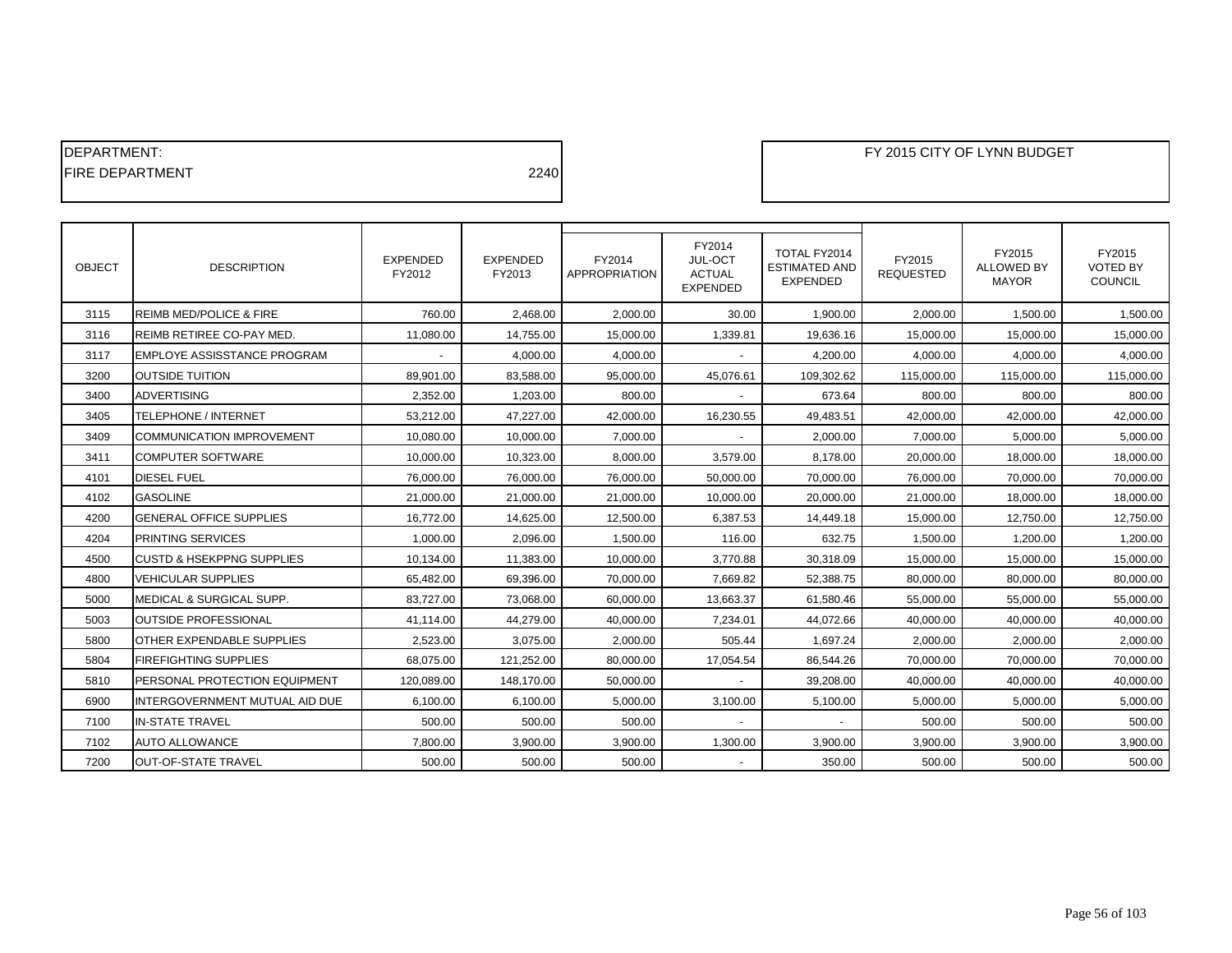| IDEPARTMENT:            |      |  |
|-------------------------|------|--|
| <b>IFIRE DEPARTMENT</b> | 2240 |  |
|                         |      |  |

| <b>OBJECT</b> | <b>DESCRIPTION</b>                | <b>EXPENDED</b><br>FY2012 | <b>EXPENDED</b><br>FY2013 | FY2014<br><b>APPROPRIATION</b> | FY2014<br><b>JUL-OCT</b><br><b>ACTUAL</b><br><b>EXPENDED</b> | TOTAL FY2014<br><b>ESTIMATED AND</b><br><b>EXPENDED</b> | FY2015<br><b>REQUESTED</b> | FY2015<br>ALLOWED BY<br><b>MAYOR</b> | FY2015<br><b>VOTED BY</b><br><b>COUNCIL</b> |
|---------------|-----------------------------------|---------------------------|---------------------------|--------------------------------|--------------------------------------------------------------|---------------------------------------------------------|----------------------------|--------------------------------------|---------------------------------------------|
| 7300          | <b>IDUES/SUBSCRIP/MEMBERSHIPS</b> | 3,280.00                  | 4,025.00                  | 4,200.00                       | 1,462.76                                                     | 2,523.76                                                | 4,200.00                   | 3,600.00                             | 3,600.00                                    |
| 7301          | <b>ORG CONFERENCE</b>             | 925.00                    | 1,050.00                  | 1,000.00                       | 25.00                                                        | 1,135.00                                                | 1,000.00                   | 1,000.00                             | 1,000.00                                    |
| 7400          | <b>INSURANCE PREMIUMS</b>         | 13,590.00                 | 13,828.00                 | 13,000.00                      | 1,807.54                                                     | 12,445.24                                               | 13,000.00                  | 13,000.00                            | 13,000.00                                   |
| 7800          | <b>IOTHERWISE UNCLASSIFIED</b>    | 500.00                    | 1,827.00                  | 500.00                         | 11.74                                                        | 949.52                                                  | 500.00                     | 500.00                               | 500.00                                      |
| 7802          | <b>OVERTIME MEALS</b>             | 2,936.00                  | 3,464.00                  | 3,000.00                       | 930.00                                                       | 3,622.00                                                | 3,500.00                   | 3,500.00                             | 3,500.00                                    |
| 8500          | <b>ADDITIONAL EQUIPMENT</b>       | 2,000.00                  | 2,408.00                  | 2,000.00                       | 4,141.48                                                     | 4,141.48                                                | 2,000.00                   | 2,000.00                             | 2,000.00                                    |
| 8700          | <b>REPLACEMENT EQUIPMENT</b>      | 5,235.00                  | 2,000.00                  | 2,000.00                       | 8,374.77                                                     | 8,374.77                                                | 2,000.00                   | 2,000.00                             | 2,000.00                                    |
| 9510          | <b>TRANSFER ACCOUNT</b>           |                           |                           |                                |                                                              |                                                         |                            |                                      |                                             |
|               | subtotal                          | 2,009,816.00              | 2,054,958.00              | 1,569,720.00                   | 630,908.20                                                   | 1,684,885.43                                            | 1,452,400.00               | 1,447,750.00                         | 1,447,750.00                                |
|               | <b>TOTALS</b>                     | 15,948,536.00             | 17,624,875.00             | 17,281,850.00                  | 5,407,361.77                                                 | 17,372,071.27                                           | 17,708,619.00              | 17,461,978.00                        | 17,461,978.00                               |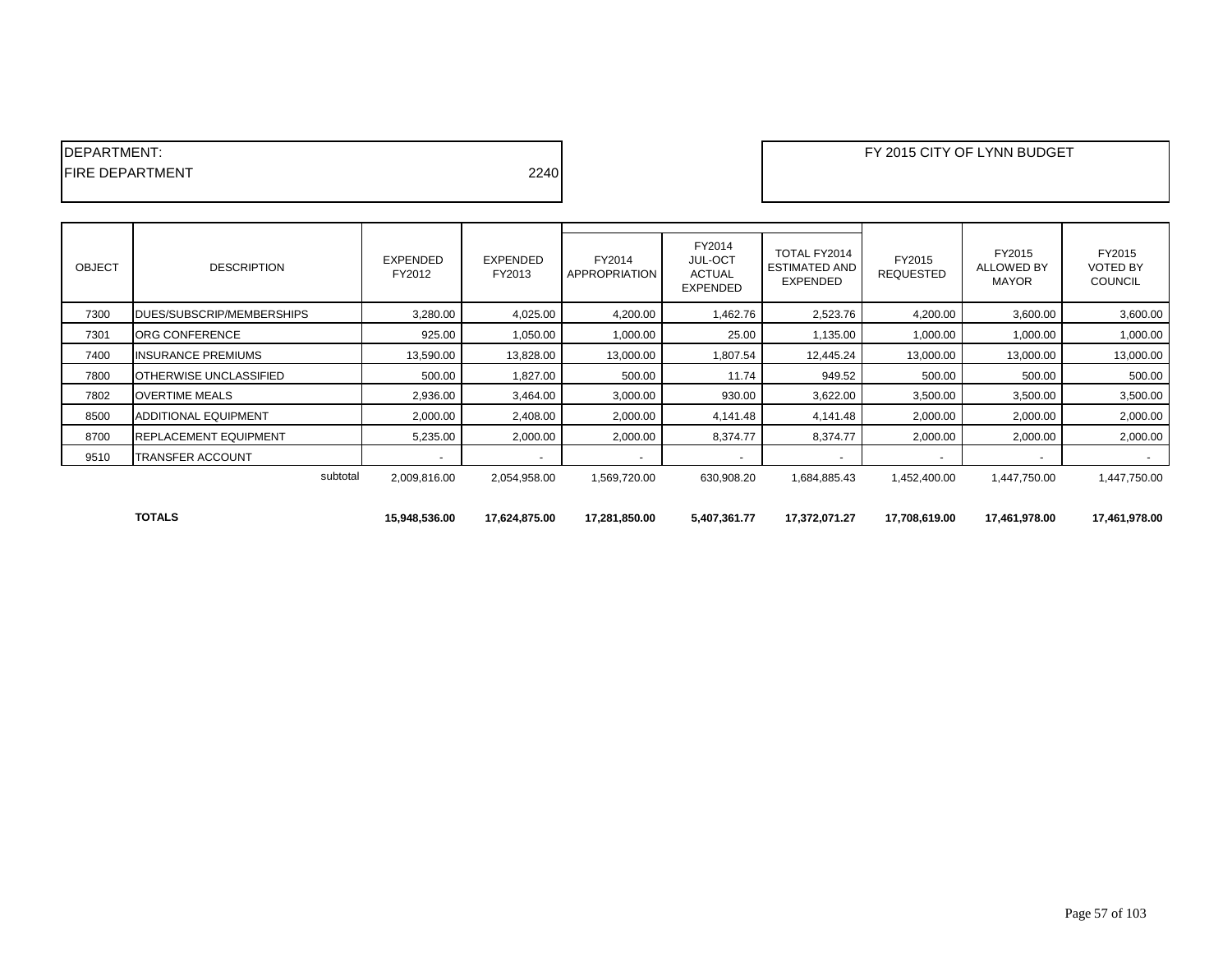| IDEPARTMENT: FIRE DEPARTMENT | <b>ICITY OF LYNN BUDGET</b><br>IFY 2015 PERSONNEL SHEETS |
|------------------------------|----------------------------------------------------------|
|------------------------------|----------------------------------------------------------|

| <b>OBJECT</b> | <b>POSITION TITLE</b>  | <b>YRS</b><br><b>SERV</b> | <b>LONGEVITY</b> | WEEKLY<br><b>SALARY</b><br><b>ENDING</b> | <b>GROSS</b><br>FY 2015 |
|---------------|------------------------|---------------------------|------------------|------------------------------------------|-------------------------|
| 1000          | Chief                  | 37.0                      | 18,823.25        | 2,262.41                                 | 117,645.32              |
| 1000          | Deputy                 | 31.0                      | 14,418.79        | 1,984.69                                 | 103,203.88              |
| 1000          | <b>District Chief</b>  | 21.0                      | 10,099.37        | 1,721.74                                 | 89,530.48               |
| 1000          | <b>District Chief</b>  | 36.0                      | 12,429.99        | 1,721.74                                 | 89,530.48               |
| 1000          | <b>District Chief</b>  | 38.0                      | 12,429.99        | 1,721.74                                 | 89,530.48               |
| 1000          | <b>District Chief</b>  | 21.0                      | 10,099.37        | 1,721.74                                 | 89,530.48               |
| 1000          | <b>District Chief</b>  | 20.0                      | 10,099.37        | 1,721.74                                 | 89,530.48               |
| 1000          | Captain                | 28.0                      | 9,376.07         | 1,495.07                                 | 77,743.64               |
| 1000          | Captain                | 26.0                      | 9,376.07         | 1,495.07                                 | 77,743.64               |
| 1000          | Captain                | 37.0                      | 10,715.51        | 1,495.07                                 | 77,743.64               |
| 1000          | Captain                | 30.0                      | 10,715.51        | 1,495.07                                 | 77,743.64               |
| 1000          | Captain                | 20.0                      | 8,706.35         | 1,495.07                                 | 77,743.64               |
| 1000          | Captain / Paramedic    | 20.0                      | 9,388.85         | 1,604.59                                 | 83,438.68               |
| 1000          | Captain                | 20.0                      | 8,706.35         | 1,495.07                                 | 77,743.64               |
| 1000          | Captain                | 21.0                      | 8,706.35         | 1,495.07                                 | 77,743.64               |
| 1000          | Captain                | 18.0                      | 5,357.75         | 1,495.07                                 | 77,743.64               |
| 1000          | Captain                | 22.0                      | 8,706.35         | 1,495.07                                 | 77,743.64               |
| 1000          | Captain                | 20.0                      | 8,706.35         | 1,495.07                                 | 77,743.64               |
| 1000          | Captain                | 26.0                      | 9,376.07         | 1,495.07                                 | 77,743.64               |
| 1000          | Lieutenant             | 28.0                      | 8,082.82         | 1,299.66                                 | 67,582.32               |
| 1000          | Lieutenant / Paramedic | 10.0                      | 3,065.14         | 1,373.61                                 | 71,427.72               |
| 1000          | Lieutenant             | 10.0                      | 2,802.64         | 1,264.09                                 | 65,732.68               |
| 1000          | Lieutenant             | 29.0                      | 9,237.51         | 1,299.66                                 | 67,582.32               |
| 1000          | Lieutenant             | 8.0                       | 2,802.64         | 1,264.09                                 | 65,732.68               |
| 1000          | Lieutenant             | 9.0                       | 2,802.64         | 1,264.09                                 | 65,732.68               |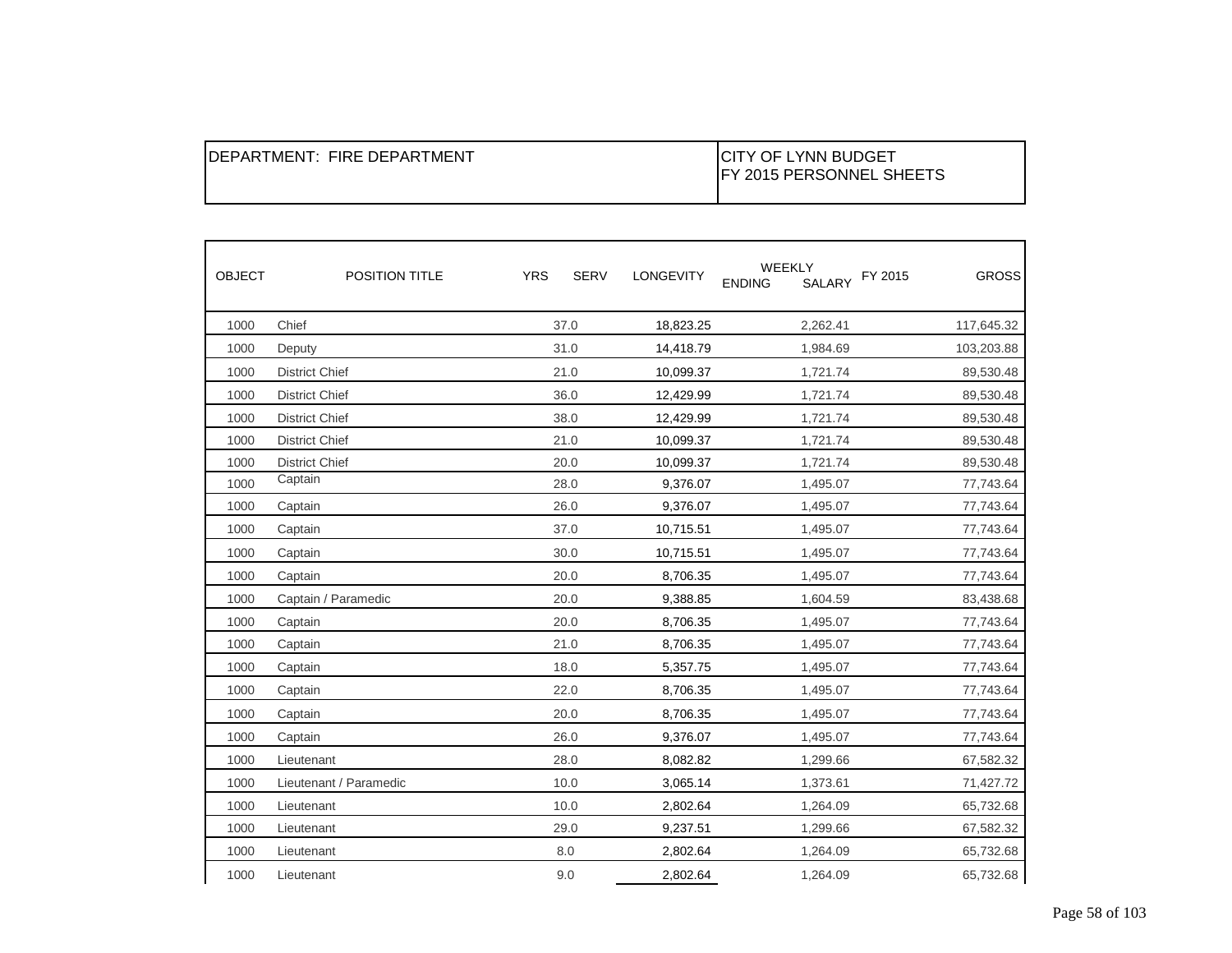| <b>OBJECT</b> | POSITION TITLE         | <b>YRS</b> | <b>SERV</b> | LONGEVITY | WEEKLY<br>SALARY<br><b>ENDING</b> | <b>GROSS</b><br>FY 2015 |
|---------------|------------------------|------------|-------------|-----------|-----------------------------------|-------------------------|
| 1000          | Lieutenant             |            | 20.0        | 7,505.47  | 1,299.66                          | 67,582.32               |
| 1000          | Lieutenant             |            | 31.0        | 9,237.51  | 1,299.66                          | 67,582.32               |
| 1000          | Lieutenant             |            | 20.0        | 7,505.47  | 1,299.66                          | 67,582.32               |
| 1000          | Lieutenant             |            | 8.0         | 1,681.58  | 1,264.09                          | 65,732.68               |
| 1000          | Lieutenant             |            | 18.0        | 4,618.75  | 1,299.66                          | 67,582.32               |
| 1000          | Lieutenant             |            | 18.0        | 4,618.75  | 1,299.66                          | 67,582.32               |
| 1000          | Lieutenant             |            | 21.0        | 7,505.47  | 1,299.66                          | 67,582.32               |
| 1000          | Lieutenant             |            | 26.0        | 8,082.82  | 1,299.66                          | 67,582.32               |
| 1000          | Lieutenant             |            | 18.0        | 4,618.75  | 1,299.66                          | 67,582.32               |
| 1000          | Lieutenant / Paramedic |            | 20.0        | 8,187.97  | 1,409.18                          | 73,277.36               |
| 1000          | Lieutenant             |            | 9.0         | 2,802.64  | 1,264.09                          | 65,732.68               |
| 1000          | Lieutenant             |            | 16.0        | 4,618.75  | 1,299.66                          | 67,582.32               |
| 1000          | Lieutenant             |            | 18.0        | 4,618.75  | 1,299.66                          | 67,582.32               |
| 1000          | Lieutenant             |            | 17.0        | 4,618.75  | 1,299.66                          | 67,582.32               |
| 1000          | Lieutenant             |            | 21.0        | 7,505.47  | 1,299.66                          | 67,582.32               |
| 1000          | Lieutenant             |            | 21.0        | 7,286.87  | 1,264.09                          | 65,732.68               |
| 1000          | Lieutenant             |            | 35.0        | 9,237.51  | 1,299.66                          | 67,582.32               |
| 1000          | Lieutenant             |            | 10.0        | 2,802.64  | 1,264.09                          | 65,732.68               |
| 1000          | Lieutenant             |            | 31.0        | 9,237.51  | 1,264.09                          | 65,732.68               |
| 1000          | Lieutenant / Paramedic |            | 15.0        | 5,038.75  | 1,409.18                          | 73,277.36               |
| 1000          | Lieutenant / Paramedic |            | 9.0         | 3,065.14  | 1,373.60                          | 71,427.20               |
| 1000          | Lieutenant / Paramedic |            | 18.0        | 5,038.75  | 1,409.18                          | 73,277.36               |
| 1000          | Lieutenant             |            | 9.0         | 2,802.64  | 1,299.66                          | 67,582.32               |
| 1000          | Lieutenant             |            | 18.0        | 4,618.75  | 1,299.66                          | 67,582.32               |
| 1000          | Lieutenant             |            | 18.0        | 4,618.75  | 1,299.66                          | 67,582.32               |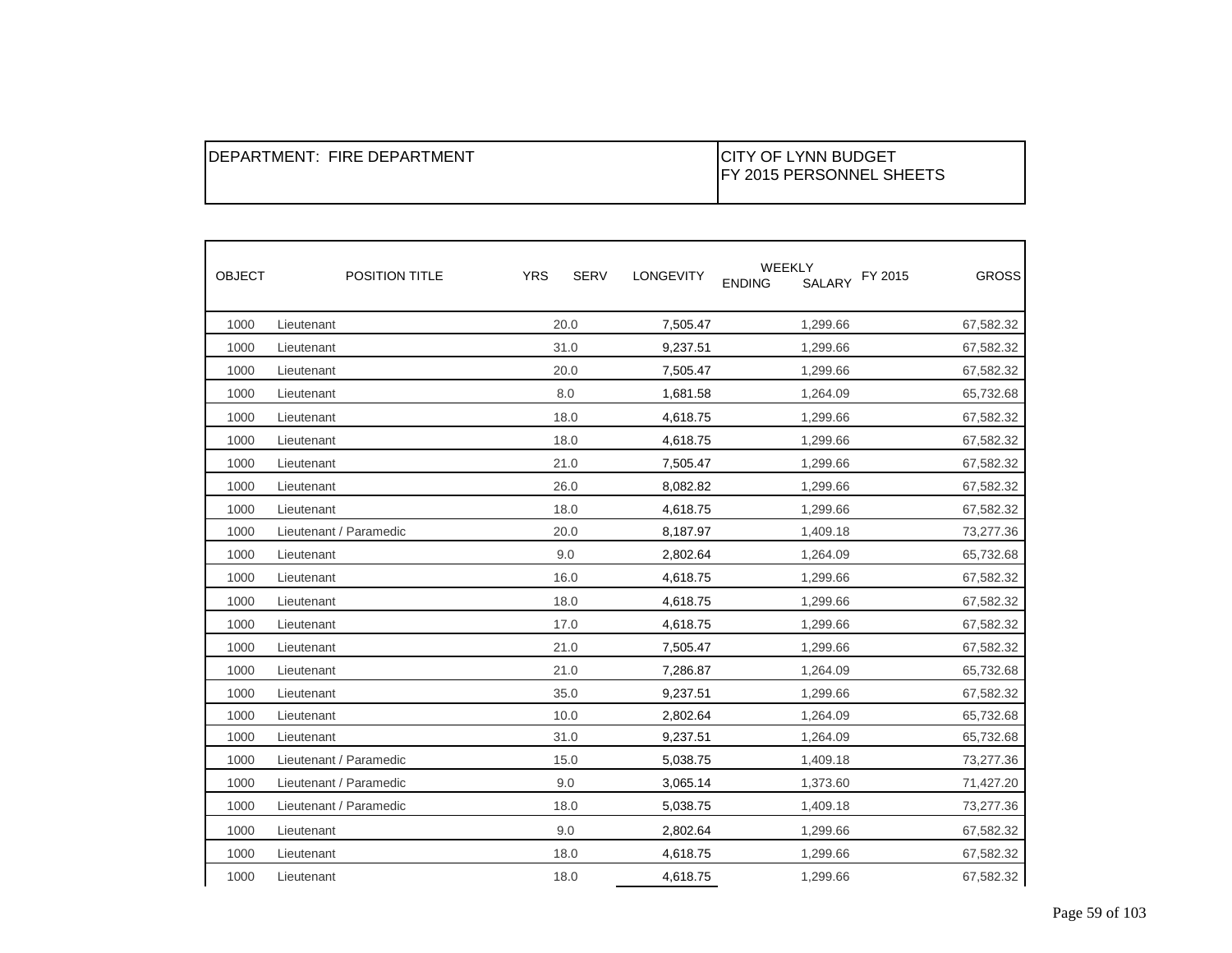| <b>OBJECT</b> | <b>POSITION TITLE</b>  | <b>YRS</b> | <b>SERV</b> | LONGEVITY                | WEEKLY<br>SALARY<br><b>ENDING</b> | FY 2015<br><b>GROSS</b> |
|---------------|------------------------|------------|-------------|--------------------------|-----------------------------------|-------------------------|
| 1000          | Lieutenant / Paramedic | 20.0       |             | 8,187.97                 | 1,409.18                          | 73,277.36               |
| 1000          | Lieutenant             | 18.0       |             | 4,618.75                 | 1,299.66                          | 394,979.52              |
| 1000          | Lieutenant             | 18.0       |             | 4,618.75                 | 1,299.66                          | 67,582.32               |
| 1000          | Lieutenant             | 18.0       |             | 4,618.75                 | 1,299.66                          | 67,582.32               |
| 1000          | (4) Firefighter 1      |            |             | $\blacksquare$           | 968.46                            | 201,439.68              |
| 1000          | Firefighter 2          | 2.0        |             |                          | 984.30                            | 51,183.60               |
| 1000          | Firefighter 2          | 2.0        |             | $\blacksquare$           | 984.30                            | 51,183.60               |
| 1000          | Firefighter 2          | 2.0        |             |                          | 984.30                            | 51,183.60               |
| 1000          | Firefighter 2          | 2.0        |             |                          | 984.30                            | 51,183.60               |
| 1000          | Firefighter 2          | 2.0        |             | $\blacksquare$           | 984.30                            | 51,183.60               |
| 1000          | Firefighter 2          | 2.0        |             | $\blacksquare$           | 984.30                            | 51,183.60               |
| 1000          | Firefighter 2          | 2.0        |             |                          | 984.30                            | 51,183.60               |
| 1000          | Firefighter 2          | 2.0        |             | $\overline{\phantom{a}}$ | 984.30                            | 51,183.60               |
| 1000          | Firefighter 2          | 2.0        |             |                          | 984.30                            | 51,183.60               |
| 1000          | Firefighter 2          | 2.0        |             | $\blacksquare$           | 984.30                            | 51,183.60               |
| 1000          | Firefighter 2          | 2.0        |             |                          | 984.30                            | 51,183.60               |
| 1000          | Firefighter 2          | 2.0        |             |                          | 984.30                            | 51,183.60               |
| 1000          | Firefighter 3          | 4.0        |             | 1,449.64                 | 1,100.54                          | 57,228.08               |
| 1000          | Firefighter 3          | 3.0        |             |                          | 1,100.54                          | 57,228.08               |
| 1000          | Firefighter 3          | 8.0        |             | 1,449.64                 | 1,100.54                          | 57,228.08               |
| 1000          | Firefighter 3          | 3.0        |             |                          | 1,100.54                          | 57,228.08               |
| 1000          | Firefighter 3          | 9.0        |             | 2,416.07                 | 1,100.54                          | 57,228.08               |
| 1000          | Firefighter 3          | 9.0        |             | 2,416.07                 | 1,100.54                          | 57,228.08               |
| 1000          | Firefighter 3          | 10.0       |             | 2,416.07                 | 1,100.54                          | 57,228.08               |
| 1000          | Firefighter 3          | 3.0        |             | $\blacksquare$           | 1,100.54                          | 57,228.08               |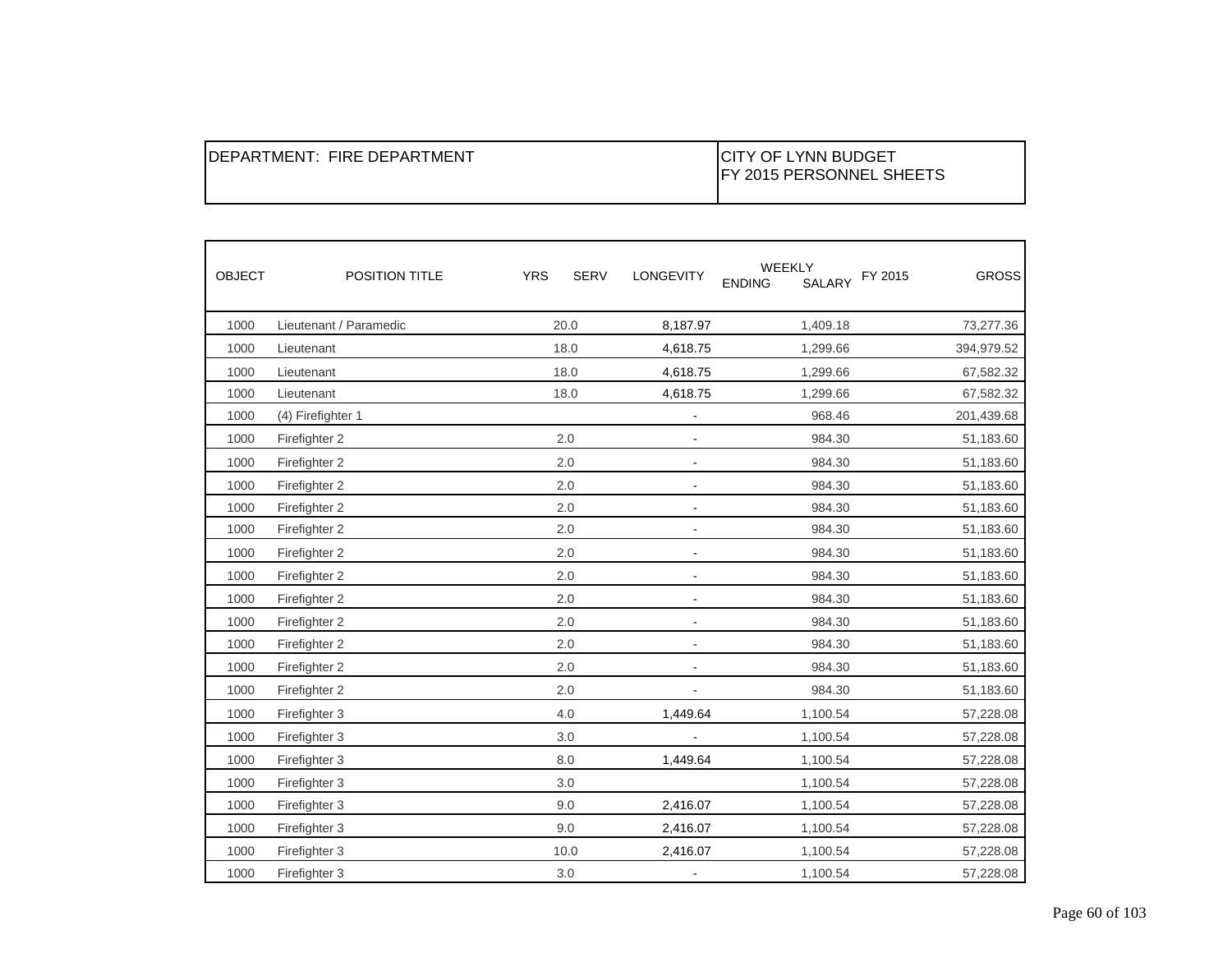| <b>OBJECT</b> | POSITION TITLE | <b>YRS</b><br><b>SERV</b> | LONGEVITY      | WEEKLY<br>FY 2015<br>SALARY<br><b>ENDING</b> | <b>GROSS</b> |
|---------------|----------------|---------------------------|----------------|----------------------------------------------|--------------|
| 1000          | Firefighter 3  | 3.0                       |                | 1,100.54                                     | 57,228.08    |
| 1000          | Firefighter 3  | 9.0                       | 2,416.07       | 1,100.54                                     | 57,228.08    |
| 1000          | Firefighter 3  | 3.0                       |                | 1,100.54                                     | 57,228.08    |
| 1000          | Firefighter 3  | 3.0                       |                | 1,100.54                                     | 57,228.08    |
| 1000          | Firefighter 3  | 3.0                       | $\blacksquare$ | 1,100.54                                     | 57,228.08    |
| 1000          | Firefighter 3  | 9.0                       | 2,416.07       | 1,100.54                                     | 57,228.08    |
| 1000          | Firefighter 3  | 3.0                       |                | 1,100.54                                     | 57,228.08    |
| 1000          | Firefighter 3  | 3.0                       |                | 1,100.54                                     | 57,228.08    |
| 1000          | Firefighter 3  | 4.0                       | $\blacksquare$ | 1,100.54                                     | 57,228.08    |
| 1000          | Firefighter 3  | 3.0                       |                | 1,100.54                                     | 57,228.08    |
| 1000          | Firefighter 3  | 4.0                       |                | 1,100.54                                     | 57,228.08    |
| 1000          | Firefighter 3  | 4.0                       |                | 1,100.54                                     | 57,228.08    |
| 1000          | Firefighter 3  | 9.0                       | 2,416.07       | 1,100.54                                     | 57,228.08    |
| 1000          | Firefighter 3  | 7.0                       | 1,449.64       | 1,100.54                                     | 57,228.08    |
| 1000          | Firefighter 3  | 9.0                       | 2,416.07       | 1,100.54                                     | 57,228.08    |
| 1000          | Firefighter 3  | 10.0                      | 2,416.07       | 1,100.54                                     | 57,228.08    |
| 1000          | Firefighter 3  | 9.0                       | 2,416.07       | 1,100.54                                     | 57,228.08    |
| 1000          | Firefighter 3  | 9.0                       | 2,416.07       | 1,100.54                                     | 57,228.08    |
| 1000          | Firefighter 3  | 3.0                       | $\blacksquare$ | 1,100.54                                     | 57,228.08    |
| 1000          | Firefighter 3  | 20.0                      | 6,281.78       | 1,100.54                                     | 57,228.08    |
| 1000          | Firefighter 3  | 3.0                       |                | 1,100.54                                     | 57,228.08    |
| 1000          | Firefighter 3  | 3.0                       |                | 1,100.54                                     | 57,228.08    |
| 1000          | Firefighter 3  | 10.0                      | 2,416.07       | 1,100.54                                     | 57,228.08    |
| 1000          | Firefighter 3  | 3.0                       | $\frac{1}{2}$  | 1,100.54                                     | 57,228.08    |
| 1000          | Firefighter 3  | 3.0                       |                | 1,100.54                                     | 57,228.08    |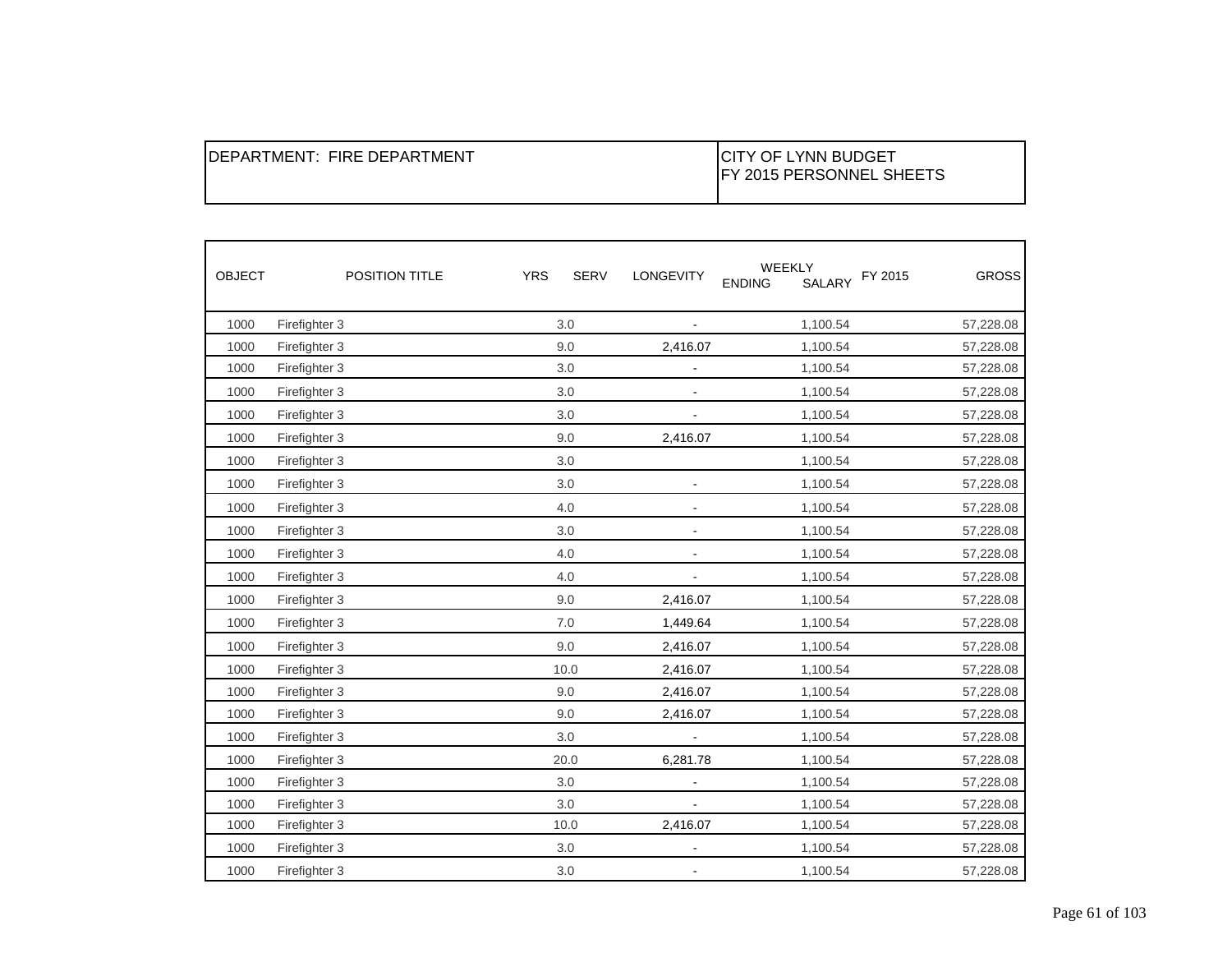| IDEPARTMENT: FIRE DEPARTMENT | ICITY OF LYNN BUDGET<br><b>IFY 2015 PERSONNEL SHEETS</b> |
|------------------------------|----------------------------------------------------------|
|------------------------------|----------------------------------------------------------|

| <b>OBJECT</b> | POSITION TITLE | <b>SERV</b><br><b>YRS</b> | LONGEVITY      | <b>WEEKLY</b><br>SALARY FY 2015<br><b>ENDING</b> | <b>GROSS</b> |
|---------------|----------------|---------------------------|----------------|--------------------------------------------------|--------------|
| 1000          | Firefighter 3  | 3.0                       | $\sim$         | 1,100.54                                         | 57,228.08    |
| 1000          | Firefighter 3  | 9.0                       | 2,416.07       | 1,100.54                                         | 57,228.08    |
| 1000          | Firefighter 3  | 3.0                       |                | 1,100.54                                         | 57,228.08    |
| 1000          | Firefighter 3  | 7.0                       | 1,449.64       | 1,100.54                                         | 57,228.08    |
| 1000          | Firefighter 3  | 3.0                       |                | 1,100.54                                         | 57,228.08    |
| 1000          | Firefighter 3  | 10.0                      | 2,416.07       | 1,100.54                                         | 57,228.08    |
| 1000          | Firefighter 3  | 3.0                       | $\blacksquare$ | 1,100.54                                         | 57,228.08    |
| 1000          | Firefighter 3  | 8.0                       | 1,449.64       | 1,100.54                                         | 57,228.08    |
| 1000          | Firefighter 3  | $5.0$                     | 1,449.64       | 1,100.54                                         | 57,228.08    |
| 1000          | Firefighter 3  | 3.0                       | $\blacksquare$ | 1,100.54                                         | 57,228.08    |
| 1000          | Firefighter 3  | 9.0                       | 2,416.07       | 1,100.54                                         | 57,228.08    |
| 1000          | Firefighter 3  | 3.0                       |                | 1,100.54                                         | 57,228.08    |
| 1000          | Firefighter 3  | 3.0                       | $\blacksquare$ | 1,100.54                                         | 57,228.08    |
| 1000          | Firefighter 3  | 8.0                       | 1,449.64       | 1,100.54                                         | 57,228.08    |
| 1000          | Firefighter 3  | 3.0                       | $\omega$       | 1,100.54                                         | 57,228.08    |
| 1000          | Firefighter 3  | 9.0                       | 2,416.07       | 1,100.54                                         | 57,228.08    |
| 1000          | Firefighter 3  | 3.0                       |                | 1,100.54                                         | 57,228.08    |
| 1000          | Firefighter 3  | 3.0                       |                | 1,100.54                                         | 57,228.08    |
| 1000          | Firefighter 3  | 9.0                       | 2,416.07       | 1,100.54                                         | 57,228.08    |
| 1000          | Firefighter 3  | 3.0                       |                | 1,100.54                                         | 57,228.08    |
| 1000          | Firefighter 3  | 3.0                       |                | 1,100.54                                         | 57,228.08    |
| 1000          | Firefighter 3  | 9.0                       | 2,416.07       | 1,100.54                                         | 57,228.08    |
| 1000          | Firefighter 3  | 14.0                      | 3,865.71       | 1,100.54                                         | 57,228.08    |
| 1000          | Firefighter 3  | 7.0                       | 1,449.64       | 1,100.54                                         | 57,228.08    |
| 1000          | Firefighter 3  | 3.0                       | $\blacksquare$ | 1,100.54                                         | 57,228.08    |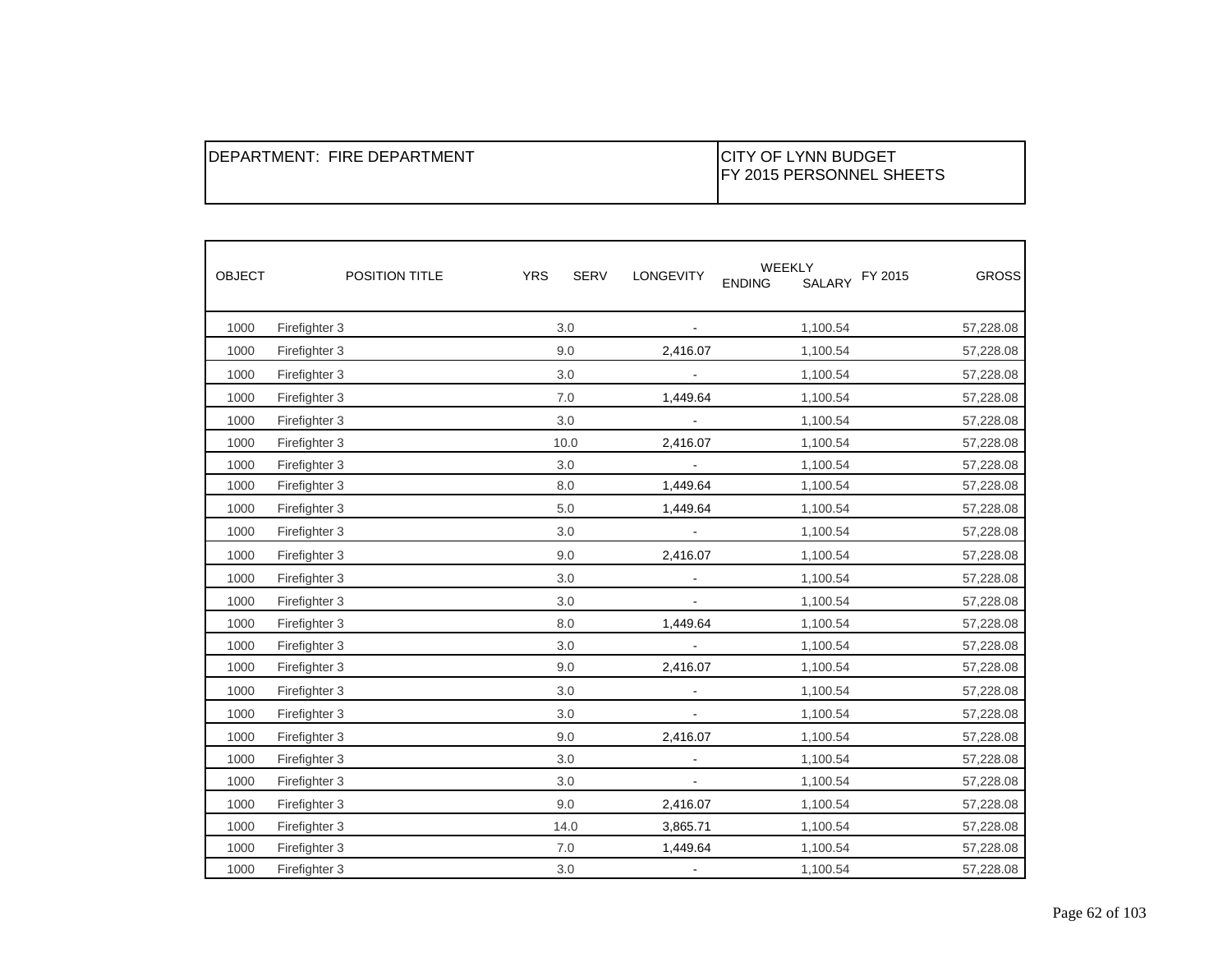| IDEPARTMENT: FIRE DEPARTMENT | <b>ICITY OF LYNN BUDGET</b><br><b>IFY 2015 PERSONNEL SHEETS</b> |
|------------------------------|-----------------------------------------------------------------|
|------------------------------|-----------------------------------------------------------------|

| <b>OBJECT</b> | POSITION TITLE | <b>YRS</b> | <b>SERV</b><br><b>LONGEVITY</b> | WEEKLY<br>SALARY<br><b>ENDING</b> | <b>GROSS</b><br>FY 2015 |
|---------------|----------------|------------|---------------------------------|-----------------------------------|-------------------------|
| 1000          | Firefighter 3  | 14.0       | 3,865.71                        | 1,100.54                          | 57,228.08               |
| 1000          | Firefighter 3  | 6.0        | 1,449.64                        | 1,100.54                          | 57,228.08               |
| 1000          | Firefighter 3  | 11.0       | 2,416.07                        | 1,100.54                          | 57,228.08               |
| 1000          | Firefighter 3  | 5.0        | 1,449.64                        | 1,100.54                          | 57,228.08               |
| 1000          | Firefighter 3  | 4.0        | 1,449.64                        | 1,100.54                          | 57,228.08               |
| 1000          | Firefighter 4  | 29.0       | 7,963.37                        | 1,131.20                          | 58,822.40               |
| 1000          | Firefighter 4  | 26.0       | 6,967.95                        | 1,131.20                          | 58,822.40               |
| 1000          | Firefighter 4  | 18.0       | 3,981.68                        | 1,131.20                          | 58,822.40               |
| 1000          | Firefighter 4  | 18.0       | 3,981.68                        | 1,131.20                          | 58,822.40               |
| 1000          | Firefighter 4  | 16.0       | 3,981.68                        | 1,131.20                          | 58,822.40               |
| 1000          | Firefighter 4  | 29.0       | 7,963.37                        | 1,131.20                          | 58,822.40               |
| 1000          | Firefighter 4  | 18.0       | 3,981.68                        | 1,131.20                          | 58,822.40               |
| 1000          | Firefighter 4  | 22.0       | 6,470.24                        | 1,131.20                          | 58,822.40               |
| 1000          | Firefighter 4  | 38.0       | 7,963.37                        | 1,131.20                          | 58,822.40               |
| 1000          | Firefighter 4  | 19.0       | 6,470.24                        | 1,131.20                          | 58,822.40               |
| 1000          | Firefighter 4  | 18.0       | 3,981.68                        | 1,131.20                          | 58,822.40               |
| 1000          | Firefighter 4  | 21.0       | 6,470.24                        | 1,131.20                          | 58,822.40               |
| 1000          | Firefighter 4  | 30.0       | 7,963.37                        | 1,131.20                          | 58,822.40               |
| 1000          | Firefighter 4  | 18.0       | 3,981.68                        | 1,131.20                          | 58,822.40               |
| 1000          | Firefighter 4  | 30.0       | 7,963.37                        | 1,131.20                          | 58,822.40               |
| 1000          | Firefighter 4  | 16.0       | 3,981.68                        | 1,131.20                          | 58,822.40               |
| 1000          | Firefighter 4  | 18.0       | 3,981.68                        | 1,131.20                          | 58,822.40               |
| 1000          | Firefighter 4  | 22.0       | 6,470.24                        | 1,131.20                          | 58,822.40               |
| 1000          | Firefighter 4  | 20.0       | 6,470.24                        | 1,131.20                          | 58,822.40               |
| 1000          | Firefighter 4  | 18.0       | 3,981.68                        | 1,131.20                          | 58,822.40               |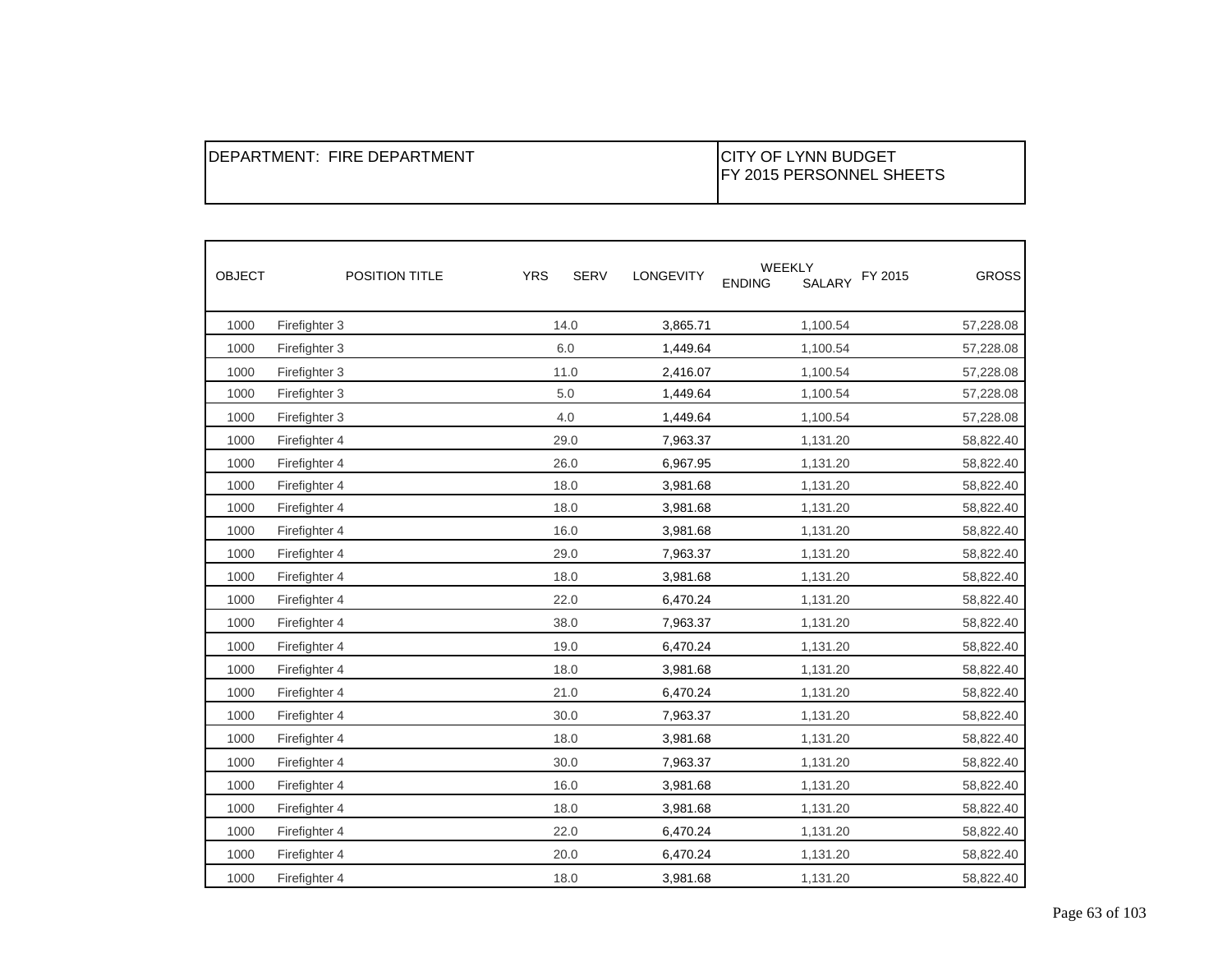| IDEPARTMENT: FIRE DEPARTMENT | <b>ICITY OF LYNN BUDGET</b><br><b>IFY 2015 PERSONNEL SHEETS</b> |
|------------------------------|-----------------------------------------------------------------|
|------------------------------|-----------------------------------------------------------------|

| <b>OBJECT</b> | POSITION TITLE        | <b>YRS</b> | <b>SERV</b> | <b>LONGEVITY</b> | <b>WEEKLY</b><br><b>ENDING</b><br>SALARY | FY 2015<br><b>GROSS</b> |
|---------------|-----------------------|------------|-------------|------------------|------------------------------------------|-------------------------|
| 1000          | Firefighter 4         |            | 29.0        | 7,963.37         | 1,131.20                                 | 58,822.40               |
| 1000          | Firefighter 4         |            | 26.0        | 6,967.95         | 1,131.20                                 | 58,822.40               |
| 1000          | Firefighter 4         |            | 18.0        | 3,981.68         | 1,131.20                                 | 58,822.40               |
| 1000          | Firefighter 4         |            | 24.0        | 6,967.94         | 1,131.20                                 | 58,822.40               |
| 1000          | Firefighter 4         |            | 18.0        | 3,981.68         | 1,131.20                                 | 58,822.40               |
| 1000          | Firefighter 4         |            | 31.0        | 7,963.37         | 1,131.20                                 | 58,822.40               |
| 1000          | Firefighter 4         |            | 18.0        | 3,981.68         | 1,131.20                                 | 58,822.40               |
| 1000          | Firefighter 4         |            | 27.0        | 6,967.95         | 1,131.20                                 | 58,822.40               |
| 1000          | Firefighter 4         |            | 31.0        | 7,963.37         | 1,131.20                                 | 58,822.40               |
| 1000          | Firefighter 4         |            | 18.0        | 3,981.68         | 1,131.20                                 | 58,822.40               |
| 1000          | Firefighter 4         |            | 30.0        | 7,963.37         | 1,131.20                                 | 58,822.40               |
| 1000          | Firefighter 4         |            | 23.0        | 6,470.24         | 1,131.20                                 | 58,822.40               |
| 1000          | Firefighter 4         |            | 37.0        | 7,963.37         | 1,131.20                                 | 58,822.40               |
| 1000          | Firefighter 4         |            | 30.0        | 7,963.37         | 1,131.20                                 | 58,822.40               |
| 1000          | Firefighter 4         |            | 18.0        | 3,981.68         | 1,131.20                                 | 58,822.40               |
| 1000          | Firefighter 4         |            | 30.0        | 7,963.37         | 1,131.20                                 | 58,822.40               |
| 1000          | Firefighter 4         |            | 26.0        | 6,967.95         | 1,131.20                                 | 58,822.40               |
| 1000          | Firefighter 4         |            | 18.0        | 3,981.68         | 1,131.20                                 | 58,822.40               |
| 1000          | Firefighter 4         |            | 31.0        | 7,963.37         | 1,131.20                                 | 58,822.40               |
| 1000          | Firefighter 4         |            | 31.0        | 7,963.37         | 1,131.20                                 | 58,822.40               |
| 1000          | Firefighte/Paramedic  |            | 9.0         | 2,678.57         | 1,210.06                                 | 62,923.12               |
| 1000          | Firefighter/Paramedic |            | 9.0         | 2,678.57         | 1,210.73                                 | 62,957.96               |
| 1000          | Firefighter/Paramedic |            | 8.0         | 1,607.14         | 1,210.06                                 | 62,923.12               |
| 1000          | Firefighter/Paramedic |            | 17.0        | 4,401.68         | 1,240.73                                 | 64,517.96               |
| 1000          | Firefighter/Paramedic |            | 3.0         |                  | 1,210.06                                 | 62,923.12               |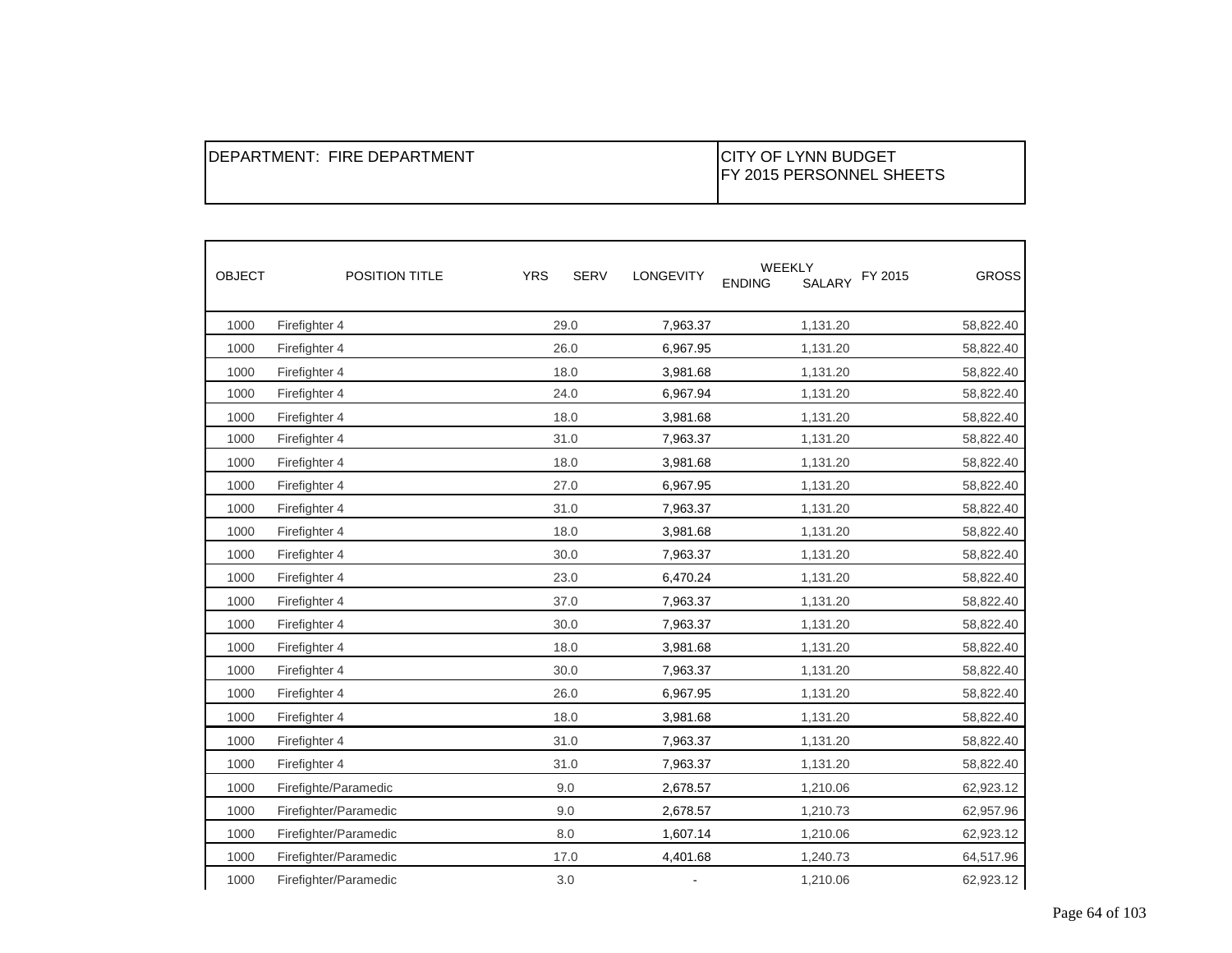| IDEPARTMENT: FIRE DEPARTMENT | <b>ICITY OF LYNN BUDGET</b><br>IFY 2015 PERSONNEL SHEETS |
|------------------------------|----------------------------------------------------------|
|------------------------------|----------------------------------------------------------|

| <b>OBJECT</b> | <b>POSITION TITLE</b>          | <b>YRS</b> | <b>SERV</b> | <b>LONGEVITY</b> | <b>WEEKLY</b><br>SALARY<br><b>ENDING</b> | <b>GROSS</b><br>FY 2015 |
|---------------|--------------------------------|------------|-------------|------------------|------------------------------------------|-------------------------|
| 1000          | Firefighter/Paramedic          |            | 14.0        | 4,401.68         | 1,240.73                                 | 64,517.96               |
| 1000          | Firefighter/Paramedic          |            | 13.0        | 2,678.57         | 1,240.73                                 | 64,517.96               |
| 1000          | Firefighter/Paramedic          |            | 23.0        | 7,152.74         | 1,240.73                                 | 64,517.96               |
| 1000          | Firefighter/Paramedic          |            | 8.0         | 4,401.68         | 1,210.73                                 | 62,957.96               |
| 1000          | Firefighter/Paramedic          |            | 14.0        | 4,401.68         | 1,240.73                                 | 64,517.96               |
| 1000          | Firefighter/Paramedic          |            | 3.0         | 4,401.68         | 1,210.06                                 | 62,923.12               |
| 1000          | Firefighter/Paramedic          |            | 9.0         | 2,678.57         | 1,210.06                                 | 62,923.12               |
| 1000          | Firefighter/Paramedic          |            | 3.0         | $\blacksquare$   | 1,210.06                                 | 62,923.12               |
| 1000          | Firefighter/Paramedic          |            | 14.0        | 4,401.68         | 1,240.73                                 | 64,517.96               |
| 1000          | Firefighter/Paramedic          |            | 3.0         |                  | 1,210.06                                 | 62,923.12               |
| 1000          | Firefighter/Paramedic          |            | 14.0        | 4,401.68         | 1,240.73                                 | 64,517.96               |
| 1000          | Fire Alarm Operator            |            | 21.0        | 5,129.94         | 1,025.74                                 | 53,338.48               |
| 1000          | Fire Alarm Operator            |            | 30.0        | 8,207.90         | 1,025.74                                 | 53,338.48               |
| 1000          | Fire Alarm Operator            |            | 8.0         | 2,051.98         | 1,025.74                                 | 53,338.48               |
| 1000          | Fire Alarm Operator            |            | 19.0        | 4,616.95         | 1,025.74                                 | 53,338.48               |
| 1000          | Fire Alarm Operator            |            | 10.0        | 2,564.97         | 1,025.74                                 | 53,338.48               |
| 1000          | Fire Alarm Operator            |            | 6           | 2,051.98         | 1,025.74                                 | 53,338.48               |
| 1000          | Fire Alarm Operator            |            | 18.0        | 4,616.95         | 1,025.74                                 | 53,338.48               |
| 1000          | Fire Alarm Operator            |            | 31.0        | 8,207.90         | 1,025.74                                 | 53,338.48               |
| 1000          | Fire Alarm Operator            |            | 12.0        | 2,564.97         | 1,025.74                                 | 53,338.48               |
| 1000          | <b>Head Clerk</b>              |            | 22.0        | 4,465.44         | 858.74                                   | 44,654.48               |
| 1000          | Admin. Assistant               |            | 34.0        | 9,432.52         | 1,133.72                                 | 58,953.44               |
| 1000          | Network Systems Assist. Coord. |            | 9.0         | 2,028.58         | 1,133.72                                 | 58,953.44               |
| 1000          | Clerk Typist                   |            | 0.0         |                  | 587.39                                   | 23,500.00               |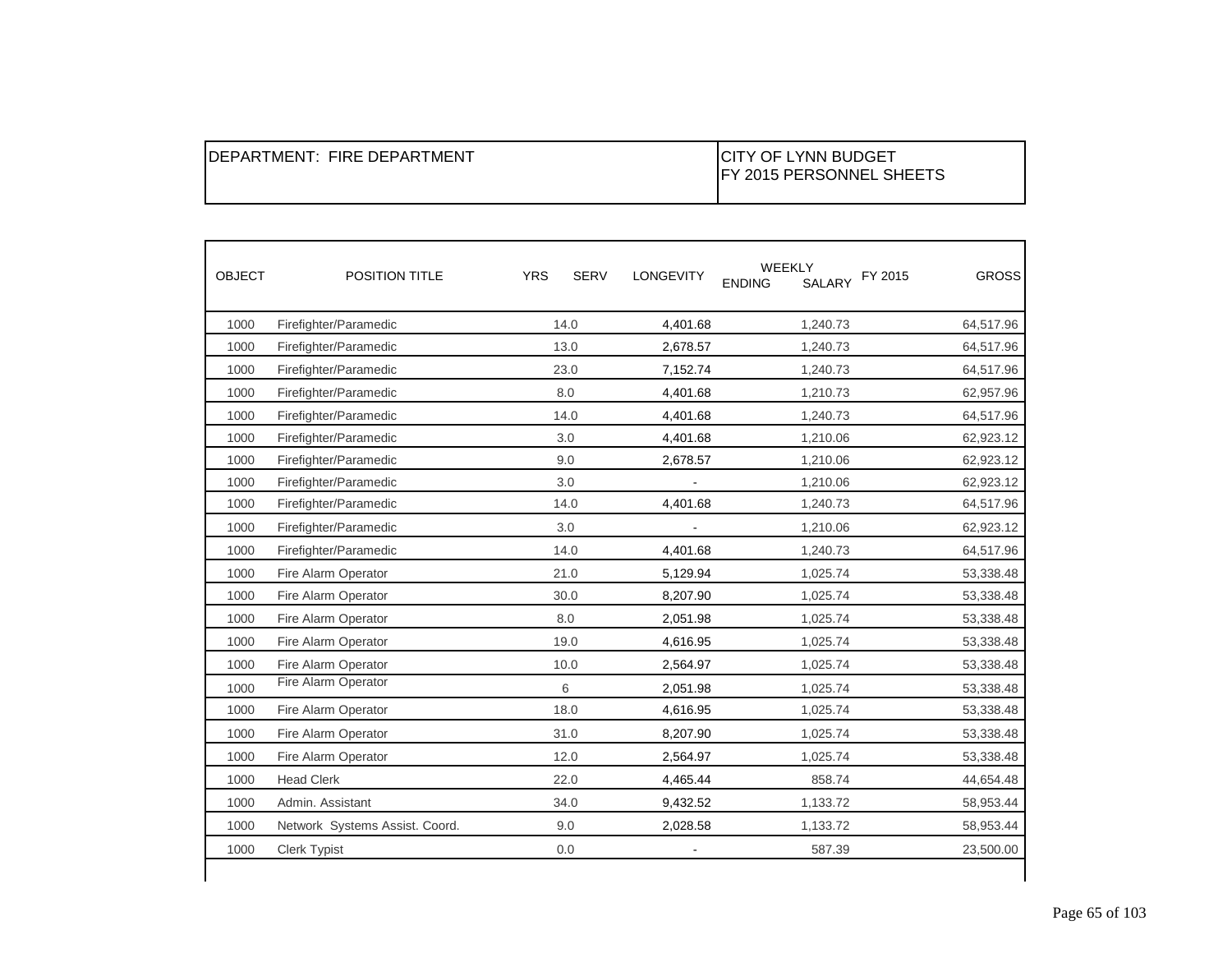| IDEPARTMENT: FIRE DEPARTMENT | <b>ICITY OF LYNN BUDGET</b><br><b>IFY 2015 PERSONNEL SHEETS</b> |
|------------------------------|-----------------------------------------------------------------|
|------------------------------|-----------------------------------------------------------------|

| <b>OBJECT</b> | <b>POSITION TITLE</b>             | <b>YRS</b> | <b>SERV</b> | <b>LONGEVITY</b> | <b>WEEKLY</b><br><b>ENDING</b> | <b>SALARY</b> | FY 2015 | <b>GROSS</b>     |
|---------------|-----------------------------------|------------|-------------|------------------|--------------------------------|---------------|---------|------------------|
|               | <b>TOTALS</b>                     |            |             | 813,097.59       |                                |               |         | 12,713,176.90    |
| 1000          | Credits                           |            |             |                  |                                |               |         | \$1,125,600.00   |
| 1000          | Detail Pay                        |            |             |                  |                                |               |         | \$65,520.00      |
| 1000          | Primetime                         |            |             |                  |                                |               |         | \$232,500.00     |
| 1000          | Holidays                          |            |             |                  |                                |               |         | \$591,100.00     |
| 1000          | Out of Grade                      |            |             |                  |                                |               |         | \$49,608.00      |
| 0700          | Annual Sick Buy Back              |            |             |                  |                                |               |         | \$201,500.00     |
| 0701          | <b>Retirement Sick Buy Back</b>   |            |             |                  |                                |               |         | \$120,700.00     |
| 0702          | <b>Personal Days</b>              |            |             |                  |                                |               |         | \$86,000.00      |
| 0800          | <b>Add'l Retirement Longevity</b> |            |             |                  |                                |               |         | \$890,623.10     |
|               | <b>Grant Allotments</b>           |            |             |                  |                                |               |         | $-$ \$330,000.00 |
|               |                                   |            |             |                  |                                |               |         | \$15,746,328.00  |
| 900           | Overtime                          |            |             |                  |                                |               |         | \$509,891.00     |
|               |                                   |            |             |                  |                                |               |         |                  |
|               | <b>Expenses</b>                   |            |             |                  |                                |               |         | \$1,452,400.00   |
|               |                                   |            |             |                  |                                |               |         | \$17,708,619.00  |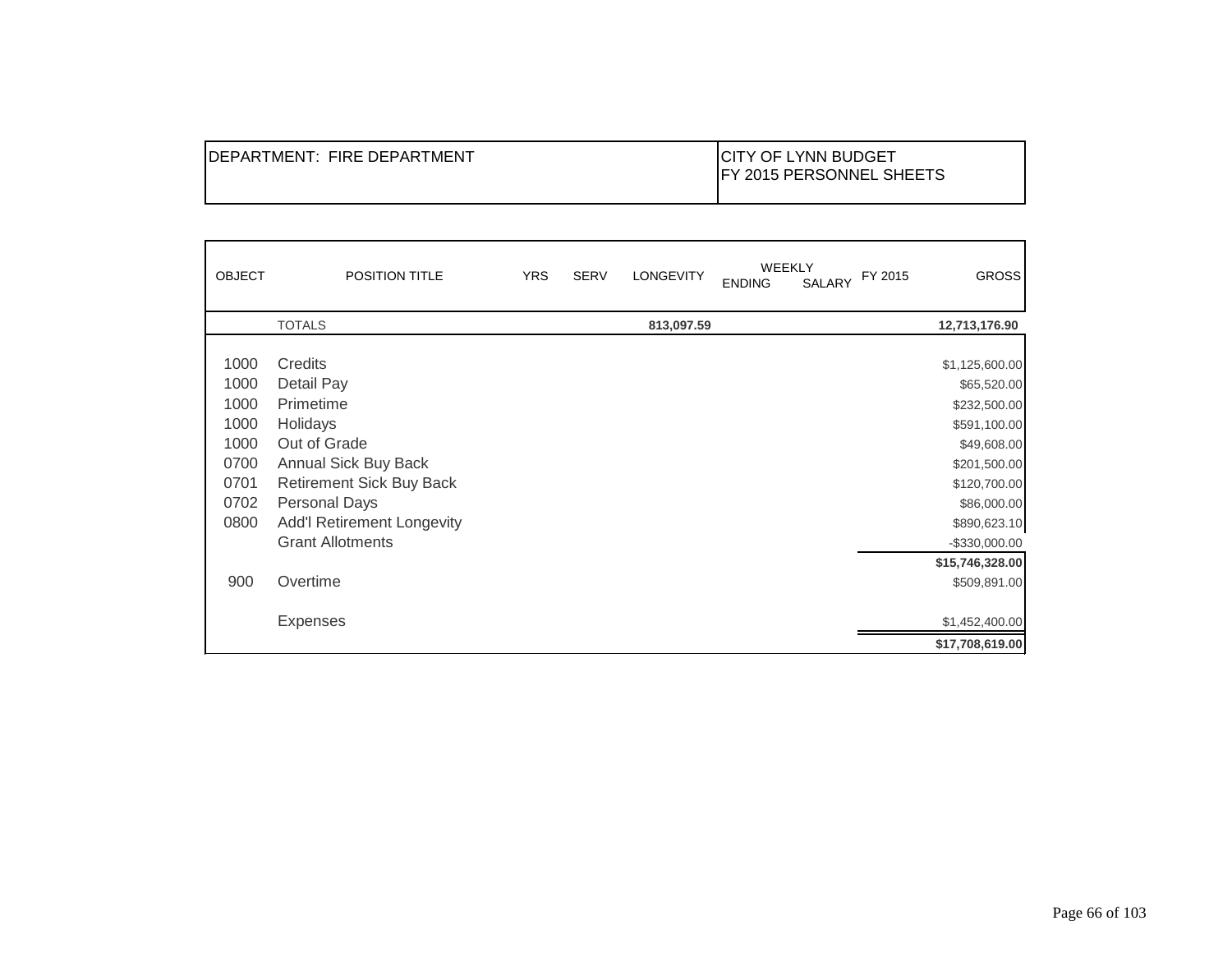| <b>IDEPARTMENT:</b>                |      |
|------------------------------------|------|
| <b>ISTREET LIGHTING ELECTRICAL</b> | 2252 |

| <b>OBJECT</b> | <b>DESCRIPTION</b>               | EXPENDED<br>FY2012       | <b>EXPENDED</b><br>FY2013 | FY2014<br>APPROPRIATION  | FY2014<br><b>JUL-OCT</b><br><b>ACTUAL</b><br><b>EXPENDED</b> | TOTAL FY2014<br><b>ESTIMATED AND</b><br><b>EXPENDED</b> | FY2015<br><b>REQUESTED</b> | FY2015<br><b>ALLOWED BY</b><br><b>MAYOR</b> | FY2015<br><b>VOTED BY</b><br><b>COUNCIL</b> |  |
|---------------|----------------------------------|--------------------------|---------------------------|--------------------------|--------------------------------------------------------------|---------------------------------------------------------|----------------------------|---------------------------------------------|---------------------------------------------|--|
|               | <b>EXPENSES</b>                  |                          |                           |                          |                                                              |                                                         |                            |                                             |                                             |  |
| 2104          | <b>ISTREET LIGHTS</b>            | 1,107,338.00             | 1,146,938.00              | 850,992.00               | 154,954.07                                                   | 805,757.51                                              | 800,000.00                 | 800,000.00                                  | 800,000.00                                  |  |
| 2412          | PLANT OP./MAINT.SVC.CONTR        | 149,700.00               | 99,909.00                 | 99,909.00                | 22,795.73                                                    | 117,655.25                                              | 80,000.00                  | 80,000.00                                   | 80,000.00                                   |  |
| 2600          | <b>OUTSIDE SVS R&amp;M/OTHER</b> | 42,434.00                | 46,876.00                 | 46,876.00                | 7,193.88                                                     | 44,315.43                                               | 40,000.00                  | 40,000.00                                   | 40,000.00                                   |  |
| 2606          | TRAFFIC CONTROL PARTS            |                          |                           |                          |                                                              |                                                         |                            |                                             |                                             |  |
| 2607          | TRAFFIC CONTROL REPAIRS          | 75,851.00                | 94,233.00                 | 94,233.00                | 58,068.50                                                    | 144,126.48                                              | 80,000.00                  | 80,000.00                                   | 80,000.00                                   |  |
| 4304          | <b>HARDWARE R&amp;M SUPPLIES</b> |                          | $\overline{\phantom{a}}$  | $\overline{\phantom{a}}$ | $\overline{\phantom{a}}$                                     | 700.00                                                  |                            |                                             |                                             |  |
| 5811          | <b>IELECTRICAL SUPPLIES</b>      | 500.00                   | $\overline{\phantom{a}}$  |                          |                                                              | 3,266.59                                                |                            |                                             |                                             |  |
| 8410          | TRAFFIC LIGHT IMPROVEMENTS       | $\overline{\phantom{0}}$ | $\overline{\phantom{a}}$  |                          |                                                              |                                                         |                            |                                             |                                             |  |
| 8500          | <b>ADDITIONAL EQUIPMENT</b>      | $\overline{\phantom{a}}$ | $\overline{\phantom{a}}$  | $\overline{\phantom{a}}$ | $\overline{a}$                                               | $\overline{\phantom{a}}$                                |                            | $\overline{\phantom{a}}$                    |                                             |  |
| 8700          | <b>REPLACEMENT EQUIPMENT</b>     | 9,000.00                 | $\overline{\phantom{a}}$  |                          |                                                              |                                                         |                            |                                             |                                             |  |
|               | <b>TOTALS</b>                    | 1,384,823.00             | 1,387,956.00              | 1,092,010.00             | 243,012.18                                                   | 1,115,821.26                                            | 1,000,000.00               | 1,000,000.00                                | 1,000,000.00                                |  |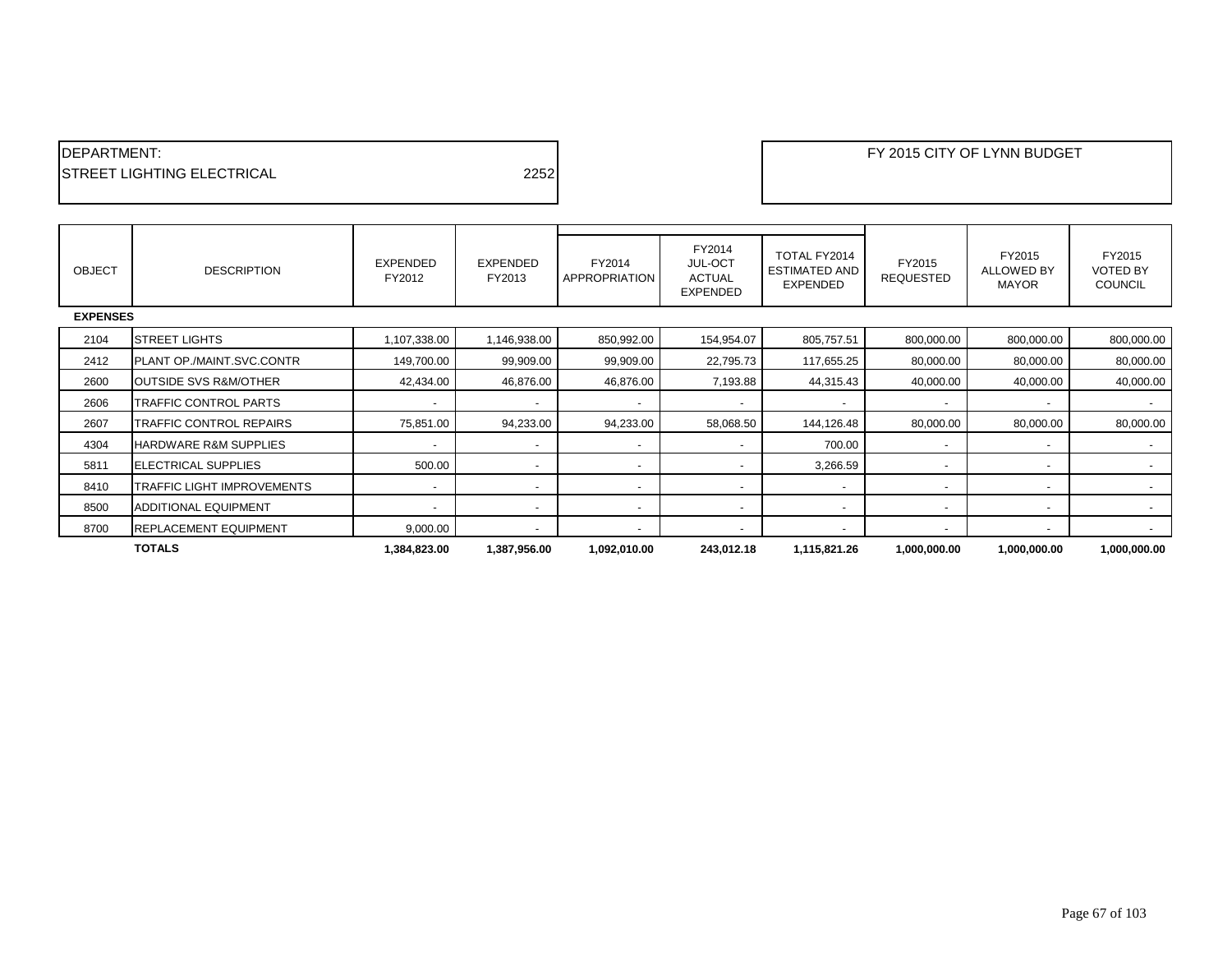| <b>IDEPARTMENT:</b>          |      |  |
|------------------------------|------|--|
| <b>IEMERGENCY MANAGEMENT</b> | 2260 |  |
|                              |      |  |

| <b>OBJECT</b>   | <b>DESCRIPTION</b>             | <b>EXPENDED</b><br>FY2012 | <b>EXPENDED</b><br>FY2013 | FY2014<br><b>APPROPRIATION</b> | FY2014<br>JUL-OCT<br><b>ACTUAL</b><br><b>EXPENDED</b> | TOTAL FY2014<br><b>ESTIMATED AND</b><br><b>EXPENDED</b> | FY2015<br><b>REQUESTED</b> | FY2015<br>ALLOWED BY<br><b>MAYOR</b> | FY2015<br><b>VOTED BY</b><br><b>COUNCIL</b> |
|-----------------|--------------------------------|---------------------------|---------------------------|--------------------------------|-------------------------------------------------------|---------------------------------------------------------|----------------------------|--------------------------------------|---------------------------------------------|
|                 | <b>PERSONAL SERVICES</b>       |                           |                           |                                |                                                       |                                                         |                            |                                      |                                             |
| 0700            | <b>SICK LEAVE BUY BACK</b>     |                           | $\overline{\phantom{a}}$  | $\overline{\phantom{a}}$       | $\sim$                                                |                                                         | $\overline{\phantom{a}}$   | $\overline{\phantom{a}}$             | $\sim$                                      |
| 0701            | ANNUAL SICK BUY BACK           | $\overline{\phantom{a}}$  | $\overline{\phantom{a}}$  | 2,620.00                       | $\sim$                                                |                                                         | 1,985.00                   | 1,985.00                             | 1,985.00                                    |
| 0702            | <b>ANNUAL PERS BUY BACK</b>    |                           |                           | 834.00                         | $\blacksquare$                                        |                                                         | 834.00                     | 834.00                               | 834.00                                      |
| 0800            | <b>LONGEVITY</b>               |                           | ۰                         | 5,778.00                       | $\sim$                                                |                                                         | 5,778.00                   | 5,778.00                             | 5,778.00                                    |
| 0900            | <b>OVERTIME</b>                | 8,765.00                  | 8,765.00                  | 10,366.00                      | 2,130.34                                              | 4,363.08                                                | 9,000.00                   | 7,000.00                             | 7,000.00                                    |
| 1000            | <b>PAYROLL SALARIES</b>        | 25,000.00                 | 99,045.00                 | 64,661.00                      | 23,270.76                                             | 47,848.92                                               | 64,787.00                  | 64,787.00                            | 64,787.00                                   |
|                 | subtotal                       | 33,765.00                 | 107,810.00                | 84,259.00                      | 25,401.10                                             | 52,212.00                                               | 82,384.00                  | 80,384.00                            | 80,384.00                                   |
| <b>EXPENSES</b> |                                |                           |                           |                                |                                                       |                                                         |                            |                                      |                                             |
| 3499            | MISC OUTSD COMMUN/MEDIA        | 5,942.00                  | $\blacksquare$            |                                | $\qquad \qquad \blacksquare$                          |                                                         | $\overline{\phantom{a}}$   | $\overline{\phantom{a}}$             | $\sim$                                      |
| 4200            | <b>GENERAL OFFICE SUPPLIES</b> | 2,000.00                  | $\overline{\phantom{a}}$  |                                | -                                                     |                                                         | $\overline{\phantom{0}}$   | $\overline{\phantom{a}}$             | $\overline{\phantom{a}}$                    |
| 7800            | <b>OTHERWISE UNCLASSIFIED</b>  | 1,000.00                  | 3,000.00                  | 5,000.00                       | 418.52                                                | 2,345.58                                                | 5,000.00                   | 4,500.00                             | 4,500.00                                    |
|                 | subtotal                       | 8,942.00                  | 3,000.00                  | 5,000.00                       | 418.52                                                | 2,345.58                                                | 5,000.00                   | 4,500.00                             | 4,500.00                                    |
|                 |                                |                           |                           |                                |                                                       |                                                         |                            |                                      |                                             |
|                 | <b>TOTALS</b>                  | 42.707.00                 | 110.810.00                | 89,259.00                      | 25,819.62                                             | 54,557.58                                               | 87,384.00                  | 84,884.00                            | 84.884.00                                   |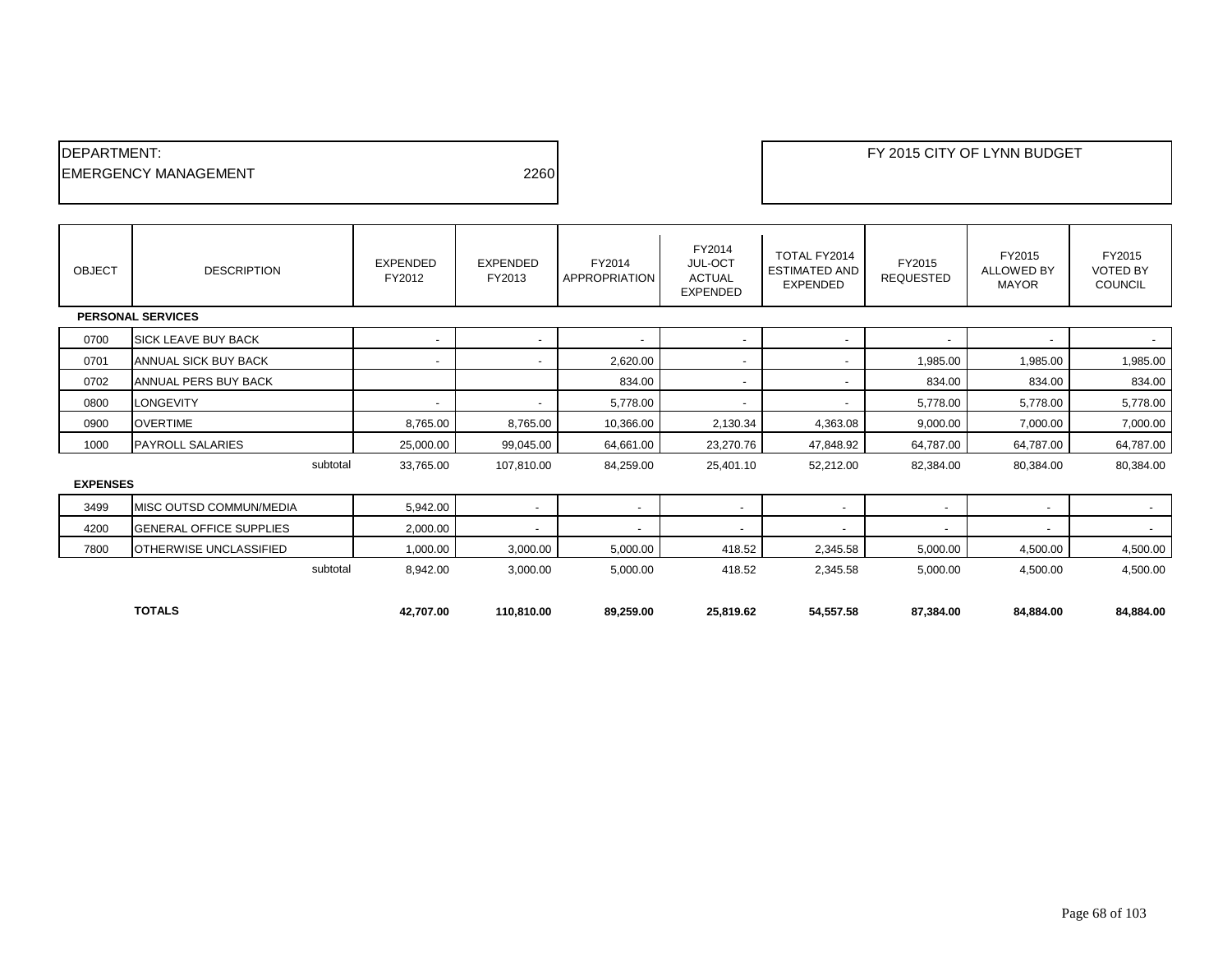| IDEPARTMENT: EMERGENCY MANAGEMENT | <b>ICITY OF LYNN BUDGET</b>      |
|-----------------------------------|----------------------------------|
|                                   | <b>IFY 2015 PERSONNEL SHEETS</b> |
|                                   |                                  |

| <b>OBJECT</b> | POSITION TITLE                      | <b>YRS</b><br><b>SERV</b> | <b>LONGEVITY</b> | <b>WEEKLY</b><br><b>ENDING</b><br><b>SALARY</b> | FY 2015<br><b>GROSS</b>   |
|---------------|-------------------------------------|---------------------------|------------------|-------------------------------------------------|---------------------------|
| 1000          | <b>Emerency Management Director</b> | 15.0                      | 5,777.75         | 1,604.59                                        | 64,786.35                 |
|               | <b>TOTALS</b>                       |                           | 5,777.75         |                                                 | 64,786.35                 |
| 1000<br>1000  | Credits<br>Holiday                  |                           |                  |                                                 | \$13,000.00<br>\$4,166.70 |
| 0700          | Sick Back                           |                           |                  |                                                 | \$1,984.10                |
| 0702          | Personal                            |                           |                  |                                                 | \$833.34                  |
| 900           | Overtime                            |                           |                  |                                                 | \$90,548.24               |
|               |                                     |                           |                  |                                                 | \$9,000.00                |
|               | <b>Expenses</b>                     |                           |                  |                                                 | \$4,500.00                |
|               |                                     |                           |                  |                                                 | \$104,048.24              |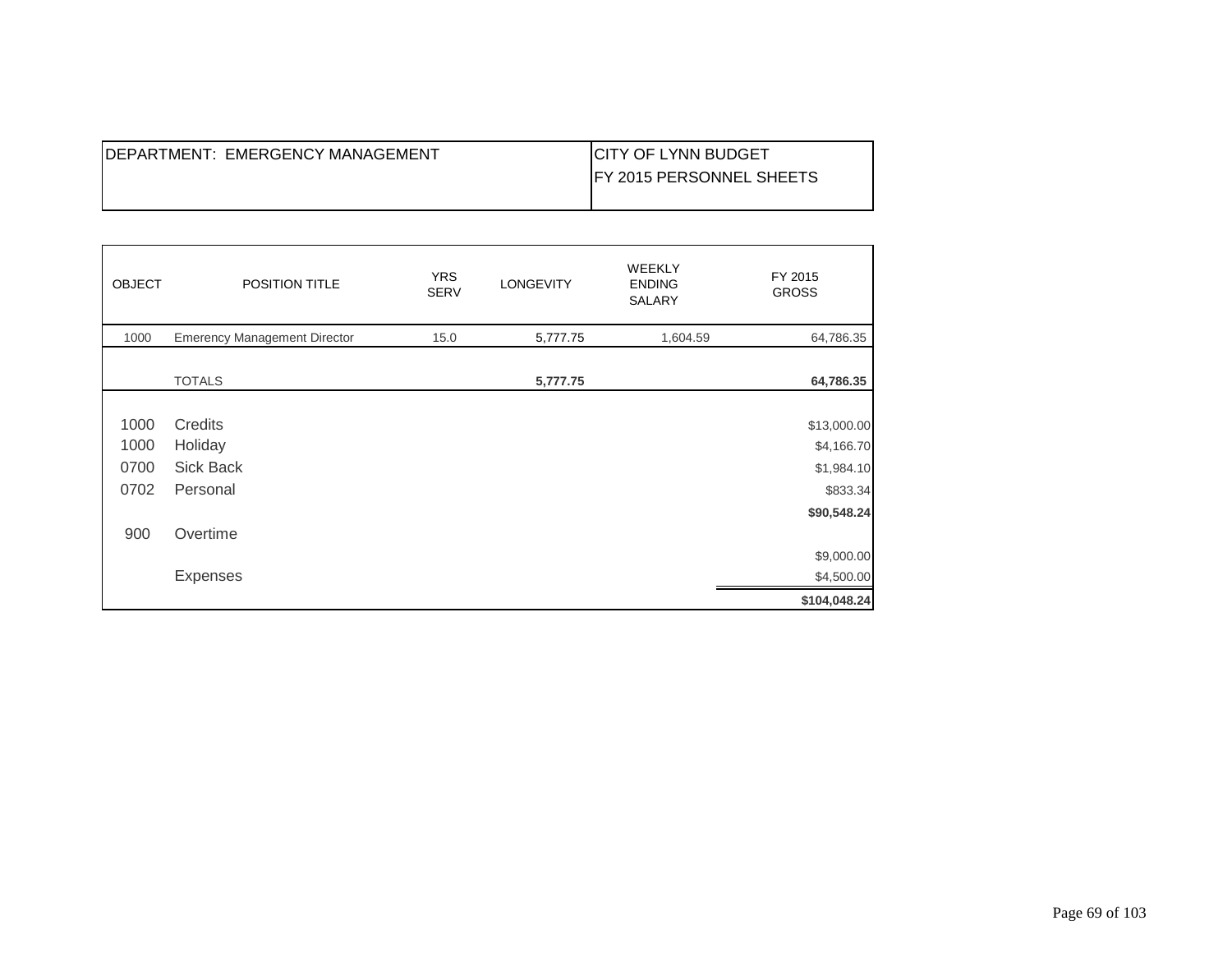| <b>IDEPARTMENT:</b>  |      |
|----------------------|------|
| <b>IHARBORMASTER</b> | 2290 |
|                      |      |

| <b>OBJECT</b>            | <b>DESCRIPTION</b>                 | EXPENDED<br>FY2012       | EXPENDED<br>FY2013       | FY2014<br>APPROPRIATION | FY2014<br>JUL-OCT<br><b>ACTUAL</b><br>EXPENDED | TOTAL FY2014<br><b>ESTIMATED AND</b><br><b>EXPENDED</b> | FY2015<br><b>REQUESTED</b> | FY2015<br><b>ALLOWED BY</b><br><b>MAYOR</b> | FY2015<br><b>VOTED BY</b><br><b>COUNCIL</b> |
|--------------------------|------------------------------------|--------------------------|--------------------------|-------------------------|------------------------------------------------|---------------------------------------------------------|----------------------------|---------------------------------------------|---------------------------------------------|
| <b>PERSONAL SERVICES</b> |                                    |                          |                          |                         |                                                |                                                         |                            |                                             |                                             |
| 1000                     | <b>PAYROLL SALARIES</b>            | 3,900.00                 | 3,900.00                 | 3,900.00                | 525.00                                         | 3,900.00                                                | 3,900.00                   | 3,900.00                                    | 3,900.00                                    |
|                          | subtotal                           | 3,900.00                 | 3,900.00                 | 3,900.00                | 525.00                                         | 3,900.00                                                | 3,900.00                   | 3,900.00                                    | 3,900.00                                    |
| <b>EXPENSES</b>          |                                    |                          |                          |                         |                                                |                                                         |                            |                                             |                                             |
| 2400                     | <b>GEN REPAIR/MAINT OUTSIDE</b>    | 5,587.00                 | 8,362.00                 | 5,711.00                | 5,025.40                                       | 5,711.00                                                | 5,461.00                   | 5,461.00                                    | 5,461.00                                    |
| 3400                     | OUTSIDE-COMMUN & MEDIA             | 1,753.00                 | 2,002.00                 | 1,753.00                | 504.51                                         | 1,753.00                                                | 1,753.00                   | 1,753.00                                    | 1,753.00                                    |
| 4100                     | <b>ENERGY &amp; FUEL SUPPLIES</b>  | 1,130.00                 | 1,130.00                 | 1,130.00                | $\overline{\phantom{a}}$                       | 1,130.00                                                | 1,130.00                   | 1,000.00                                    | 1,000.00                                    |
| 5800                     | <b>OTHER EXPENDABLE SUPPLIES</b>   | $\overline{\phantom{a}}$ | $\overline{\phantom{a}}$ | $\sim$                  | $\overline{\phantom{a}}$                       |                                                         | $\overline{\phantom{a}}$   | $\overline{\phantom{a}}$                    | $\sim$                                      |
| 8800                     | <b>CAPITAL OUTLAY-IMPROVEMENTS</b> |                          | $\overline{\phantom{a}}$ |                         |                                                |                                                         | $\overline{\phantom{0}}$   | $\overline{\phantom{0}}$                    | $\sim$                                      |
|                          | subtotal                           | 8,470.00                 | 11,494.00                | 8,594.00                | 5,529.91                                       | 8,594.00                                                | 8,344.00                   | 8,214.00                                    | 8,214.00                                    |
|                          |                                    |                          |                          |                         |                                                |                                                         |                            |                                             |                                             |
|                          | <b>TOTALS</b>                      | 12,370.00                | 15,394.00                | 12,494.00               | 6,054.91                                       | 12,494.00                                               | 12,244.00                  | 12,114.00                                   | 12,114.00                                   |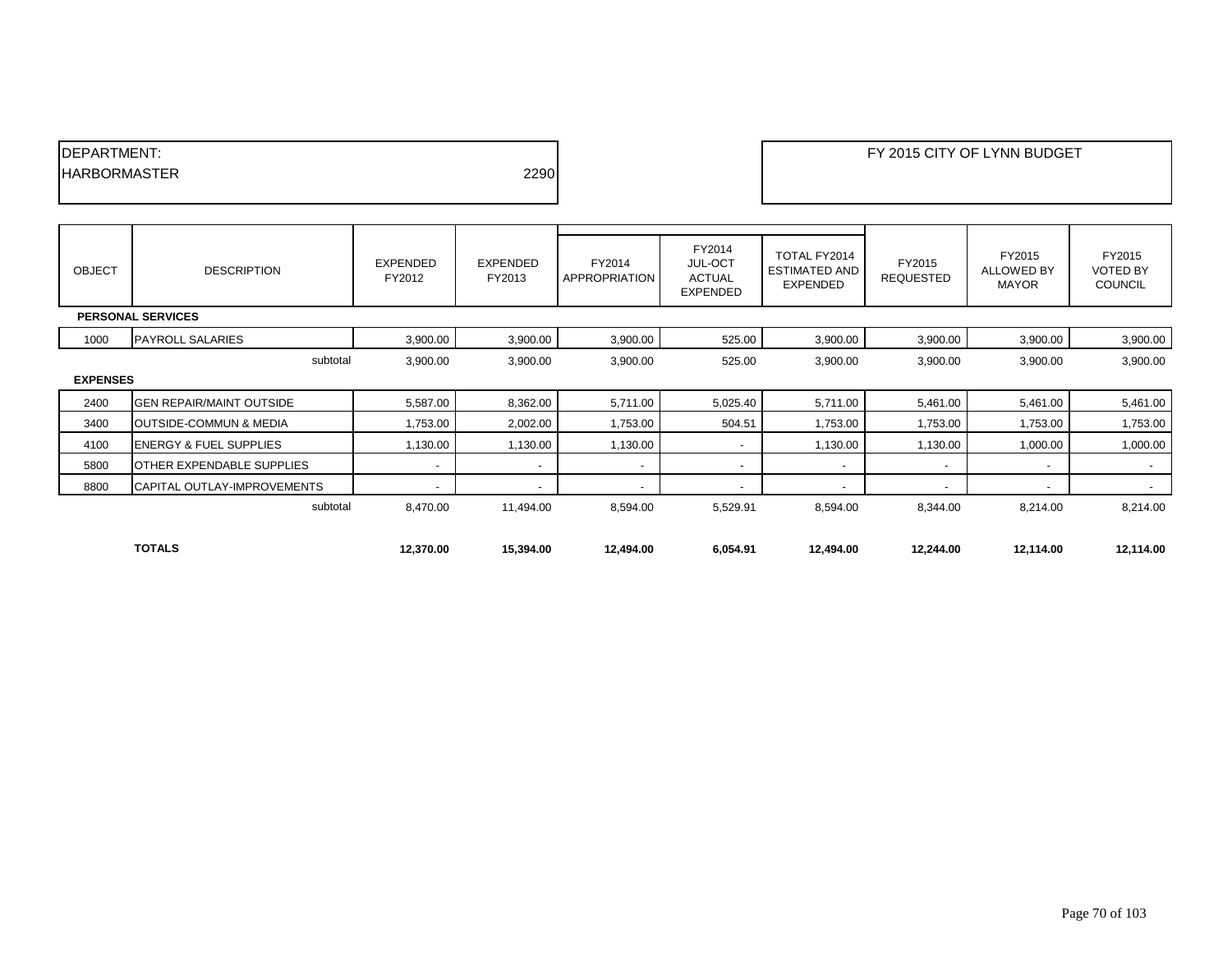| IDEPARTMENT: HARBORMASTER | ICITY OF LYNN BUDGET             |
|---------------------------|----------------------------------|
|                           | <b>IFY 2015 PERSONNEL SHEETS</b> |
|                           |                                  |

| <b>OBJECT</b> | <b>POSITION TITLE</b>         | HIRE DATE /<br><b>BENEFIT</b><br><b>DATE</b> | <b>YRS</b><br><b>SERV</b> | <b>LONGEVITY</b> | <b>WEEKLY</b><br><b>ENDING</b><br><b>SALARY</b> | 2015<br><b>GROSS</b> |
|---------------|-------------------------------|----------------------------------------------|---------------------------|------------------|-------------------------------------------------|----------------------|
| 1000          | Harbormaster/Shellfish Warden | 6/30/1986                                    | N/A                       | N/A              | 175.00                                          |                      |
|               |                               |                                              |                           |                  |                                                 | 2,100.00             |
| 1000          | Asst. Harbormaster            | 10/8/1991                                    | N/A                       | N/A              | 75.00                                           | 900.00               |
| 1000          | Asst. Harbormaster            | 10/1/1988                                    | N/A                       | N/A              | 75.00                                           | 900.00               |
|               |                               |                                              |                           |                  |                                                 |                      |
|               |                               |                                              |                           |                  |                                                 |                      |
|               |                               |                                              |                           |                  |                                                 | 3,900.00             |
|               | <b>TOTALS</b>                 |                                              |                           |                  |                                                 | 3,900.00             |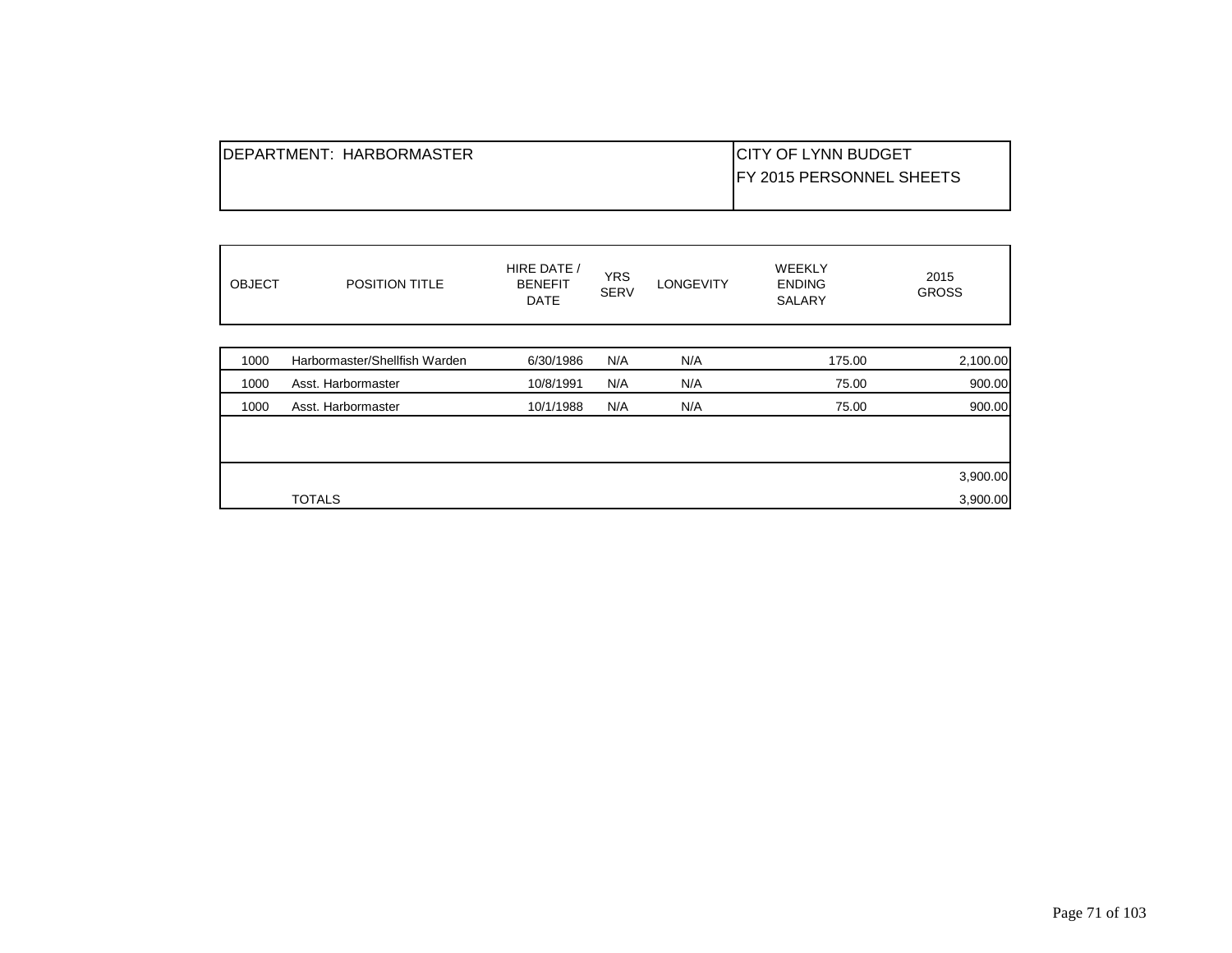| <b>IDEPARTMENT:</b>              |      |
|----------------------------------|------|
| <b>IOFFICE OF ANIMAL CONTROL</b> | 4390 |
|                                  |      |

| <b>OBJECT</b>   | <b>DESCRIPTION</b>                | <b>EXPENDED</b><br>FY2012 | <b>EXPENDED</b><br>FY2013 | FY2014<br>APPROPRIATION | FY2014<br><b>JUL-OCT</b><br><b>ACTUAL</b><br><b>EXPENDED</b> | TOTAL FY2014<br><b>ESTIMATED AND</b><br><b>EXPENDED</b> | FY2015<br><b>REQUESTED</b> | FY2015<br><b>ALLOWED BY</b><br><b>MAYOR</b> | FY2015<br><b>VOTED BY</b><br><b>COUNCIL</b> |
|-----------------|-----------------------------------|---------------------------|---------------------------|-------------------------|--------------------------------------------------------------|---------------------------------------------------------|----------------------------|---------------------------------------------|---------------------------------------------|
|                 | <b>PERSONAL SERVICES</b>          |                           |                           |                         |                                                              |                                                         |                            |                                             |                                             |
| 0700            | <b>SICK LEAVE BUY BACK</b>        | $\overline{\phantom{a}}$  | $\blacksquare$            | $\blacksquare$          | $\overline{\phantom{a}}$                                     |                                                         | $\blacksquare$             | $\overline{\phantom{a}}$                    | $\sim$                                      |
| 0701            | ANNUAL SICK BUY BACK              | 1,014.00                  | 2,376.00                  | 1,065.00                | $\overline{\phantom{a}}$                                     |                                                         | 1,065.00                   | 1,065.00                                    | 1,065.00                                    |
| 0702            | ANNUAL PERS BUY BACK              |                           |                           | 1,065.00                | $\overline{\phantom{a}}$                                     |                                                         | 1,065.00                   | 1,065.00                                    | 1,065.00                                    |
| 0800            | <b>LONGEVITY</b>                  | 5,798.00                  | 5.798.00                  |                         | $\overline{\phantom{a}}$                                     |                                                         |                            |                                             | $\sim$                                      |
| 0900            | <b>OVERTIME</b>                   |                           | 4,638.00                  | 6,000.00                | $\overline{\phantom{a}}$                                     | 539.94                                                  | 6,000.00                   | 5,000.00                                    | 5,000.00                                    |
| 1000            | <b>PAYROLL SALARIES</b>           | 53,844.00                 | 47,322.00                 | 55,377.00               | 18,675.93                                                    | 55,377.00                                               | 55,377.00                  | 55,377.00                                   | 55,377.00                                   |
| <b>EXPENSES</b> | subtotal                          | 60.656.00                 | 60.134.00                 | 63.507.00               | 18.675.93                                                    | 55,916.94                                               | 63,507.00                  | 62.507.00                                   | 62,507.00                                   |
| 2400            | <b>GEN REPAIR/MAINT OUTSIDE</b>   | 200.00                    | 200.00                    | 200.00                  | $\overline{\phantom{a}}$                                     |                                                         | 200.00                     | 200.00                                      | 200.00                                      |
| 2410            | <b>TIRE/TUBES R&amp;M</b>         | 200.00                    | 310.00                    | 310.00                  | $\overline{\phantom{a}}$                                     | 310.00                                                  | 310.00                     | 310.00                                      | 310.00                                      |
| 3100            | OUTSDE PROF/TECH-MEDICAL          | 104.329.00                | 62,551.00                 | 52.000.00               | 11.173.40                                                    | 53,220.99                                               | 52,000.00                  | 52.000.00                                   | 52,000.00                                   |
| 3400            | <b>OUTSIDE-COMMUN &amp; MEDIA</b> | 1.500.00                  | 1.838.00                  | 1.800.00                | 1.671.00                                                     | 5.568.60                                                | 1.800.00                   | 1.800.00                                    | 1,800.00                                    |
| 4200            | <b>GENERAL OFFICE SUPPLIES</b>    | 828.00                    | 700.00                    | 500.00                  |                                                              |                                                         | 500.00                     | 500.00                                      | 500.00                                      |
| 4800            | <b>VEHICULAR SUPPLIES</b>         | 1,400.00                  | 1,724.00                  | 1,900.00                | 1,129.92                                                     | 1,762.89                                                | 1,900.00                   | 1,900.00                                    | 1,900.00                                    |
| 4803            | <b>ENGINE REPAIR</b>              | 500.00                    | 500.00                    | 100.00                  | $\overline{\phantom{a}}$                                     |                                                         | 100.00                     | 100.00                                      | 100.00                                      |
| 5800            | <b>OTHER EXPENDABLE SUPPLIES</b>  | 800.00                    | 977.00                    | 800.00                  | 774.90                                                       | 800.00                                                  | 800.00                     | 800.00                                      | 800.00                                      |
|                 | subtotal                          | 109,757.00                | 68,800.00                 | 57,610.00               | 14,749.22                                                    | 61,662.48                                               | 57,610.00                  | 57,610.00                                   | 57,610.00                                   |
|                 | <b>TOTALS</b>                     | 170,413.00                | 128,934.00                | 121,117.00              | 33,425.15                                                    | 117,579.42                                              | 121,117.00                 | 120,117.00                                  | 120,117.00                                  |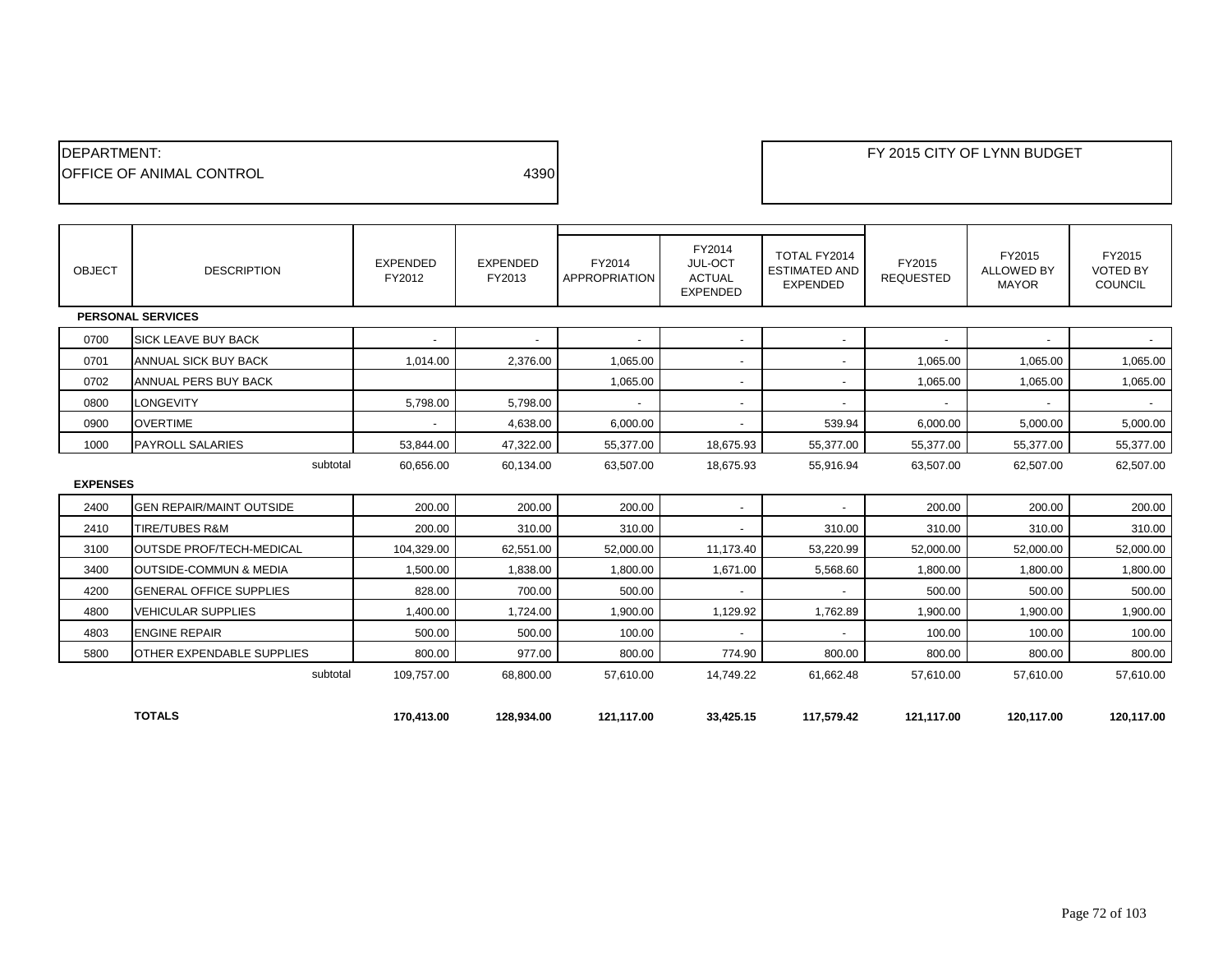| <b>IDEPARTMENT: OFFICE OF ANIMAL CONTROL</b> | <b>ICITY OF LYNN BUDGET</b>      |
|----------------------------------------------|----------------------------------|
|                                              | <b>IFY 2015 PERSONNEL SHEETS</b> |
|                                              |                                  |

| <b>OBJECT</b> | POSITION TITLE               | HIRE DATE /<br><b>BENEFIT</b><br><b>DATE</b> | <b>YRS</b><br><b>SERV</b> | <b>LONGEVITY</b> | <b>WEEKLY</b><br><b>ENDING</b><br><b>SALARY</b> | 2015<br><b>GROSS</b> |
|---------------|------------------------------|----------------------------------------------|---------------------------|------------------|-------------------------------------------------|----------------------|
|               |                              |                                              |                           |                  |                                                 |                      |
| 1000          | Dog Officer                  | 11/27/2012                                   | 2.00                      |                  | 1,064.94                                        | 55,376.63            |
| 1000          | <b>Assistant Dog Officer</b> |                                              |                           |                  |                                                 | 1.00                 |
|               | Annual Sick Buy Back         |                                              |                           |                  |                                                 | 1,064.94             |
|               | Personal Time Buy Back       |                                              |                           |                  |                                                 | 1,064.94             |
|               |                              |                                              |                           |                  |                                                 |                      |
|               | <b>TOTALS</b>                |                                              | 2.00                      |                  | 1,064.94                                        | 55,376.63            |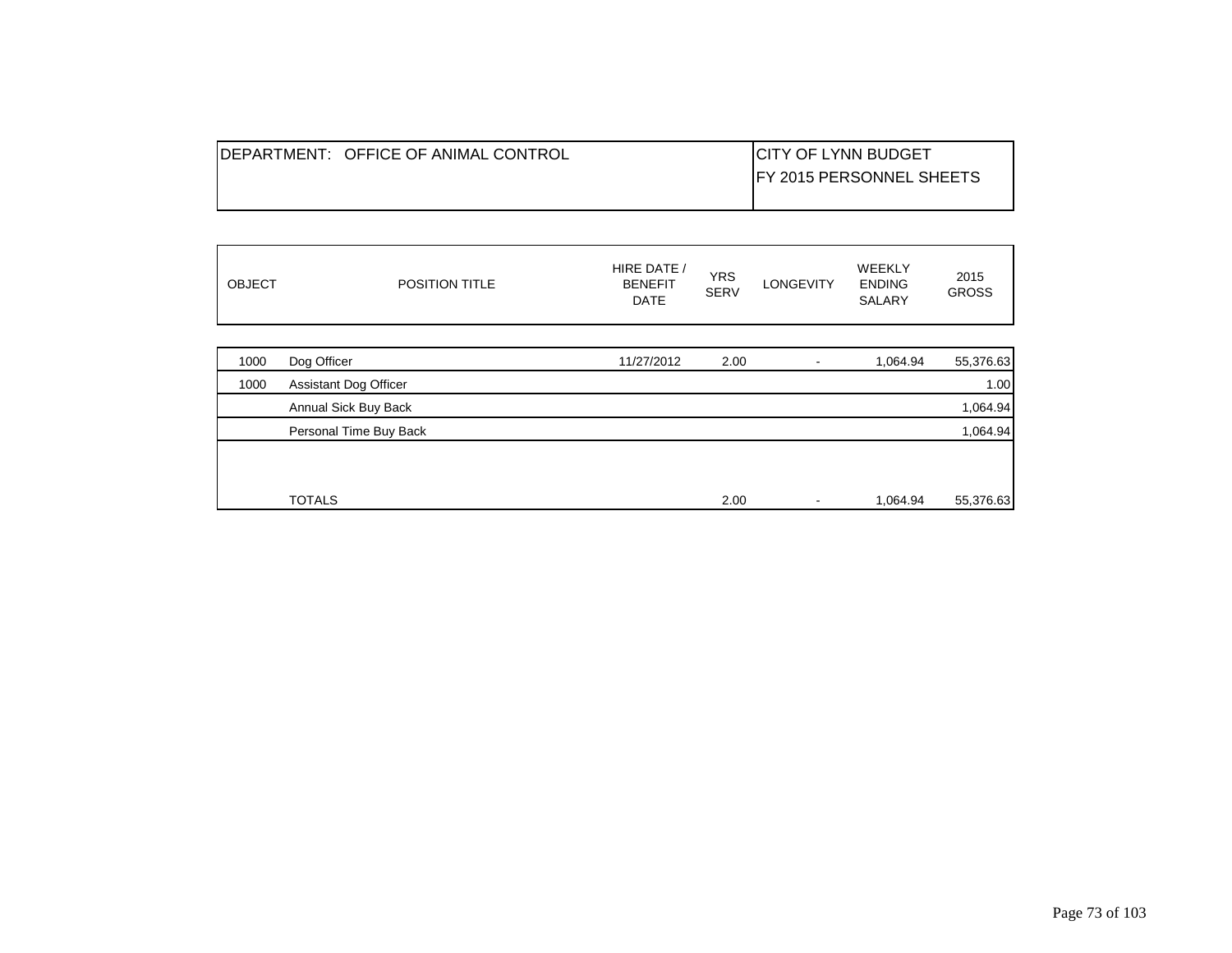| <b>IDEPARTMENT:</b>      | FY 2015 CITY OF LYNN BUDGET |
|--------------------------|-----------------------------|
| 3000<br><b>EDUCATION</b> |                             |
|                          |                             |

| <b>EXPENDED</b><br>EXPENDED<br><b>DESCRIPTION</b><br>FY2012<br>FY2013 | FY2014<br>JUL-OCT<br>FY2014<br>ACTUAL<br>APPROPRIATION<br>EXPENDED | TOTAL FY2014<br>FY2015<br>ESTIMATED AND<br><b>REQUESTED</b><br><b>EXPENDED</b> | FY2015<br><b>ALLOWED BY</b><br><b>MAYOR</b> | FY2015<br><b>VOTED BY</b><br><b>COUNCIL</b> |
|-----------------------------------------------------------------------|--------------------------------------------------------------------|--------------------------------------------------------------------------------|---------------------------------------------|---------------------------------------------|
|-----------------------------------------------------------------------|--------------------------------------------------------------------|--------------------------------------------------------------------------------|---------------------------------------------|---------------------------------------------|

 **EXPENSES**

| ALARIES & EXPENSES<br><b>SA</b> | 103,478,560.00 | 115.423.200.00 | 118,860,544.00 | 73,778,334.00 | 121,040,825.00 | 126.000.000.00 | 126.000.000.00 | 126.000.000.00 |
|---------------------------------|----------------|----------------|----------------|---------------|----------------|----------------|----------------|----------------|
|                                 |                |                |                |               |                |                |                |                |
|                                 |                |                |                |               |                |                |                |                |

|  | <b>TOTAL</b> | 103,478,560.00 | 115,423,200.00 | 118,860,544.00 | 73,778,334.00 | 121,040,825.00 | 126,000,000.00 | 126,000,000.00 | 126,000,000.00 |
|--|--------------|----------------|----------------|----------------|---------------|----------------|----------------|----------------|----------------|
|--|--------------|----------------|----------------|----------------|---------------|----------------|----------------|----------------|----------------|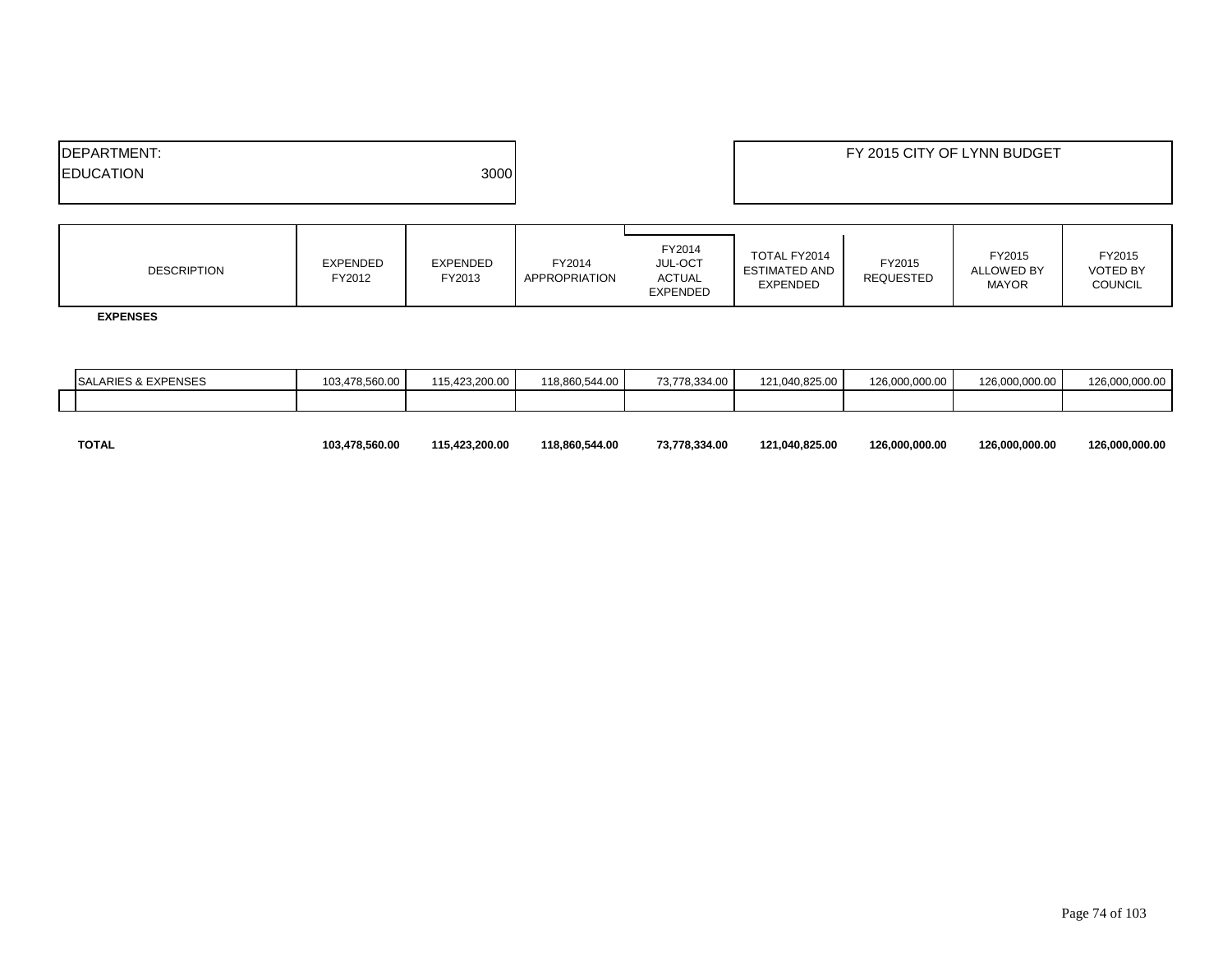| <b>IDEPARTMENT:</b><br><b>IDPW COMBINED</b> |                                  | 43004                     | <b>VARIOUS</b>            |                                |                                                       |                                                         |                            | FY 2015 CITY OF LYNN BUDGET                 |                                             |
|---------------------------------------------|----------------------------------|---------------------------|---------------------------|--------------------------------|-------------------------------------------------------|---------------------------------------------------------|----------------------------|---------------------------------------------|---------------------------------------------|
|                                             |                                  |                           |                           |                                |                                                       |                                                         |                            |                                             |                                             |
| <b>OBJECT</b>                               | <b>DESCRIPTION</b>               | <b>EXPENDED</b><br>FY2012 | <b>EXPENDED</b><br>FY2013 | FY2014<br><b>APPROPRIATION</b> | FY2014<br>JUL-OCT<br><b>ACTUAL</b><br><b>EXPENDED</b> | TOTAL FY2014<br><b>ESTIMATED AND</b><br><b>EXPENDED</b> | FY2015<br><b>REQUESTED</b> | FY2015<br><b>ALLOWED BY</b><br><b>MAYOR</b> | FY2015<br><b>VOTED BY</b><br><b>COUNCIL</b> |
|                                             | <b>PERSONAL SERVICES</b>         |                           |                           |                                |                                                       |                                                         |                            |                                             |                                             |
| 0700                                        | SICK LEAVE BUY BACK              |                           |                           |                                | 5,710.34                                              | 57,110.34                                               |                            |                                             |                                             |
| 0701                                        | ANNUAL SICK LEAVE BUY BCK        | 13,945.00                 | 14,085.00                 | 14,800.00                      | 1,467.32                                              | 6,925.34                                                | 14,800.00                  | 14,800.00                                   | 14,800.00                                   |
| 0702                                        | ANNUAL PERS BUY BACK             |                           |                           | 10,000.00                      | 4,833.23                                              | 7,357.05                                                | 10,000.00                  | 10,000.00                                   | 10,000.00                                   |
| 0800                                        | <b>LONGEVITY</b>                 | 183,036.00                | 177,386.00                | 174,055.00                     | 25,377.15                                             | 183,525.57                                              | 164,247.00                 | 164,247.00                                  | 164,247.00                                  |
| 0900                                        | <b>OVERTIME</b>                  | 110,000.00                | 136,346.00                | 100,000.00                     | 115,516.72                                            | 125,883.57                                              | 100,000.00                 | 100,000.00                                  | 100,000.00                                  |
| 1000                                        | <b>PAYROLL SALARIES</b>          | 1,879,876.00              | 2,470,908.00              | 2,524,628.00                   | 916,827.98                                            | 2,494,081.13                                            | 2,510,667.00               | 2,510,667.00                                | 2,510,667.00                                |
| <b>EXPENSES</b>                             | subtotal                         | 2,186,857.00              | 2,798,725.00              | 2,823,483.00                   | 1,069,732.74                                          | 2,874,883.00                                            | 2,799,714.00               | 2,799,714.00                                | 2,799,714.00                                |
| 44005                                       | <b>ADMINISTRATION</b>            | 38,371.00                 | 53,156.00                 | 26,713.00                      | 7,864.78                                              | 29,379.57                                               | 26,178.00                  | 23,068.00                                   | 23,068.00                                   |
| 44025                                       | <b>FACILITIES</b>                | 72,342.00                 | 74,244.00                 | 40,000.00                      | 7,448.78                                              | 45,554.66                                               | 39,200.00                  | 38,660.00                                   | 38,660.00                                   |
| 44045                                       | <b>MAINTENANCE OF EQUIPMENT</b>  | 575,022.00                | 423,982.00                | 220,000.00                     | (22, 134.70)                                          | 366,205.61                                              | 212,660.00                 | 206,286.00                                  | 206,286.00                                  |
| 44065                                       | <b>HIGHWAY</b>                   | 360,046.00                | 405,577.00                | 295,223.00                     | 59,843.09                                             | 235,684.02                                              | 289,319.00                 | 289,319.00                                  | 289,319.00                                  |
| 44105                                       | <b>SANITATION</b>                | 4,643,100.00              | 4,933,447.00              | 5,198,007.00                   | 1,715,518.39                                          | 5,545,476.32                                            | 5,094,047.00               | 5,094,047.00                                | 5,094,047.00                                |
| 44125                                       | <b>PARKS &amp; RECREATION</b>    | 268,493.00                | 250,694.00                | 180,000.00                     | 104,911.90                                            | 245,471.24                                              | 176,400.00                 | 173,167.00                                  | 173,167.00                                  |
| 44145                                       | STADIUM MAINTENANCE              | 12,563.00                 | 10,256.00                 | 9,268.00                       | 60.00                                                 | 9,232.65                                                | 9,083.00                   | 9,083.00                                    | 9,083.00                                    |
| 44205                                       | <b>DUTCH ELM</b>                 | 9,334.00                  | 12,317.00                 | 9,191.00                       | 4,291.72                                              | 13,323.08                                               | 9,008.00                   | 9,008.00                                    | 9,008.00                                    |
| 44215                                       | <b>INSECT PEST &amp; CONTROL</b> |                           |                           |                                |                                                       |                                                         |                            |                                             |                                             |
| 44245                                       | <b>PINE GROVE CEMETERY</b>       | 49,804.00                 | 32,716.00                 | 30,000.00                      | 2,027.26                                              | 18,127.02                                               | 29,400.00                  | 22,092.00                                   | 22,092.00                                   |
|                                             | subtotal                         | 6,029,075.00              | 6,196,389.00              | 6,008,402.00                   | 1,879,831.22                                          | 6,508,454.17                                            | 5,885,295.00               | 5,864,730.00                                | 5,864,730.00                                |
|                                             | <b>TOTAL</b>                     | 8,215,932.00              | 8,995,114.00              | 8,831,885.00                   | 2,949,563.96                                          | 9,383,337.17                                            | 8,685,009.00               | 8,664,444.00                                | 8,664,444.00                                |

┓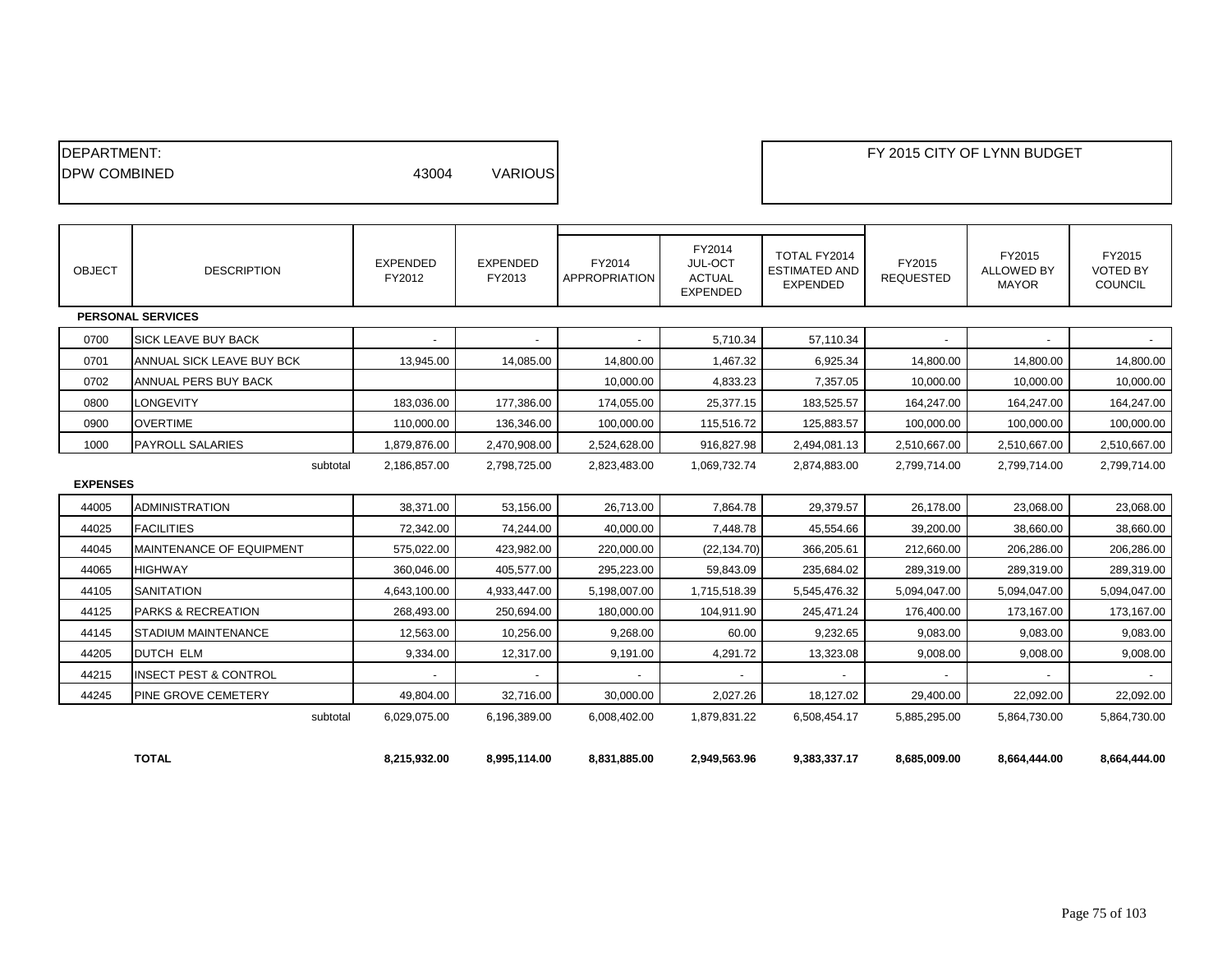| <b>DPW</b><br>IDEPARTMENT: | <b>CITY OF LYNN BUDGET</b>       |
|----------------------------|----------------------------------|
|                            | <b>IFY 2015 PERSONNEL SHEETS</b> |
|                            |                                  |

| <b>OBJECT</b> | <b>POSITION TITLE</b>             | HIRE DATE /<br><b>BENEFIT</b><br><b>DATE</b> | <b>YRS SERV</b> | <b>LONGEVITY</b> | <b>WEEKLY</b><br><b>ENDING</b><br><b>SALARY</b> | 2015 GROSS |
|---------------|-----------------------------------|----------------------------------------------|-----------------|------------------|-------------------------------------------------|------------|
| 1000          | <b>Acting Commissioner</b>        | 8/26/2013                                    | 16.00           | 9,824.81         | 2,309.25                                        | 120,081.00 |
| 1000          | Associate Commissioner            | 5/5/1987                                     | 29.00           | 9,270.69         | 1,944.90                                        | 101,134.80 |
| 1000          | Associate Commissioner            |                                              |                 |                  | 1,555.95                                        | 80,909.40  |
| 1000          | Associate Commissioner            |                                              | $\blacksquare$  | $\blacksquare$   | 0.00                                            | 1.00       |
| 1000          | Asst Superintendent/Street        | 4/8/1974                                     | 26.00           | 7.630.06         | 1,467.32                                        | 76,300.64  |
| 1000          | Superintendent/Cemetery           | 8/31/1987                                    | 32.00           | 10,210.76        | 1,349.98                                        | 70,198.96  |
| 1000          | Supervisor MER                    | 5/29/1984                                    | 31.00           | 11,098.30        | 1,333.93                                        | 69,364.36  |
| 1000          | <b>Head Greenskeeper</b>          |                                              |                 |                  | 0.00                                            | 1.00       |
| 1000          | DPW Foreman                       |                                              |                 |                  | 0.00                                            | 1.00       |
| 1000          | DPW Foreman                       |                                              |                 |                  | 0.00                                            | 1.00       |
| 1000          | <b>DPW Foreman</b>                |                                              |                 |                  | 0.00                                            | 1.00       |
| 1000          | DPW Foreman                       |                                              |                 |                  | 0.00                                            | 1.00       |
| 1000          | Civil Engineer - Grade 3          |                                              |                 |                  | 0.00                                            | 1.00       |
| 1000          | Administrative Assistant          | 12/3/2003                                    | 18.00           | 5,305.81         | 1,133.72                                        | 58,953.44  |
| 1000          | Assistant Superintendent of Parks |                                              |                 |                  | 1,472.71                                        | 76,580.68  |
| 1000          | Timekeeper                        |                                              |                 |                  | 0.00                                            | 1.00       |
| 1000          | Storekeeper                       |                                              |                 |                  | 0.00                                            | 1.00       |
| 1000          | Civil Engineer - Grade 3          | 6/1/1998                                     | 17.00           | 5,349.88         | 1,257.45                                        | 65,387.40  |
| 1000          | <b>Head Clerk</b>                 | 5/1/2000                                     | 14.00           | 2,232.72         | 858.74                                          | 44,654.48  |
| 1000          | <b>Head Clerk</b>                 |                                              |                 |                  | 0.00                                            | 1.00       |
| 1000          | Head Clerk (Operations)           | 7/7/1986                                     | 28.00           | 4,911.99         | 858.74                                          | 44,654.48  |
| 1000          | <b>Head Clerk</b>                 | 8/31/2000                                    | 14.00           | 2,665.52         | 1,025.20                                        | 53,310.40  |
| 1000          | HeadClerk                         |                                              |                 |                  | 0.00                                            | 1.00       |
| 1000          | <b>Principal Clerk</b>            |                                              |                 |                  | 0.00                                            | 1.00       |
| 1000          | Fire Apparatus Repairman/Welder   |                                              |                 |                  | 0.00                                            | 1.00       |
| 1000          | Fire Apparatus Repairman/Welder   | 4/16/1996                                    | 20.00           | 5,408.00         | 1,040.00                                        | 54,080.00  |
| 1000          | Fire Apparatus Repairman/Welder   |                                              |                 |                  | 0.00                                            | 1.00       |
| 1000          | Wrkgfrm/SHMEO/Craftsman           |                                              |                 |                  | 0.00                                            | 1.00       |
| 1000          | Wrkgfrm/Tree Climber              |                                              |                 |                  | 0.00                                            | 1.00       |
| 1000          | Wrkgfrm/1ST/MER/Welder            |                                              |                 |                  | 0.00                                            | 1.00       |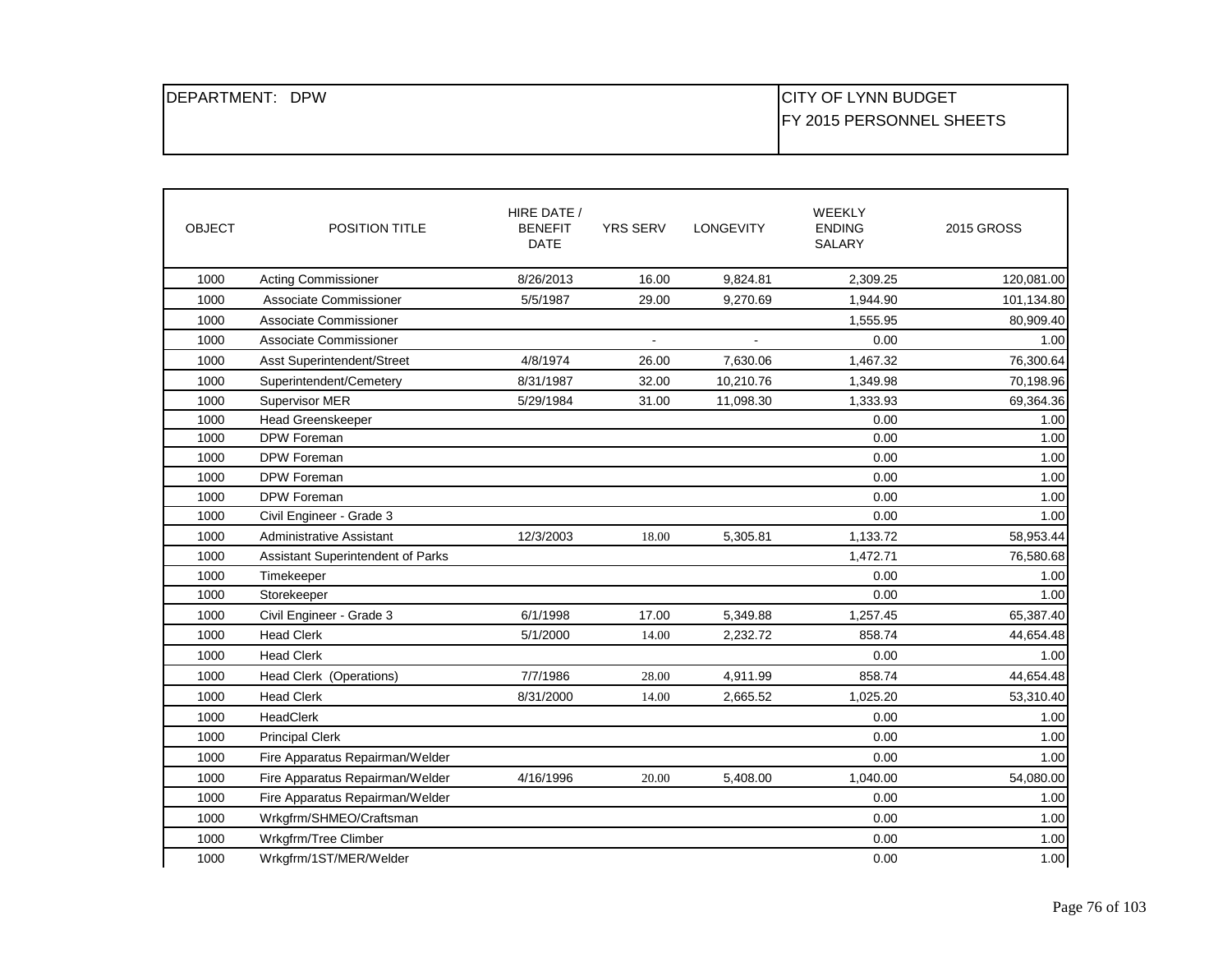| IDEPARTMENT: DPW |  |
|------------------|--|
|------------------|--|

## CITY OF LYNN BUDGET FY 2015 PERSONNEL SHEETS

| <b>OBJECT</b> | <b>POSITION TITLE</b>            | HIRE DATE /<br><b>BENEFIT</b><br><b>DATE</b> | <b>YRS SERV</b> | <b>LONGEVITY</b> | <b>WEEKLY</b><br><b>ENDING</b><br><b>SALARY</b> | <b>2015 GROSS</b> |
|---------------|----------------------------------|----------------------------------------------|-----------------|------------------|-------------------------------------------------|-------------------|
| 1000          | Wrkgfrm/1ST/MER/Welder (pest)    |                                              |                 |                  | 0.00                                            | 1.00              |
| 1000          | Wkgfrm/1st Class/FAR/Welder      | 9/8/1987                                     | 27.00           | 6,536.82         | 1,142.80                                        | 59,425.60         |
| 1000          | Wrkgfrm / DPW 1st /Carpenter     |                                              |                 |                  | 0.00                                            | 1.00              |
| 1000          | Wrkgfrm / Gardener Greenhouse    | 5/13/1985                                    | 32.00           | 7,604.48         | 914.00                                          | 47,528.00         |
| 1000          | Wrkgfrm / DPW 1st                | 11/21/1988                                   | 26.00           | 5.016.00         | 912.00                                          | 47,424.00         |
| 1000          | General Foreman/ DPW             | 1/1/1979                                     | 37.00           | 9,254.00         | 1,112.26                                        | 57,837.52         |
| 1000          | General Foreman/ DPW             | 12/4/1969                                    | 45.00           | 9,254.00         | 1,112.26                                        | 57,837.52         |
| 1000          | Wrkgfrm / DPW 1st                |                                              |                 |                  | 0.00                                            | 1.00              |
| 1000          | Wrkgfrm / DPW 1st                |                                              |                 |                  | 0.00                                            | 1.00              |
| 1000          | Greenhse/Gardner/                |                                              | 9.00            | 1,818.75         | 874.40                                          | 45,468.80         |
| 1000          | Wrkgfrm / DPW 1st                | 8/31/1987                                    | 27.00           | 5,216.64         | 912.00                                          | 47,424.00         |
| 1000          | Motor Equipment Repairman/Welder | 7/10/2006                                    | 8.00            | 1,911.10         | 918.80                                          | 47,777.60         |
| 1000          | Motor Equipment Repairman/Welder | 1/17/2012                                    | 3.00            |                  | 918.80                                          | 47,777.60         |
| 1000          | Motor Equipment Repairman/Welder | 7/18/2005                                    | 9.00            | 1,911.10         | 918.80                                          | 47,777.60         |
| 1000          | Motor Equipment Repairman/Welder | 4/18/2000                                    | 14.00           | 2,388.88         | 918.80                                          | 47,777.60         |
| 1000          | Motor Equipment Repairman/Welder |                                              |                 |                  | 0.00                                            | 1.00              |
| 1000          | DPW 1st Class/Carpenter          |                                              |                 |                  | 0.00                                            | 1.00              |
| 1000          | DPW 1st Class/Pest Applicator    |                                              |                 |                  | 0.00                                            | 1.00              |
| 1000          | DPW 1st Class                    |                                              |                 |                  | 0.00                                            | 1.00              |
| 1000          | DPW 1st Class                    | 10/27/1997                                   | 17.00           | 3,927.46         | 839.20                                          | 43,638.40         |
| 1000          | DPW 1st Class                    | 4/10/1995                                    | 18.00           | 3,927.46         | 839.20                                          | 43,638.40         |
| 1000          | DPW 1st Class                    | 8/31/1987                                    | 29.00           | 4,800.22         | 839.20                                          | 43,638.40         |
| 1000          | DPW 1st Class                    | 10/18/1993                                   | 27.00           | 4,800.22         | 839.20                                          | 43,638.40         |
| 1000          | DPW 1st Class/temp wkg/shmeo     | 4/23/1986                                    | 28.00           | 5,228.08         | 914.00                                          | 47,528.00         |
| 1000          | DPW 2nd Class                    |                                              |                 |                  | 0.00                                            | 1.00              |
| 1000          | <b>Yard Clerk</b>                |                                              |                 |                  | 0.00                                            | 1.00              |
| 1000          | Garageman                        |                                              | $\blacksquare$  | $\blacksquare$   | 0.00                                            | 1.00              |
| 1000          | Garageman                        |                                              |                 |                  | 0.00                                            | 1.00              |
| 1000          | DPW 3rd Class                    | 5/14/2012                                    | 2.00            |                  | 748.80                                          | 38,554.00         |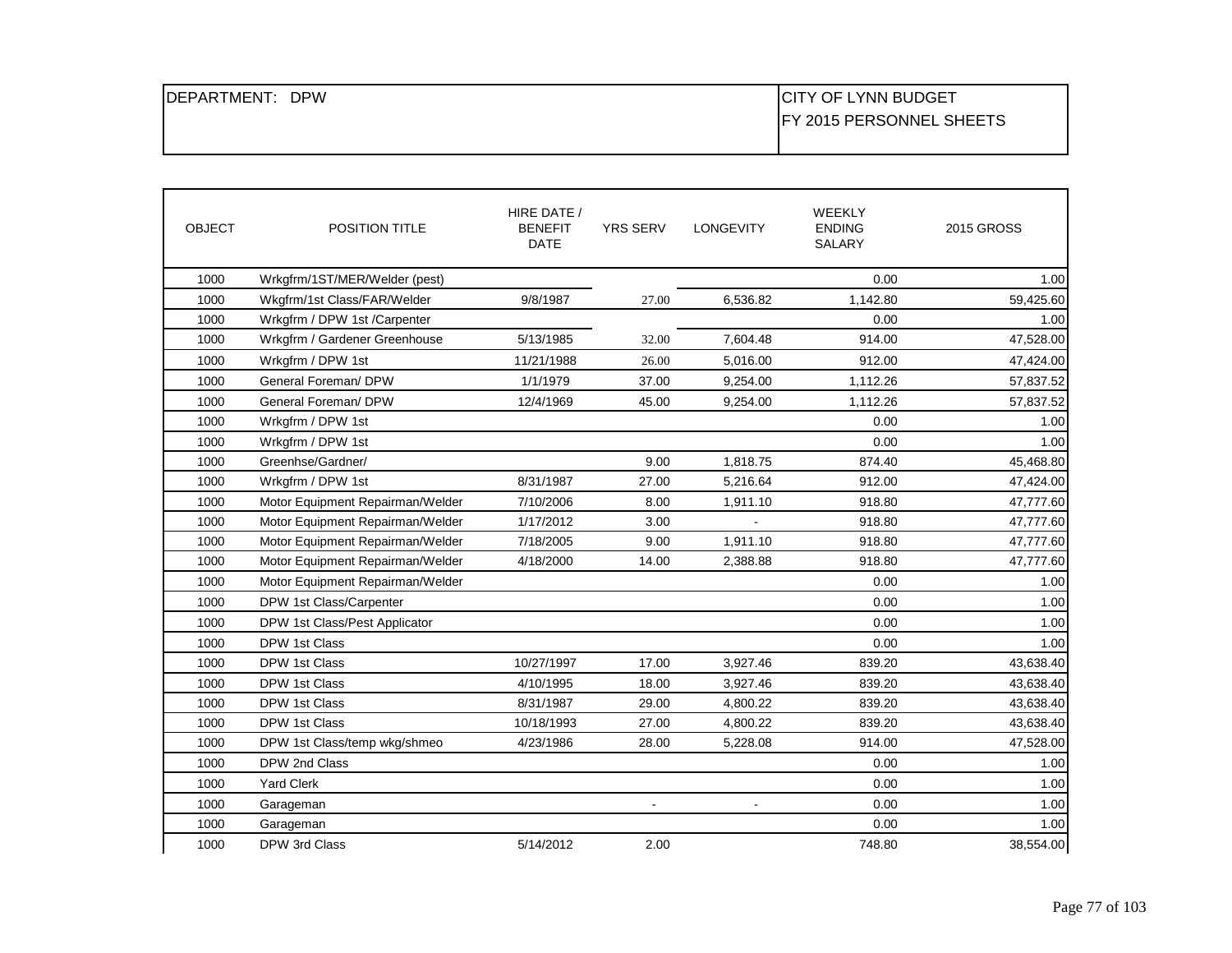| DEPARTMENT:<br><b>DPW</b> | <b>CITY OF LYNN BUDGET</b>       |
|---------------------------|----------------------------------|
|                           | <b>IFY 2015 PERSONNEL SHEETS</b> |
|                           |                                  |

| <b>OBJECT</b> | POSITION TITLE                          | HIRE DATE /<br><b>BENEFIT</b><br><b>DATE</b> | <b>YRS SERV</b> | <b>LONGEVITY</b> | WEEKLY<br><b>ENDING</b><br>SALARY | <b>2015 GROSS</b> |
|---------------|-----------------------------------------|----------------------------------------------|-----------------|------------------|-----------------------------------|-------------------|
| 1000          | DPW 3rd Class                           | 5/1/2000                                     | 14.00           | 1,946.88         | 748.80                            | 38,937.60         |
| 1000          | DPW 3rd Class                           | 12/24/2012                                   | 2.00            |                  | 711.60                            | 36,643.20         |
| 1000          | DPW 3rd Class                           | 11/30/2009                                   | 5.00            | 1,557.50         | 748.80                            | 38,937.60         |
| 1000          | DPW 3rd Class                           | 10/9/2007                                    | 7.00            | 1,557.50         | 748.80                            | 38,937.60         |
| 1000          | DPW 3rd Class                           | 10/27/1997                                   | 17.00           | 3,504.38         | 748.80                            | 38,937.60         |
| 1000          | DPW 3rd Class                           | 11/14/2011                                   | 3.00            |                  | 748.80                            | 35,808.00         |
| 1000          | DPW 3rd Class                           | 10/15/2007                                   | 7.00            | 1,557.50         | 748.80                            | 38,937.60         |
| 1000          | DPW 3rd Class                           | 4/8/1996                                     | 19.00           | 3,504.38         | 748.80                            | 38,937.60         |
| 1000          | DPW 3rd Class                           | 4/11/2012                                    | 2.00            |                  | 748.80                            | 37,412.40         |
| 1000          | DPW 3rd Class                           | 4/11/2012                                    | 2.00            |                  | 748.80                            | 37,412.40         |
| 1000          | DPW 3rd Class                           | 1/3/2011                                     | 3.00            |                  | 748.80                            | 38,937.60         |
| 1000          | DPW 3rd Class                           | 6/6/2005                                     | 9.00            | 1,557.50         | 748.80                            | 38,937.60         |
| 1000          | DPW 3rd Class                           | 5/23/2005                                    | 9.00            | 1,557.50         | 748.80                            | 38,937.60         |
| 1000          | DPW 3rd Class                           | 12/10/2012                                   | 2.00            |                  | 711.60                            | 36,585.60         |
| 1000          | DPW 3rd Class                           | 4/16/2013                                    | 1.00            |                  | 697.20                            | 36,254.40         |
| 1000          | DPW 3rd Class                           | 11/18/2013                                   | $\blacksquare$  |                  | 697.20                            | 36,254.40         |
| 1000          | DPW 3rd Class                           |                                              |                 |                  |                                   | 1.00              |
| 1000          | DPW 3rd Class                           |                                              |                 |                  |                                   | 1.00              |
| 1000          | DPW 3rd Class                           |                                              |                 |                  |                                   | 1.00              |
| 1000          | DPW 3rd Class                           |                                              |                 |                  |                                   | 1.00              |
| 1000          | Park Ranger                             |                                              |                 |                  | 0.00                              | 1.00              |
| 1000          | <b>Assistant Park Ranger</b>            |                                              |                 |                  | 0.00                              | 1.00              |
| 1000          | <b>Stipend Traffic Commission Clerk</b> |                                              |                 |                  |                                   | 4,000.00          |
| 1000          | Stipend Tree Warden                     |                                              |                 |                  |                                   | 3,600.00          |
| 1000          | <b>Differential Rates</b>               |                                              |                 |                  |                                   | 7,900.00          |
| 1000          | <b>Playground Programs</b>              |                                              |                 |                  |                                   | 50,560.00         |
| 1000          | Camp Kiwanis Counselors                 |                                              |                 |                  |                                   | 98,000.00         |
| 1000          | Seasonal / Emergency                    |                                              |                 |                  |                                   | 1.00              |
|               | Recycling Enforcement Coordinator       |                                              |                 |                  | 0.00                              | 0.00              |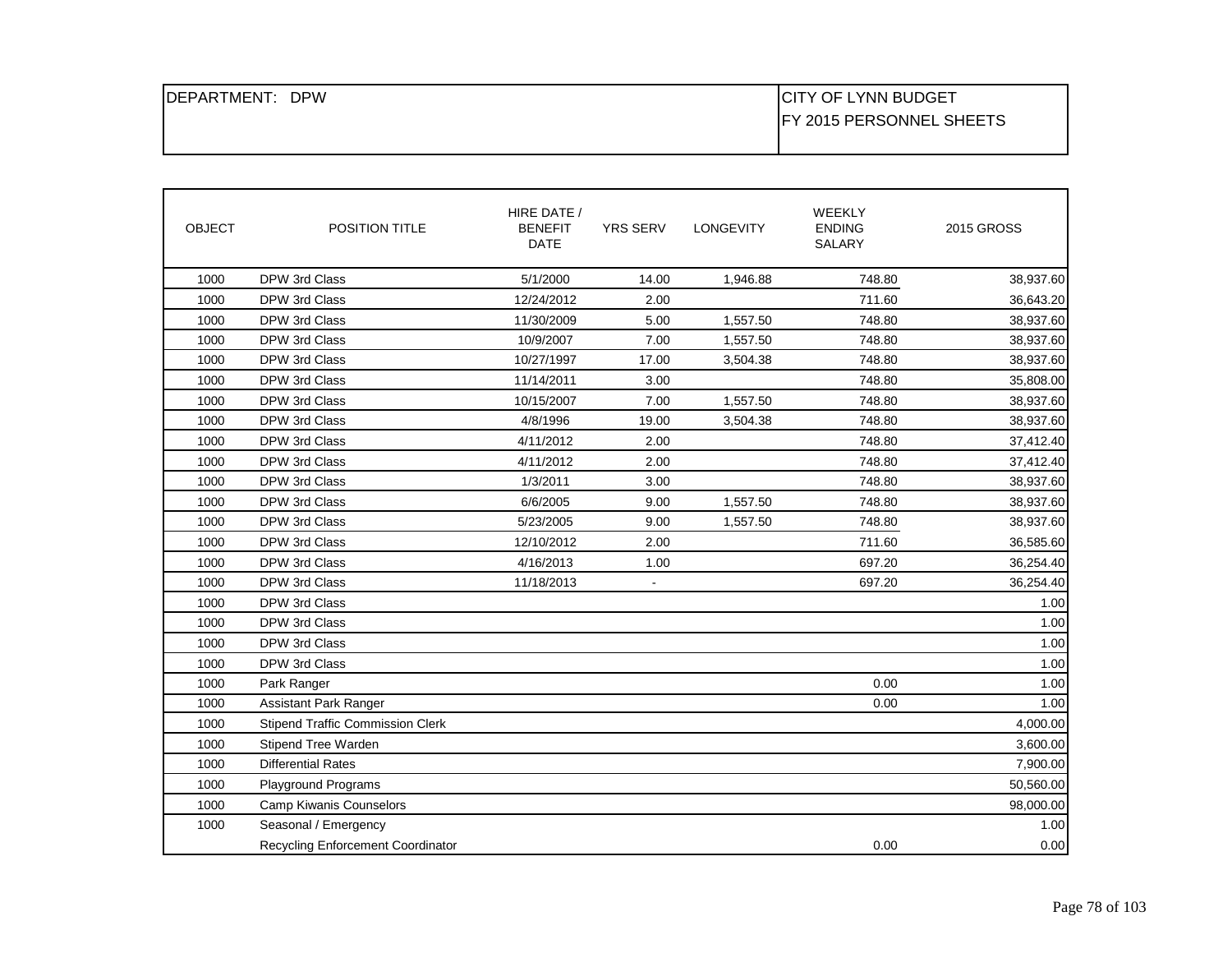| <b>IDEPARTMENT: DPW</b> | <b>CITY OF LYNN BUDGET</b>      |
|-------------------------|---------------------------------|
|                         | <b>FY 2015 PERSONNEL SHEETS</b> |
|                         |                                 |

| <b>OBJECT</b> | <b>POSITION TITLE</b> | HIRE DATE /<br><b>YRS SERV</b><br><b>BENEFIT</b><br><b>DATE</b> | <b>LONGEVITY</b> | WEEKLY<br><b>ENDING</b><br>SALARY | 2015 GROSS     |
|---------------|-----------------------|-----------------------------------------------------------------|------------------|-----------------------------------|----------------|
|               |                       |                                                                 |                  |                                   | \$2,501,206.28 |
|               | <b>TOTALS</b>         |                                                                 | 164,246.89       |                                   | \$2,510,666.68 |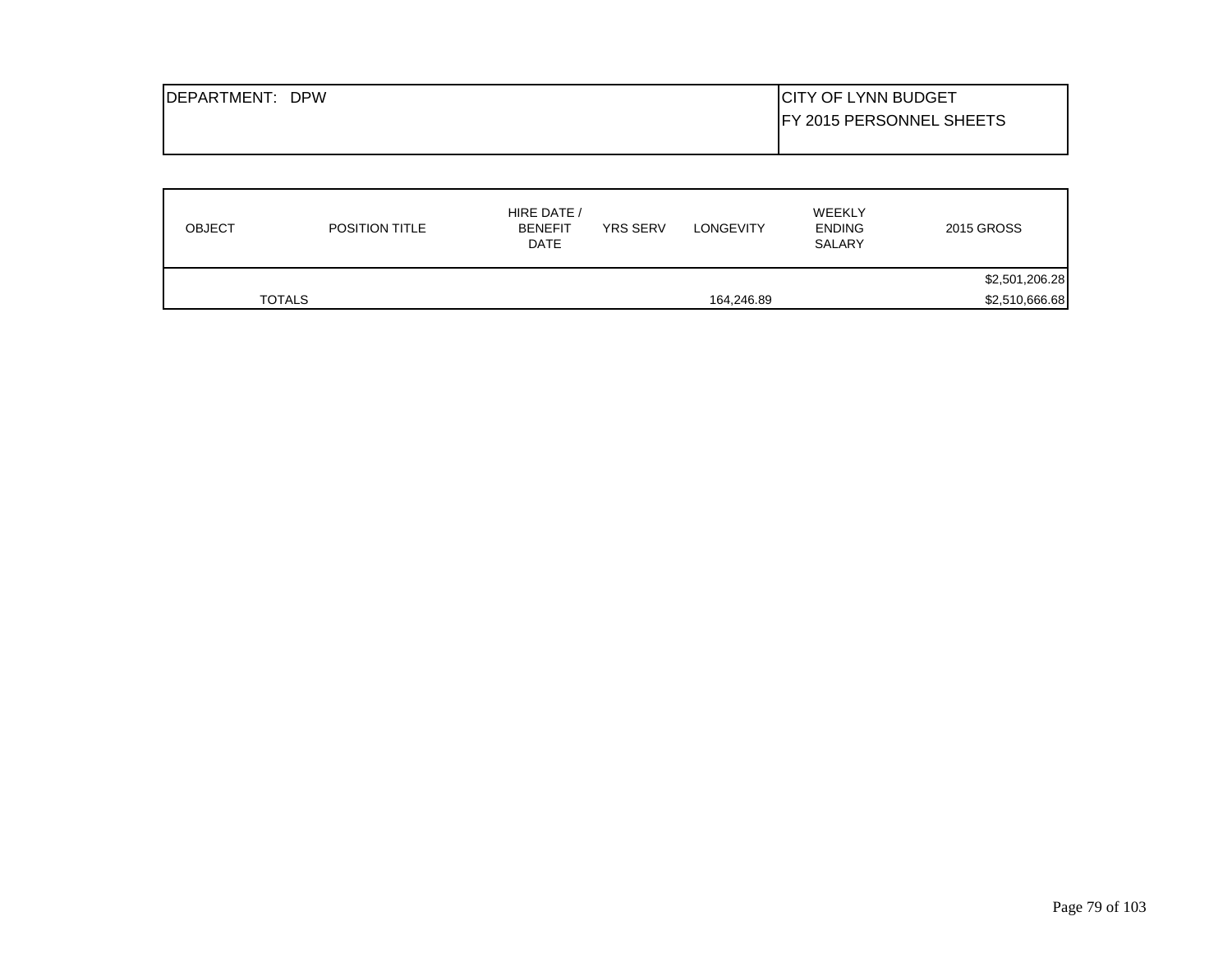| <b>IDEPARTMENT:</b> |      |
|---------------------|------|
| <b>SNOW AND ICE</b> | 4408 |
|                     |      |

| <b>OBJECT</b>   | <b>DESCRIPTION</b>               | EXPENDED<br>FY2012 | EXPENDED<br>FY2013       | FY2014<br>APPROPRIATION  | FY2014<br><b>JUL-OCT</b><br><b>ACTUAL</b><br>EXPENDED | TOTAL FY2014<br><b>ESTIMATED AND</b><br><b>EXPENDED</b> | FY2015<br><b>REQUESTED</b> | FY2015<br><b>ALLOWED BY</b><br><b>MAYOR</b> | FY2015<br><b>VOTED BY</b><br><b>COUNCIL</b> |
|-----------------|----------------------------------|--------------------|--------------------------|--------------------------|-------------------------------------------------------|---------------------------------------------------------|----------------------------|---------------------------------------------|---------------------------------------------|
|                 | <b>PERSONAL SERVICES</b>         |                    |                          |                          |                                                       |                                                         |                            |                                             |                                             |
| 0900            | <b>OVERTIME</b>                  | 160,000.00         | 414,598.00               | 160,000.00               |                                                       | 455,151.49                                              | 160,000.00                 | 160,000.00                                  | 160,000.00                                  |
| 1000            | <b>PAYROLL SALARIES</b>          | 498,816.00         | $\overline{\phantom{a}}$ | $\overline{\phantom{a}}$ | $\blacksquare$                                        |                                                         |                            | $\overline{\phantom{a}}$                    | $\sim$                                      |
|                 | subtotal                         | 658,816.00         | 414,598.00               | 160,000.00               | $\overline{\phantom{a}}$                              | 455,151.49                                              | 160,000.00                 | 160,000.00                                  | 160,000.00                                  |
| <b>EXPENSES</b> |                                  |                    |                          |                          |                                                       |                                                         |                            |                                             |                                             |
| 2904            | <b>OUTSIDE SNOW REMOVAL SERV</b> | 70,966.00          | 750,496.00               | 69,345.00                | $\overline{\phantom{0}}$                              | 880,270.00                                              | 69,345.00                  | 69,345.00                                   | 69,345.00                                   |
| 3800            | OUTSDE-OTHER PURCH SERV.         | 306,059.00         | 644.00                   | 1,000.00                 | $\overline{\phantom{a}}$                              |                                                         | 1,000.00                   | 1,000.00                                    | 1,000.00                                    |
| 5499            | <b>MISC DPW HIGHWAY SUPPLIES</b> | 51,126.00          | 891,036.00               | 51,000.00                | 2,120.56                                              | 995,859.86                                              | 51,000.00                  | 51,000.00                                   | 51,000.00                                   |
| 7800            | OTHERWISE UNCLASSIFIED           | 5,001.00           | 12,787.00                | 503,817.00               | $\overline{\phantom{a}}$                              | 21,593.81                                               | 503,817.00                 | 503,817.00                                  | 503,817.00                                  |
|                 | subtotal                         | 433,152.00         | 1,654,963.00             | 625,162.00               | 2,120.56                                              | 1,897,723.67                                            | 625,162.00                 | 625,162.00                                  | 625,162.00                                  |
|                 |                                  |                    |                          |                          |                                                       |                                                         |                            |                                             |                                             |
|                 | <b>TOTAL</b>                     | 1,091,968.00       | 2,069,561.00             | 785,162.00               | 2,120.56                                              | 2,352,875.16                                            | 785,162.00                 | 785,162.00                                  | 785,162.00                                  |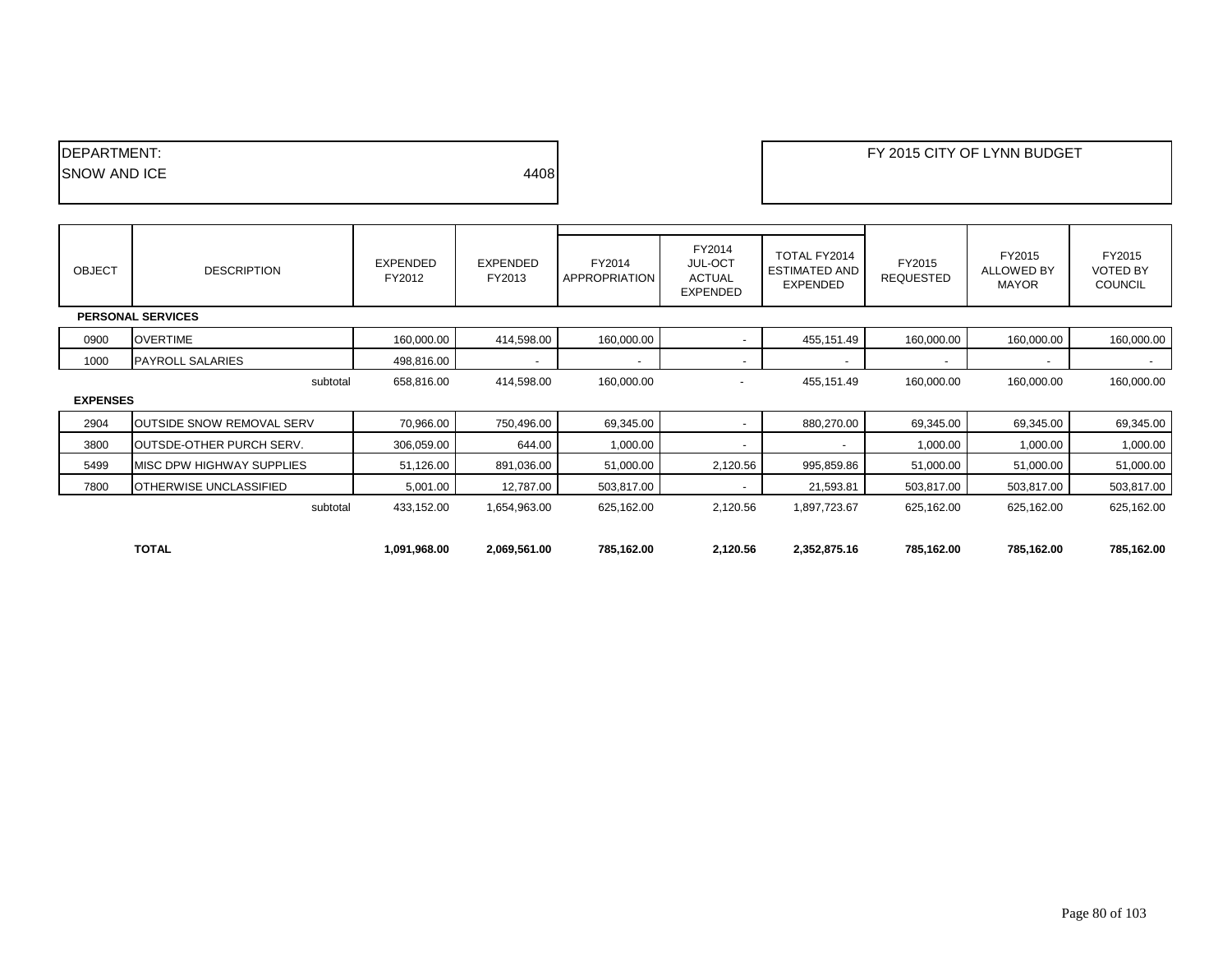| <b>IDEPARTMENT:</b>        |      |
|----------------------------|------|
| <b>IABANDONED VEHICLES</b> | 4391 |
|                            |      |

| OBJECT          | <b>DESCRIPTION</b>              | <b>EXPENDED</b><br>FY2012 | <b>EXPENDED</b><br>FY2013 | FY2014<br>APPROPRIATION | FY2014<br><b>JUL-OCT</b><br><b>ACTUAL</b><br><b>EXPENDED</b> | TOTAL FY2014<br><b>ESTIMATED AND</b><br><b>EXPENDED</b> | FY2015<br><b>REQUESTED</b> | FY2015<br><b>ALLOWED BY</b><br><b>MAYOR</b> | FY2015<br><b>VOTED BY</b><br>COUNCIL |
|-----------------|---------------------------------|---------------------------|---------------------------|-------------------------|--------------------------------------------------------------|---------------------------------------------------------|----------------------------|---------------------------------------------|--------------------------------------|
|                 | <b>PERSONAL SERVICES</b>        |                           |                           |                         |                                                              |                                                         |                            |                                             |                                      |
| 0700            | <b>SICK LEAVE BUY BACK</b>      | $\overline{\phantom{a}}$  | $\blacksquare$            |                         | $\overline{\phantom{a}}$                                     |                                                         | $\overline{\phantom{a}}$   | $\overline{\phantom{a}}$                    |                                      |
| 0701            | ANNUAL SICK BUY BACK            | 596.00                    | 596.00                    | 626.00                  | $\sim$                                                       | 625.60                                                  | 626.00                     | 626.00                                      | 626.00                               |
| 0702            | ANNUAL PERS BUY BACK            |                           |                           |                         | $\overline{\phantom{a}}$                                     |                                                         | $\overline{\phantom{a}}$   | $\overline{\phantom{a}}$                    | $\sim$                               |
| 0800            | <b>LONGEVITY</b>                | 3,098.00                  | 3,407.00                  | 3,580.00                | $\overline{\phantom{a}}$                                     | 3,579.30                                                | 3,580.00                   | 3,580.00                                    | 3,580.00                             |
| 0900            | <b>OVERTIME</b>                 | $\blacksquare$            | $\overline{\phantom{a}}$  |                         | $\overline{\phantom{a}}$                                     |                                                         | $\overline{\phantom{a}}$   |                                             | $\sim$                               |
| 1000            | <b>PAYROLL SALARIES</b>         | 30.979.00                 | 30,979.00                 | 32,540.00               | 10,987.27                                                    | 32,540.00                                               | 32,540.00                  | 32,540.00                                   | 32,540.00                            |
|                 | subtotal                        | 34,673.00                 | 34,982.00                 | 36,746.00               | 10,987.27                                                    | 36,744.90                                               | 36,746.00                  | 36,746.00                                   | 36,746.00                            |
| <b>EXPENSES</b> |                                 |                           |                           |                         |                                                              |                                                         |                            |                                             |                                      |
| 2100            | OUTSIDE-ENERGY UTILITIES        | 4,413.00                  | 4,832.00                  | 4,832.00                | 499.60                                                       | 4,824.74                                                | 4,832.00                   | 4,832.00                                    | 4,832.00                             |
| 2400            | <b>GEN REPAIR/MAINT OUTSIDE</b> | 100.00                    | 100.00                    | 100.00                  | $\sim$                                                       | 52.17                                                   | 100.00                     | 100.00                                      | 100.00                               |
| 2700            | <b>RENT &amp; LEASE</b>         | 220.00                    | 268.00                    | 220.00                  | 31.50                                                        | 150.00                                                  | 220.00                     | 220.00                                      | 220.00                               |
| 2799            | <b>MISC RENT/LEASE</b>          | 1,442.00                  | 1,442.00                  | 1,000.00                | 380.00                                                       | 1,235.00                                                | 1,000.00                   | 1,000.00                                    | 1,000.00                             |
| 2900            | OTHER-OTHER PROPERTY SVS        | $\overline{\phantom{a}}$  | $\overline{\phantom{a}}$  |                         | $\overline{\phantom{a}}$                                     |                                                         | $\overline{\phantom{a}}$   | $\overline{\phantom{a}}$                    | $\overline{\phantom{a}}$             |
| 4600            | SUPPLIES-GROUNDSKEEPING         | $\overline{\phantom{a}}$  | $\overline{\phantom{a}}$  | $\blacksquare$          | $\sim$                                                       | $\sim$                                                  | $\overline{\phantom{a}}$   | $\overline{\phantom{a}}$                    | $\sim$                               |
| 5300            | PUBLIC SERVICE SUPPLIES         | $\blacksquare$            | $\blacksquare$            |                         | $\blacksquare$                                               |                                                         | $\overline{\phantom{a}}$   |                                             | $\sim$                               |
|                 | subtotal                        | 6,175.00                  | 6,642.00                  | 6,152.00                | 911.10                                                       | 6,261.91                                                | 6,152.00                   | 6,152.00                                    | 6,152.00                             |
|                 |                                 |                           |                           |                         |                                                              |                                                         |                            |                                             |                                      |
|                 | <b>TOTAL</b>                    | 40,848.00                 | 41,624.00                 | 42,898.00               | 11,898.37                                                    | 43,006.81                                               | 42,898.00                  | 42,898.00                                   | 42,898.00                            |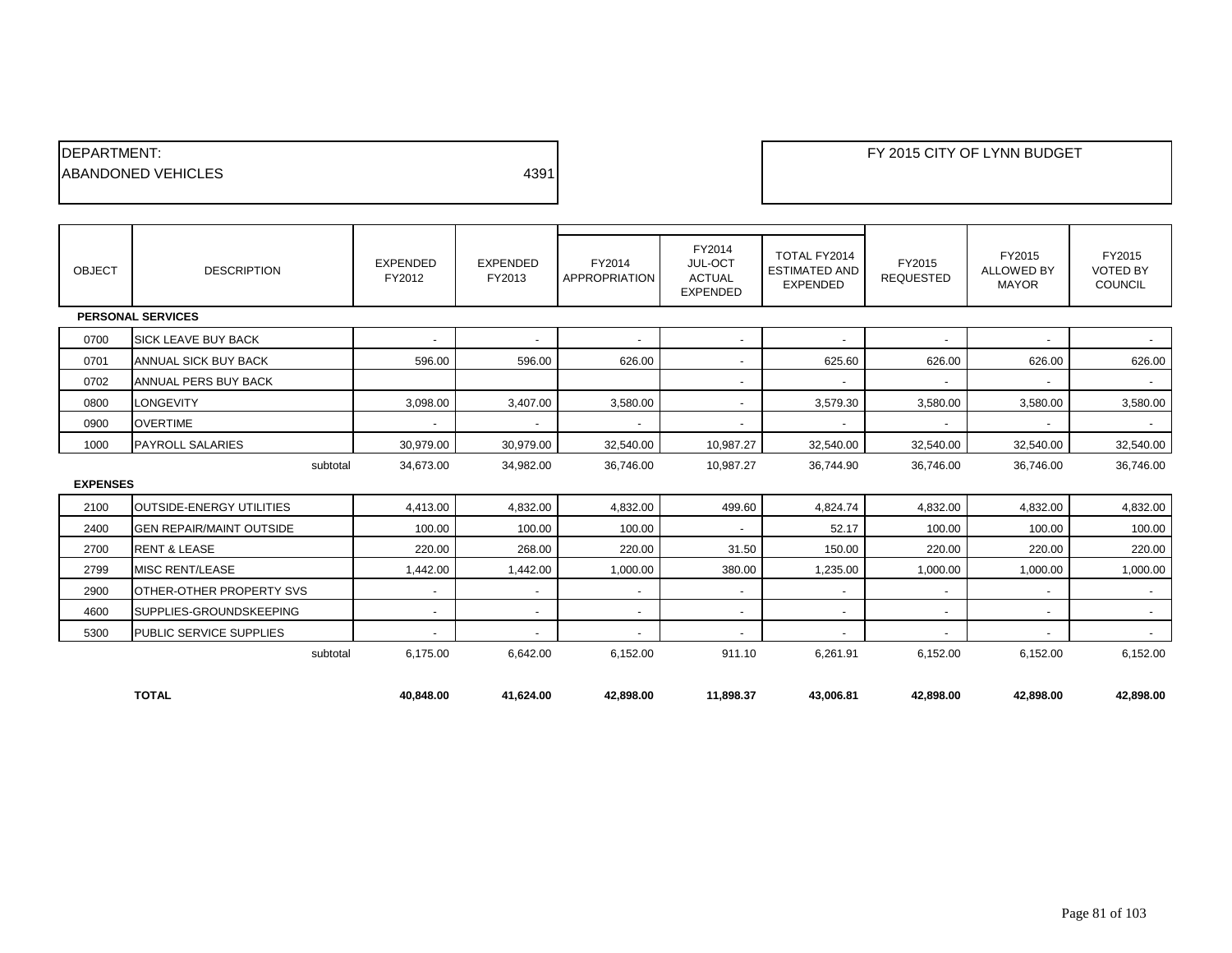| IDEPARTMENT: ABANDONDED VEHICLE | ICITY OF LYNN BUDGET             |
|---------------------------------|----------------------------------|
|                                 | <b>IFY 2015 PERSONNEL SHEETS</b> |
|                                 |                                  |

| <b>OBJECT</b> | POSITION TITLE       | HIRE DATE /<br><b>BENEFIT</b><br><b>DATE</b> | <b>YRS</b><br><b>SERV</b> | LONGEVITY | <b>WEEKLY</b><br><b>ENDING</b><br>SALARY | 2015<br><b>GROSS</b> |
|---------------|----------------------|----------------------------------------------|---------------------------|-----------|------------------------------------------|----------------------|
| 1000          | Impound Agent        | 12/14/1987                                   | 27.00                     | 3,579.30  | 625.75                                   | 32,539.12            |
|               | Annual Sick Buy Back |                                              |                           |           |                                          | 625.75               |
|               |                      |                                              |                           |           |                                          |                      |
|               | <b>TOTALS</b>        |                                              |                           | 3,579.30  | 625.75                                   | 32,539.12            |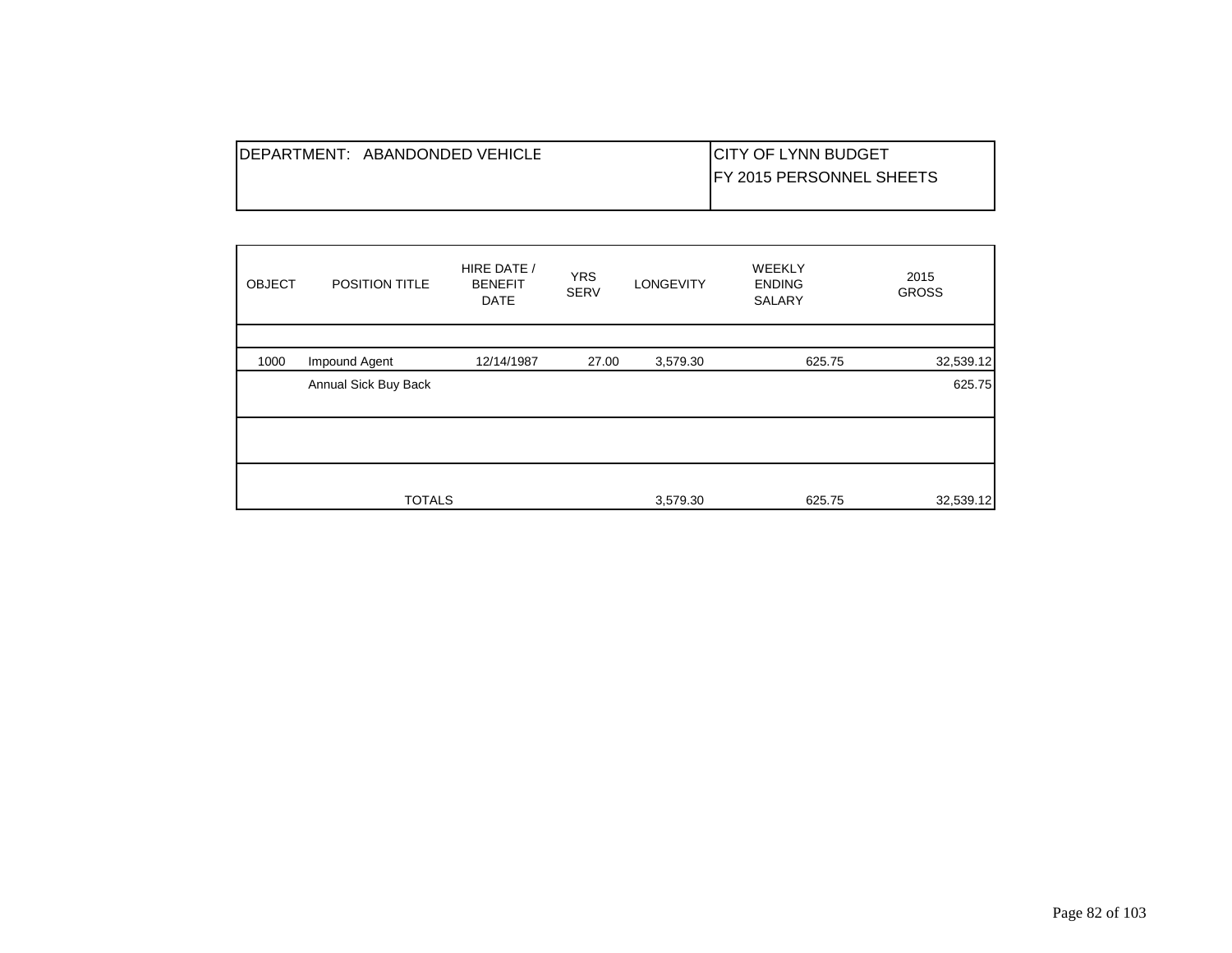| <b>IDEPARTMENT:</b>        |      |
|----------------------------|------|
| <b>IPARKING DEPARTMENT</b> | 4392 |
|                            |      |

| <b>OBJECT</b>   | <b>DESCRIPTION</b>                | <b>EXPENDED</b><br>FY2012 | <b>EXPENDED</b><br>FY2013 | FY2014<br><b>APPROPRIATION</b> | FY2014<br>JUL-OCT<br><b>ACTUAL</b><br><b>EXPENDED</b> | TOTAL FY2014<br><b>ESTIMATED AND</b><br><b>EXPENDED</b> | FY2015<br><b>REQUESTED</b> | FY2015<br>ALLOWED BY<br><b>MAYOR</b> | FY2015<br><b>VOTED BY</b><br><b>COUNCIL</b> |
|-----------------|-----------------------------------|---------------------------|---------------------------|--------------------------------|-------------------------------------------------------|---------------------------------------------------------|----------------------------|--------------------------------------|---------------------------------------------|
|                 | <b>PERSONAL SERVICES</b>          |                           |                           |                                |                                                       |                                                         |                            |                                      |                                             |
| 0700            | SICK LEAVE BUY BACK               |                           |                           |                                |                                                       |                                                         |                            |                                      |                                             |
| 0701            | ANNUAL SICK LEAVE BUY BCK         | 6,296.00                  | 6,296.00                  | 6,405.00                       | 1,662.67                                              | 2,685.20                                                | 6,405.00                   | 6,405.00                             | 6,405.00                                    |
| 0702            | ANNUAL PERS BUY BACK              |                           |                           | 6,705.00                       | 1,830.85                                              | 5,239.33                                                | 6,705.00                   | 6,705.00                             | 6,705.00                                    |
| 0800            | <b>LONGEVITY</b>                  | 37,979.00                 | 39,219.00                 | 43,368.00                      |                                                       | 41,649.94                                               | 38,646.00                  | 38,646.00                            | 38,646.00                                   |
| 0900            | <b>OVERTIME</b>                   |                           | 1,267.00                  |                                | 1,409.44                                              | 7,426.82                                                |                            |                                      |                                             |
| 1000            | <b>PAYROLL SALARIES</b>           | 571,010.00                | 575,269.00                | 595,780.00                     | 205,893.40                                            | 595,780.00                                              | 568,707.00                 | 568,707.00                           | 568.707.00                                  |
|                 | subtotal                          | 615,285.00                | 622.051.00                | 652.258.00                     | 210.796.36                                            | 652.781.29                                              | 620,463.00                 | 620.463.00                           | 620,463.00                                  |
| <b>EXPENSES</b> |                                   |                           |                           |                                |                                                       |                                                         |                            |                                      |                                             |
| 2100            | OUTSIDE-ENERGY UTILITIES          | 14,814.00                 | 13,721.00                 | 12,000.00                      | 3,167.17                                              | 12,567.14                                               | 12,000.00                  | 12,000.00                            | 12,000.00                                   |
| 2400            | <b>GEN REPAIR/MAINT OUTSIDE</b>   | 4,488.00                  | 11,172.00                 | 4,000.00                       | 160.00                                                | 1,736.96                                                | 4,000.00                   | 2,500.00                             | 2,500.00                                    |
| 2700            | <b>RENT &amp; LEASE</b>           | 495.00                    | 790.00                    | 500.00                         | 45.75                                                 | 250.00                                                  | 500.00                     | 300.00                               | 300.00                                      |
| 3000            | OUTSDE PROF/TECH-GENERAL          | 112,316.00                | 118,668.00                | 80,000.00                      | 12,124.10                                             | 102,790.71                                              | 93,150.00                  | 93,150.00                            | 93,150.00                                   |
| 3100            | <b>OUTSDE PROF/TECH-MEDICAL</b>   | 300.00                    | 300.00                    | 200.00                         |                                                       |                                                         | 200.00                     | 100.00                               | 100.00                                      |
| 3400            | <b>OUTSIDE-COMMUN &amp; MEDIA</b> | 3.481.00                  | 3,025.00                  | 2.000.00                       | 1.860.96                                              | 6,153.35                                                | 2.000.00                   | 2,000.00                             | 2,000.00                                    |
| 4102            | <b>GASOLINE</b>                   | 11.000.00                 | 12.000.00                 | 11,500.00                      | 5,500.00                                              | 11.500.00                                               | 11,500.00                  | 11.500.00                            | 11,500.00                                   |
| 4200            | <b>GENERAL OFFICE SUPPLIES</b>    | 4,950.00                  | 7,574.00                  | 3,200.00                       | 385.00                                                | 7,011.49                                                | 3,200.00                   | 3,200.00                             | 3,200.00                                    |
| 4600            | SUPPLIES-GROUNDSKEEPING           | 250.00                    | 15,042.00                 | 10,000.00                      |                                                       |                                                         | 10,000.00                  | 3,000.00                             | 3,000.00                                    |
| 4800            | <b>VEHICULAR SUPPLIES</b>         | 3,352.00                  | 2,511.00                  | 2,000.00                       | 812.06                                                | 3,633.34                                                | 2,000.00                   | 2,000.00                             | 2,000.00                                    |
| 5800            | OTHER EXPENDABLE SUPPLIES         | 500.00                    | 60.00                     | 100.00                         | $\sim$                                                | $\sim$                                                  | 100.00                     | 100.00                               | 100.00                                      |
| 7102            | <b>AUTO ALLOWANCE</b>             | 7,800.00                  | 7,800.00                  | 7,800.00                       | 2,600.00                                              | 7,800.00                                                | 7,800.00                   | 7,800.00                             | 7,800.00                                    |
| 7300            | DUES/SUBSCRIP/MEMBERSHIPS         | 400.00                    | 400.00                    | 400.00                         | $\sim$                                                | 395.00                                                  | 400.00                     | 400.00                               | 400.00                                      |
| 7800            | OTHERWISE UNCLASSIFIED            | 1,168.00                  | 1,811.00                  | 1.500.00                       | 257.11                                                | 1,298.09                                                | 1,500.00                   | 1,500.00                             | 1,500.00                                    |
| 8700            | REPLACEMENT EQUIPMENT             | 3,615.00                  | 2,480.00                  | 2,000.00                       | 64.00                                                 | 2,472.25                                                | 2,000.00                   | 2,000.00                             | 2,000.00                                    |
|                 | subtotal                          | 168,929.00                | 197,354.00                | 137,200.00                     | 26,976.15                                             | 157,608.33                                              | 150,350.00                 | 141,550.00                           | 141,550.00                                  |
|                 |                                   |                           |                           |                                |                                                       |                                                         |                            |                                      |                                             |

**TOTAL 784,214.00 819,405.00 789,458.00 237,772.51 810,389.62 770,813.00 762,013.00 762,013.00**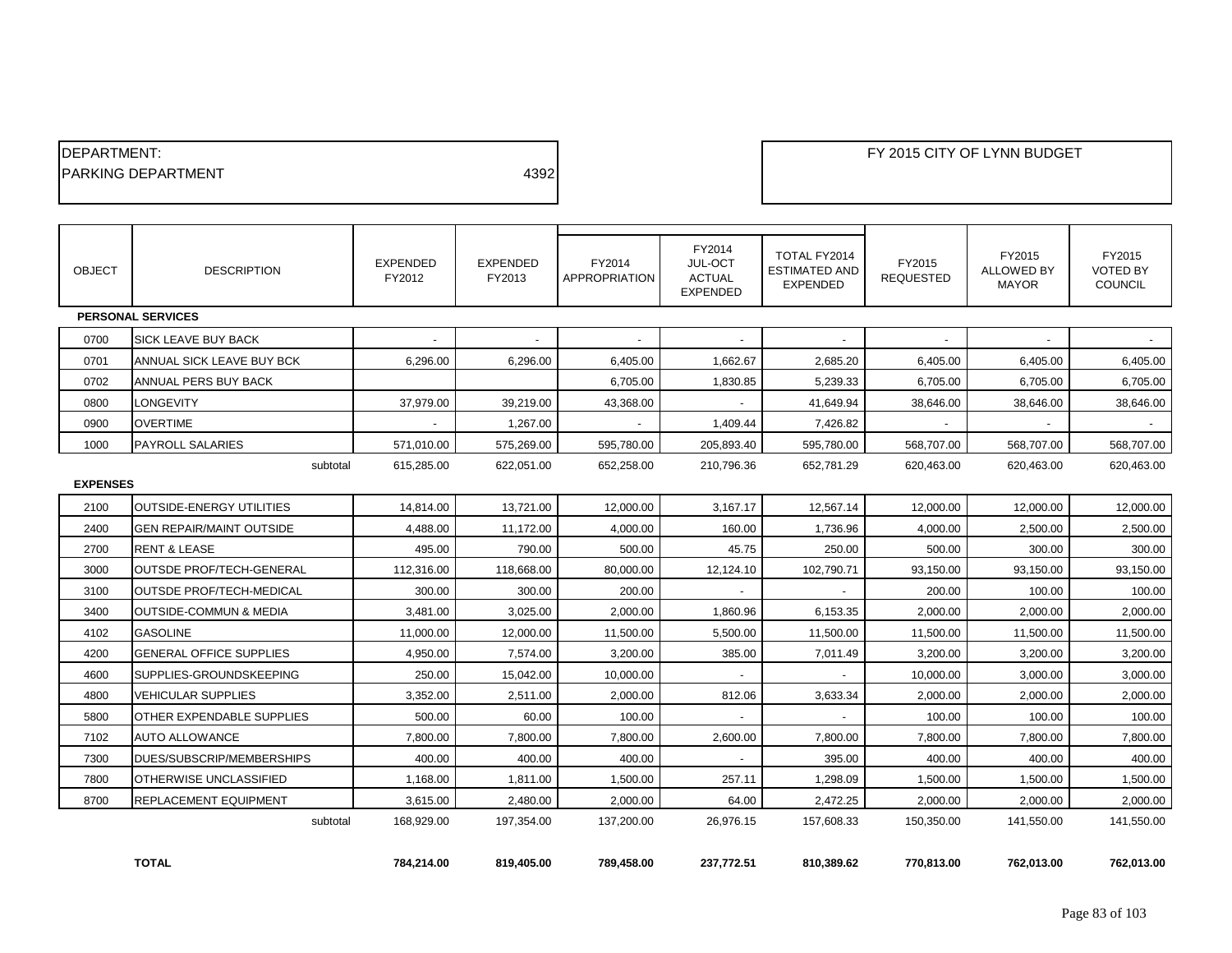|               | DEPARTMENT: PARKING DEPARTMENT         | <b>CITY OF LYNN BUDGET</b>     |                           |                  |                                   |                      |
|---------------|----------------------------------------|--------------------------------|---------------------------|------------------|-----------------------------------|----------------------|
|               |                                        |                                |                           |                  | FY 2015 PERSONNEL SHEETS          |                      |
|               |                                        |                                |                           |                  |                                   |                      |
| <b>OBJECT</b> | POSITION TITLE                         | HIRE DATE /<br>BENEFIT<br>DATE | <b>YRS</b><br><b>SERV</b> | <b>LONGEVITY</b> | WEEKLY<br><b>ENDING</b><br>SALARY | 2015<br><b>GROSS</b> |
| 1000          | <b>Executive Director</b>              | 2/4/1991                       | 24.00                     | 8,849.31         | 2,127.24                          | 110,616.31           |
|               |                                        |                                |                           |                  |                                   |                      |
| 1000          | Assist. Parking Director               | 3/13/1995                      | 19.00                     | 7,250.76         | 1,704.24                          | 88,620.38            |
| 1000<br>1000  | Principal Bookkeeper                   | 7/17/1989                      | 9.00                      | 2,129.69         | 819.11                            | 42,593.73            |
| 1000          | <b>Executive Assistant</b>             | 1/6/1992                       | 28.00                     | 6,947.03         | 1,335.97<br>858.74                | 69,470.48            |
| 1000          | <b>Head Clerk</b>                      | 8/31/1998                      | 26.00                     | 4,911.99         |                                   | 44,654.43            |
| 1000          | Data Entry Operator                    | 2/28/2011                      | 3.00                      |                  | 715.59<br>0.00                    | 37,210.85<br>1.00    |
| 1000          | Parking Attendant<br>Parking Attendant |                                |                           |                  | 0.00                              | 1.00                 |
| 1000          | Parking Attendant                      | 11/14/1994                     | 20.00                     | 1,162.98         | 223.65                            | 11,629.80            |
| 1000          | Parking Attendant                      |                                |                           |                  | 0.00                              | 1.00                 |
| 1000          | Parking Attendant                      |                                | $\blacksquare$            | $\blacksquare$   | 0.00                              | 1.00                 |
| 1000          | Meter Maint./ Abandon Veh.             | 10/21/1996                     | 16.00                     | 2,928.52         | 625.75                            | 32,539.12            |
| 1000          | Meter Maint./ Abandon Veh.             |                                |                           |                  | 0.00                              | 1.00                 |
| 1000          | Parking Attendant M/M                  | 9/18/2000                      | 14.00                     | 1,240.51         | 477.12                            | 24,810.24            |
| 1000          | Parking Attendant M/M                  | 12/6/2005                      | 9.00                      | 991.60           | 477.12                            | 24,810.24            |
| 1000          | Parking Attendant M/M                  |                                |                           |                  | 0.00                              | 1.00                 |
| 1000          | Parking Attendant M/M                  |                                |                           |                  | 0.00                              | 1.00                 |
| 1000          | Parking Attendant M/M                  | 12/8/2008                      | 6.00                      | 992.41           | 477.12                            | 24,810.24            |
| 1000          | Parking Attendant M/M                  | 3/12/2001                      | 13.00                     | 1,240.51         | 477.12                            | 24,810.24            |
| 1000          | Data Entry Operator                    |                                |                           |                  | 0.00                              | 1.00                 |
| 1000          | Meter Maint./ Abandon Veh.             |                                |                           |                  | 0.00                              | 1.00                 |
|               | Sick Time Buy Back                     |                                |                           |                  |                                   | 6,405.00             |
|               | (Union 261, 193 and 3147)              |                                |                           |                  |                                   |                      |
|               | Personal Time Buy Back                 |                                |                           |                  |                                   | 1,704.24             |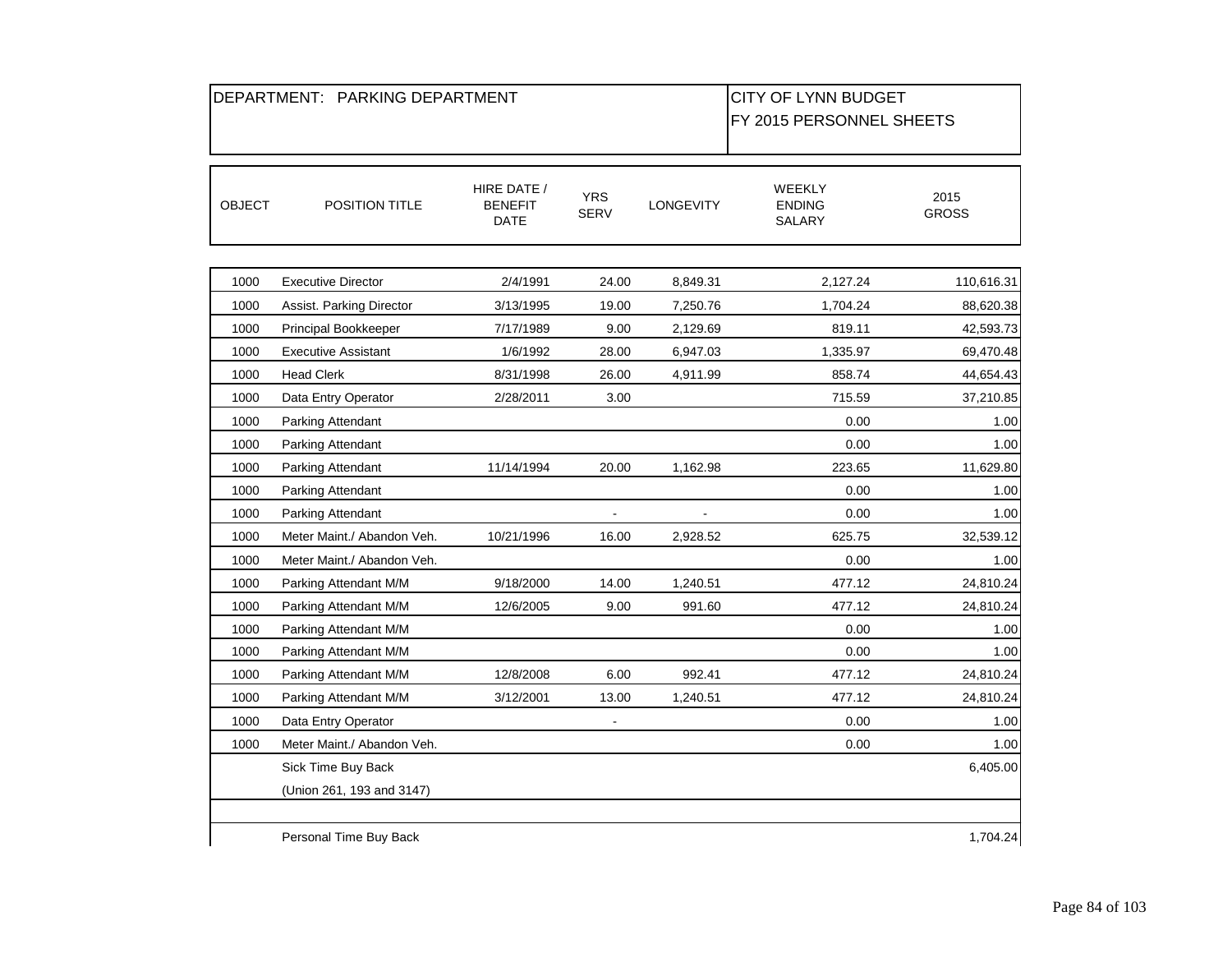|               | DEPARTMENT: PARKING DEPARTMENT |                                              |                           | <b>CITY OF LYNN BUDGET</b><br>FY 2015 PERSONNEL SHEETS |                                                 |                      |  |
|---------------|--------------------------------|----------------------------------------------|---------------------------|--------------------------------------------------------|-------------------------------------------------|----------------------|--|
| <b>OBJECT</b> | <b>POSITION TITLE</b>          | HIRE DATE /<br><b>BENEFIT</b><br><b>DATE</b> | <b>YRS</b><br><b>SERV</b> | <b>LONGEVITY</b>                                       | <b>WEEKLY</b><br><b>ENDING</b><br><b>SALARY</b> | 2015<br><b>GROSS</b> |  |
|               | (Union 261)                    |                                              |                           |                                                        |                                                 |                      |  |
|               | Personal Time Buy Back         |                                              |                           |                                                        |                                                 | 5,000.00             |  |
|               | (Union 3147 & 193)             |                                              |                           |                                                        |                                                 |                      |  |
|               | <b>TOTALS</b>                  |                                              |                           | 38,645.31                                              | 10,318.77                                       | 536,585.06           |  |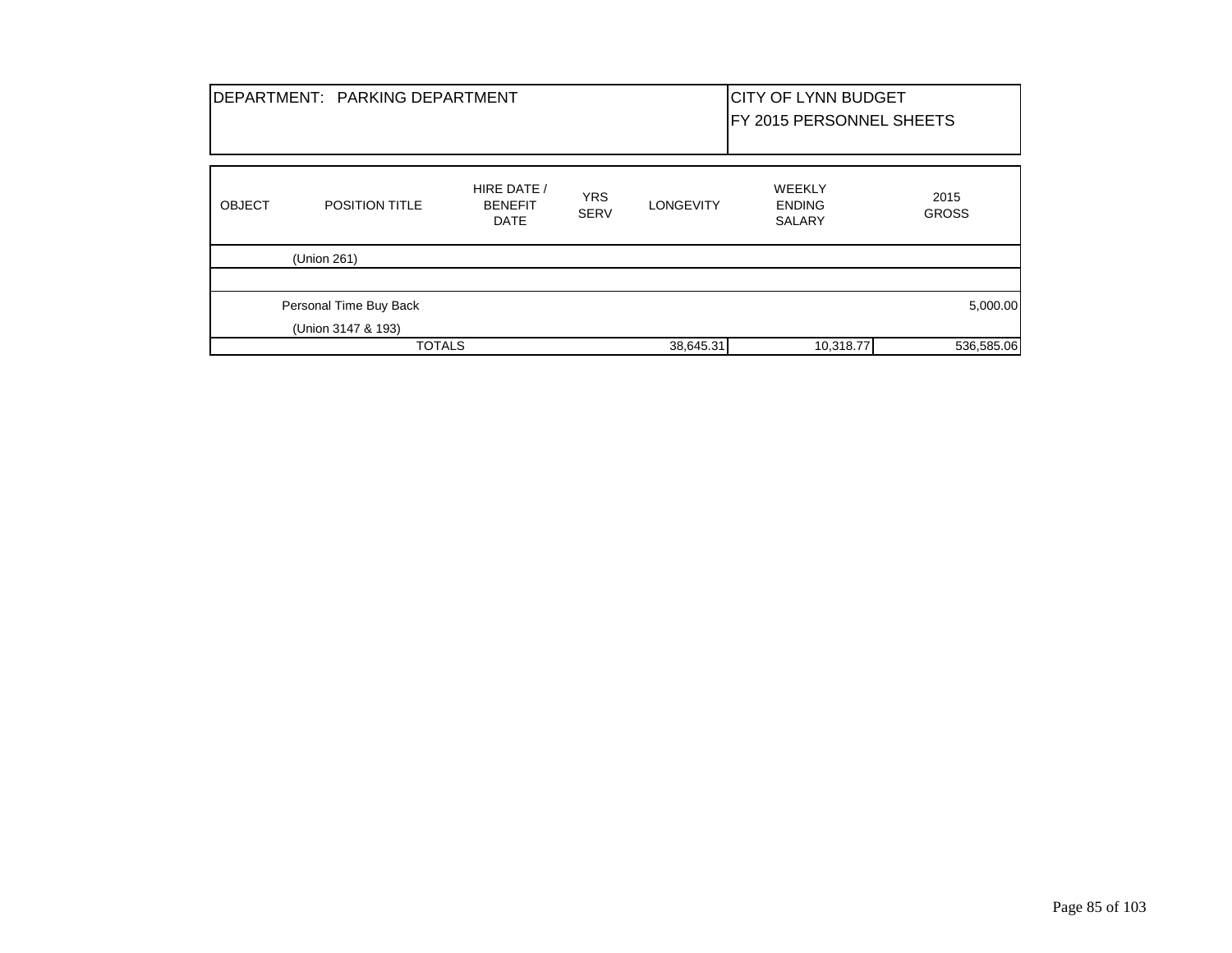| <b>IDEPARTMENT:</b>     |      | FY 2015 CITY OF LYNN BUDGET |
|-------------------------|------|-----------------------------|
| <b>COUNCIL ON AGING</b> | 6532 |                             |
|                         |      |                             |

| OBJECT          | <b>DESCRIPTION</b>                | EXPENDED<br>FY2012 | <b>EXPENDED</b><br>FY2013 | FY2014<br><b>APPROPRIATION</b> | FY2014<br><b>JUL-OCT</b><br>ACTUAL<br><b>EXPENDED</b> | TOTAL FY2014<br><b>ESTIMATED AND</b><br>EXPENDED | FY2015<br><b>REQUESTED</b> | FY2015<br>ALLOWED BY<br><b>MAYOR</b> | FY2015<br><b>VOTED BY</b><br><b>COUNCIL</b> |
|-----------------|-----------------------------------|--------------------|---------------------------|--------------------------------|-------------------------------------------------------|--------------------------------------------------|----------------------------|--------------------------------------|---------------------------------------------|
|                 | <b>PERSONAL SERVICES</b>          |                    |                           |                                |                                                       |                                                  |                            |                                      |                                             |
| 1000            | <b>PAYROLL SALARIES</b>           |                    | $\overline{\phantom{a}}$  |                                |                                                       |                                                  |                            | $\overline{\phantom{a}}$             |                                             |
|                 | subtotal                          |                    | $\overline{\phantom{a}}$  |                                | $\overline{\phantom{a}}$                              | $\overline{\phantom{a}}$                         |                            | $\overline{\phantom{0}}$             |                                             |
| <b>EXPENSES</b> |                                   |                    |                           |                                |                                                       |                                                  |                            |                                      |                                             |
| 3400            | <b>OUTSIDE-COMMUN &amp; MEDIA</b> | 18,273.00          | 18,273.00                 | 15,000.00                      |                                                       | 15,000.00                                        | 15,000.00                  | 15,000.00                            | 15,000.00                                   |
| 3890            | OPERATION SENIOR CENTER           | 102,886.00         | 104,228.00                | 147,000.00                     |                                                       | 147,000.00                                       | 143,500.00                 | 143,500.00                           | 143,500.00                                  |
| 7800            | HOME DELIVERED MEALS              | 13,000.00          | 13,000.00                 | 13,000.00                      |                                                       | 13,000.00                                        | 13,000.00                  | 13,000.00                            | 13,000.00                                   |
|                 | subtotal                          | 134,159.00         | 135,501.00                | 175,000.00                     | $\overline{\phantom{a}}$                              | 175,000.00                                       | 171,500.00                 | 171,500.00                           | 171,500.00                                  |

| <b>TOTALS</b> | 134,159.00 | 135.501.00 | 175.000.00 | 175,000.00 | 171,500.00 | 171,500.00 | 171,500.00 |
|---------------|------------|------------|------------|------------|------------|------------|------------|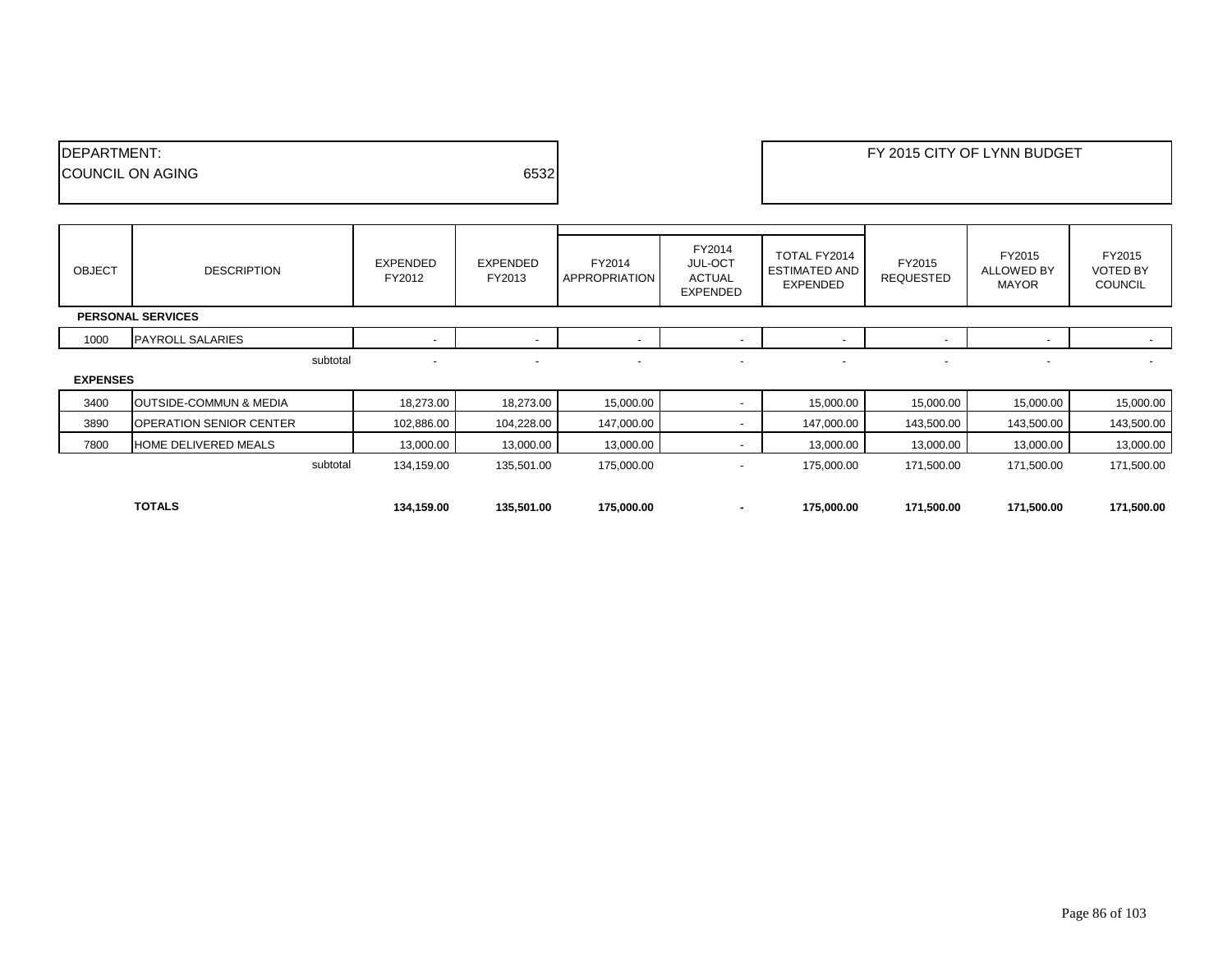| DEPARTMENT:                      |      |
|----------------------------------|------|
| DEPARTMENT OF VETERANS' SERVICES | 6582 |

| <b>OBJECT</b>   | <b>DESCRIPTION</b>                | <b>EXPENDED</b><br>FY2012 | <b>EXPENDED</b><br>FY2013 | FY2014<br><b>APPROPRIATION</b> | FY2014<br>JUL-OCT<br><b>ACTUAL</b><br><b>EXPENDED</b> | TOTAL FY2014<br><b>ESTIMATED AND</b><br><b>EXPENDED</b> | FY2015<br><b>REQUESTED</b> | FY2015<br>ALLOWED BY<br><b>MAYOR</b> | FY2015<br><b>VOTED BY</b><br><b>COUNCIL</b> |
|-----------------|-----------------------------------|---------------------------|---------------------------|--------------------------------|-------------------------------------------------------|---------------------------------------------------------|----------------------------|--------------------------------------|---------------------------------------------|
|                 | <b>PERSONAL SERVICES</b>          |                           |                           |                                |                                                       |                                                         |                            |                                      |                                             |
| 0700            | <b>SICK LEAVE BUY BACK</b>        | ×.                        | $\sim$                    | $\sim$                         |                                                       |                                                         |                            | ×.                                   |                                             |
| 0701            | ANNUAL SICK BUY BACK              | 2.755.00                  | 2,831.00                  | 2,975.00                       | $\sim$                                                | 1,759.67                                                | 2,975.00                   | 2,975.00                             | 2.975.00                                    |
| 0702            | ANNUAL PERS BUY BACK              |                           |                           |                                | 1,189.66                                              | 1,190.00                                                | 1,190.00                   | 1,190.00                             | 1,190.00                                    |
| 0800            | LONGEVITY                         | 12.609.00                 | 13,578.00                 | 13,918.00                      |                                                       | 13,918.00                                               | 13,918.00                  | 13,918.00                            | 13,918.00                                   |
| 0900            | <b>OVERTIME</b>                   | $\sim$                    | $\sim$                    | $\sim$                         | 652.56                                                | 1.238.40                                                | 500.00                     | 500.00                               | 500.00                                      |
| 1000            | <b>PAYROLL SALARIES</b>           | 172,287.00                | 179,958.00                | 185,202.00                     | 62,572.39                                             | 185,202.00                                              | 186,460.00                 | 186,460.00                           | 186,460.00                                  |
| 65824/7700      | <b>VETERANS' BENEFITS</b>         | 758.831.00                | 814,422.00                | 958,347.00                     | 289.795.11                                            | 949,435.64                                              | 941.256.00                 | 941,256.00                           | 941,256.00                                  |
| 65815/7700      | <b>VETERANS BENEFITS</b>          | $\sim$                    | ٠                         |                                |                                                       |                                                         |                            |                                      |                                             |
| 7700            | <b>VETERANS' BENEFITS</b>         | $\sim$                    | $\sim$                    | $\sim$                         | $\sim$                                                | $\sim$                                                  | $\sim$                     | $\sim$                               | $\sim$                                      |
|                 | subtotal                          | 946,482.00                | 1,010,789.00              | 1,160,442.00                   | 354,209.72                                            | 1,152,743.71                                            | 1,146,299.00               | 1,146,299.00                         | 1,146,299.00                                |
| <b>EXPENSES</b> |                                   |                           |                           |                                |                                                       |                                                         |                            |                                      |                                             |
| 2400            | <b>GEN REPAIR/MAINT OUTSIDE</b>   | ×.                        | $\overline{\phantom{a}}$  | $\sim$                         |                                                       |                                                         |                            | $\sim$                               |                                             |
| 3102            | <b>EMPLOYEE PHYSICALS</b>         | 278.00                    | $\sim$                    | $\sim$                         | $\overline{\phantom{a}}$                              | $\sim$                                                  | $\sim$                     | $\sim$                               | $\sim$                                      |
| 3103            | DOCTOR/DENTIST SERVICES           | 3,569.00                  | 2,756.00                  | 3,000.00                       |                                                       | 3,000.00                                                | 3,000.00                   | 2,000.00                             | 2,000.00                                    |
| 3104            | <b>HOSPITAL &amp; CLINIC</b>      | $\sim$                    | $\sim$                    | $\sim$                         | $\sim$                                                | $\sim$                                                  | $\sim$                     | $\sim$                               |                                             |
| 3105            | PHARMACY                          | 8,422.00                  | 5,604.00                  | 6,000.00                       |                                                       | 3,000.00                                                | 3,000.00                   | 3,000.00                             | 3,000.00                                    |
| 3108            | <b>HEARING SERVICES</b>           | $\sim$                    | $\sim$                    | 5,000.00                       | $\overline{\phantom{a}}$                              | $\overline{\phantom{a}}$                                | $\sim$                     | $\sim$                               | $\sim$                                      |
| 3400            | <b>OUTSIDE-COMMUN &amp; MEDIA</b> | $\sim$                    | $\sim$                    |                                |                                                       |                                                         |                            |                                      | $\sim$                                      |
| 3500            | OUTSIDE-RECREATIONAL              | 7,823.00                  | 7,676.00                  | 7,654.00                       | $\sim$                                                | 7,654.00                                                | 7,654.00                   | 7,654.00                             | 7,654.00                                    |
| 3800            | <b>OUTSDE-OTHER PURCH SERV.</b>   | 5,183.00                  | 5,332.00                  | 4,121.00                       | 1,230.47                                              | 4,121.00                                                | 4,121.00                   | 4,121.00                             | 4,121.00                                    |
| 4200            | <b>GENERAL OFFICE SUPPLIES</b>    | $\sim$                    | $\sim$                    | $\sim$                         |                                                       | $\sim$                                                  | $\sim$                     | $\sim$                               | $\sim$                                      |
| 4600            | SUPPLIES-GROUNDSKEEPING           | 5,855.00                  | 5,855.00                  | 5,855.00                       |                                                       | 4,000.00                                                | 4,000.00                   | 4,000.00                             | 4,000.00                                    |
| 7100            | <b>IN-STATE TRAVEL</b>            | $\sim$                    | $\sim$                    |                                |                                                       |                                                         |                            | $\sim$                               |                                             |
| 7102            | <b>AUTO ALLOWANCE</b>             | 7.800.00                  | 7.800.00                  | 7.800.00                       | 2.600.00                                              | 7.800.00                                                | 7.800.00                   | 7.800.00                             | 7.800.00                                    |
| 7300            | DUES/SUBSCRIP/MEMBERSHIPS         | $\sim$                    | $\overline{\phantom{a}}$  |                                |                                                       |                                                         |                            |                                      | $\sim$                                      |
| 7301            | ORG CONFERENCE                    | $\sim$                    | $\sim$                    | $\overline{\phantom{a}}$       | 300.00                                                | 300.00                                                  | $\sim$                     |                                      | $\sim$                                      |
|                 | subtotal                          | 38,930.00                 | 35,023.00                 | 39,430.00                      | 4,130.47                                              | 29,875.00                                               | 29,575.00                  | 28,575.00                            | 28,575.00                                   |

**TOTAL 985,412.00 1,045,812.00 1,199,872.00 358,340.19 1,182,618.71 1,175,874.00 1,174,874.00 1,174,874.00**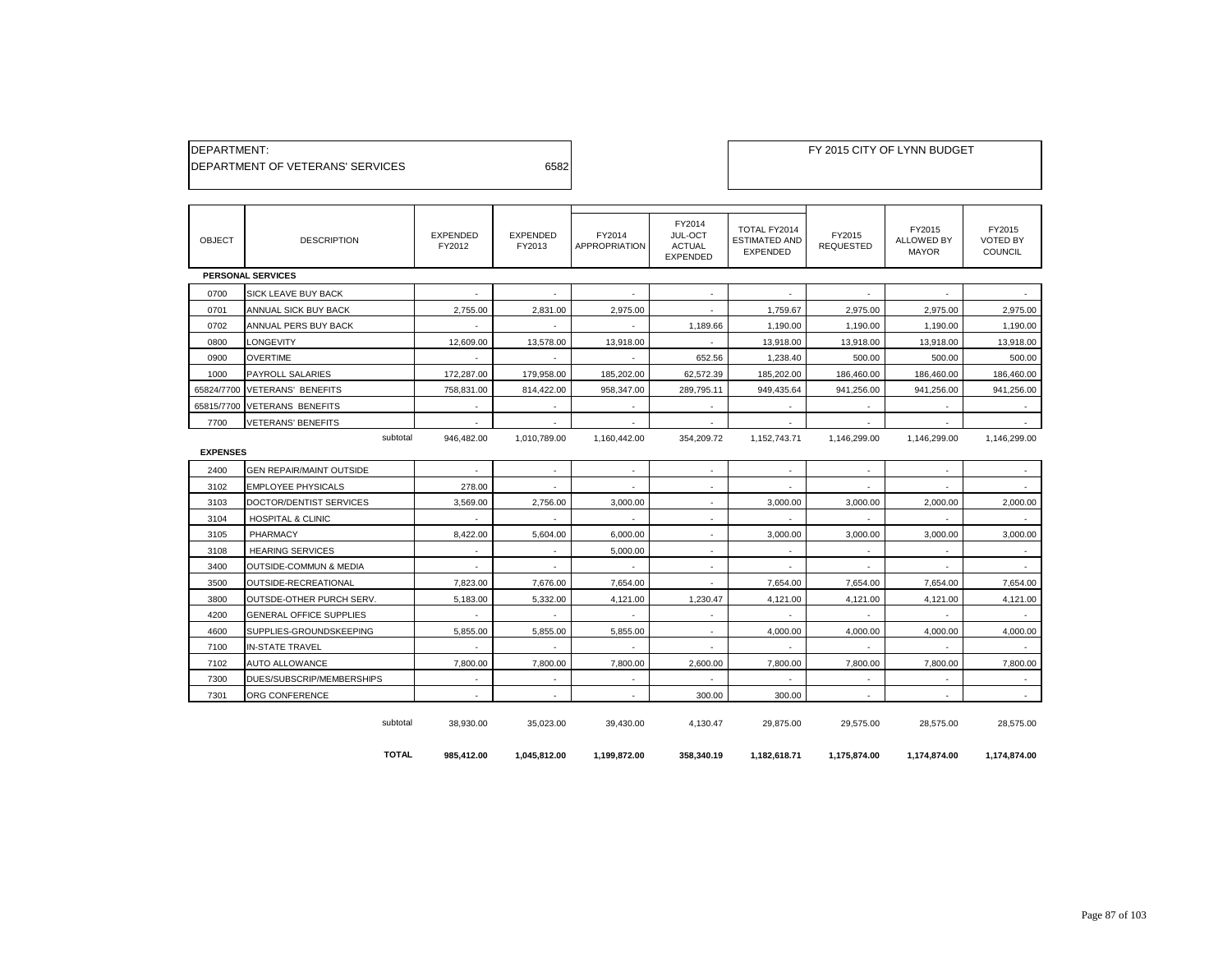| <b>IDEPARTMENT: VETERANS' SERVICES</b> | <b>ICITY OF LYNN BUDGET</b>      |
|----------------------------------------|----------------------------------|
|                                        | <b>IFY 2015 PERSONNEL SHEETS</b> |
|                                        |                                  |

| <b>OBJECT</b> | <b>POSITION TITLE</b>           | HIRE DATE /<br><b>BENEFIT</b><br><b>DATE</b> | <b>YRS</b><br><b>SERV</b> | <b>LONGEVITY</b> | <b>WEEKLY</b><br><b>ENDING</b><br><b>SALARY</b> | 2015<br><b>GROSS</b> |
|---------------|---------------------------------|----------------------------------------------|---------------------------|------------------|-------------------------------------------------|----------------------|
|               |                                 |                                              |                           |                  |                                                 |                      |
| 1000          | <b>Director</b>                 | 4/5/04                                       | 13.00                     | 3,812.62         | 1,759.67                                        | 91,502.96            |
| 1000          | <b>Principal Clerk</b>          |                                              |                           |                  | 0.00                                            | 1.00                 |
| 1000          | Clerk                           | 9/5/13                                       | 1.00                      |                  | 611.57                                          | 31,801.49            |
| 1000          | <b>Administrative Assistant</b> | 1/2/69                                       | 44.00                     | 10,104.77        | 1,214.52                                        | 63,154.80            |
|               |                                 |                                              |                           |                  |                                                 |                      |
|               | <b>TOTALS</b>                   |                                              |                           | 13,917.39        | 3,585.76                                        | 186,459.25           |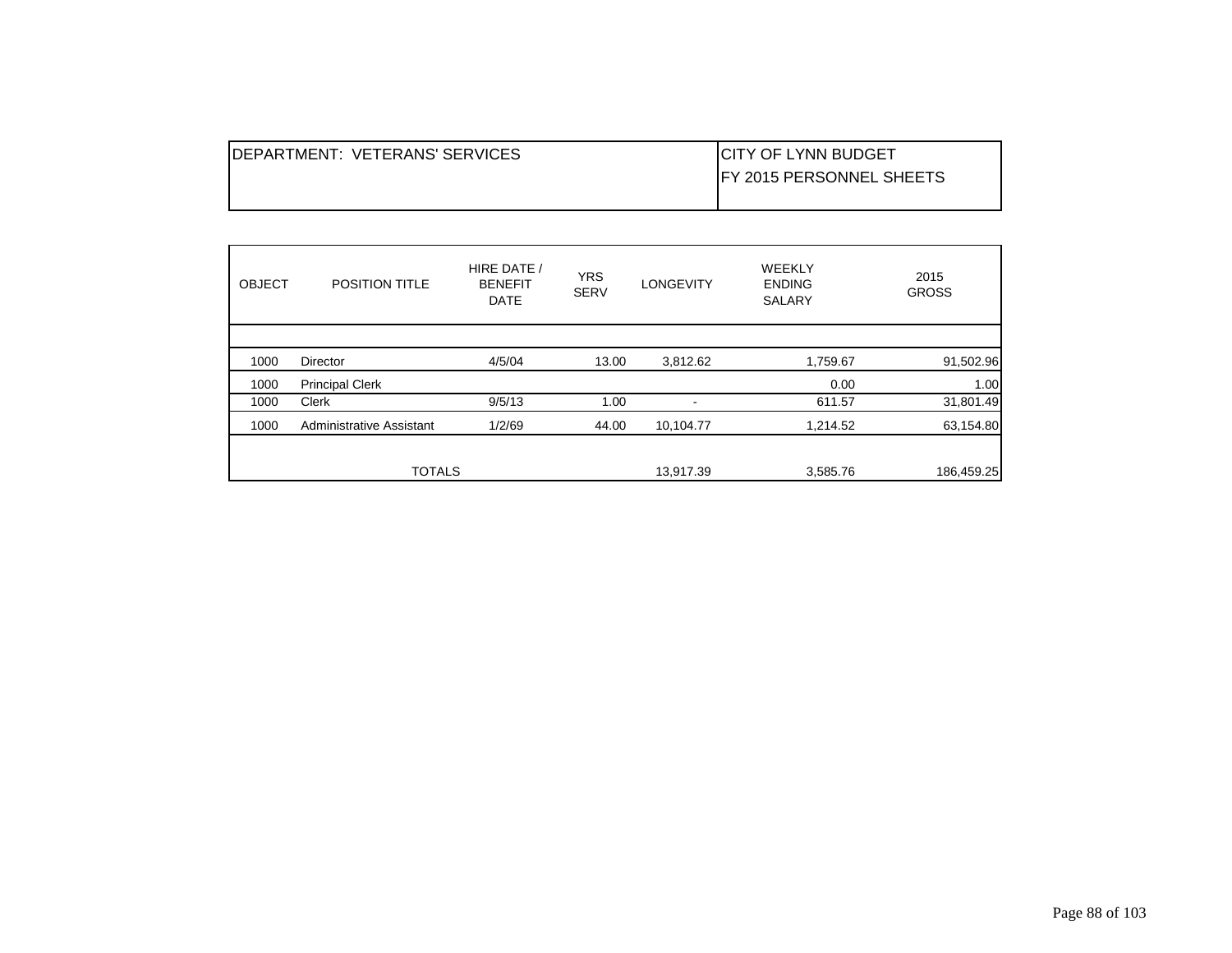| <b>IDEPARTMENT:</b> |      |
|---------------------|------|
| <b>ILIBRARY</b>     | 7610 |
|                     |      |

| <b>OBJECT</b>   | <b>DESCRIPTION</b>                | <b>EXPENDED</b><br>FY2012 | <b>EXPENDED</b><br>FY2013 | FY2014<br>APPROPRIATION  | FY2014<br>JUL-OCT<br><b>ACTUAL</b><br><b>EXPENDED</b> | TOTAL FY2014<br><b>ESTIMATED AND</b><br><b>EXPENDED</b> | FY2015<br><b>REQUESTED</b> | FY2015<br><b>ALLOWED BY</b><br><b>MAYOR</b> | FY2015<br><b>VOTED BY</b><br><b>COUNCIL</b> |
|-----------------|-----------------------------------|---------------------------|---------------------------|--------------------------|-------------------------------------------------------|---------------------------------------------------------|----------------------------|---------------------------------------------|---------------------------------------------|
|                 | <b>PERSONAL SERVICES</b>          |                           |                           |                          |                                                       |                                                         |                            |                                             |                                             |
| 0700            | SICK TIME BUY BACK/RETIRE         |                           |                           |                          |                                                       |                                                         |                            |                                             |                                             |
| 0701            | ANNUAL SICK BUY BACK              | 900.00                    | 991.00                    | 1,000.00                 | $\overline{\phantom{a}}$                              | 580.53                                                  | 1,000.00                   | 1,000.00                                    | 1,000.00                                    |
| 0702            | ANNUAL PERS BUY BACK              | $\sim$                    | $\sim$                    | $\sim$                   | $\overline{\phantom{a}}$                              | $\sim$                                                  | $\sim$                     | $\sim$                                      | $\sim$                                      |
| 0800            | <b>LONGEVITY</b>                  | 46,407.00                 | 47,321.00                 | 50,336.00                |                                                       | 49,695.55                                               | 6,863.00                   | 6,863.00                                    | 6,863.00                                    |
| 0900            | <b>OVERTIME</b>                   | 5,835.00                  | 4,500.00                  | 3,000.00                 | 583.27                                                | 1,041.33                                                | 1,250.00                   | 1,250.00                                    | 1,250.00                                    |
| 1000            | <b>PAYROLL SALARIES</b>           | 766,144.00                | 799,735.00                | 835.127.00               | 280,281.38                                            | 835.127.00                                              | 864,497.00                 | 864,497.00                                  | 864,497.00                                  |
| <b>EXPENSES</b> | subtotal                          | 819,286.00                | 852,547.00                | 889,463.00               | 280,864.65                                            | 886,444.41                                              | 873,610.00                 | 873,610.00                                  | 873,610.00                                  |
| 1905            | UNIFORM ALLOWANCE                 | $\sim$                    | $\sim$                    | $\sim$                   | $\overline{\phantom{a}}$                              | $\sim$                                                  | $\sim$                     | $\overline{\phantom{a}}$                    | $\sim$                                      |
| 2400            | <b>REPAIR &amp; MAINTENANCE</b>   | $\overline{\phantom{a}}$  | $\sim$                    | $\sim$                   | $\overline{\phantom{a}}$                              |                                                         | $\overline{\phantom{a}}$   | $\overline{\phantom{a}}$                    |                                             |
| 2602            | <b>COMPUTER EQUIPMENT R&amp;M</b> | 59,135.00                 | 59,516.00                 | 59,516.00                | 61,559.00                                             | 61,559.00                                               | 63,751.00                  | 63,751.00                                   | 63,751.00                                   |
| 3403            | <b>POSTAGE</b>                    | $\blacksquare$            | $\overline{\phantom{a}}$  | $\overline{\phantom{a}}$ | $\blacksquare$                                        |                                                         | $\blacksquare$             | $\blacksquare$                              | $\sim$                                      |
| 3411            | <b>COMPUTER SOFTWARE</b>          | $\sim$                    | $\sim$                    | $\sim$                   | $\sim$                                                | $\overline{\phantom{a}}$                                | $\overline{\phantom{a}}$   | $\overline{\phantom{a}}$                    | $\sim$                                      |
| 4200            | <b>GENERAL OFFICE SUPPLIES</b>    | $\overline{\phantom{a}}$  | $\sim$                    | $\sim$                   | $\overline{\phantom{a}}$                              |                                                         | $\overline{\phantom{a}}$   | $\sim$                                      | $\sim$                                      |
| 5303            | <b>AUDIO VISUAL TAPES</b>         | $\sim$                    | $\overline{\phantom{a}}$  | $\sim$                   | $\overline{a}$                                        |                                                         |                            | $\blacksquare$                              | $\sim$                                      |
| 5304            | <b>LIBRARY BOOKS</b>              | 18,368.00                 | 32,619.00                 | 30,000.00                | 12,223.41                                             | 26,995.93                                               | 30,000.00                  | 30,000.00                                   | 30,000.00                                   |
| 5305            | <b>PERIODICALS</b>                | 4,916.00                  | 7,000.00                  | 7,000.00                 | 7,932.14                                              | 7,932.14                                                | 7,000.00                   | 7,000.00                                    | 7,000.00                                    |
| 5807            | <b>LIBRARY SUPPLIES</b>           |                           | $\overline{\phantom{a}}$  |                          |                                                       |                                                         |                            |                                             | $\sim$                                      |
| 7102            | <b>AUTO ALLOWANCE</b>             | 3,900.00                  | 3,900.00                  | 3,900.00                 | 1,300.00                                              | 3,900.00                                                | 3,900.00                   | 3,900.00                                    | 3,900.00                                    |
| 8802            | Repairs to Branch Library         | $\overline{\phantom{a}}$  | $\overline{\phantom{a}}$  | $\sim$                   | $\sim$                                                |                                                         | $\blacksquare$             | $\overline{\phantom{a}}$                    | $\sim$                                      |
|                 | subtotal                          | 86,319.00                 | 103,035.00                | 100,416.00               | 83,014.55                                             | 100,387.07                                              | 104,651.00                 | 104,651.00                                  | 104,651.00                                  |
|                 | <b>TOTAL</b>                      | 905,605.00                | 955,582.00                | 989,879.00               | 363,879.20                                            | 986,831.48                                              | 978,261.00                 | 978,261.00                                  | 978,261.00                                  |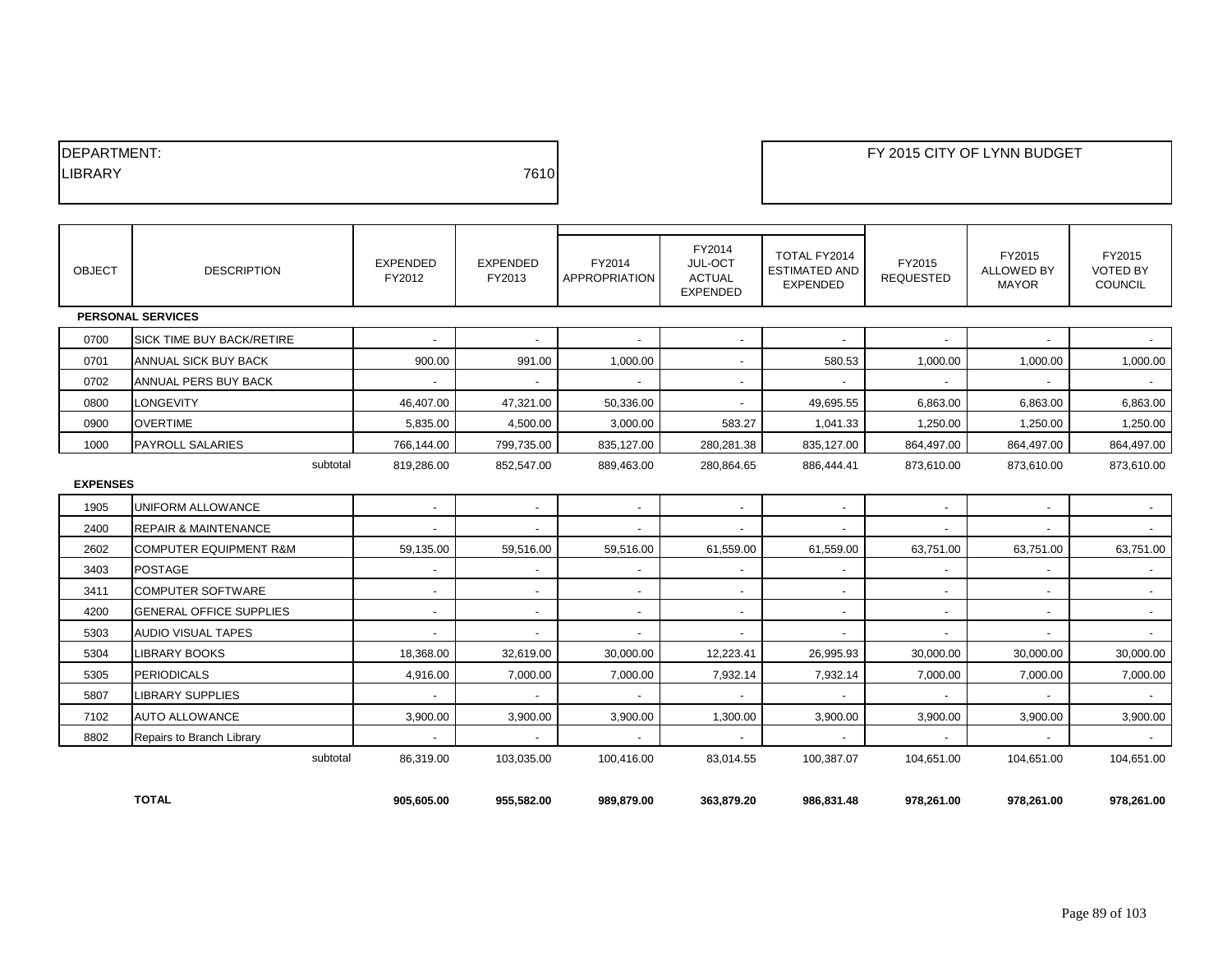|               | <b>DEPARTMENT: LIBRARY</b>       |                                              | <b>CITY OF LYNN BUDGET</b> |                  |                                |                      |  |  |
|---------------|----------------------------------|----------------------------------------------|----------------------------|------------------|--------------------------------|----------------------|--|--|
|               |                                  |                                              |                            |                  | FY 2015 PERSONNEL SHEETS       |                      |  |  |
|               |                                  |                                              |                            |                  |                                |                      |  |  |
| <b>OBJECT</b> | <b>POSITION TITLE</b>            | HIRE DATE /<br><b>BENEFIT</b><br><b>DATE</b> | <b>YRS</b><br><b>SERV</b>  | <b>LONGEVITY</b> | <b>WEEKLY</b><br><b>SALARY</b> | 2015<br><b>GROSS</b> |  |  |
| 1000          | <b>Chief Librarian</b>           | 9/18/1995                                    | 19                         | 6,862.72         | 1,832.99                       | 95,315.58            |  |  |
| 1000          | Lib I - Acting Head of Reference | 6/23/1986                                    | 32                         |                  | 1,019.62                       | 60,865.98            |  |  |
| 1000          | Librarian I - Head of Childrens  | 1/10/2000                                    | 16                         |                  | 1,019.62                       | 57,433.56            |  |  |
| 1000          | Librarian I                      | 9/18/1995                                    | 19                         |                  | 956.95                         | 54,174.71            |  |  |
| 1000          | Lib I Head of Young Adult        | 3/28/2011                                    | 4                          |                  | 927.94                         | 48,252.91            |  |  |
| 1000          | Lib III - Business Manager       | 9/25/1995                                    | 19                         |                  | 1,113.15                       | 62,718.42            |  |  |
| 1000          | Computer Optr/Hd of Circul.      | 10/1/1984                                    | 31                         |                  | 989.69                         | 51,464.09            |  |  |
| 1000          | Sr. Library Associate            | 4/16/1985                                    | 29                         |                  | 805.09                         | 41,865.10            |  |  |
| 1000          | Sr.Library Associate             | 9/18/1995                                    | 21                         |                  | 797.85                         | 41,487.94            |  |  |
| 1000          | Sr.Library Associate             | 9/25/1995                                    | 19                         |                  | 790.59                         | 41,110.78            |  |  |
| 1000          | Library Associate                | 8/0/1999                                     | 15                         |                  | 678.74                         | 38,471.11            |  |  |
| 1000          | Library Associate                | 11/29/2010                                   | 4                          | ÷,               | 678.74                         | 35,294.60            |  |  |
| 1000          | Library Associate                | 8/14/2000                                    | 14                         |                  | 783.95                         | 40,765.26            |  |  |
| 1000          | Library Associate                | 11/26/2001                                   | 13                         |                  | 712.68                         | 37,059.33            |  |  |
| 1000          | Library Associate                | 10/10/2006                                   | 8                          |                  | 776.48                         | 40,377.02            |  |  |
| 1000          | Library Associate                | 12/3/2012                                    | $\overline{2}$             |                  | 731.23                         | 38,024.17            |  |  |
| 1000          | Library Associate                | 1/10/2000                                    | 14                         |                  | 712.68                         | 37,059.33            |  |  |
| 1000          | Temp Part Time Lib Associate     | 8/25/2012                                    |                            |                  | 17.13/HR                       | 13,361.40            |  |  |
|               |                                  |                                              |                            |                  |                                |                      |  |  |
|               | <b>Differentials</b>             |                                              |                            |                  | 0.00                           | 17,031.50            |  |  |
|               | <b>Library Pages</b>             |                                              |                            |                  | 8.00/HR                        | 12,480.00            |  |  |
|               | <b>TOTALS</b>                    |                                              |                            | 6,862.72         |                                | 864,612.79           |  |  |
|               |                                  |                                              |                            |                  |                                |                      |  |  |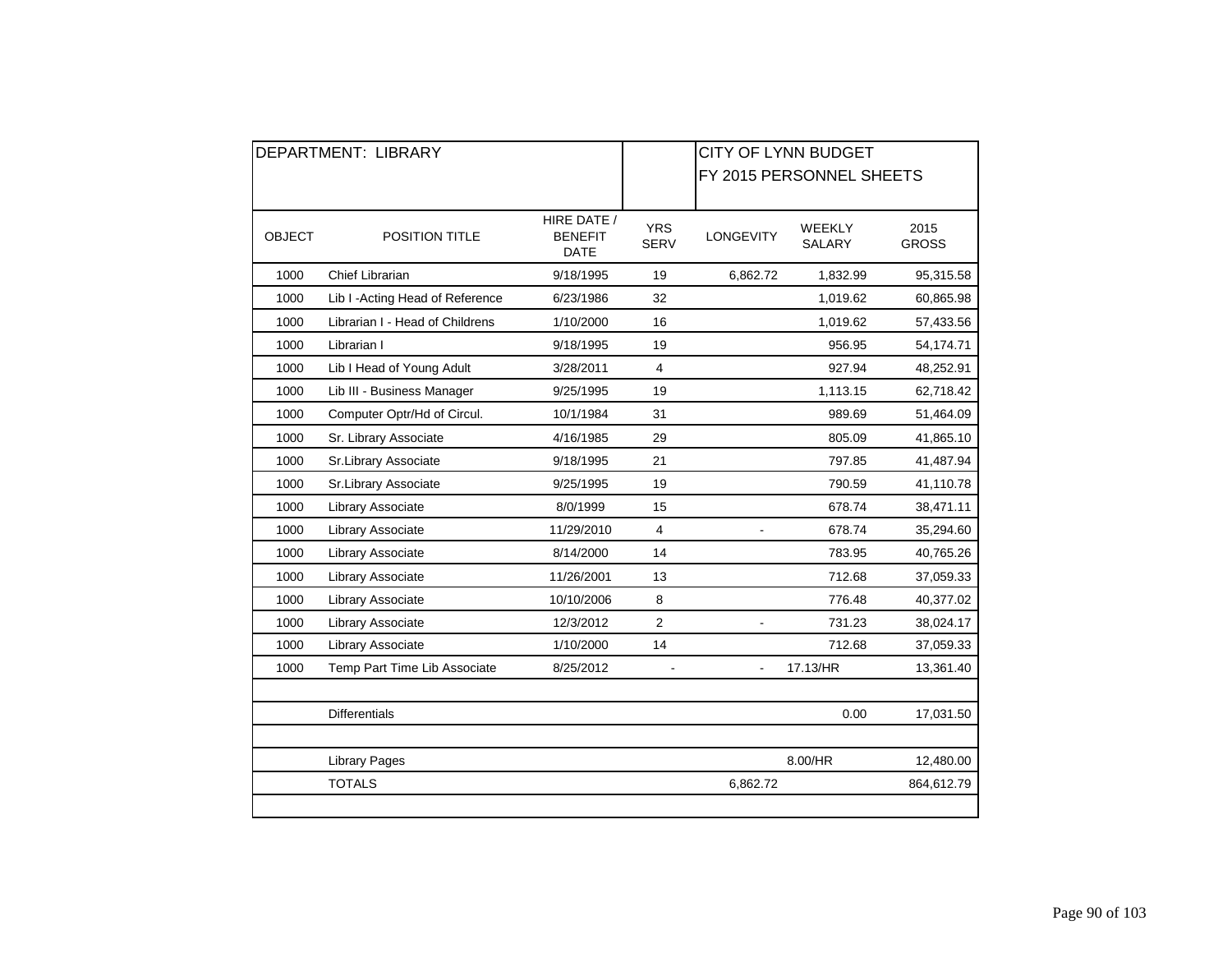| <b>IDEPARTMENT:</b><br><b>ICELEBRATIONS</b> |                               |                           | 7633                      |                                |                                                       |                                                         |                            | FY 2015 CITY OF LYNN BUDGET                 |                                             |
|---------------------------------------------|-------------------------------|---------------------------|---------------------------|--------------------------------|-------------------------------------------------------|---------------------------------------------------------|----------------------------|---------------------------------------------|---------------------------------------------|
| <b>OBJECT</b>                               | <b>DESCRIPTION</b>            | <b>EXPENDED</b><br>FY2012 | <b>EXPENDED</b><br>FY2013 | FY2014<br><b>APPROPRIATION</b> | FY2013<br><b>JUL-OCT</b><br><b>ACTUAL</b><br>EXPENDED | TOTAL FY2014<br><b>ESTIMATED AND</b><br><b>EXPENDED</b> | FY2015<br><b>REQUESTED</b> | FY2015<br><b>ALLOWED BY</b><br><b>MAYOR</b> | FY2015<br><b>VOTED BY</b><br><b>COUNCIL</b> |
| <b>EXPENSES</b>                             |                               |                           |                           |                                |                                                       |                                                         |                            |                                             |                                             |
| 7800                                        | <b>OTHERWISE UNCLASSIFIED</b> | 12,500.00                 | 12,500.00                 | 12,500.00                      |                                                       | $\overline{\phantom{a}}$                                | 12,250.00                  | 10,500.00                                   | 10,500.00                                   |
|                                             | <b>TOTAL</b>                  | 12,500.00                 | 12.500.00                 | 12,500.00                      |                                                       | $\blacksquare$                                          | 12,250.00                  | 10,500.00                                   | 10,500.00                                   |

Page 91 of 103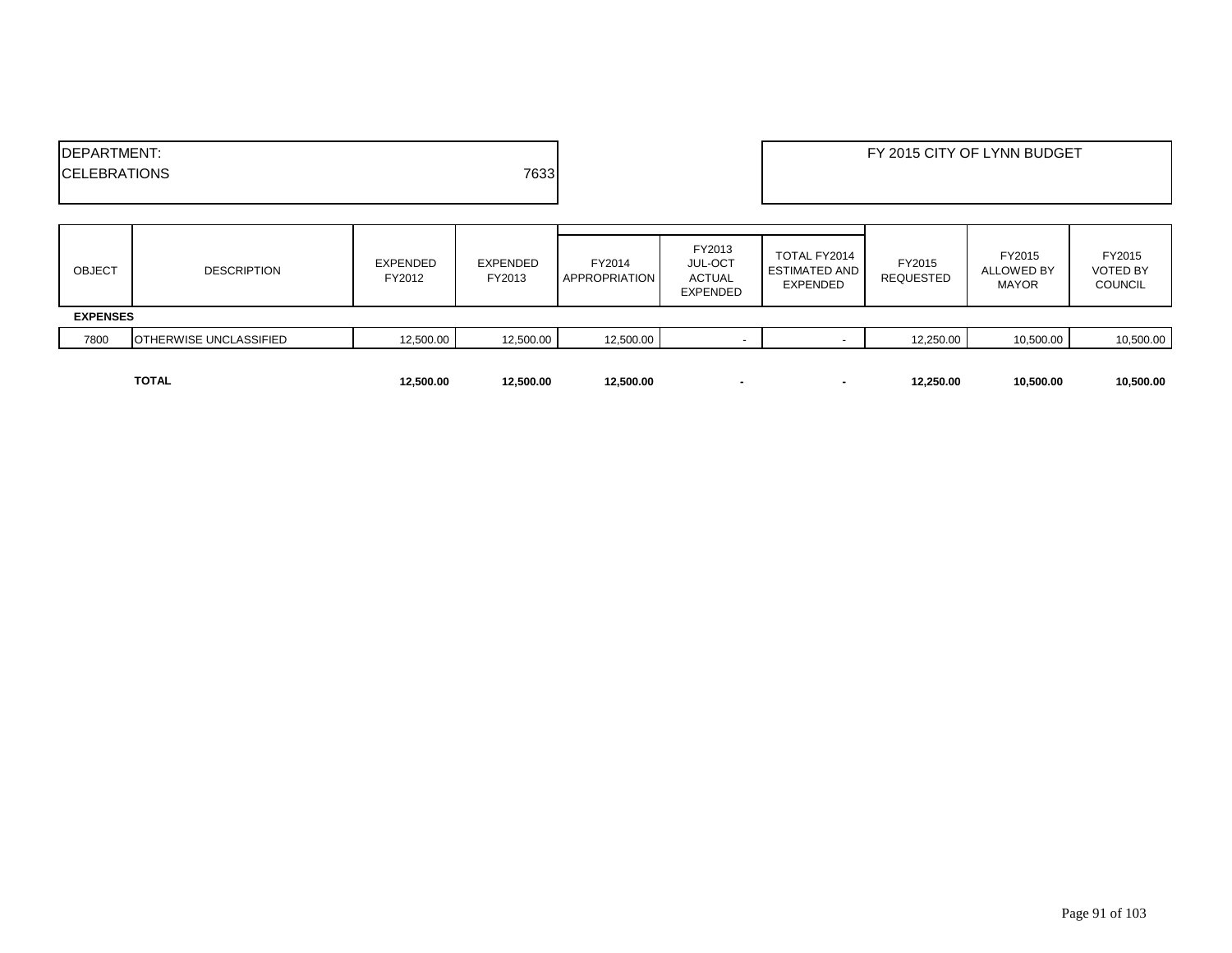| <b>IDEPARTMENT:</b>         |      |
|-----------------------------|------|
| IGRAND ARMY OF THE REPUBLIC | 7642 |
|                             |      |

| <b>OBJECT</b>   | <b>DESCRIPTION</b>                    | <b>EXPENDED</b><br>FY2012 | <b>EXPENDED</b><br>FY2013 | FY2014<br><b>APPROPRIATION</b> | FY2014<br>JUL-OCT<br><b>ACTUAL</b><br><b>EXPENDED</b> | TOTAL FY2014<br><b>ESTIMATED AND</b><br><b>EXPENDED</b> | FY2015<br><b>REQUESTED</b> | FY2015<br><b>ALLOWED BY</b><br><b>MAYOR</b> | FY2015<br><b>VOTED BY</b><br><b>COUNCIL</b> |
|-----------------|---------------------------------------|---------------------------|---------------------------|--------------------------------|-------------------------------------------------------|---------------------------------------------------------|----------------------------|---------------------------------------------|---------------------------------------------|
|                 | <b>PERSONAL SERVICES</b>              |                           |                           |                                |                                                       |                                                         |                            |                                             |                                             |
| 0701            | ANNUAL SICK BUY BACK                  | 868.00                    | 868.00                    | 1,031.00                       | $\overline{\phantom{a}}$                              | 412.16                                                  | 1,031.00                   | 1,031.00                                    | 1,031.00                                    |
| 0702            | <b>ANNUAL PERS BUY BACK</b>           | $\overline{\phantom{a}}$  |                           |                                | 412.16                                                | 412.16                                                  | 413.00                     | 413.00                                      | 413.00                                      |
| 0800            | <b>LONGEVITY</b>                      | 7,226.00                  | 8.160.00                  | 8,574.00                       |                                                       | 8,573.10                                                | 8,574.00                   | 8,574.00                                    | 8,574.00                                    |
| 0900            | <b>OVERTIME</b>                       | $\overline{\phantom{a}}$  |                           |                                | $\overline{\phantom{0}}$                              |                                                         |                            |                                             |                                             |
| 1000            | <b>PAYROLL SALARIES</b>               | 45,157.00                 | 51,000.00                 | 53,582.00                      | 18,522.43                                             | 53,582.00                                               | 53,582.00                  | 53,582.00                                   | 53,582.00                                   |
|                 | subtotal                              | 53,251.00                 | 60,028.00                 | 63,187.00                      | 18,934.59                                             | 62,979.42                                               | 63,600.00                  | 63,600.00                                   | 63,600.00                                   |
| <b>EXPENSES</b> |                                       |                           |                           |                                |                                                       |                                                         |                            |                                             |                                             |
| 2101            | <b>ELECTRICITY</b>                    | 352.00                    | 352.00                    | 352.00                         | $\overline{\phantom{a}}$                              | $\overline{\phantom{a}}$                                | 300.00                     | 300.00                                      | 300.00                                      |
| 2400            | <b>GEN REPAIR/MAINT OUTSIDE</b>       | 120.00                    | 120.00                    | 120.00                         | $\sim$                                                | $\overline{a}$                                          | 120.00                     | 120.00                                      | 120.00                                      |
| 2405            | <b>HVAC REPAIR &amp; MAINT.</b>       | 200.00                    | 200.00                    | 200.00                         | $\sim$                                                | $\overline{\phantom{a}}$                                | 200.00                     | 200.00                                      | 200.00                                      |
| 2710            | <b>WATER COOLER RENTAL/LEASE</b>      | 187.00                    | 267.00                    | 187.00                         | 13.00                                                 | 155.00                                                  | 187.00                     | 187.00                                      | 187.00                                      |
| 4103            | #2 HEATING OIL                        | 15,170.00                 | 16,914.00                 | 15,887.00                      | $\overline{\phantom{a}}$                              | 15,887.00                                               | 14,287.00                  | 14,287.00                                   | 14,287.00                                   |
| 4200            | <b>GENERAL OFFICE SUPPLIES</b>        | 375.00                    | 377.00                    | 375.00                         |                                                       | 375.00                                                  | 375.00                     | 375.00                                      | 375.00                                      |
| 4300            | <b>BUILDING R&amp;M SUPPLIES</b>      | 540.00                    | 540.00                    | 540.00                         | 540.00                                                | 540.00                                                  | 540.00                     | 540.00                                      | 540.00                                      |
| 4500            | <b>ICUSTD &amp; HSEKPPNG SUPPLIES</b> | 500.00                    | 500.00                    | 500.00                         | $\overline{\phantom{a}}$                              | 500.51                                                  | 500.00                     | 500.00                                      | 500.00                                      |
| 5800            | <b>OTHER EXPENDABLE SUPPLIES</b>      | $\overline{\phantom{a}}$  |                           |                                | $\overline{\phantom{a}}$                              |                                                         |                            |                                             |                                             |
| 7306            | <b>PERIODICAL SUBSCRIPTION</b>        | 38.00                     | 38.00                     | 38.00                          | $\overline{\phantom{a}}$                              |                                                         | 38.00                      | 38.00                                       | 38.00                                       |
| 7800            | OTHERWISE UNCLASSIFIED                | 920.00                    | 1.096.00                  | 800.00                         | 744.00                                                | 976.00                                                  | 800.00                     | 800.00                                      | 800.00                                      |
|                 | subtotal                              | 18,402.00                 | 20,404.00                 | 18,999.00                      | 1,297.00                                              | 18,433.51                                               | 17,347.00                  | 17,347.00                                   | 17,347.00                                   |
|                 | <b>TOTAL</b>                          | 71.653.00                 | 80.432.00                 | 82.186.00                      | 20.231.59                                             | 81.412.93                                               | 80.947.00                  | 80.947.00                                   | 80.947.00                                   |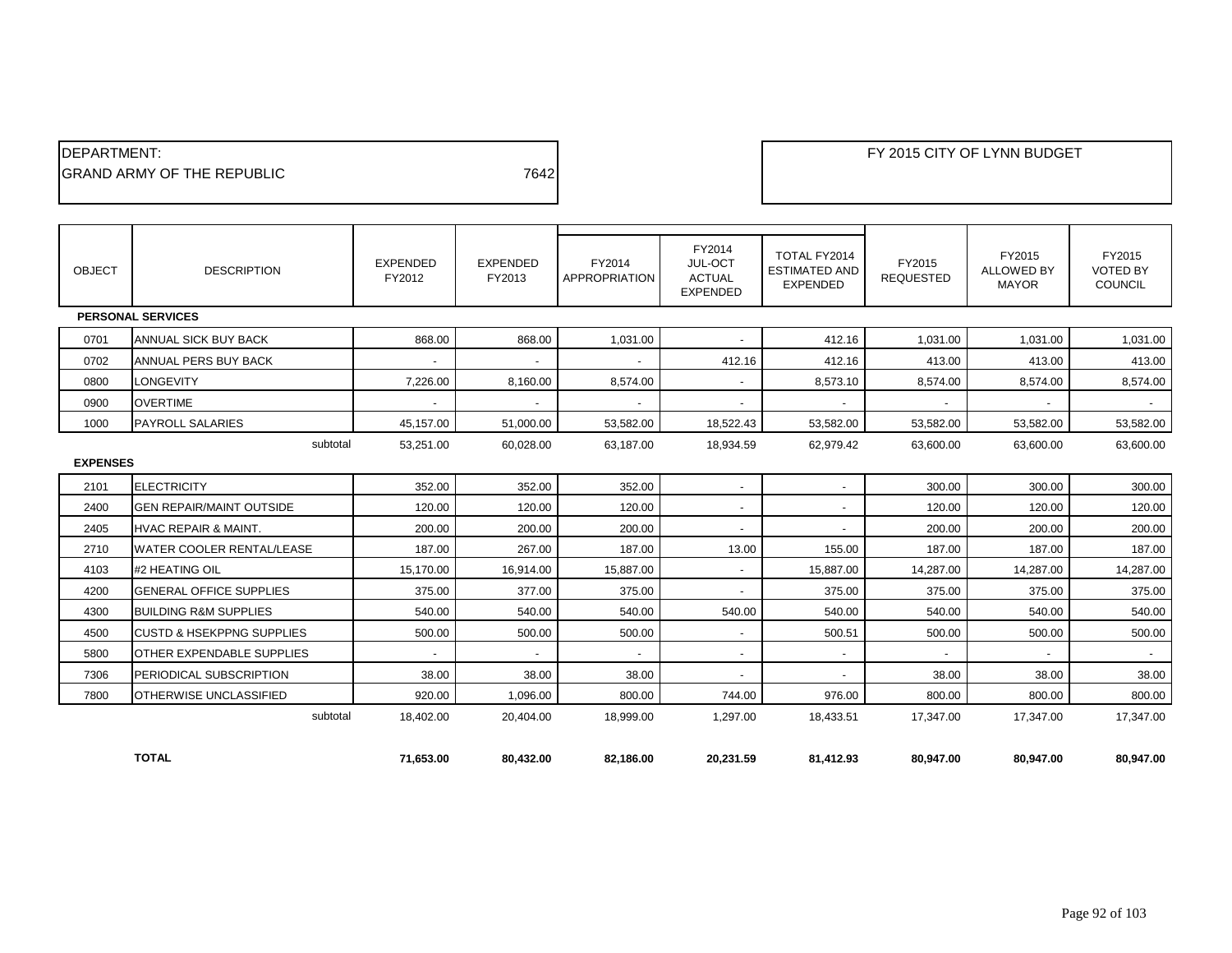| <b>IDEPARTMENT:</b><br>GAR | <b>CITY OF LYNN BUDGET</b>       |
|----------------------------|----------------------------------|
|                            | <b>IFY 2015 PERSONNEL SHEETS</b> |
|                            |                                  |

| <b>OBJECT</b> | POSITION TITLE              | HIRE DATE /<br><b>BENEFIT</b><br><b>DATE</b> | <b>YRS</b><br><b>SERV</b> | <b>LONGEVITY</b> | WEEKLY<br><b>ENDING</b><br>SALARY | 2015<br><b>GROSS</b> |
|---------------|-----------------------------|----------------------------------------------|---------------------------|------------------|-----------------------------------|----------------------|
| 1000          | <b>Building Coordinator</b> | 7/1/1981                                     | 34.00                     | 8,573.10         | 1,030.42                          | 53,581.88            |
|               | Annual Sick Buy Back        |                                              |                           |                  |                                   |                      |
|               |                             |                                              |                           |                  |                                   | 1,030.42             |
|               |                             |                                              |                           |                  |                                   |                      |
|               |                             |                                              |                           |                  |                                   | 53,581.88            |
|               | <b>TOTALS</b>               |                                              |                           | 8,573.10         |                                   | 53,581.88            |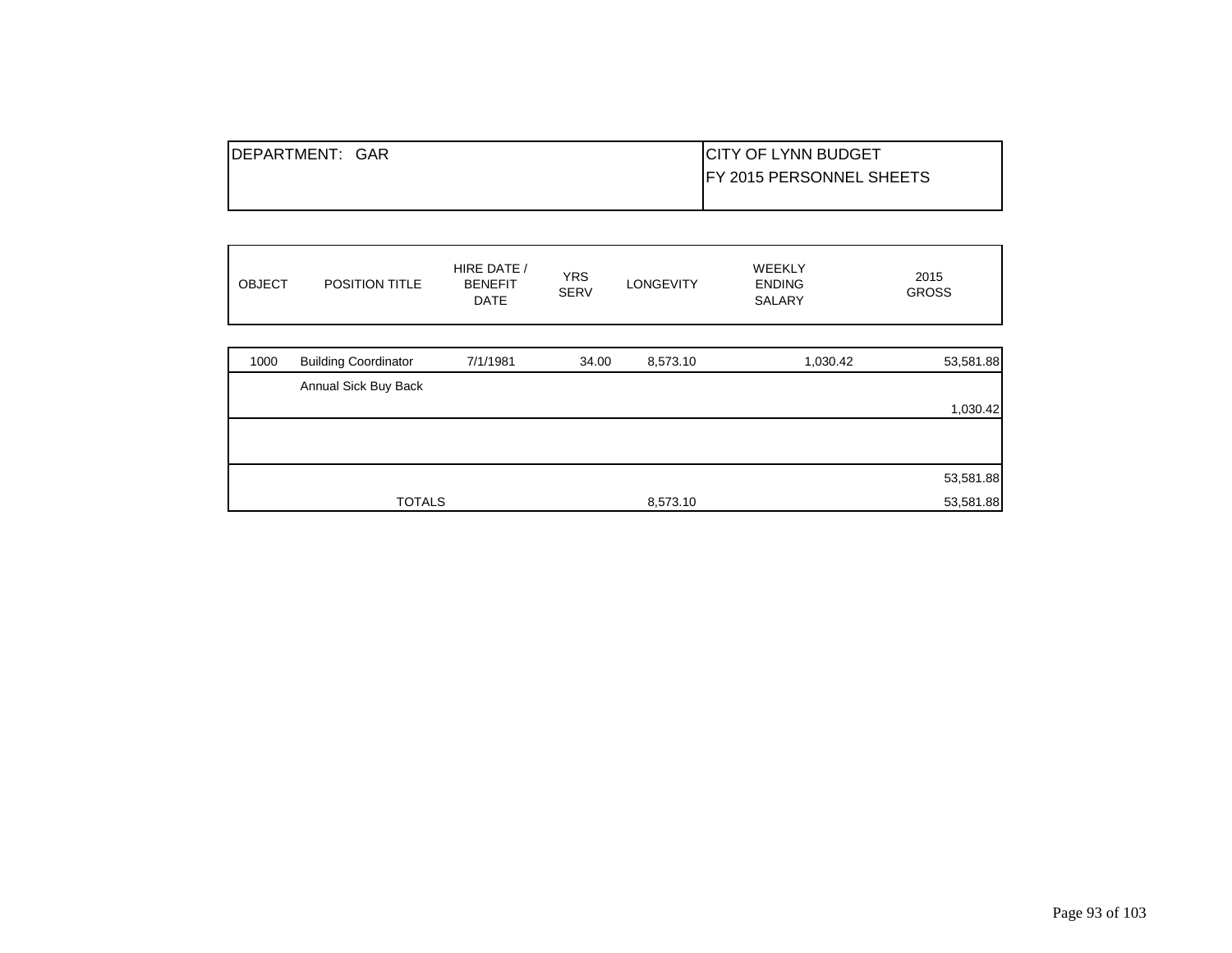| <b>FPARTMENT:</b>         | FY 2015 CITY OF LYNN BUDGET |
|---------------------------|-----------------------------|
| 9800<br><b>IINSURANCE</b> |                             |
|                           |                             |

| <b>OBJECT</b>   | <b>DESCRIPTION</b>            | EXPENDED<br>FY2012 | <b>EXPENDED</b><br>FY2013 | FY2014<br><b>APPROPRIATION</b> | FY2014<br>JUL-OCT<br><b>ACTUAL</b><br><b>EXPENDED</b> | TOTAL FY2014<br><b>ESTIMATED AND</b><br>EXPENDED | FY2015<br><b>REQUESTED</b> | FY2015<br>ALLOWED BY<br><b>MAYOR</b> | FY2015<br><b>VOTED BY</b><br><b>COUNCIL</b> |
|-----------------|-------------------------------|--------------------|---------------------------|--------------------------------|-------------------------------------------------------|--------------------------------------------------|----------------------------|--------------------------------------|---------------------------------------------|
| <b>EXPENSES</b> |                               |                    |                           |                                |                                                       |                                                  |                            |                                      |                                             |
| 7400            | <b>INSURANCE PREMIUMS</b>     | 897,057.00         | 754,986.00                | 1,070,000.00                   | 926,113.00                                            | 926,113.00                                       | 090,000.00                 | 1,090,000.00                         | 090,000.00                                  |
| 7407            | <b>SNOW INSURANCE PREMIUM</b> |                    | $\overline{\phantom{a}}$  |                                |                                                       |                                                  |                            |                                      |                                             |
| 7409            | <b>BOND INSURANCE PREM.</b>   | 2,500.00           | 1,590.00                  | 2,000.00                       | 1,590.00                                              | 1,590.00                                         | 2,000.00                   | 2,000.00                             | 2,000.00                                    |

| <b>TOTALS</b> | 899.557.00 | 756.576.00 | 1.072.000.00 | 927.703.00 | 927,703.00 | 1.092.000.00 | 1,092,000.00 | 1.092.000.00 |
|---------------|------------|------------|--------------|------------|------------|--------------|--------------|--------------|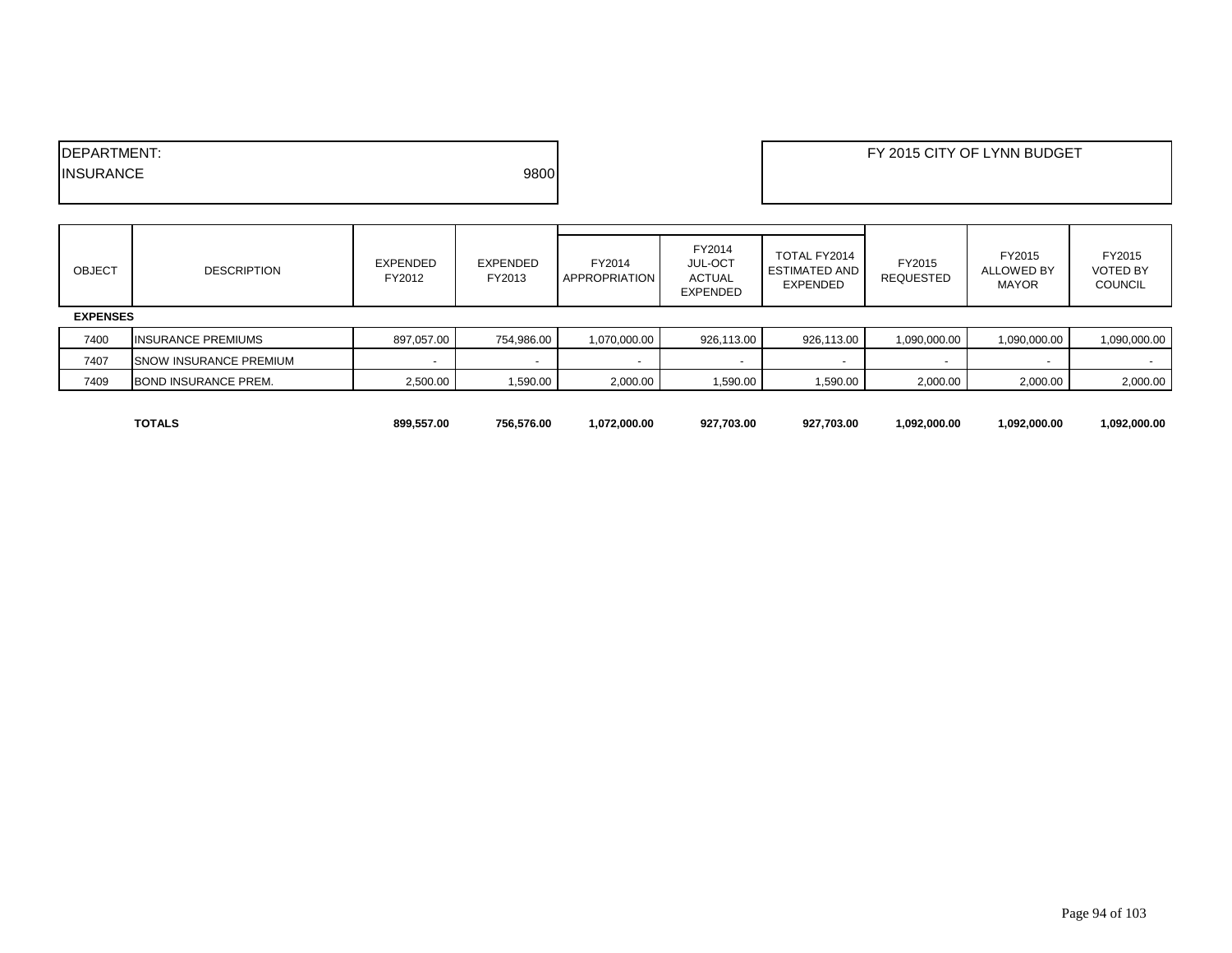| <b>IDEPARTMENT:</b>                |      | FY 2015 CITY OF LYNN BUDGET |
|------------------------------------|------|-----------------------------|
| <b>HEALTH &amp; LIFE INSURANCE</b> | 9801 |                             |
|                                    |      |                             |

| <b>OBJECT</b>   | <b>DESCRIPTION</b>        | EXPENDED<br>FY2012 | EXPENDED<br>FY2013 | FY2014<br><b>APPROPRIATION</b> | FY2014<br>JUL-OCT<br><b>ACTUAL</b><br><b>EXPENDED</b> | TOTAL FY2014<br><b>ESTIMATED AND</b><br><b>EXPENDED</b> | FY2015<br><b>REQUESTED</b> | FY2015<br><b>ALLOWED BY</b><br><b>MAYOR</b> | FY2015<br><b>VOTED BY</b><br><b>COUNCIL</b> |
|-----------------|---------------------------|--------------------|--------------------|--------------------------------|-------------------------------------------------------|---------------------------------------------------------|----------------------------|---------------------------------------------|---------------------------------------------|
| <b>EXPENSES</b> |                           |                    |                    |                                |                                                       |                                                         |                            |                                             |                                             |
| 7406            | LIFE INSURANCE            | 328,468.00         | 369,727.00         | 370,000.00                     | 97,543.56                                             | 444,023.25                                              | 370,000.00                 | 370,000.00                                  | 370,000.00                                  |
| 9959            | <b>OTHER FINANCE USES</b> | 35,300,000.00      | 35,300,000.00      | 35,300,000.00                  |                                                       | 35,300,000.00                                           | 35,300,000.00              | 34,300,000.00                               | 34,300,000.00                               |
|                 |                           |                    |                    |                                |                                                       |                                                         |                            |                                             |                                             |

**TOTALS 35,628,468.00 35,669,727.00 35,670,000.00 97,543.56 35,744,023.25 35,670,000.00 34,670,000.00 34,670,000.00**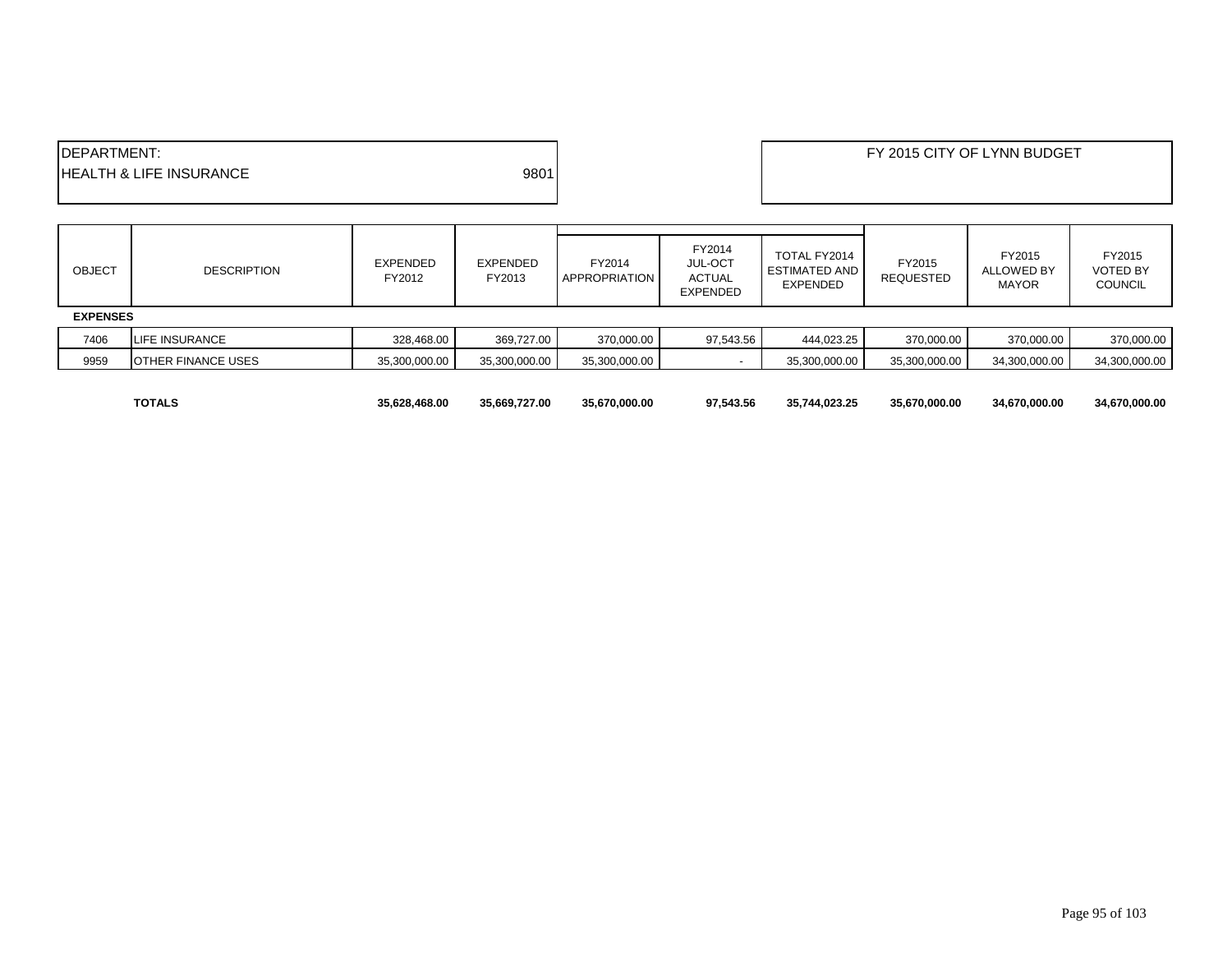| PARTMENT:<br>DEP/ |      | FY 2015 CITY OF LYNN BUDGET |
|-------------------|------|-----------------------------|
| ERVE FUND<br>IRE  | 9803 |                             |
|                   |      |                             |

| <b>OBJECT</b>   | <b>DESCRIPTION</b>             | EXPENDED<br>FY2012 | EXPENDED<br>FY2013       | FY2014<br><b>APPROPRIATION</b> | FY2014<br>JUL-OCT<br>ACTUAL<br><b>EXPENDED</b> | TOTAL FY2014<br><b>ESTIMATED AND</b><br>EXPENDED | FY2015<br><b>REQUESTED</b> | FY2015<br><b>ALLOWED BY</b><br><b>MAYOR</b> | FY2015<br><b>VOTED BY</b><br><b>COUNCIL</b> |
|-----------------|--------------------------------|--------------------|--------------------------|--------------------------------|------------------------------------------------|--------------------------------------------------|----------------------------|---------------------------------------------|---------------------------------------------|
| <b>EXPENSES</b> |                                |                    |                          |                                |                                                |                                                  |                            |                                             |                                             |
| 7800            | <b>IOTHERWISE UNCLASSIFIED</b> | 433,841.00         | 4,000,000.00             | 1,000,000.00                   | 82,780.00                                      | 1,000,000.00                                     | 1,000,000.00               | 1,000,000.00                                | 1,000,000.00                                |
| 9510            | TRANSFER ACCOUNTS/RESERVE FUND | $\sim$             | $\overline{\phantom{a}}$ |                                |                                                |                                                  |                            |                                             |                                             |
|                 |                                |                    |                          |                                |                                                |                                                  |                            |                                             |                                             |

| $\tau$ - $\tau$<br>TOTAL | 433.841.00 | 1.000.000.00 | 1.000.000.00 | 82,780.00 | .000.000.00 | .000.000.00 | 1.000.000.00 | .000.000.00 |
|--------------------------|------------|--------------|--------------|-----------|-------------|-------------|--------------|-------------|
|                          |            |              |              |           |             |             |              |             |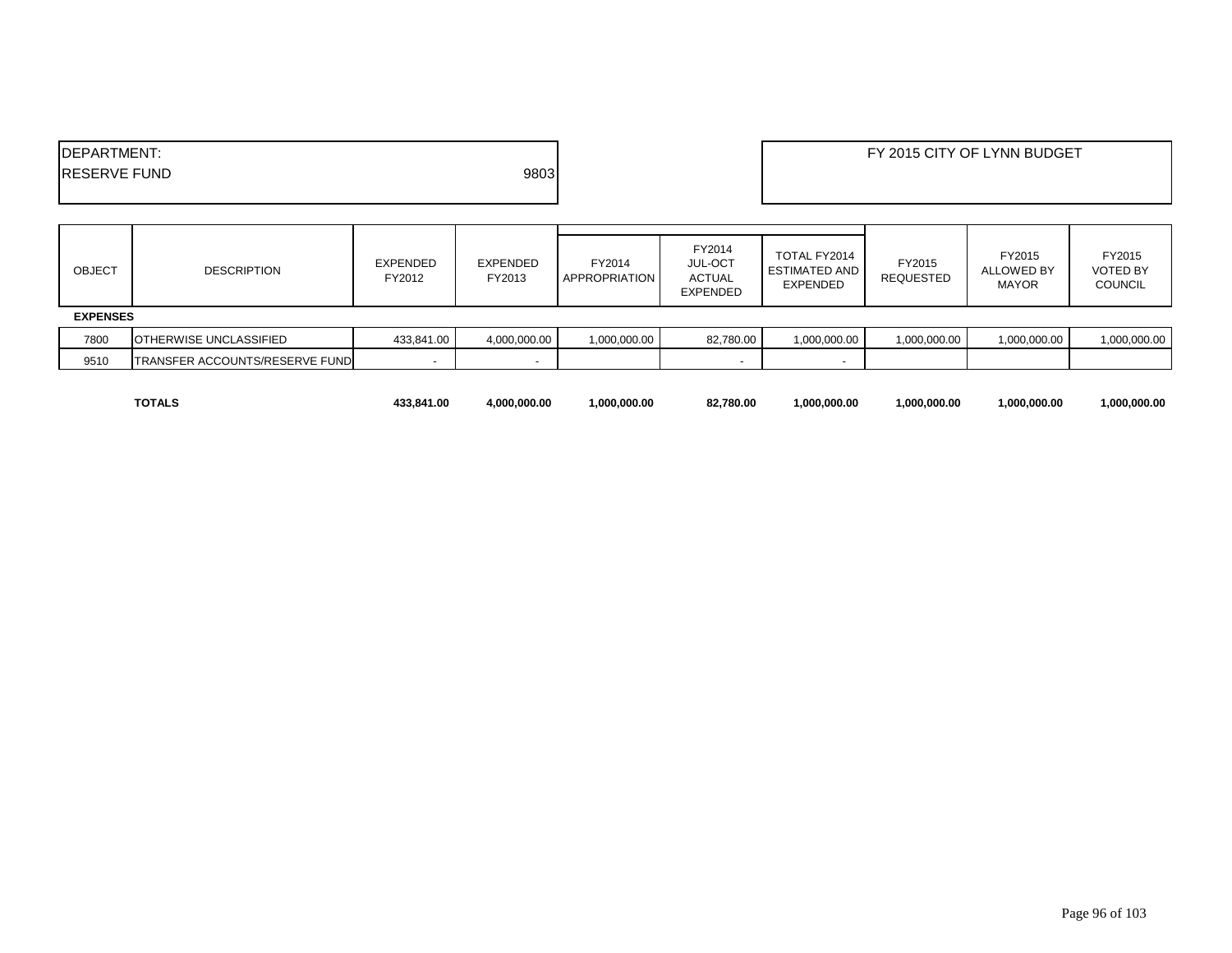|                                                       | <b>TOTALS</b>             | 1.750.000.00       | 1,950,000.00       | 1.950.000.00                   | 542.664.50                                            | 1,945,017.00                                     | 1.970.000.00        | 1,970,000.00                                | 1.970.000.00                                |
|-------------------------------------------------------|---------------------------|--------------------|--------------------|--------------------------------|-------------------------------------------------------|--------------------------------------------------|---------------------|---------------------------------------------|---------------------------------------------|
| 7400                                                  | <b>INSURANCE PREMIUMS</b> | 00.000.00, 750,    | 1,950,000.00       | 1,950,000.00                   | 542,664.50                                            | 1,945,017.00                                     | 1,970,000.00        | 1,970,000.00                                | 1,970,000.00                                |
| <b>EXPENSES</b>                                       |                           |                    |                    |                                |                                                       |                                                  |                     |                                             |                                             |
| <b>OBJECT</b>                                         | <b>DESCRIPTION</b>        | EXPENDED<br>FY2012 | EXPENDED<br>FY2013 | FY2014<br><b>APPROPRIATION</b> | FY2014<br><b>JUL-OCT</b><br>ACTUAL<br><b>EXPENDED</b> | TOTAL FY2014<br><b>ESTIMATED AND</b><br>EXPENDED | FY2015<br>REQUESTED | FY2015<br><b>ALLOWED BY</b><br><b>MAYOR</b> | FY2015<br><b>VOTED BY</b><br><b>COUNCIL</b> |
| <b>IDEPARTMENT:</b><br>9804<br><b>IF.I.C.A. MATCH</b> |                           |                    |                    |                                |                                                       |                                                  |                     |                                             |                                             |
|                                                       |                           |                    |                    |                                | FY 2015 CITY OF LYNN BUDGET                           |                                                  |                     |                                             |                                             |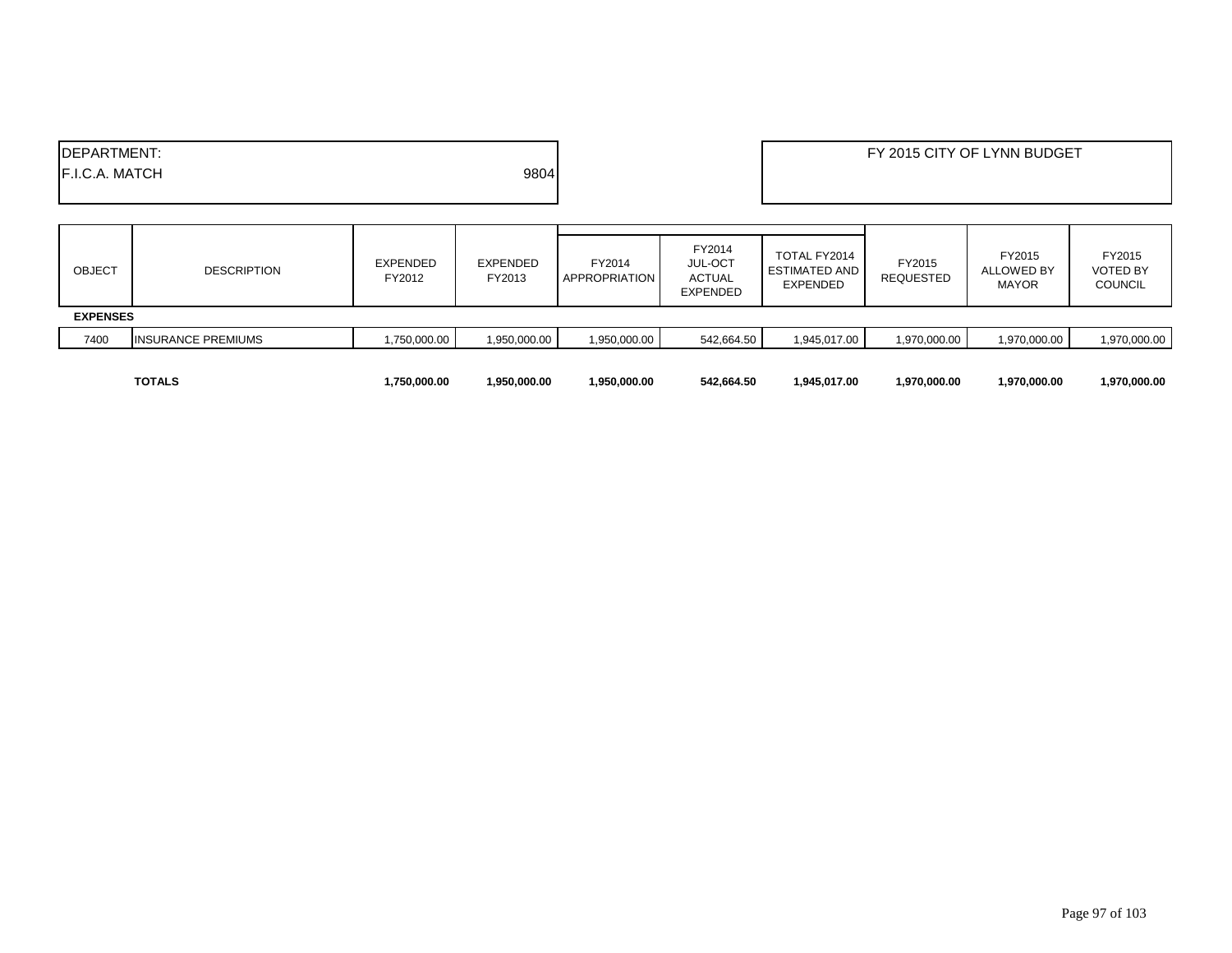| <b>IDEPARTMENT:</b>                                    |      |
|--------------------------------------------------------|------|
| <b>IESSEX NORTH SHORE AGRICULTURAL &amp; TECHNICAL</b> | 9930 |
|                                                        |      |

| <b>OBJECT</b>   | <b>DESCRIPTION</b>     | EXPENDED<br>FY2012 | EXPENDED<br>FY2013 | FY2014<br><b>APPROPRIATION</b> | FY2014<br><b>JUL-OCT</b><br><b>ACTUAL</b><br>EXPENDED | TOTAL FY2014<br><b>ESTIMATED AND</b><br>EXPENDED | FY2015<br><b>REQUESTED</b> | FY2015<br>ALLOWED BY<br><b>MAYOR</b> | FY2015<br><b>VOTED BY</b><br><b>COUNCIL</b> |
|-----------------|------------------------|--------------------|--------------------|--------------------------------|-------------------------------------------------------|--------------------------------------------------|----------------------------|--------------------------------------|---------------------------------------------|
| <b>EXPENSES</b> |                        |                    |                    |                                |                                                       |                                                  |                            |                                      |                                             |
| 3200            | <b>OUTSIDE TUITION</b> |                    |                    |                                |                                                       |                                                  | 1,079,346.00               | 1,079,346.00                         | 1,079,346.00                                |
|                 |                        |                    |                    |                                |                                                       |                                                  |                            |                                      |                                             |

**TOTALS - - - - - 1,079,346.00 1,079,346.00 1,079,346.00**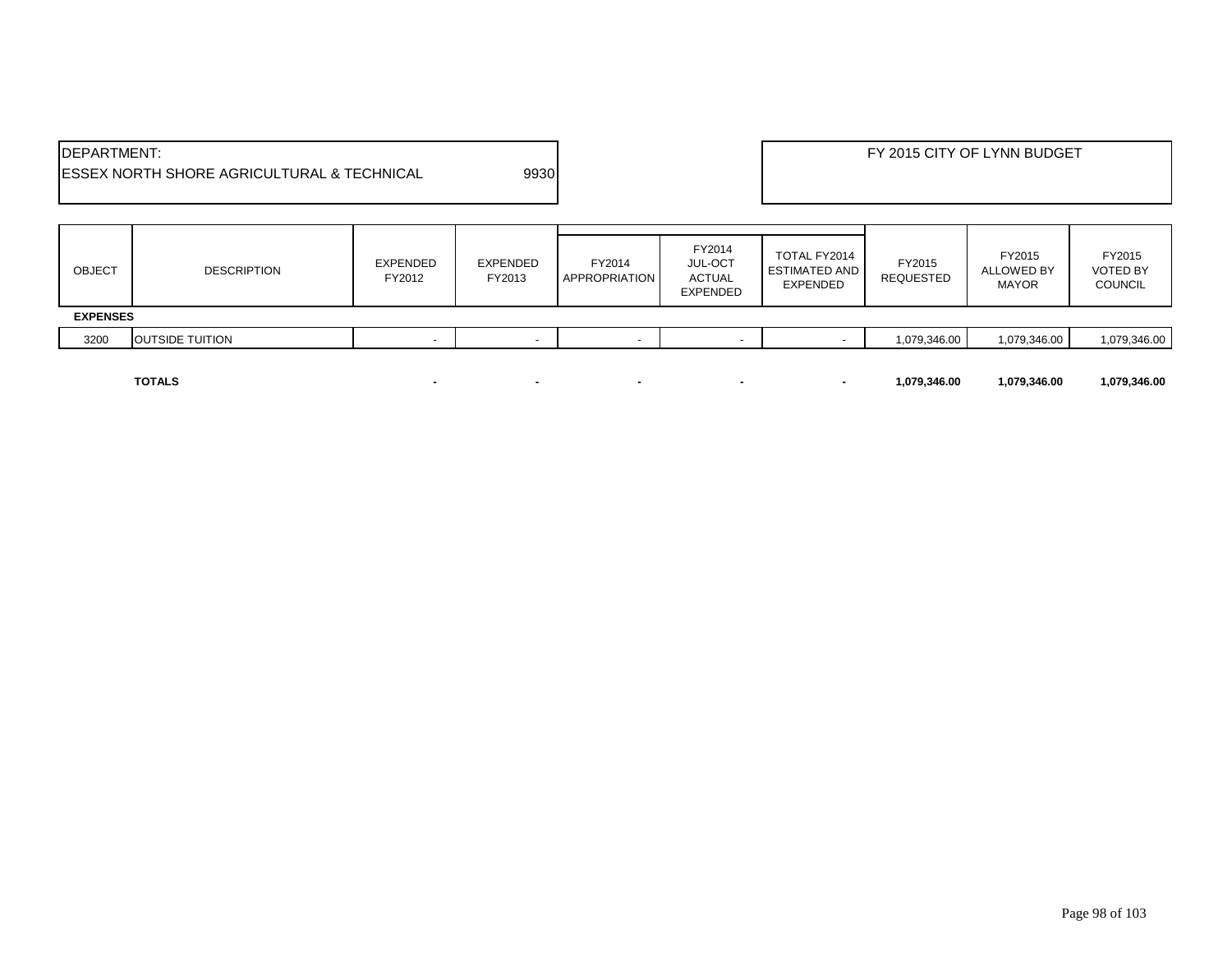| <b>IDEPARTMENT:</b>         |      | FY 2015 CITY OF LYNN BUDGET |
|-----------------------------|------|-----------------------------|
| <b>BOND DEBT - INTEREST</b> | 9150 |                             |
|                             |      |                             |

| <b>OBJECT</b>   | <b>DESCRIPTION</b>                | EXPENDED<br>FY2012 | EXPENDED<br>FY2013       | FY2014<br>APPROPRIATION | FY2014<br><b>JUL-OCT</b><br><b>ACTUAL</b><br><b>EXPENDED</b> | TOTAL FY2014<br><b>ESTIMATED AND</b><br>EXPENDED | FY2015<br><b>REQUESTED</b> | FY2015<br><b>ALLOWED BY</b><br><b>MAYOR</b> | FY2015<br><b>VOTED BY</b><br><b>COUNCIL</b> |
|-----------------|-----------------------------------|--------------------|--------------------------|-------------------------|--------------------------------------------------------------|--------------------------------------------------|----------------------------|---------------------------------------------|---------------------------------------------|
| <b>EXPENSES</b> |                                   |                    |                          |                         |                                                              |                                                  |                            |                                             |                                             |
| 9911            | <b>INTEREST - INSIDE DEBT LI</b>  | 3,013,908.00       | 2,655,010.00             | 2,460,765.00            | 762,162.88                                                   | 1,543,453.76                                     | 3,300,000.00               | 3,300,000.00                                | 3,300,000.00                                |
| 9913            | <b>INTEREST - REVENUE NOTES</b>   | 100,000.00         | 122.450.00               | 100,000.00              |                                                              |                                                  | 100,000.00                 | 100,000.00                                  | 100,000.00                                  |
| 9924            | <b>INTEREST 5M BAN</b>            |                    |                          |                         |                                                              |                                                  |                            |                                             |                                             |
| 9925            | <b>INTEREST MANNING FIELD BAN</b> |                    | $\overline{\phantom{a}}$ |                         |                                                              |                                                  |                            |                                             | $\sim$                                      |
| 9940            | <b>INTEREST EXPENSE</b>           |                    |                          |                         | 348.46                                                       | 5,171.34                                         |                            |                                             | $\sim$                                      |
|                 |                                   |                    |                          |                         |                                                              |                                                  |                            |                                             |                                             |

П

**TOTALS 3,113,908.00 2,777,460.00 2,560,765.00 762,511.34 1,548,625.10 3,400,000.00 3,400,000.00 3,400,000.00**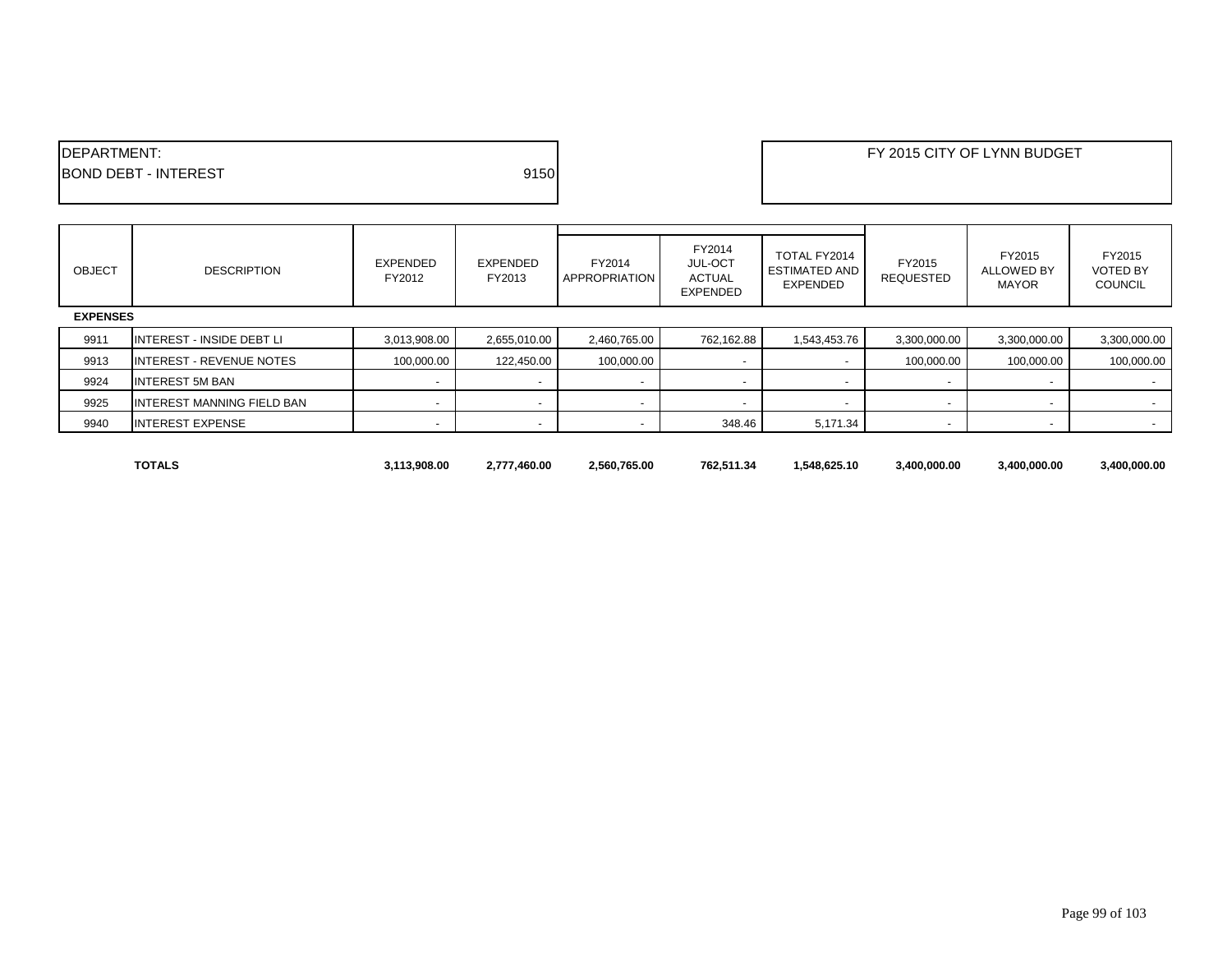| <b>IDEPARTMENT:</b><br>9160<br><b>IBOND DEBT - PRINCIPAL LOANS</b> |                                  |                           |                           |                         |                                                              |                                                  |                            | FY 2015 CITY OF LYNN BUDGET                 |                                             |
|--------------------------------------------------------------------|----------------------------------|---------------------------|---------------------------|-------------------------|--------------------------------------------------------------|--------------------------------------------------|----------------------------|---------------------------------------------|---------------------------------------------|
| <b>OBJECT</b>                                                      | <b>DESCRIPTION</b>               | <b>EXPENDED</b><br>FY2012 | <b>EXPENDED</b><br>FY2013 | FY2014<br>APPROPRIATION | FY2014<br><b>JUL-OCT</b><br><b>ACTUAL</b><br><b>EXPENDED</b> | TOTAL FY2014<br><b>ESTIMATED AND</b><br>EXPENDED | FY2015<br><b>REQUESTED</b> | FY2015<br><b>ALLOWED BY</b><br><b>MAYOR</b> | FY2015<br><b>VOTED BY</b><br><b>COUNCIL</b> |
| <b>EXPENSES</b>                                                    |                                  |                           |                           |                         |                                                              |                                                  |                            |                                             |                                             |
| 9911                                                               | <b>SERIAL LOANS INSIDE PRINC</b> | 8,840,000.00              | 8,650,000.00              | 9,110,000.00            | 4,015,000.00                                                 | 8,760,000.00                                     | 9,555,000.00               | 9,550,000.00                                | 9,550,000.00                                |
|                                                                    | <b>TOTALS</b>                    | 8,840,000.00              | 8,650,000.00              | 9,110,000.00            | 4,015,000.00                                                 | 8,760,000.00                                     | 9,555,000.00               | 9,550,000.00                                | 9,550,000.00                                |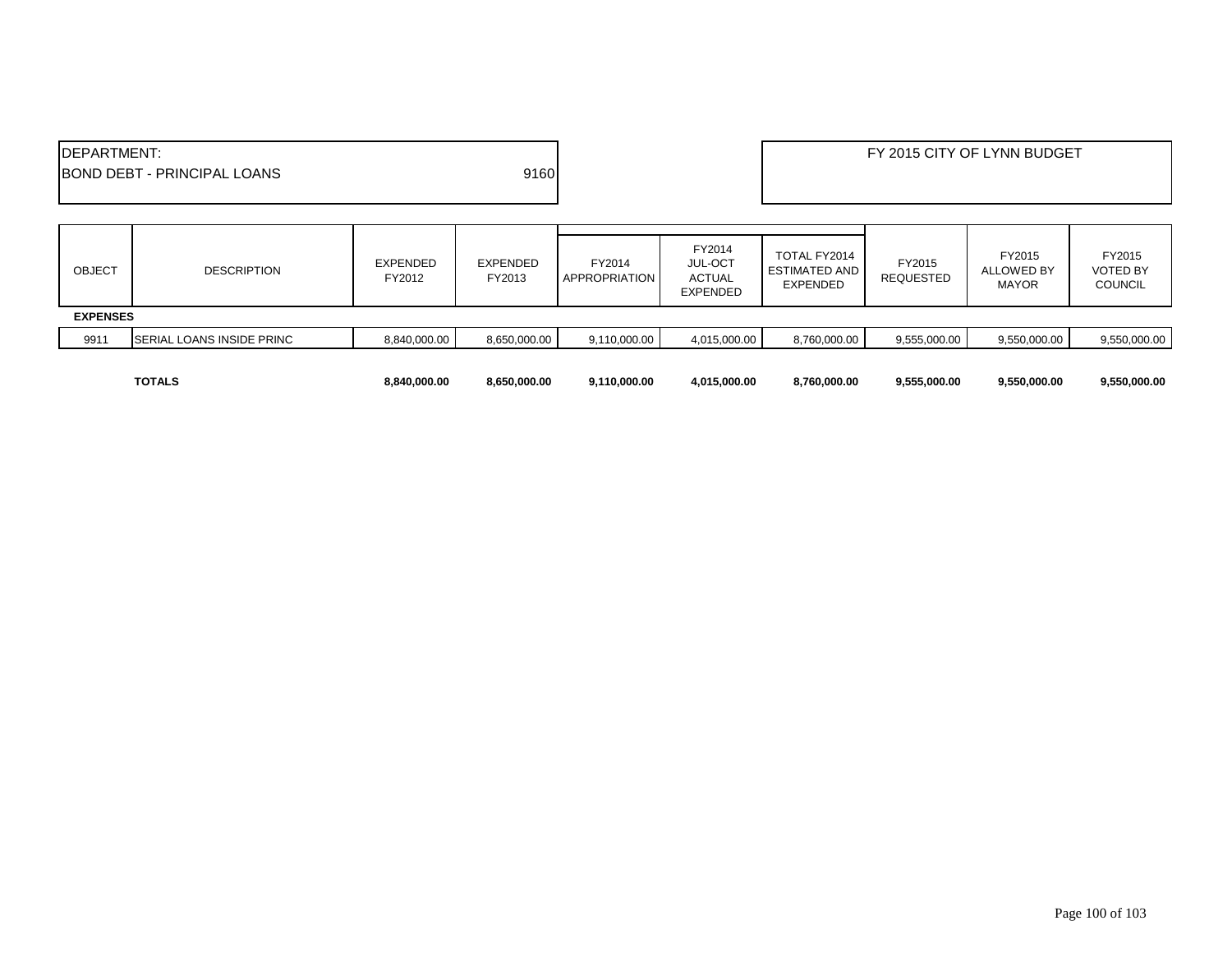| <b>IDEPARTMENT:</b>                       | FY 2015 CITY OF LYNN BUDGET |
|-------------------------------------------|-----------------------------|
| 9920<br><b>IPENSIONS NON CONTRIBUTORY</b> |                             |
|                                           |                             |

| <b>OBJECT</b>   | <b>DESCRIPTION</b>       | <b>EXPENDED</b><br>FY2012 | EXPENDED<br>FY2013 | FY2014<br>APPROPRIATION | FY2014<br><b>JUL-OCT</b><br><b>ACTUAL</b><br><b>EXPENDED</b> | TOTAL FY2014<br>ESTIMATED AND<br><b>EXPENDED</b> | FY2015<br><b>REQUESTED</b> | FY2015<br><b>ALLOWED BY</b><br><b>MAYOR</b> | FY2015<br><b>VOTED BY</b><br><b>COUNCIL</b> |
|-----------------|--------------------------|---------------------------|--------------------|-------------------------|--------------------------------------------------------------|--------------------------------------------------|----------------------------|---------------------------------------------|---------------------------------------------|
|                 | <b>PERSONAL SERVICES</b> |                           |                    |                         |                                                              |                                                  |                            |                                             |                                             |
| 1000            | <b>PAYROLL SALARIES</b>  | 27,423.00                 | 8,700.00           | 8,700.00                |                                                              | 8,700.00                                         | 8,965.00                   | 8,965.00                                    | 8,965.00                                    |
| <b>EXPENSES</b> |                          |                           |                    |                         |                                                              |                                                  |                            |                                             |                                             |
| 6900            | OTHER INTERGOVERNMENTAL  | 77.00                     | 100.00             | 100.00                  |                                                              | 19,884.87                                        | 100.00                     | 100.00                                      | 100.00                                      |
|                 |                          |                           |                    |                         |                                                              |                                                  |                            |                                             |                                             |
|                 | <b>TOTAL</b>             | 27.500.00                 | 8,800.00           | 8,800.00                |                                                              | 28.584.87                                        | 9,065.00                   | 9,065.00                                    | 9,065.00                                    |